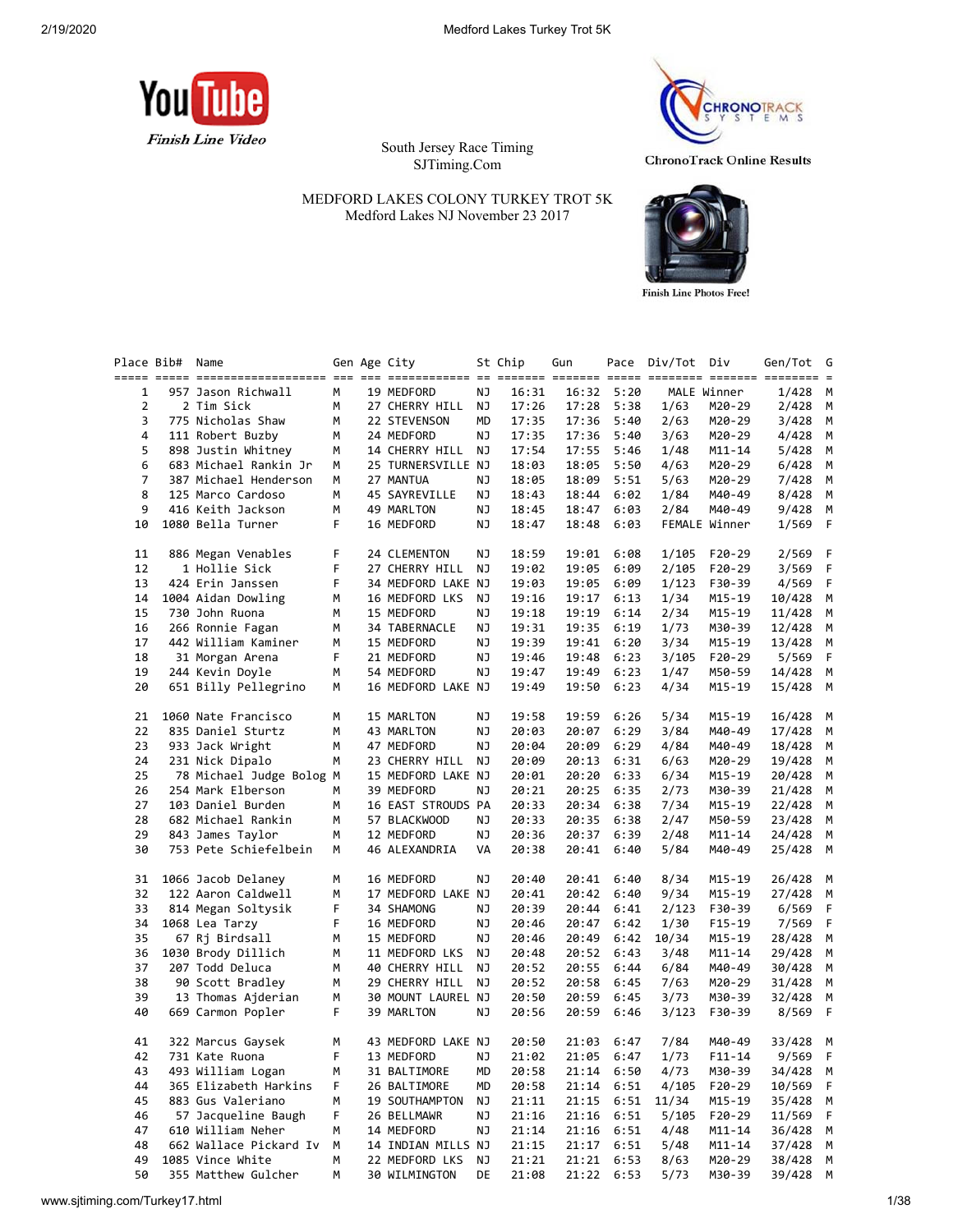

| Place Bib# | Name                   |    | Gen Age City       |    | St Chip | Gun   |      | Pace Div/Tot Div |            | Gen/Tot G |   |
|------------|------------------------|----|--------------------|----|---------|-------|------|------------------|------------|-----------|---|
| 51         | 853 Lauren Tenet       | F  | 17 MEDFORD         | ΝJ | 21:26   | 21:27 | 6:55 | 2/30             | $F15-19$   | 12/569    | F |
| 52         | 39 Matthew Bailey      | М  | 36 MEDFORD         | ΝJ | 21:26   | 21:32 | 6:56 | 6/73             | M30-39     | 40/428    | М |
| 53         | 115 Michael Byrne      | м  | 31 MEDFORD         | ΝJ | 21:13   | 21:33 | 6:57 | 7/73             | M30-39     | 41/428    | М |
| 54         | 430 Joseph Jesiolowski | М  | 34 HADDONFIELD     | ΝJ | 21:32   | 21:38 | 6:58 | 8/73             | M30-39     | 42/428    | M |
| 55         | 681 Sean Rankin        | М  | 15 MEDFORD         | ΝJ | 21:37   | 21:40 | 6:59 | 12/34            | M15-19     | 43/428    | M |
| 56         | 61 Jake Becker         | М  | 16 MEDFORD LAKE NJ |    | 21:44   | 21:47 | 7:01 | 13/34            | M15-19     | 44/428    | М |
| 57         | 931 Nick Wright        | м  | 19 AUDUBON         | ΝJ | 21:36   | 21:48 | 7:01 | 14/34            | M15-19     | 45/428    | M |
| 58         | 543 Jenna McEntee      | F  | 34 MEDFORD LAKE NJ |    | 21:24   | 21:52 | 7:03 | 4/123            | F30-39     | 13/569    | F |
| 59         | 590 John Morton        | м  | 23 MANCHESTER T NJ |    | 21:59   | 22:01 | 7:05 | 9/63             | M20-29     | 46/428    | М |
| 60         | 548 Katie McGowan      | F  | 24 MEDFORD         | ΝJ | 21:57   | 22:01 | 7:06 | 6/105            | F20-29     | 14/569    | F |
| 61         | 547 Karen McGowan      | F  | 60 MEDFORD         | ΝJ | 21:59   | 22:02 | 7:06 | 1/11             | F60-69     | 15/569    | F |
| 62         | 499 Hunter Louie       | М  | 17 MOUNT LAUREL NJ |    | 22:01   | 22:05 | 7:07 | 15/34            | M15-19     | 47/428    | M |
| 63         | 498 Kasey Louie        | F. | 12 MOUNT LAUREL NJ |    | 22:01   | 22:05 | 7:07 | 2/73             | $F11 - 14$ | 16/569    | F |
| 64         | 754 Paul Schiefelbein  | M  | 16 ALEXANDRIA      | VA | 21:59   | 22:08 | 7:08 | 16/34            | M15-19     | 48/428    | М |
| 65         | 65 Olivia Bergenholtz  | F  | 13 MEDFORD         | ΝJ | 21:46   | 22:09 | 7:08 | 3/73             | $F11 - 14$ | 17/569    | F |
| 66         | 431 Kevin Johns        | М  | 43 MARLTON         | ΝJ | 21:57   | 22:14 | 7:10 | 8/84             | M40-49     | 49/428    | M |
| 67         | 210 Brendan Derzinski  | м  | 24 WASHINGTON      | DC | 21:59   | 22:14 | 7:10 | 10/63            | M20-29     | 50/428    | М |
| 68         | 828 Cale Stielau       | М  | 10 MEDFORD LAKE NJ |    | 22:02   | 22:14 | 7:10 | 1/55             | M10&UND    | 51/428    | M |
| 69         | 685 Luke Rath          | М  | 10 VINCENTOWN      | ΝJ | 22:12   | 22:15 | 7:10 | 2/55             | M10&UND    | 52/428    | М |
| 70         | 91 Erica Bradley       | F  | 28 CHERRY HILL     | ΝJ | 22:10   | 22:15 | 7:10 | 7/105            | F20-29     | 18/569    | F |
| 71         | 422 Jeanelle Jamison   | F  | 39 MEDFORD         | ΝJ | 22:20   | 22:29 | 7:14 | 5/123            | F30-39     | 19/569    | F |
| 72         | 1059 Kent Young        | М  | 14 MEDFORD LKS     | ΝJ | 22:32   | 22:33 | 7:16 | 6/48             | M11-14     | 53/428    | M |
| 73         | 1034 Christine Bortner | F  | 50 MEDFORD LKS     | ΝJ | 22:32   | 22:37 | 7:17 | 1/65             | F50-59     | 20/569    | F |
| 74         | 665 Madison Pinto      | F  | 12 MEDFORD         | ΝJ | 22:36   | 22:40 | 7:18 | 4/73             | $F11 - 14$ | 21/569    | F |
| 75         | 925 Jonah Worrell      | м  | 16 SHAMONG         | ΝJ | 22:39   | 22:42 | 7:19 | 17/34            | M15-19     | 54/428    | М |
| 76         | 306 Rachel Gallagher   | F  | 11 MEDFORD         | ΝJ | 22:40   | 22:44 | 7:19 | 5/73             | $F11 - 14$ | 22/569    | F |
| 77         | 562 MacY Miles         | F  | 11 MEDFORD         | ΝJ | 22:43   | 22:45 | 7:20 | 6/73             | $F11 - 14$ | 23/569    | F |
| 78         | 66 Erik Bergenholtz    | м  | 48 MEDFORD         | ΝJ | 22:42   | 22:45 | 7:20 | 9/84             | M40-49     | 55/428    | М |
| 79         | 480 Ryan Lange         | М  | 20 MEDFORD         | ΝJ | 22:25   | 22:45 | 7:20 | 11/63            | M20-29     | 56/428    | M |
| 80         | 51 Mandi Basantis      | F  | 20 MEDFORD LAKE NJ |    | 22:29   | 22:46 | 7:20 | 8/105            | F20-29     | 24/569    | F |
| 81         | 351 Cooper Grabowski   | М  | 14 MEDFORD         | ΝJ | 22:49   | 22:52 | 7:22 | 7/48             | M11-14     | 57/428    | M |
| 82         | 711 Zech Rogers        | М  | 28 MARLTON         | ΝJ | 22:50   | 22:57 | 7:24 | 12/63            | M20-29     | 58/428    | M |
| 83         | 323 Fran Gaysek        | F  | 39 MEDFORD LAKE NJ |    | 22:53   | 22:59 | 7:24 | 6/123            | F30-39     | 25/569    | F |
| 84         | 494 Teodoro Lopez      | М  | 43 HAMMONTON       | ΝJ | 23:02   | 23:03 | 7:26 | 10/84            | M40-49     | 59/428    | М |
| 85         | 34 Chris Arrington     | М  | 39 MORRISVILLE     | ΝC | 22:58   | 23:05 | 7:26 | 9/73             | M30-39     | 60/428    | М |
| 86         | 954 Megan Bandomer     | F  | 20 MEDFORD LAKE NJ |    | 22:52   | 23:07 | 7:27 | 9/105            | F20-29     | 26/569    | F |
| 87         | 59 Luke Baughman       | М  | 11 MEDFORD         | ΝJ | 23:11   | 23:15 | 7:29 | 8/48             | M11-14     | 61/428    | M |
| 88         | 605 Jeff Musillo       | М  | 32 BROOKLYN        | ΝY | 23:15   | 23:25 | 7:33 | 10/73            | M30-39     | 62/428    | M |
| 89         | 796 Andrew Skocypec    | м  | 24 NESHANIC STA NJ |    | 23:21   | 23:29 | 7:34 | 13/63            | M20-29     | 63/428    | М |
| 90         | 305 Nate Gallagher     | М  | 9 MEDFORD          | ΝJ | 23:26   | 23:29 | 7:34 | 3/55             | M10&UND    | 64/428    | M |
| 91         | 882 Dorothy Valeriano  | F  | 46 VINCENTOWN      | ΝJ | 23:28   | 23:31 | 7:35 | 1/107            | F40-49     | 27/569    | F |
| 92         | 460 Sydney Kiernan     | F  | 12 MEDFORD         | ΝJ | 23:19   | 23:33 | 7:35 | 7/73             | $F11 - 14$ | 28/569    | F |
| 93         | 578 Steve Montgomery   | м  | 62 MOUNT LAUREL NJ |    | 23:24   | 23:35 | 7:36 | 1/15             | M60-69     | 65/428    | М |
| 94         | 964 Michael Keene      | м  | 22 MEDFORD         | ΝJ | 23:31   | 23:36 | 7:36 | 14/63            | M20-29     | 66/428    | М |
| 95         | 227 Peter Dignam       | м  | 12 DAVIDSONVILL MD |    | 23:35   | 23:41 | 7:38 | 9/48             | M11-14     | 67/428    | M |
| 96         | 623 Peter Nistad       | м  | 8 MEDFORD          | ΝJ | 23:40   | 23:43 | 7:38 | 4/55             | M10&UND    | 68/428    | М |
| 97         | 96 Tommy Bromley       | м  | 13 ATCO            | ΝJ | 23:44   | 23:47 | 7:40 | 10/48            | $M11 - 14$ | 69/428    | M |
| 98         | 118 Jack Cahill        | м  | 18 MEDFORD         | ΝJ | 23:04   | 23:48 | 7:40 | 18/34            | M15-19     | 70/428    | M |
| 99         | 481 Benjie Lanier      | м  | 40 HOLLYWOOD       | SC | 23:45   | 23:52 | 7:41 | 11/84            | M40-49     | 71/428    | M |
| 100        | 403 Justin Hubbard     | м  | 38 LUMBERTON       | ΝJ | 23:48   | 23:52 | 7:41 | 11/73            | M30-39     | 72/428 M  |   |



| Place Bib# | Name                      |    | Gen Age City |     | St Chip | Gun   |            | Pace Div/Tot     | Div        | Gen/Tot G |   |
|------------|---------------------------|----|--------------|-----|---------|-------|------------|------------------|------------|-----------|---|
|            |                           |    |              |     |         |       |            |                  |            |           |   |
| 101        | 615 Craig Neuber          | м  | 42 MEDFORD   | ΝJ  | 23:51   |       |            | 23:55 7:42 12/84 | M40-49     | 73/428 M  |   |
| 102        | 687 Thomas Rebbecchi      | м  | 23 HARTFORD  | СT  | 23:54   |       | 23:58 7:43 | 15/63            | M20-29     | 74/428 M  |   |
| 103        | 418 Paige Jackson         | F. | 12 MARLTON   | N J | 23:52   |       | 23:58 7:43 | 8/73             | $F11 - 14$ | 29/569 F  |   |
| 104        | 253 Melissa Edmonson      | F. | 25 STAMFORD  | CТ  | 23:31   |       | 23:59 7:43 | 10/105           | F20-29     | 30/569 F  |   |
| 105        | 483 Christopher Lapierr M |    | 26 STAMFORD  | CТ  | 23:31   |       | 23:59 7:44 | 16/63            | M20-29     | 75/428 M  |   |
| 106        | 1067 Barb Tarzy           |    | 46 MEDFORD   | N J | 23:46   | 24:00 | 7:44       | 2/107            | F40-49     | 31/569 F  |   |
| 107        | 515 Michael Manaresi      | м  | 65 MEDFORD   | ΝJ  | 23:51   | 24:03 | 7:45       | 2/15             | M60-69     | 76/428 M  |   |
| 108        | 594 Ken Mundy             | M  | 54 JACKSON   | ΝJ  | 24:00   | 24:04 | 7:45       | 3/47             | M50-59     | 77/428    | м |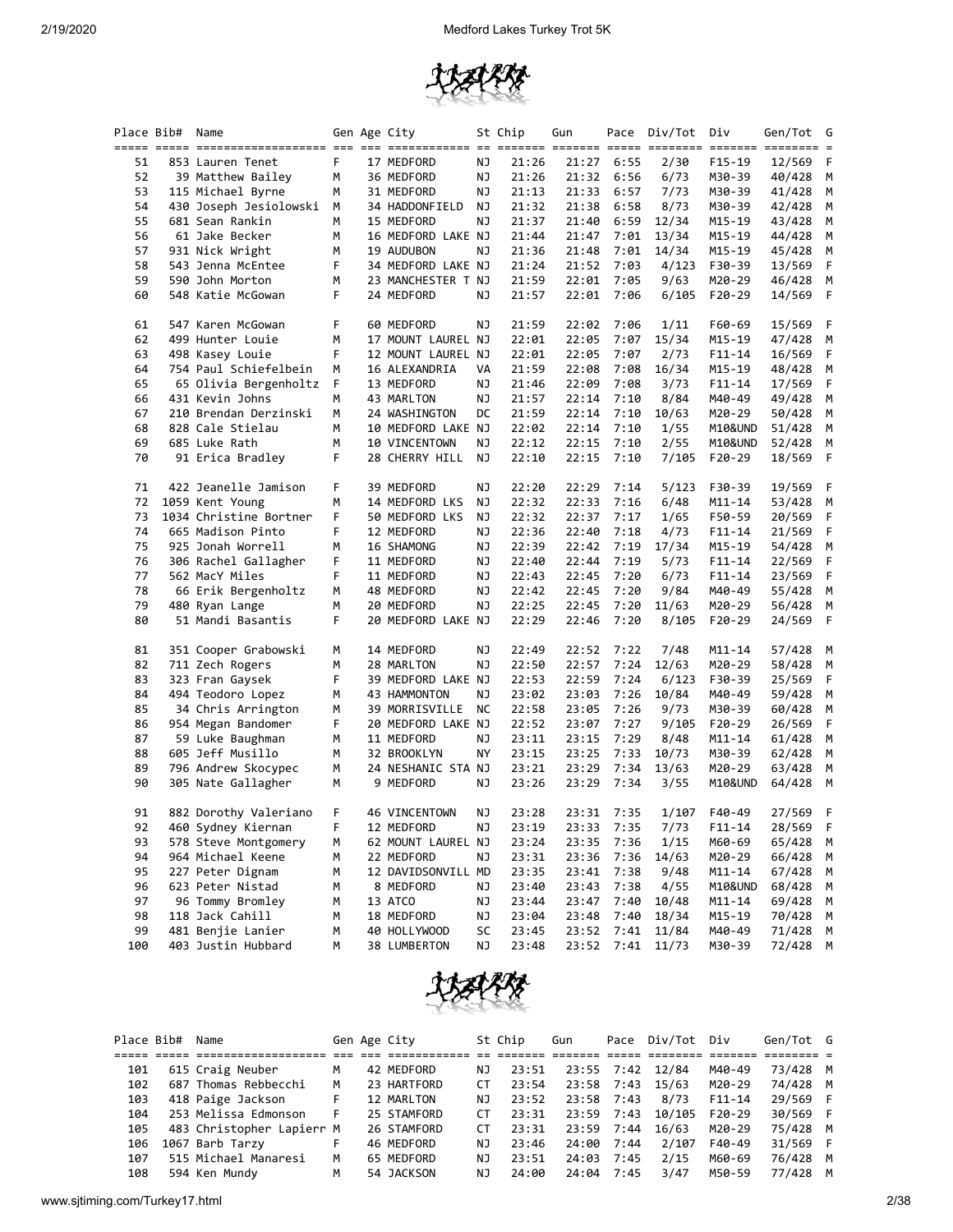| 109        | 930 Tim Wright                            | М      | 51 AUDUBON                 | ΝJ        | 23:55          | 24:07          | 7:46         | 4/47          | M50-59               | 78/428             | M      |
|------------|-------------------------------------------|--------|----------------------------|-----------|----------------|----------------|--------------|---------------|----------------------|--------------------|--------|
| 110        | 932 Maddie Wright                         | F      | 12 AUDUBON                 | NJ        | 23:55          | 24:08          | 7:46         | 9/73          | $F11 - 14$           | 32/569             | F      |
|            |                                           |        |                            |           |                |                |              |               |                      |                    |        |
| 111        | 914 Eric Wonderlin                        | M      | 43 BLACKWOOD               | NJ        | 23:52          | 24:11          | 7:47         | 13/84         | M40-49               | 79/428             | M      |
| 112        | 915 Andrea Wonderlin                      | F      | 40 BLACKWOOD               | <b>NJ</b> | 23:26          | 24:15          | 7:49         | 3/107         | F40-49               | 33/569             | F      |
| 113        | 541 Scott McElhone                        | М      | 36 HADDONFIELD             | NJ        | 24:05          | 24:15          | 7:49         | 12/73         | M30-39               | 80/428             | М      |
| 114        | 1014 Danny Williams                       | м      | 11 MEDFORD LKS             | NJ        | 24:00          | 24:16          | 7:49         | 11/48         | M11-14               | 81/428             | M      |
| 115        | 638 Ron Ornowski                          | М      | 55 MARLTON                 | NJ        | 24:00          | 24:19          | 7:50         | 5/47          | M50-59               | 82/428             | M      |
| 116        | 325 Eddie George                          | М      | 9 DELRAN                   | NJ        | 24:12          | 24:19          | 7:50         | 5/55          | M10&UND              | 83/428             | М      |
| 117        | 822 Kelly Stephen                         | F      | 42 MEDFORD LAKE NJ         |           | 24:15          | 24:20          | 7:50         | 4/107         | F40-49               | 34/569             | F.     |
| 118        | 230 John Dipalo                           | M      | 53 CHERRY HILL             | NJ        | 23:39          | 24:21          | 7:51         | 6/47          | M50-59               | 84/428             | M      |
| 119        | 718 Corrinne Rosquillo                    | F      | 27 GREENSBORO              | <b>NC</b> | 24:15          | 24:22          | 7:51         | 11/105        | F20-29               | 35/569             | F      |
| 120        | 517 Amy Manaresi                          | F      | 29 WILMINGTON              | DE        | 24:09          | 24:22          | 7:51         | 12/105        | F20-29               | 36/569             | F      |
|            |                                           |        |                            |           |                |                |              |               |                      |                    |        |
| 121        | 71 Matthew Bloomberg                      | м      | 45 WESTAMPTON              | NJ        | 24:15          | 24:24          | 7:52         | 14/84         | M40-49               | 85/428             | М      |
| 122        | 958 Mark Sheerin                          | M      | 53 BORDENTOWN              | NJ        | 24:26          | 24:30          | 7:53         | 7/47          | M50-59               | 86/428             | M      |
| 123        | 542 Bob McEntee                           | M      | 36 MEDFORD LAKE NJ         |           | 24:06          | 24:34          | 7:55         | 13/73         | M30-39               | 87/428             | M      |
| 124        | 302 Kyle Franks                           | М      | 25 PHILADELPHIA PA         |           | 24:27          | 24:35          | 7:55         | 17/63         | M20-29               | 88/428             | М      |
| 125        | 226 Moses Dignam                          | M      | 11 DAVIDSONVILL MD         |           | 24:30          | 24:36          | 7:56         | 12/48         | $M11 - 14$           | 89/428             | M      |
| 126        | 391 Bill Hess                             | М      | 56 BROWNS MILLS NJ         |           | 24:14          | 24:38          | 7:56         | 8/47          | M50-59               | 90/428             | M      |
| 127        | 1072 Alec Fog                             | М      | 12 MEDFORD                 | ΝJ        | 24:36          | 24:39          | 7:57         | 13/48         | $M11 - 14$           | 91/428             | M      |
| 128        | 621 Katie Nistad                          | F      | 37 MEDFORD                 | ΝJ        | 24:37          | 24:40          | 7:57         | 7/123         | F30-39               | 37/569             | F      |
| 129        | 604 Ashlyn Musillo                        | F      | 32 BROOKLYN                | <b>NY</b> | 24:34          | 24:43          | 7:58         | 8/123         | F30-39               | 38/569             | F      |
| 130        | 1074 Edward Fog                           | М      | 48 MEDFORD                 | NJ        | 24:39          | 24:45          | 7:58         | 15/84         | M40-49               | 92/428             | M      |
|            |                                           |        |                            |           |                |                |              |               |                      |                    |        |
| 131        | 1024 Alicia Jenkins                       | F      | 34 MEDFORD LKS             | NJ        | 23:58          | 24:46          | 7:59         | 9/123         | F30-39               | 39/569             | F      |
| 132        | 17 Cooper Allen                           | M      | 9 MEDFORD                  | NJ        | 24:31          | 24:47          | 7:59         | 6/55          | M10&UND              | 93/428             | M      |
| 133        | 87 John Bowman                            | М      | 65 MARLTON                 | ΝJ        | 24:24          | 24:47          | 7:59         | 3/15          | M60-69               | 94/428             | М      |
| 134        | 16 Benjamin Allen                         | М      | 43 MEDFORD                 | <b>NJ</b> | 24:34          | 24:49          | 7:59         | 16/84         | M40-49               | 95/428             | M      |
| 135        | 94 Casey Bromley                          | F      | 39 ATCO                    | ΝJ        | 24:36          | 24:50          | 8:00         | 10/123        | F30-39               | 40/569             | F      |
| 136        | 417 Erin Jackson                          | F      | 14 MARLTON                 | ΝJ        | 24:53          | 24:58          | 8:03         | 10/73         |                      |                    | F      |
| 137        |                                           | М      | 10 INDIAN MILLS NJ         |           | 24:56          | 24:59          | 8:03         | 7/55          | F11-14<br>M10&UND    | 41/569             | M      |
| 138        | 661 Grayson Pickard<br>984 Stephen Arfuso |        |                            |           | 24:05          | 25:00          | 8:03         |               |                      | 96/428             | M      |
|            |                                           | М      | 20 MEDFORD                 | ΝJ        |                |                |              | 18/63         | M20-29               | 97/428             |        |
| 139        | 983 Nicole Arfuso                         | F      | 29 MEDFORD                 | <b>NJ</b> | 24:07          | 25:02          | 8:04         | 13/105        | F20-29               | 42/569             | F      |
| 140        | 510 Marisa Maddaloni                      | F.     | 38 MARLTON                 | NJ        | 24:59          | 25:03          | 8:04         | 11/123        | F30-39               | 43/569             | F      |
| 141        | 343 Paul Gonzales                         | М      | 14 CLYDE                   | NC        | 23:58          | 25:05          | 8:05         | 14/48         | M11-14               | 98/428             | M      |
| 142        | 821 Morgan Steel                          | F      | 23 MEDFORD                 | ΝJ        | 24:19          | 25:07          | 8:05         | 14/105        | $F20-29$             | 44/569             | F      |
| 143        | 482 Andrew Lapierre                       | М      | 31 PHILADELPHIA PA         |           | 24:41          | 25:11          | 8:07         | 14/73         | M30-39               | 99/428             | М      |
| 144        | 622 Jay Nistad                            | М      | 40 MEDFORD                 | ΝJ        | 25:09          | 25:12          | 8:07         | 17/84         | M40-49               | 100/428            | М      |
| 145        | 283 Laura Finelli                         | F      | 11 MEDFORD                 | ΝJ        | 25:04          | 25:17          | 8:09         | 11/73         | F11-14               | 45/569             | F      |
| 146        | 42 Allison Banks                          | F      | 33 SEWELL                  | ΝJ        | 25:05          | 25:17          | 8:09         | 12/123        | F30-39               | 46/569             | F      |
| 147        |                                           | М      |                            |           | 25:16          |                | 8:09         |               |                      |                    | М      |
|            | 247 Andrew Duffy                          | F.     | 11 MEDFORD                 | ΝJ        |                | 25:19          |              | 15/48         | M11-14               | 101/428            |        |
| 148<br>149 | 377 Caroline Healy<br>1078 Robert Zmirich |        | 11 MEDFORD                 | ΝJ        | 25:07<br>25:06 | 25:20          | 8:10         | 12/73<br>9/47 | F11-14               | 47/569             | F<br>M |
| 150        | 120 Kevin Caldini                         | М<br>M | 59 MT LAUREL<br>14 MEDFORD | ΝJ<br>NJ  | 25:16          | 25:21<br>25:23 | 8:10<br>8:10 | 16/48         | M50-59<br>$M11 - 14$ | 102/428<br>103/428 | M      |
|            |                                           |        |                            |           |                |                |              |               |                      |                    |        |
|            |                                           |        |                            |           |                |                |              |               |                      |                    |        |



| Place Bib# | Name                      |    | Gen Age City       |           | St Chip | Gun   | Pace | Div/Tot | Div                | Gen/Tot G |   |
|------------|---------------------------|----|--------------------|-----------|---------|-------|------|---------|--------------------|-----------|---|
|            |                           |    |                    |           |         |       |      |         |                    |           |   |
| 151        | 463 Chris Kinal           | M  | 38 MEDFORD         | ΝJ        | 25:16   | 25:24 | 8:11 | 15/73   | M30-39             | 104/428   | M |
| 152        | 161 Hugh Connelly         | м  | 52 VINCENTOWN      | ΝJ        | 25:06   | 25:26 | 8:11 | 10/47   | M50-59             | 105/428   | M |
| 153        | 449 Ginger Keeble         | F  | 36 MEDFORD         | ΝJ        | 25:19   | 25:26 | 8:11 | 13/123  | F30-39             | 48/569    | F |
| 154        | 110 Kaitlyn Burton        | F  | 14 MEDFORD         | NJ        | 25:06   | 25:28 | 8:12 | 13/73   | $F11 - 14$         | 49/569    |   |
| 155        | 778 Olivia Sheasley       | F  | 26 TABERNACLE      | ΝJ        | 25:07   | 25:29 | 8:13 | 15/105  | $F20-29$           | 50/569    |   |
| 156        | 123 Peter Callo           | м  | 30 MEDFORD         | ΝJ        | 24:18   | 25:30 | 8:13 | 16/73   | M30-39             | 106/428   | M |
| 157        | 504 Elizabeth Luzar       | F. | 34 TOWSON          | <b>MD</b> | 25:10   | 25:36 | 8:15 | 14/123  | F30-39             | 51/569    | F |
| 158        | 1035 Benjamin Taylor      | M  | 20 BROWNS MILLS    | NJ        | 25:24   | 25:36 | 8:15 | 19/63   | M20-29             | 107/428   | M |
| 159        | 222 Mike Digenova         | м  | 19 MEDFORD         | ΝJ        | 23:46   | 25:37 | 8:15 | 19/34   | M15-19             | 108/428   | M |
| 160        | 381 Chris Heiser          | м  | 46 MEDFORD         | ΝJ        | 23:54   | 25:38 | 8:15 | 18/84   | M40-49             | 109/428   | M |
|            |                           |    |                    |           |         |       |      |         |                    |           |   |
| 161        | 923 Greg Woodward         | м  | 27 MEDFORD LAKE NJ |           | 25:29   | 25:44 | 8:17 | 20/63   | M20-29             | 110/428   | M |
| 162        | 566 Mason Minnium         | м  | 14 MEDFORD         | ΝJ        | 24:56   | 25:45 | 8:18 | 17/48   | $M11 - 14$         | 111/428   | M |
| 163        | 948 Christopher Zimmerm M |    | 37 MEDFORD         | ΝJ        | 25:38   | 25:47 | 8:18 | 17/73   | M30-39             | 112/428   | М |
| 164        | 14 Debbie Alessandrini F  |    | 54 MEDFORD         | ΝJ        | 25:44   | 25:47 | 8:18 | 2/65    | F50-59             | 52/569    | F |
| 165        | 1005 Brendan Dowling      | м  | 19 MEDFORD LKS     | ΝJ        | 24:53   | 25:49 | 8:19 | 20/34   | $M15 - 19$         | 113/428   | M |
| 166        | 988 Shane Gallagher       | M  | 15 MARLTON         | ΝJ        | 25:43   | 25:49 | 8:19 | 21/34   | M15-19             | 114/428   | М |
| 167        | 637 Caitlin Olkowski      | F  | 8 MEDFORD          | NJ        | 25:34   | 25:51 | 8:20 | 1/49    | <b>F10&amp;UND</b> | 53/569    | F |
| 168        | 112 Tiffany Byrne         | F  | 44 MEDFORD         | ΝJ        | 25:46   | 25:52 | 8:20 | 5/107   | F40-49             | 54/569    | F |
| 169        | 807 Maureen Smith         | F  | 27 PHILADELPHIA PA |           | 25:10   | 25:53 | 8:20 | 16/105  | $F20-29$           | 55/569    | F |
| 170        | 920 Gina Woodward         | F  | 53 MEDFORD LAKE NJ |           | 25:36   | 25:53 | 8:20 | 3/65    | F50-59             | 56/569    |   |
| 171        | 350 Michael Gownley       | м  | 46 SOUTHAMPTON     | NJ.       | 25:04   | 25:53 | 8:20 | 19/84   | M40-49             | 115/428   | M |
|            |                           |    |                    |           |         |       |      |         |                    |           |   |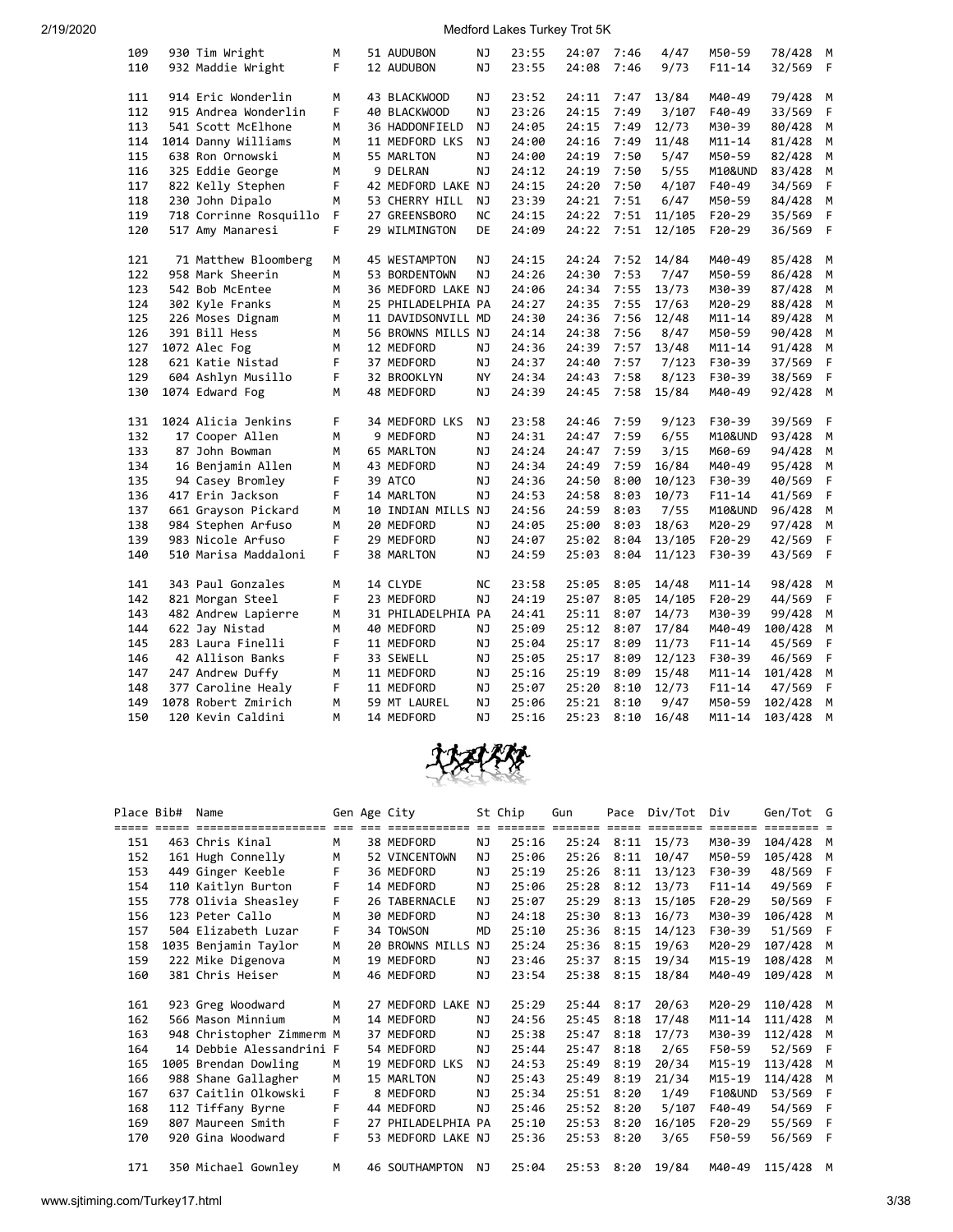| 172 | 670 Bradley Popler     | м  |    | 13 MARLTON             | NJ        | 25:21 | 25:54 | 8:20 | 18/48  | $M11 - 14$         | 116/428         | M |
|-----|------------------------|----|----|------------------------|-----------|-------|-------|------|--------|--------------------|-----------------|---|
| 173 | 405 Alexis Hudes       | F. |    | 20 MEDFORD             | NJ        | 25:43 | 25:54 | 8:20 | 17/105 | $F20-29$           | 57/569          | F |
| 174 | 98 Logan Bromley       | м  |    | 9 ATCO                 | NJ        | 25:42 | 25:57 | 8:21 | 8/55   |                    | M10&UND 117/428 | M |
| 175 | 390 Sean Herman        | м  |    | 32 SAN FRANCISC CA     |           | 25:25 | 25:57 | 8:22 | 18/73  | M30-39             | 118/428         | M |
| 176 | 19 Tj Allen            | M  |    | 38 COLUMBUS            | <b>OH</b> | 25:49 | 25:58 | 8:22 | 19/73  | M30-39             | 119/428         | м |
| 177 | 567 Josh Miraglia      | м  |    | 16 MEDFORD             | NJ        | 25:47 | 26:01 | 8:23 | 22/34  | M15-19             | 120/428         | M |
| 178 | 1023 Dawn Coceano      | F  |    | 53 MEDFORD             | NJ        | 25:55 | 26:01 | 8:23 | 4/65   | F50-59             | 58/569          | F |
| 179 | 475 Sheri Krauss       | F  |    | 40 MEDFORD             | NJ        | 25:56 | 26:03 | 8:23 | 6/107  | F40-49             | 59/569          | F |
| 180 | 263 Matthew Evans      | M  |    | 12 TRENTON             | NJ        | 25:52 | 26:04 | 8:24 | 19/48  | $M11 - 14$         | 121/428         | M |
|     |                        |    |    |                        |           |       |       |      |        |                    |                 |   |
| 181 | 471 Claudia Koch       | F  |    | 12 MEDFORD LAKE NJ     |           | 26:02 | 26:05 | 8:24 | 14/73  | $F11 - 14$         | 60/569          | F |
| 182 | 538 Casey McCrudden    | F  |    | 31 PHILADELPHIA PA     |           | 25:23 | 26:06 | 8:24 | 15/123 | F30-39             | 61/569          | F |
| 183 | 345 Dana Gounaris      | M  |    | 37 MEDFORD             | NJ        | 25:27 | 26:06 | 8:24 | 20/73  | M30-39             | 122/428         | M |
| 184 | 539 Courtney McCrudden | F  |    | 34 CHICAGO             | <b>IL</b> | 25:23 | 26:06 | 8:25 | 16/123 | F30-39             | 62/569          | F |
| 185 | 478 Barbara Kutch      | F  |    | 32 MOUNT HOLLY         | <b>NJ</b> | 25:28 | 26:08 | 8:25 | 17/123 | F30-39             | 63/569          | F |
| 186 | 741 Lisa Saffici       | F  |    | 38 MOUNT LAUREL NJ     |           | 25:26 | 26:11 | 8:26 | 18/123 | F30-39             | 64/569          | F |
| 187 | 922 Kelsey Woodward    | F. |    | 25 MEDFORD LAKE NJ     |           | 25:54 | 26:11 | 8:26 | 18/105 | $F20-29$           | 65/569          | F |
| 188 | 279 Martin Finch       | M  |    | 25 MOUNT LAUREL NJ     |           | 25:49 | 26:14 | 8:27 | 21/63  | M20-29             | 123/428         | M |
| 189 | 198 Cadence Davis      | F  |    | 10 SHAMONG             | NJ        | 25:26 | 26:14 | 8:27 | 2/49   | <b>F10&amp;UND</b> | 66/569          | F |
| 190 | 817 Bonnie Steel       | F  |    | 46 MEDFORD LAKE NJ     |           | 25:50 | 26:15 | 8:27 | 7/107  | F40-49             | 67/569          | F |
|     |                        |    |    |                        |           |       |       |      |        |                    |                 |   |
| 191 | 219 James Diblasi      | M  |    | 11 MEDFORD             | NJ        | 25:38 | 26:16 | 8:28 | 20/48  | $M11 - 14$         | 124/428         | M |
| 192 | 218 Nicholas Diblasi   | M  |    | 39 MEDFORD             | NJ        | 25:38 | 26:17 | 8:28 | 21/73  | M30-39             | 125/428         | M |
| 193 | 95 Chris Bromley       | M  |    | 38 ATCO                | NJ        | 26:16 | 26:18 | 8:28 | 22/73  | M30-39             | 126/428         | M |
| 194 | 354 Shepherd Graver    | M  |    | 8 MEDFORD              | NJ        | 26:14 | 26:18 | 8:28 | 9/55   |                    | M10&UND 127/428 | M |
| 195 | 1032 Alexis Dillich    | F  |    | 40 MEDFORD LKS         | NJ        | 26:16 | 26:20 | 8:29 | 8/107  | F40-49             | 68/569          | F |
| 196 | 104 Craig Burden       | M  | 47 | <b>EAST STROUDS PA</b> |           | 26:15 | 26:22 | 8:29 | 20/84  | M40-49             | 128/428         | M |
| 197 | 23 Katie Ammerman      | F  |    | 29 MANTUA              | NJ        | 26:20 | 26:26 | 8:31 | 19/105 | $F20-29$           | 69/569          | F |
| 198 | 512 Brendan Magistro   | M  |    | 23 FOREST HILL         | <b>MD</b> | 25:56 | 26:32 | 8:33 | 22/63  | M20-29             | 129/428         | M |
| 199 | 423 Melissa Jamison    | F  |    | 43 MEDFORD             | <b>NJ</b> | 25:48 | 26:33 | 8:33 | 9/107  | F40-49             | 70/569          | F |
| 200 | 969 Joanna Faden       | F  |    | 35 HADDONFIELD         | NJ        | 25:26 | 26:34 | 8:33 | 19/123 | F30-39             | 71/569          | F |
|     |                        |    |    |                        |           |       |       |      |        |                    |                 |   |



|     | Place Bib# | Name                                                                                                  |    | Gen Age City       |           | St Chip | Gun   |      | Pace Div/Tot Div |            | Gen/Tot G       |     |
|-----|------------|-------------------------------------------------------------------------------------------------------|----|--------------------|-----------|---------|-------|------|------------------|------------|-----------------|-----|
|     |            | <u>soor ooks soordooddaadaan oo aa addaadaan oo sooda addaan adda addaan addaan addaa addaa addaa</u> |    |                    |           |         |       |      |                  |            |                 |     |
| 201 |            | 282 Patti Ann Finch                                                                                   | F. | 50 MEDFORD         | ΝJ        | 26:24   | 26:38 | 8:35 | 5/65             | F50-59     | 72/569          | - F |
| 202 |            | 191 Brett Cybulski                                                                                    | М  | 29 MEDFORD         | NJ        | 25:01   | 26:39 | 8:35 | 23/63            | M20-29     | 130/428         | M   |
| 203 |            | 130 Bill Carrig                                                                                       | М  | 27 VINCENTOWN      | NJ        | 26:08   | 26:41 | 8:36 | 24/63            | M20-29     | 131/428         | M   |
| 204 |            | 131 Kacey Carrig                                                                                      | M  | 25 VINCENTOWN      | NJ        | 26:11   | 26:42 | 8:36 | 25/63            | M20-29     | 132/428         | M   |
| 205 |            | 280 Bernard Finch                                                                                     | M  | 54 MEDFORD         | NJ        | 26:18   | 26:43 | 8:36 | 11/47            | M50-59     | 133/428         | M   |
| 206 |            | 929 Jennifer Wright                                                                                   | F  | 25 MEDFORD         | NJ        | 26:34   | 26:43 | 8:36 | 20/105           | $F20-29$   | 73/569          | F   |
| 207 |            | 1031 Zane Dillich                                                                                     | M  | 9 MEDFORD LKS      | NJ        | 26:01   | 26:44 | 8:37 | 10/55            |            | M10&UND 134/428 | M   |
| 208 |            | 361 Dylan Hansen                                                                                      | M  | 15 MEDFORD         | NJ        | 26:43   | 26:44 | 8:37 | 23/34            | $M15 - 19$ | 135/428         | M   |
| 209 |            | 472 Jacob Kosowski                                                                                    | м  | 16 LUMBERTON       | NJ        | 26:19   | 26:45 | 8:37 | 24/34            | $M15 - 19$ | 136/428         | M   |
| 210 |            | 102 Leah Bruder                                                                                       | F  | 42 MEDFORD LAKE NJ |           | 25:58   | 26:46 | 8:37 | 10/107           | F40-49     | 74/569          | - F |
|     |            |                                                                                                       |    |                    |           |         |       |      |                  |            |                 |     |
| 211 |            | 751 Max Sarver                                                                                        | м  | 27 VINCENTOWN      | ΝJ        | 26:31   | 26:47 | 8:37 | 26/63            | M20-29     | 137/428 M       |     |
| 212 |            | 674 Anne Portner                                                                                      | F  | 23 MEDFORD         | NJ        | 26:34   | 26:47 | 8:38 | 21/105           | $F20-29$   | 75/569          | F   |
| 213 |            | 383 Matthew Heiser                                                                                    | M  | 15 MEDFORD         | NJ        | 25:05   | 26:48 | 8:38 | 25/34            | $M15 - 19$ | 138/428         | M   |
| 214 |            | 406 Maya Hunnewell                                                                                    | F. | 42 MEDFORD         | NJ        | 26:31   | 26:49 | 8:38 | 11/107           | F40-49     | 76/569          | F   |
| 215 |            | 884 Joseph Valeriano                                                                                  | M  | 47 SOUTHAMPTON     | NJ        | 26:45   | 26:50 | 8:38 | 21/84            | M40-49     | 139/428         | M   |
| 216 |            | 326 Jeremy George                                                                                     | M  | 7 DELRAN           | NJ        | 26:46   | 26:53 | 8:39 | 11/55            |            | M10&UND 140/428 | M   |
| 217 |            | 299 Marianna S. Fox                                                                                   | F  | 53 MEDFORD         | <b>NJ</b> | 26:31   | 26:53 | 8:39 | 6/65             | F50-59     | 77/569          | F   |
| 218 |            | 147 Keirstin Chrzanowsk F                                                                             |    | 26 YARDLEY         | PA        | 26:44   | 26:53 | 8:40 | 22/105           | $F20-29$   | 78/569          | F   |
| 219 |            | 949 Kacey Zorzi                                                                                       | F. | 30 SICKLERVILLE NJ |           | 26:45   | 26:54 | 8:40 | 20/123           | F30-39     | 79/569          | F   |
| 220 |            | 719 Jameson Ross                                                                                      | F. | 12 MEDFORD LAKE NJ |           | 26:51   | 26:54 | 8:40 | 15/73            | $F11 - 14$ | 80/569          | F   |
|     |            |                                                                                                       |    |                    |           |         |       |      |                  |            |                 |     |
| 221 |            | 375 Aaron Harty                                                                                       | M  | 46 MEDFORD LAKE NJ |           | 26:13   | 26:55 | 8:40 | 22/84            | M40-49     | 141/428         | M   |
| 222 |            | 657 Brett Peterson                                                                                    | M  | 13 MEDFORD         | NJ        | 26:29   | 26:55 | 8:40 | 21/48            | $M11 - 14$ | 142/428         | M   |
| 223 |            | 632 Heather O'Day                                                                                     | F  | 12 MARLTON         | NJ        | 26:27   | 26:57 | 8:41 | 16/73            | $F11 - 14$ | 81/569          | F   |
| 224 |            | 524 Amanda Martin                                                                                     | F  | 54 MARLTON         | ΝJ        | 26:28   | 26:57 | 8:41 | 7/65             | F50-59     | 82/569          | F   |
| 225 |            | 11 Matthew Adler                                                                                      | M  | 14 MEDFORD         | NJ        | 26:36   | 26:58 | 8:41 | 22/48            | $M11 - 14$ | 143/428         | M   |
| 226 |            | 709 Kevin Rodier                                                                                      | M  | 26 HADDONFIELD     | NJ        | 25:42   | 26:58 | 8:41 | 27/63            | M20-29     | 144/428         | M   |
| 227 |            | 477 Shannon Kuo                                                                                       | M  | 24 BALTIMORE       | <b>MD</b> | 25:51   | 26:58 | 8:41 | 28/63            | M20-29     | 145/428         | M   |
| 228 |            | 851 Nicole Tellechea                                                                                  | F  | 11 MEDFORD         | NJ        | 26:09   | 26:59 | 8:41 | 17/73            | $F11 - 14$ | 83/569          | F   |
| 229 |            | 284 Babe Finelli                                                                                      | M  | 9 MEDFORD          | ΝJ        | 26:39   | 27:01 | 8:42 | 12/55            |            | M10&UND 146/428 | M   |
| 230 |            | 859 Caitlin Tennar                                                                                    | F. | 24 VINCENTOWN      | ΝJ        | 26:53   | 27:02 | 8:42 | 23/105           | $F20-29$   | 84/569          | F   |
|     |            |                                                                                                       |    |                    |           |         |       |      |                  |            |                 |     |
| 231 |            | 579 Madeline Moore                                                                                    | F  | 25 BALTIMORE       | <b>MD</b> | 25:57   | 27:04 | 8:43 | 24/105           | $F20-29$   | 85/569          | F   |
| 232 |            | 296 Mary Flynn                                                                                        | F  | 55 MEDFORD         | ΝJ        | 26:54   | 27:06 | 8:44 | 8/65             | F50-59     | 86/569          | F   |
| 233 |            | 341 Payton Goad                                                                                       | F  | 20 MEDFORD         | NJ        | 26:47   | 27:08 | 8:44 | 25/105           | $F20-29$   | 87/569          | F   |
| 234 |            | 540 Jonathan McDonnell                                                                                | M  | 45 PALMYRA         | NJ        | 26:50   | 27:08 | 8:44 | 23/84            | M40-49     | 147/428         | M   |
| 235 |            | 738 Sam Saccomanno                                                                                    | M  | 11 MEDFORD         | NJ        | 26:17   | 27:09 | 8:45 | 23/48            | $M11 - 14$ | 148/428         | M   |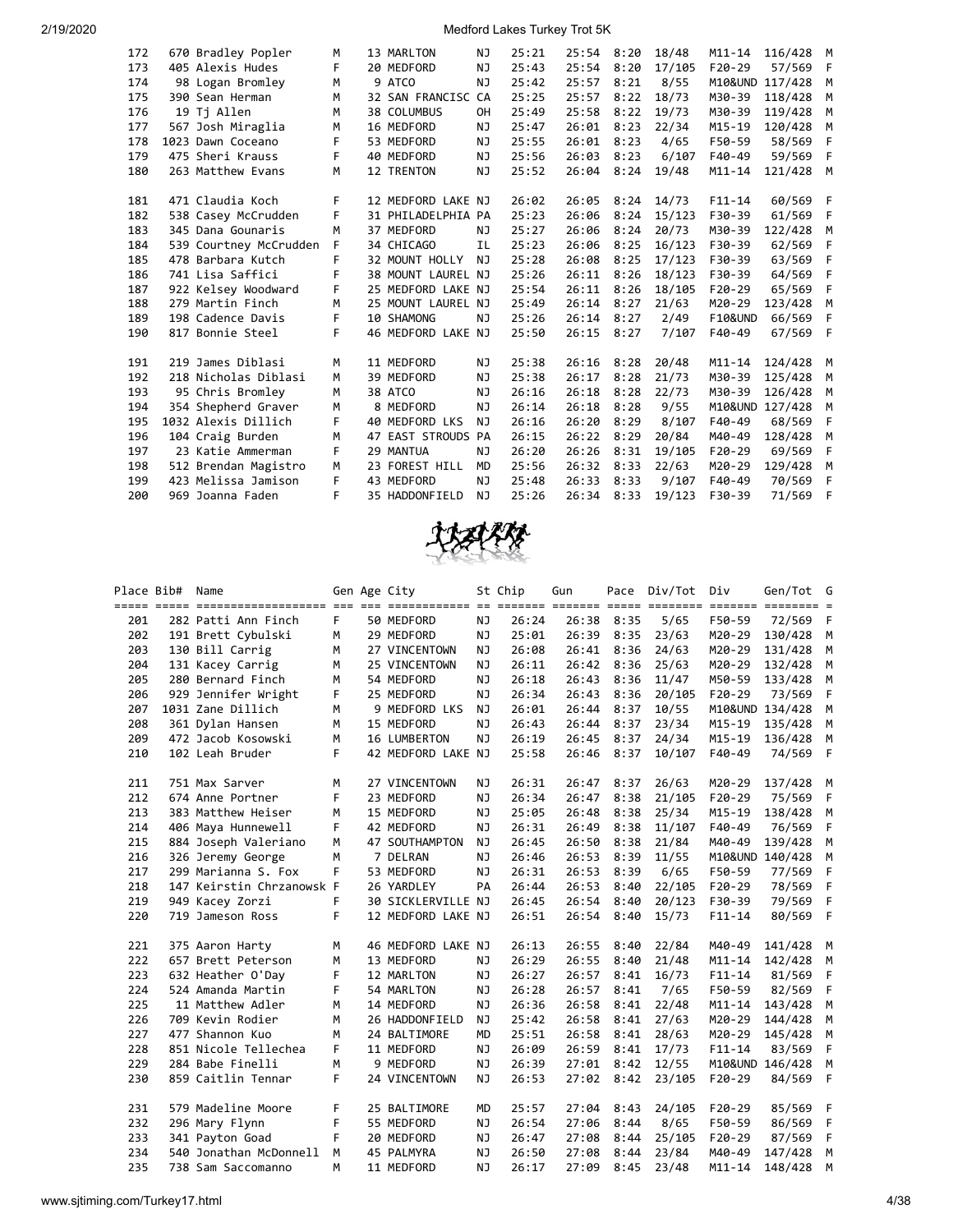| 236 | 153 Jillian Claybrook | F. | 30 MEDFORD         | ΝJ  | 27:01 | 27:09 | 8:45 | 21/123 | F30-39     | 88/569 F |     |
|-----|-----------------------|----|--------------------|-----|-------|-------|------|--------|------------|----------|-----|
| 237 | 22 Jenny Amendola     | F  | 37 TABERNACLE      | NJ  | 26:51 | 27:10 | 8:45 | 22/123 | F30-39     | 89/569   | - F |
| 238 | 558 Madison Melvin    | F  | 16 MARLTON         | NJ  | 26:35 | 27:10 | 8:45 | 3/30   | $F15-19$   | 90/569   | F   |
| 239 | 64 Danielle Berberich | F  | 38 VINCENTOWN      | ΝJ  | 25:59 | 27:11 | 8:45 | 23/123 | F30-39     | 91/569   | - F |
| 240 | 141 Colleen Cech      | F  | 38 MEDFORD         | NJ. | 26:00 | 27:11 | 8:45 | 24/123 | F30-39     | 92/569   | F   |
|     |                       |    |                    |     |       |       |      |        |            |          |     |
| 241 | 559 Hailey Melvin     | F  | 14 MARLTON         | ΝJ  | 26:36 | 27:11 | 8:45 | 18/73  | $F11 - 14$ | 93/569 F |     |
| 242 | 204 Ben Dellmyer      | M  | 16 MEDFORD         | NJ  | 27:01 | 27:17 | 8:47 | 26/34  | M15-19     | 149/428  | M   |
| 243 | 581 Jason Moore       | M  | 18 MEDFORD         | NJ  | 27:00 | 27:17 | 8:47 | 27/34  | M15-19     | 150/428  | M   |
| 244 | 205 Ryan Dellmyer     | M  | 14 MEDFORD         | NJ  | 27:02 | 27:18 | 8:48 | 24/48  | $M11 - 14$ | 151/428  | M   |
| 245 | 26 Davis Anderson     | F  | 11 MEDFORD LAKE    | NJ  | 27:05 | 27:19 | 8:48 | 19/73  | $F11 - 14$ | 94/569 F |     |
| 246 | 516 Gina Manaresi     | F  | 22 MEDFORD         | NJ. | 27:08 | 27:20 | 8:48 | 26/105 | $F20-29$   | 95/569 F |     |
| 247 | 908 John Wodarczyk    | M  | MOUNT LAUREL<br>48 | NJ. | 25:28 | 27:21 | 8:49 | 24/84  | M40-49     | 152/428  | M   |
| 248 | 784 Julie Sherrier    | F  | 32 HOBOKEN         | NJ. | 26:42 | 27:25 | 8:50 | 25/123 | F30-39     | 96/569   | - F |
| 249 | 320 Kim Gatti         | F  | 38 MARLTON         | NJ. | 26:58 | 27:31 | 8:52 | 26/123 | F30-39     | 97/569   | F   |
| 250 | 1049 Carter Skeel     | м  | 24 W CHESTER       | PA  | 27:12 | 27:33 | 8:52 | 29/63  | M20-29     | 153/428  | M   |
|     |                       |    |                    |     |       |       |      |        |            |          |     |



|     | Place Bib# | Name                      |   | Gen Age City       |    | St Chip | Gun   | Pace       | Div/Tot | Div        | Gen/Tot             | G |
|-----|------------|---------------------------|---|--------------------|----|---------|-------|------------|---------|------------|---------------------|---|
|     |            |                           |   |                    |    |         |       |            |         |            | $=$ $=$ $=$ $=$ $=$ |   |
| 251 |            | 1048 Kelsey Delonyne      | F | 27 PHILADELPHIA PA |    | 27:12   | 27:33 | 8:52       | 27/105  | F20-29     | 98/569              | F |
| 252 |            | 744 Dorsey Sanchez        | F | 51 FORT DIX        | ΝJ | 27:19   | 27:34 | 8:53       | 9/65    | F50-59     | 99/569              | F |
| 253 |            | 848 Cole Tecce            | м | 19 MEDFORD LAKE NJ |    | 26:37   | 27:35 | 8:53       | 28/34   | M15-19     | 154/428             | M |
| 254 |            | 845 Eric Tecce            | M | 20 MEDFORD         | ΝJ | 26:37   | 27:35 | 8:53       | 30/63   | M20-29     | 155/428             | M |
| 255 |            | 106 James Burden          | M | 18 EAST STROUDS PA |    | 27:29   | 27:35 | 8:53       | 29/34   | M15-19     | 156/428             | M |
| 256 |            | 570 Marie Molz            | F | 40 MOUNT LAUREL NJ |    | 27:25   | 27:38 | 8:54       | 12/107  | F40-49     | 100/569             | F |
| 257 |            | 47 Susan Barrall          | F | 54 MEDFORD         | ΝJ | 27:32   | 27:38 | 8:54       | 10/65   | F50-59     | 101/569             | F |
| 258 |            | 86 Julia Bouclier         | F | 25 MEDFORD         | ΝJ | 27:33   | 27:39 | 8:54       | 28/105  | F20-29     | 102/569             | F |
| 259 |            | 407 Rj Hunnewell          | М | 11 MEDFORD         | ΝJ | 27:23   | 27:42 | 8:55       | 25/48   | M11-14     | 157/428             | M |
| 260 |            | 36 Marielle Austin        | F | 25 CHERRY HILL     | ΝJ | 26:57   | 27:43 | 8:56       | 29/105  | F20-29     | 103/569             | F |
|     |            |                           |   |                    |    |         |       |            |         |            |                     |   |
| 261 |            | 386 Karen Hemmes          | F | 28 WESTAMPTON      | ΝJ | 26:57   | 27:43 | 8:56       | 30/105  | $F20-29$   | 104/569             | F |
| 262 |            | 716 John Rosania          | М | 51 MEDFORD         | ΝJ | 27:01   | 27:50 | 8:58       | 12/47   | M50-59     | 158/428             | M |
| 263 |            | 425 Christopher Jardine M |   | 23 LUMBERTON       | NJ | 27:35   | 27:51 | 8:58       | 31/63   | M20-29     | 159/428             | M |
| 264 |            | 140 Martha Caulkins       | F | 32 BALTIMORE       | MD | 27:22   |       | 27:52 8:59 | 27/123  | F30-39     | 105/569             | F |
| 265 |            | 159 Danielle Connelly     | F | 28 DELRAN          | ΝJ | 27:06   | 27:53 | 8:59       | 31/105  | F20-29     | 106/569             | F |
| 266 |            | 409 Joseph Huster         | м | 58 WATERFORD WO NJ |    | 27:47   | 27:53 | 8:59       | 13/47   | M50-59     | 160/428             | M |
| 267 |            | 233 Sean Distefano        | М | 30 CANTON          | MA | 27:06   | 27:53 | 8:59       | 23/73   | M30-39     | 161/428             | M |
| 268 |            | 393 Billy Hess            | M | 17 BROWNS MILLS NJ |    | 27:30   | 27:54 | 8:59       | 30/34   | M15-19     | 162/428             | M |
| 269 |            | 43 Judy Baran             | F | 48 SICKLERVILLE NJ |    | 27:12   | 27:55 | 8:59       | 13/107  | F40-49     | 107/569             | F |
| 270 |            | 63 Brian Benzel           | м | 32 BALTIMORE       | MD | 27:25   | 27:56 | 9:00       | 24/73   | M30-39     | 163/428             | M |
|     |            |                           |   |                    |    |         |       |            |         |            |                     |   |
| 271 |            | 1050 Bella Calvanese      | F | 11 MEDFORD LKS     | ΝJ | 27:43   | 27:57 | 9:00       | 20/73   | $F11 - 14$ | 108/569             | F |
| 272 |            | 411 Bill Hyland           | м |                    | NJ |         |       |            | 14/47   |            |                     |   |
|     |            |                           | M | 52 MEDFORD         | ΝJ | 27:23   | 27:57 | 9:00       |         | M50-59     | 164/428             | M |
| 273 |            | 633 Eric Offner           |   | 44 SHAMONG         |    | 27:18   | 27:58 | 9:00       | 25/84   | M40-49     | 165/428             | M |
| 274 |            | 620 Jeff Nichols          | м | 34 PHILADELPHIA PA |    | 27:24   | 27:58 | 9:00       | 25/73   | M30-39     | 166/428             | M |
| 275 |            | 619 Lindsey Nichols       | F | 33 PHILADELPHIA PA |    | 27:25   | 27:59 | 9:01       | 28/123  | F30-39     | 109/569             | F |
| 276 |            | 630 Edward O'Brien        | М | 47 MIDDLE ISLAN NY |    | 26:39   | 27:59 | 9:01       | 26/84   | M40-49     | 167/428             | M |
| 277 |            | 900 Tyler Whitney         | М | 8 CHERRY HILL      | ΝJ | 27:48   | 28:00 | 9:01       | 13/55   |            | M10&UND 168/428     | M |
| 278 |            | 644 Christa Palaschak     | F | 35 MEDFORD         | ΝJ | 26:49   | 28:04 | 9:02       | 29/123  | F30-39     | 110/569             | F |
| 279 |            | 934 Melissa Yannarella    | F | 51 BURLINGTON      | ΝJ | 26:47   | 28:05 | 9:03       | 11/65   | F50-59     | 111/569             | F |
| 280 |            | 172 Jana Cox              | F | 53 BERLIN          | ΝJ | 27:08   | 28:06 | 9:03       | 12/65   | F50-59     | 112/569             | F |
|     |            |                           | F |                    |    |         |       |            |         |            |                     |   |
| 281 |            | 1079 Angie Gambone        | F | 36 COLLINGSWOOD NJ |    | 27:53   | 28:07 | 9:03       | 30/123  | F30-39     | 113/569             | F |
| 282 |            | 761 Natalie Schultz       | F | 13 MEDFORD         | ΝJ | 27:51   | 28:08 | 9:04       | 21/73   | $F11 - 14$ | 114/569             | F |
| 283 |            | 84 Sophia Borrello        |   | 14 MEDFORD         | ΝJ | 27:31   | 28:09 | 9:04       | 22/73   | $F11 - 14$ | 115/569             | F |
| 284 |            | 941 Dina Zanotti          | F | 47 MEDFORD         | ΝJ | 27:13   | 28:10 | 9:04       | 14/107  | F40-49     | 116/569             | F |
| 285 |            | 456 Charlotte Kent        | F | 12 MEDFORD         | ΝJ | 28:08   | 28:10 | 9:04       | 23/73   | $F11 - 14$ | 117/569             | F |
| 286 |            | 220 Andrew Diblasi        | М | 8 MEDFORD          | ΝJ | 27:30   | 28:11 | 9:05       | 14/55   |            | M10&UND 169/428     | M |
| 287 |            | 811 Jared Snapp           | М | 43 STOW            | МA | 27:58   | 28:11 | 9:05       | 27/84   | M40-49     | 170/428             | M |
| 288 |            | 1029 Ashley Bowler        | F | 25 FT WORTH        | TХ | 28:02   | 28:11 | 9:05       | 32/105  | F20-29     | 118/569             | F |
| 289 |            | 989 Ryan Gallagher        | М | 19 MARLTON         | ΝJ | 28:07   | 28:13 | 9:05       | 31/34   | M15-19     | 171/428             | M |
| 290 |            | 117 Rusty Cahill          | м | 53 MEDFORD         | ΝJ | 27:33   | 28:14 | 9:06       | 15/47   | M50-59     | 172/428             | М |
|     |            |                           |   |                    |    |         |       |            |         |            |                     |   |
| 291 |            | 415 Abby Isaf             | F | 36 MARIETTA        | GА | 27:38   | 28:16 | 9:06       | 31/123  | F30-39     | 119/569             | F |
| 292 |            | 217 Rita Diblasi          | F | 39 MEDFORD         | ΝJ | 27:37   | 28:17 | 9:07       | 32/123  | F30-39     | 120/569             | F |
| 293 |            | 655 Harper Perry          | м | 11 MEDFORD LAKE NJ |    | 28:04   | 28:18 | 9:07       | 26/48   | M11-14     | 173/428             | M |
| 294 |            | 358 Brent Hammond         | M | 22 LUMBERTON       | ΝJ | 28:03   | 28:19 | 9:07       | 32/63   | M20-29     | 174/428             | M |
| 295 |            | 710 Megan Rodier          | F | 25 HADDONFIELD     | ΝJ | 27:04   | 28:20 | 9:07       | 33/105  | F20-29     | 121/569             | F |
| 296 |            | 985 Kyle Sanford          | М | 35 WESTAMPTON      | ΝJ | 26:34   | 28:22 | 9:08       | 26/73   | M30-39     | 175/428             | M |
| 297 |            | 582 Megan Moore           | F | 16 MEDFORD         | ΝJ | 28:06   | 28:24 | 9:09       | 4/30    | $F15-19$   | 122/569             | F |
| 298 |            | 887 Paul Viggiano         | M | 61 HADDON HEIGH NJ |    | 27:20   | 28:24 | 9:09       | 4/15    | M60-69     | 176/428             | M |
| 299 |            | 791 Elise Sideris         | F | 30 MARLTON         | NJ | 28:00   | 28:25 | 9:09       | 33/123  | F30-39     | 123/569             | F |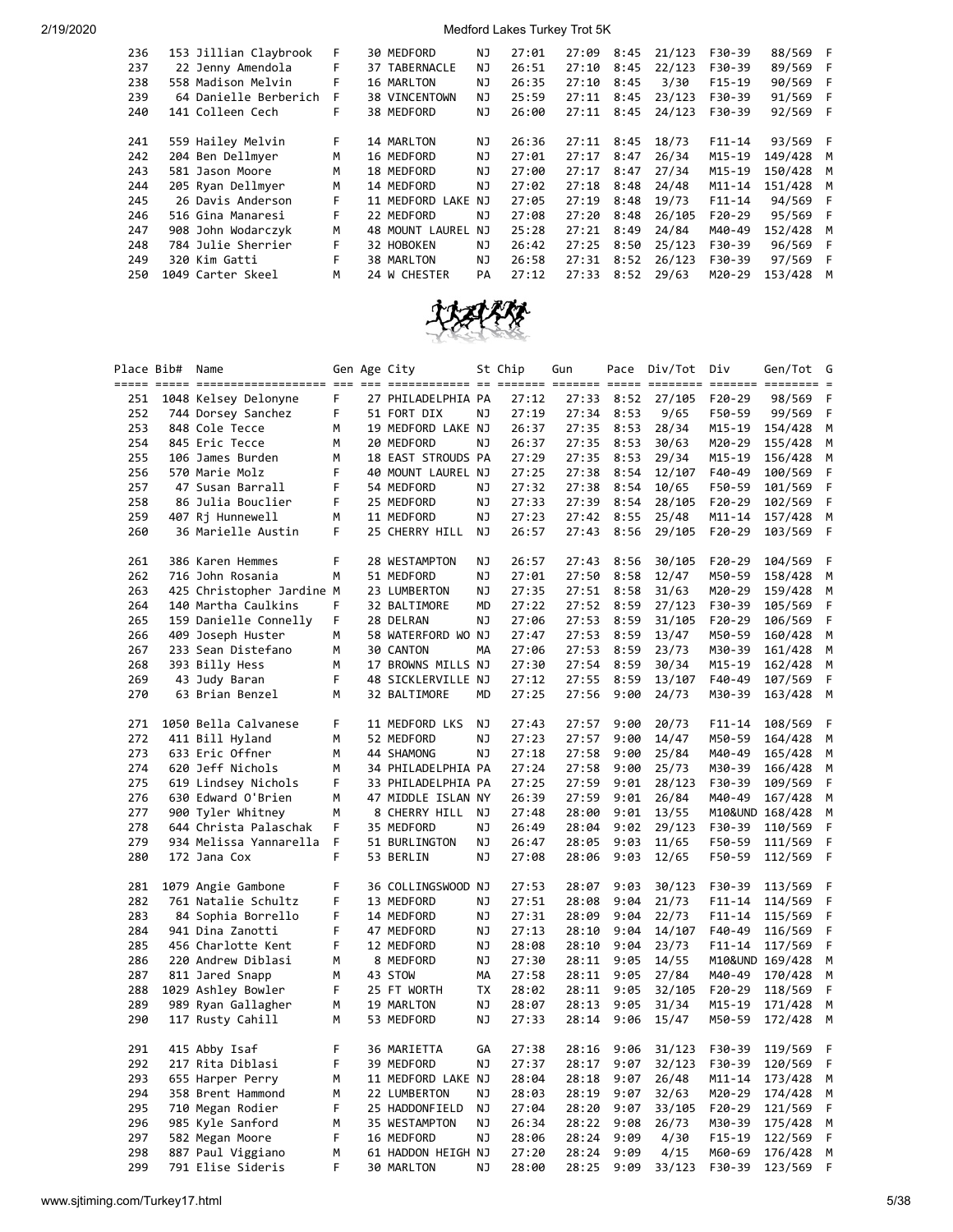

| Place Bib# | Name                                |        |      | Gen Age City                     |    | St Chip        | Gun            |              | Pace Div/Tot Div |                  | Gen/Tot G          |          |
|------------|-------------------------------------|--------|------|----------------------------------|----|----------------|----------------|--------------|------------------|------------------|--------------------|----------|
| 301        | 798 Nicholas Smeraski               | м      |      | 32 BROOKLYN                      | NY | 27:55          | 28:27          | 9:10         | 27/73            | M30-39           | 177/428            | M        |
| 302        | 636 Melissa Olkowski                | F      |      | 37 MEDFORD                       | ΝJ | 28:10          | 28:27          | 9:10         | 35/123           | F30-39           | 125/569            | F        |
| 303        | 607 Amanda Myers-Ramire F           |        |      | 34 LYNCHBURG                     | VA | 28:13          | 28:29          | 9:10         | 36/123           | F30-39           | 126/569            | F        |
| 304        | 148 Maureen Ciocca                  | F      |      | 53 MEDFORD                       | ΝJ | 28:14          | 28:29          | 9:10         | 13/65            | F50-59           | 127/569            | F        |
| 305        | 878 William Ulmer                   | М      |      | 39 LYNN                          | MА | 28:10          | 28:29          | 9:10         | 28/73            | M30-39           | 178/428            | М        |
| 306        | 259 Robert Ellis                    | М      |      | 74 MEDFORD                       | ΝJ | 28:23          | 28:34          | 9:12         | 1/5              | M70+             | 179/428            | M        |
| 307        | 854 Brooke Tenet                    | F      |      | 14 MEDFORD                       | ΝJ | 27:24          | 28:35          | 9:12         | 24/73            | $F11 - 14$       | 128/569            | F        |
| 308        | 686 Michele Rath                    | F      |      | 43 VINCENTOWN                    | ΝJ | 28:28          | 28:35          | 9:12         | 15/107           | F40-49           | 129/569            | F        |
| 309        | 58 Maddie Baughman                  | F      |      | 14 MEDFORD                       | ΝJ | 27:58          | 28:36          | 9:13         | 25/73            | $F11 - 14$       | 130/569            | F        |
| 310        | 697 Abby Rennie                     | F.     |      | 14 MEDFORD                       | ΝJ | 27:59          | 28:37          | 9:13         | 26/73            | $F11 - 14$       | 131/569            | F        |
| 311        | 256 Logan Ellershaw                 | М      |      | 10 MEDFORD                       | ΝJ | 27:54          | 28:38          | 9:13         | 15/55            |                  | M10&UND 180/428    | M        |
| 312        | 999 Scott Schaefer                  | M      |      | 35 WESTAMPTON                    | ΝJ | 27:44          | 28:39          | 9:14         | 29/73            | M30-39           | 181/428            | M        |
| 313        | 721 Nina Rossi                      | F      |      | 16 VINCENTOWN                    | ΝJ | 28:16          | 28:41          | 9:14         | 5/30             | F15-19           | 132/569            | F        |
| 314        | 508 Ronald MacOmber                 | М      |      | 34 JACKSONVILLE FL               |    | 27:21          | 28:42          | 9:15         | 30/73            | M30-39           | 182/428            | М        |
| 315        | 1020 Audrey Shuff                   | F      |      | 15 MEDFORD LKS                   | ΝJ | 27:55          | 28:42          | 9:15         | 6/30             | $F15-19$         | 133/569            | F        |
| 316        | 998 Ashley Shover                   | F      |      | 30 WESTAMPTON                    | NJ | 27:50          | 28:45          | 9:16         | 37/123           | F30-39           | 134/569            | F        |
| 317        | 918 Silas Wood                      | М      |      | 21 LUMBERTON                     | ΝJ | 27:46          | 28:46          | 9:16         | 33/63            | M20-29           | 183/428            | M        |
| 318        | 1040 Morgan Diperna                 | F      |      | 12 MEDFORD LKS                   | NJ | 28:04          | 28:48          | 9:17         | 27/73            | $F11 - 14$       | 135/569            | F        |
| 319        | 1041 Derek Diperna                  | М      |      | 42 MEDFORD LKS                   | NJ | 28:04          | 28:48          | 9:17         | 28/84            | M40-49           | 184/428            | M        |
| 320        | 486 Marta Lawler                    | F      |      | 22 CHERRY HILL                   | ΝJ | 27:23          | 28:49          | 9:17         | 34/105           | F20-29           | 136/569            | F        |
| 321        | 951 Brigid Bandomer                 | F      |      | 48 MEDFORD LAKE NJ               |    | 28:00          | 28:49          | 9:17         | 16/107           | F40-49           | 137/569            | F        |
| 322        | 49 John Basantis                    | М      |      | 59 MEDFORD LAKE NJ               |    | 28:19          | 28:50          | 9:17         | 16/47            | M50-59           | 185/428            | М        |
| 323        | 255 Mary Elberson                   | F      |      | 39 MEDFORD                       | NJ | 28:45          | 28:50          | 9:17         | 38/123           | F30-39           | 138/569            | F        |
| 324        | 664 Amy Pinto                       | F      |      | 44 MEDFORD                       | ΝJ | 28:47          | 28:51          | 9:18         | 17/107           | F40-49           | 139/569            | F        |
| 325        | 953 Madeline Bandomer               | F      |      | 22 MEDFORD LAKE NJ               |    | 28:04          | 28:52          | 9:18         | 35/105           | F20-29           | 140/569            | F        |
| 326        | 950 Riley Pancoast                  | F      |      | 11 MEDFORD LAKE NJ               |    | 28:49          | 28:52          | 9:18         | 28/73            | $F11 - 14$       | 141/569            | F        |
| 327        | 596 Michael Murphy                  | М      |      | 42 MEDFORD                       | NJ | 27:45          | 28:53          | 9:18         | 29/84            | M40-49           | 186/428            | М        |
| 328        | 1077 Melissa Mullin                 | F      |      | 22 MEDFORD                       | ΝJ | 27:30          | 28:55          | 9:19         | 36/105           | F20-29           | 142/569            | F        |
| 329        | 987 Amanda Schaefer                 | F      |      | 24 MARLTON                       | ΝJ | 28:05          | 28:59          | 9:20         | 37/105           | $F20-29$         | 143/569            | F        |
| 330        | 44 Judith Barclay                   | F      |      | 46 BURLINGTON                    | ΝJ | 28:20          | 28:59          | 9:20         | 18/107           | F40-49           | 144/569            | F        |
| 331        | 52 Lexi Basantis                    | F      |      | 22 MEDFORD LAKE NJ               |    | 28:12          | 28:59          | 9:20         | 38/105           | F20-29           | 145/569            | F        |
| 332        | 489 Kira Lewis                      | F      |      | 11 MEDFORD LAKE NJ               |    | 28:57          | 29:00          | 9:20         | 29/73            | $F11 - 14$       | 146/569            | F        |
| 333        | 367 Marieann Harp                   | F      |      | 29 EGG HARBOR C NJ               |    | 27:40          | 29:01          | 9:21         | 39/105           | F20-29           | 147/569            | F        |
| 334        | 495 Kevin Loughlin                  | М      |      | 55 MEDFORD                       | ΝJ | 27:46          | 29:01          | 9:21         | 17/47            | M50-59           | 187/428            | M        |
| 335        | 318 Amy Gareau                      | F      |      | 40 VINCENTOWN                    | ΝJ | 28:43          | 29:03          | 9:21         | 19/107           | F40-49           | 148/569            | F        |
| 336        | 476 Emmeline Kuo                    | F      |      | 28 MEDFORD                       | МA | 27:58          | 29:06          | 9:22         | 40/105           | F20-29           | 149/569            | F        |
| 337        | 80 Pj Boncek                        | М      |      | 35 PLYMOUTH                      | МA | 28:04          | 29:07          | 9:22         | 31/73            | M30-39           | 188/428            | М        |
| 338        | 847 Brendon Tecce                   | М      |      | 22 MEDFORD                       | ΝJ | 28:39          | 29:12          | 9:24         | 34/63            | M20-29           | 189/428            | М        |
| 339<br>340 | 844 A.J. Tecce<br>374 Rose Hartmann | М<br>F |      | 14 MEDFORD LAKE NJ<br>50 MEDFORD | NJ | 26:45<br>28:23 | 29:13<br>29:14 | 9:24<br>9:25 | 27/48<br>14/65   | M11-14<br>F50-59 | 190/428<br>150/569 | М<br>- F |
|            |                                     |        |      |                                  |    |                |                |              |                  |                  |                    |          |
| 341        | 37 Renee Aversa                     | F      |      | 43 WILLIAMSTOWN NJ               |    | 28:48          | 29:14          | 9:25         | 20/107           | F40-49           | 151/569            | -F       |
| 342        | 444 Jesse Kao                       | М      |      | 22 SAINT LOUIS MO                |    | 28:10          | 29:16          | 9:25         | 35/63            | M20-29           | 191/428            | M        |
| 343        | 905 Donald Wilmot                   | М      |      | 43 MEDFORD LAKE NJ               |    | 29:12          | 29:17          | 9:26         | 30/84            | M40-49           | 192/428            | M        |
| 344        | 824 Megan Stielau                   | F      |      | 40 MEDFORD LAKE NJ               |    | 28:20          | 29:20          | 9:27         | 21/107           | F40-49           | 152/569            | F        |
| 345        | 827 Owen Stielau                    | М      | 12 M |                                  | ΝJ | 28:21          | 29:21          | 9:27         | 28/48            | M11-14           | 193/428            | M        |
| 346        | 554 Jack McKinney                   | М      |      | 10 MEDFORD LAKE NJ               |    | 28:55          | 29:22          | 9:27         | 16/55            |                  | M10&UND 194/428    | M        |
| 347        | 552 Brian McKinney                  | M      |      | 43 MEDFORD LAKE NJ               |    | 28:56          | 29:22          | 9:27         | 31/84            | M40-49           | 195/428            | M        |
| 348        | 1026 Manny Estevez                  | M      |      | 38 MEDFORD LKS                   | ΝJ | 29:00          | 29:26          | 9:29         | 32/73            | M30-39           | 196/428            | M        |
| 349        | 229 Kristine Dipalo                 | F      |      | 53 CHERRY HILL                   | ΝJ | 28:11          | 29:27          | 9:29         | 15/65            | F50-59           | 153/569            | F        |
| 350        | 1033 Lucas Estevez                  | м      |      | 10 MEDFORD LKS                   | ΝJ | 29:01          | 29:27          | 9:29         | 17/55            |                  | M10&UND 197/428    | M        |



|     | Place Bib# Name |                     |    | Gen Age City       |    | St Chip | Gun        | Pace Div/Tot Div  |        | Gen/Tot G |  |
|-----|-----------------|---------------------|----|--------------------|----|---------|------------|-------------------|--------|-----------|--|
|     |                 |                     |    |                    |    |         |            |                   |        |           |  |
| 351 |                 | 507 Brynne MacOmber |    | 35 JACKSONVILLE FL |    | 28:10   |            | 29:30 9:30 39/123 | F30-39 | 154/569 F |  |
| 352 |                 | 629 Michael O'Brien | м  | 28 MOUNT LAUREL NJ |    | 28:54   | 29:30 9:30 | 36/63             | M20-29 | 198/428 M |  |
| 353 |                 | 704 Haley Roberts   |    | 17 MEDFORD LAKE NJ |    | 29:00   | 29:31 9:30 | 7/30              | F15-19 | 155/569 F |  |
| 354 |                 | 357 Gavin Hambrose  | M  | 22 MEDFORD         | NJ | 28:58   | 29:32 9:31 | 37/63             | M20-29 | 199/428 M |  |
| 355 |                 | 412 Margaret Hyland | F. | 21 MEDFORD         | NJ | 28:59   |            | 29:33 9:31 41/105 | F20-29 | 156/569 F |  |
| 356 |                 | 911 Jordan Wolochow | м  | 38 MOUNT LAUREL NJ |    | 28:37   |            | 29:34 9:31 33/73  | M30-39 | 200/428 M |  |
| 357 |                 | 818 Brooke Steel    |    | 14 MEDFORD LAKE NJ |    | 29:11   | 29:36 9:32 | 30/73             | F11-14 | 157/569 F |  |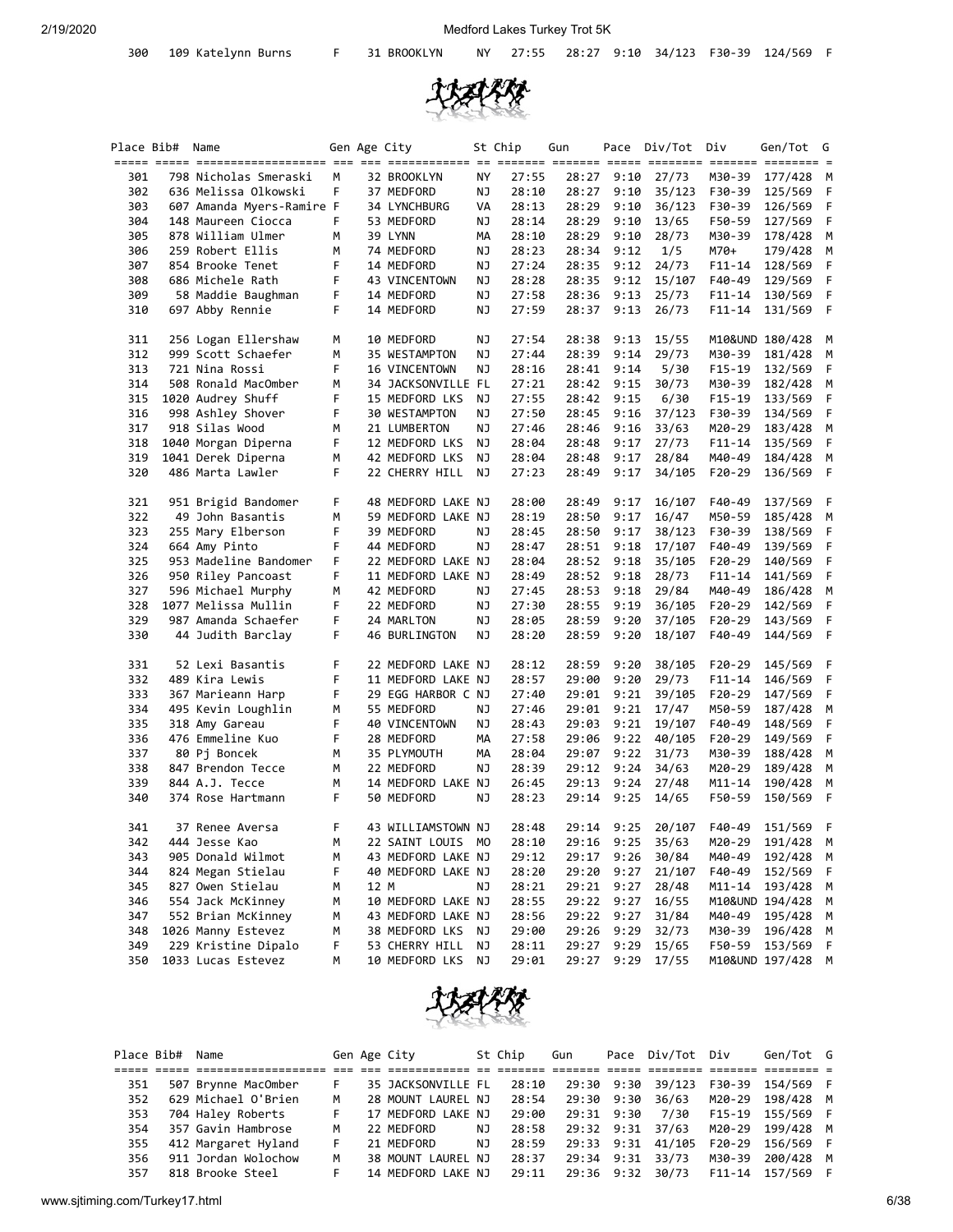| 358 | 816 Andrew Steel           | М  |    | 46 MEDFORD LAKE NJ |    | 29:10 | 29:37 | 9:32 | 32/84  | M40-49          | 201/428 | М |
|-----|----------------------------|----|----|--------------------|----|-------|-------|------|--------|-----------------|---------|---|
| 359 | 650 Tatiana Paz            | F  |    | 32 CLIFTON         | ΝJ | 29:34 | 29:38 | 9:33 | 40/123 | F30-39          | 158/569 | F |
| 360 | 850 Lori Tellechea         | F. |    | 48 MEDFORD         | ΝJ | 28:50 | 29:42 | 9:34 | 22/107 | F40-49          | 159/569 | F |
|     |                            |    |    |                    |    |       |       |      |        |                 |         |   |
| 361 | 782 Ed Sherrier            | м  |    | 61 MEDFORD         | NJ | 28:59 | 29:42 | 9:34 | 5/15   | M60-69          | 202/428 | М |
| 362 | 660 Laura Pfeffer          | F  |    | 19 SHAMONG         | ΝJ | 28:58 | 29:43 | 9:34 | 8/30   | $F15-19$        | 160/569 | F |
| 363 | 868 Sarah Trent            | F  |    | 21 MEDFORD         | NJ | 28:18 | 29:44 | 9:34 | 42/105 | F20-29          | 161/569 | F |
| 364 | 264 Craig Evans            | M  |    | 35 MOUNT LAUREL NJ |    | 27:53 | 29:45 | 9:35 | 34/73  | M30-39          | 203/428 | M |
| 365 | 916 Drew Wonderlin         | M  |    | 12 BLACKWOOD       | NJ | 28:54 | 29:48 | 9:36 | 29/48  | $M11 - 14$      | 204/428 | M |
| 366 | 317 Jonathan Gardiner      | M  |    | 44 MOUNT LAUREL NJ |    | 29:19 | 29:49 | 9:36 | 33/84  | M40-49          | 205/428 | M |
| 367 | 356 Christine Gustavsen F  |    |    | 29 VINCENTOWN      | NJ | 29:18 | 29:49 | 9:36 | 43/105 | $F20-29$        | 162/569 | F |
| 368 | 599 Tom Murphy             | м  |    | 54 MEDFORD         | NJ | 29:04 | 29:52 | 9:37 | 18/47  | M50-59          | 206/428 | М |
| 369 | 713 Brayden Ronkowski      | М  |    | 13 MEDFORD         | ΝJ | 28:43 | 29:52 | 9:37 | 30/48  | M11-14          | 207/428 | М |
| 370 | 271 John Feeley            | M  |    | 45 MEDFORD         | NJ | 29:39 | 29:55 | 9:38 | 34/84  | M40-49          | 208/428 | M |
|     |                            |    |    |                    |    |       |       |      |        |                 |         |   |
| 371 | 136 Lucas Carter           | М  |    | 14 MEDFORD         | NJ | 28:46 | 29:56 | 9:38 | 31/48  | M11-14          | 209/428 | M |
| 372 | 794 Devin Skinner          | М  |    | 10 MEDFORD LAKE NJ |    | 29:01 | 29:56 | 9:38 | 18/55  | M10&UND 210/428 |         | M |
| 373 | 1027 Brad Polhemus         | М  |    | 21 MEDFORD LKS     | NJ | 29:50 | 29:57 | 9:39 | 38/63  | M20-29          | 211/428 | М |
| 374 | 107 Casey Burk             | F  |    | 26 MOORESTOWN      | NJ | 29:39 | 29:57 | 9:39 | 44/105 | F20-29          | 163/569 | F |
| 375 | 329 Greta Gibeau           | F  |    | 25 MEDFORD LAKE NJ |    | 28:54 | 29:58 | 9:39 | 45/105 | F20-29          | 164/569 | F |
| 376 | 206 Lauren Delong          | F  |    | 33 MEDFORD LAKE NJ |    | 29:09 | 29:59 | 9:39 | 41/123 | F30-39          | 165/569 | F |
| 377 | 349 Ryan Gounaris          | м  |    | 7 MEDFORD          | ΝJ | 29:23 | 30:00 | 9:40 | 19/55  | M10&UND 212/428 |         | M |
| 378 | 813 Georgie Snyder         | F  |    | 12 MEDFORD         | NJ | 29:41 | 30:00 | 9:40 | 31/73  | $F11 - 14$      | 166/569 | F |
| 379 | 1018 Caitlyn Michalowski F |    |    | 12 MEDFORD         | NJ | 29:41 | 30:01 | 9:40 | 32/73  | $F11 - 14$      | 167/569 | F |
| 380 | 173 Jaycie Cravens         | F  |    | 13 MEDFORD         | ΝJ | 29:41 | 30:01 | 9:40 | 33/73  | $F11 - 14$      | 168/569 | F |
|     |                            |    |    |                    |    |       |       |      |        |                 |         |   |
| 381 | 274 Sara Felicia           | F  |    | 34 MOUNT LAUREL NJ |    | 28:44 | 30:04 | 9:41 | 42/123 | F30-39          | 169/569 | F |
| 382 | 384 Cole Heiser            | M  |    | 11 MEDFORD         | ΝJ | 29:05 | 30:06 | 9:42 | 32/48  | $M11 - 14$      | 213/428 | M |
| 383 | 404 Tammy Hudes            | F  |    | 54 MEDFORD         | ΝJ | 29:56 | 30:06 | 9:42 | 16/65  | F50-59          | 170/569 | F |
| 384 | 728 Stephen Ruhf           | М  |    | 9 HAMMONTON        | NJ | 29:02 | 30:08 | 9:42 | 20/55  | M10&UND 214/428 |         | M |
| 385 | 707 Craig Roberts          | М  | 46 |                    | NJ | 29:35 | 30:09 | 9:42 | 35/84  | M40-49          | 215/428 | М |
| 386 | 224 Michael Dignam         | м  |    | 52 DAVIDSONVILL MD |    | 28:46 | 30:09 | 9:43 | 19/47  | M50-59          | 216/428 | M |
| 387 | 646 Spencer Pargas         | F  |    | 22 MEDFORD         | ΝJ | 29:35 | 30:10 | 9:43 | 46/105 | F20-29          | 171/569 | F |
| 388 | 645 Gene Pargas            | M  |    | 56 MEDFORD         | NJ | 29:36 | 30:12 | 9:43 | 20/47  | M50-59          | 217/428 | M |
| 389 | 443 Eric Kao               | м  |    | 26 SAN FRANCISC CA |    | 29:06 | 30:12 | 9:44 | 39/63  | M20-29          | 218/428 | M |
| 390 | 315 Josiah Garber          | М  |    | 10 CAMP HILL       | PA | 29:31 | 30:15 | 9:44 | 21/55  | M10&UND 219/428 |         | M |
|     |                            |    |    |                    |    |       |       |      |        |                 |         |   |
| 391 | 105 Susan Burden           | F  |    | 46 EAST STROUDS PA |    | 30:09 | 30:15 | 9:44 | 23/107 | F40-49          | 172/569 | F |
| 392 | 314 Anya Garber            | F  |    | 12 CAMP HILL       | PA | 29:30 | 30:15 | 9:44 | 34/73  | F11-14          | 173/569 | F |
| 393 | 196 Lisa Dalton            | F  |    | 46 PINE HILL       | ΝJ | 29:30 | 30:17 | 9:45 | 24/107 | F40-49          | 174/569 | F |
| 394 | 727 Steve Ruhf             | М  |    | 38 HAMMONTON       | ΝJ | 29:09 | 30:18 | 9:46 | 35/73  | M30-39          | 220/428 | M |
| 395 | 154 Jackson Cogan          | м  |    | 9 MEDFORD          | ΝJ | 29:08 | 30:20 | 9:46 | 22/55  | M10&UND 221/428 |         | M |
| 396 | 797 Jo An Slominski        | F  |    | 49 MEDFORD         | ΝJ | 30:10 | 30:21 | 9:46 | 25/107 | F40-49          | 175/569 | F |
| 397 | 779 Emily Shelton          | F  |    | 35 ALEXANDRIA      | VA | 29:42 | 30:22 | 9:47 | 43/123 | F30-39          | 176/569 | F |
| 398 | 458 Jim Kerley             | М  |    | 41 MEDFORD         | ΝJ | 29:43 | 30:22 | 9:47 | 36/84  | M40-49          | 222/428 | M |
| 399 | 6 Kate Adams               | F  |    | 14 MEDFORD         | ΝJ | 29:21 | 30:23 | 9:47 | 35/73  | $F11 - 14$      | 177/569 | F |
| 400 | 382 Clare Heiser           | F  |    | 13 MEDFORD         | NJ | 29:22 | 30:23 | 9:47 | 36/73  | $F11 - 14$      | 178/569 | F |
|     |                            |    |    |                    |    |       |       |      |        |                 |         |   |



| Place Bib# |             | Name                  |      | Gen Age City       |     | St Chip | Gun   |             | Pace Div/Tot | Div        | Gen/Tot G |     |
|------------|-------------|-----------------------|------|--------------------|-----|---------|-------|-------------|--------------|------------|-----------|-----|
|            | ===== ===== |                       | $==$ |                    |     | ======  |       | $=$ $=$ $=$ |              | ======     |           |     |
| 401        |             | 68 Kyra Birdsall      | F.   | 13 MEDFORD         | NJ. | 29:23   | 30:23 | 9:47        | 37/73        | $F11 - 14$ | 179/569   | F   |
| 402        |             | 569 Olivia Molloie    | F    | 23 TABERNACLE      | ΝJ  | 29:33   | 30:25 | 9:48        | 47/105       | $F20-29$   | 180/569   | F   |
| 403        |             | 658 Michelle Petrik   | F.   | 42 MEDFORD         | NJ. | 29:22   | 30:27 | 9:48        | 26/107       | F40-49     | 181/569   | F   |
| 404        |             | 56 Robert Baugh       | м    | 30 BELLMAWR        | ΝJ  | 29:21   | 30:27 | 9:48        | 36/73        | M30-39     | 223/428   | M   |
| 405        |             | 867 Cindy Town-Oyster | F    | 57 CHICAGO         | ΙL  | 28:27   | 30:27 | 9:48        | 17/65        | F50-59     | 182/569   | - F |
| 406        |             | 642 Bryan Oyster      | M    | 54 CHICAGO         | ΙL  | 28:27   | 30:27 | 9:49        | 21/47        | M50-59     | 224/428   | M   |
| 407        |             | 179 Caden Crosson     | м    | 11 MARLTON         | ΝJ  | 29:52   | 30:29 | 9:49        | 33/48        | $M11 - 14$ | 225/428   | М   |
| 408        |             | 714 Maggie Ronkowski  | F.   | 11 MEDFORD         | ΝJ  | 29:29   | 30:30 | 9:49        | 38/73        | $F11 - 14$ | 183/569   | F   |
| 409        |             | 712 Colleen Ronkowski | F.   | 40 MEDFORD         | ΝJ  | 29:20   | 30:30 | 9:49        | 27/107       | F40-49     | 184/569   | F   |
| 410        |             | 695 Alicia Rennie     | F    | 44 MEDFORD         | ΝJ  | 30:17   | 30:31 | 9:50        | 28/107       | F40-49     | 185/569   |     |
|            |             |                       |      |                    |     |         |       |             |              |            |           |     |
| 411        |             | 952 Meredith Bandomer | F    | 11 MEDFORD LAKE NJ |     | 30:29   | 30:32 | 9:50        | 39/73        | $F11 - 14$ | 186/569   | F   |
| 412        |             | 917 Owen Wonderlin    | м    | 12 BLACKWOOD       | ΝJ  | 29:38   | 30:32 | 9:50        | 34/48        | $M11 - 14$ | 226/428   | M   |
| 413        |             | 321 Frank Gatti       | м    | 39 MARLTON         | ΝJ  | 29:59   | 30:32 | 9:50        | 37/73        | M30-39     | 227/428   | M   |
| 414        |             | 30 Iris Archer        | F    | 17 MARLTON         | NJ  | 30:13   | 30:32 | 9:50        | 9/30         | $F15-19$   | 187/569   | - F |
| 415        |             | 654 Chris Perry       | M    | 43 MEDFORD LAKE NJ |     | 29:18   | 30:33 | 9:50        | 37/84        | M40-49     | 228/428   | М   |
| 416        |             | 163 Kelsey Connelly   | F    | 26 VINCENTOWN      | ΝJ  | 30:15   | 30:33 | 9:50        | 48/105       | $F20-29$   | 188/569   | F   |
| 417        |             | 437 Mike Jurick       | м    | 39 MEDFORD LAKE NJ |     | 29:29   | 30:34 | 9:51        | 38/73        | M30-39     | 229/428   | M   |
| 418        |             | 101 Christine Brown   | F    | 26 HAINESPORT      | NJ  | 30:15   | 30:36 | 9:51        | 49/105       | $F20-29$   | 189/569   | F   |
| 419        |             | 139 Shannon Caruso    | F    | 35 BURLINGTON      | ΝJ  | 29:58   | 30:36 | 9:51        | 44/123       | F30-39     | 190/569   | F   |
| 420        |             | 152 Maurice Claybrook | м    | 55 MEDFORD         | ΝJ  | 30:27   | 30:37 | 9:52        | 22/47        | M50-59     | 230/428   | M   |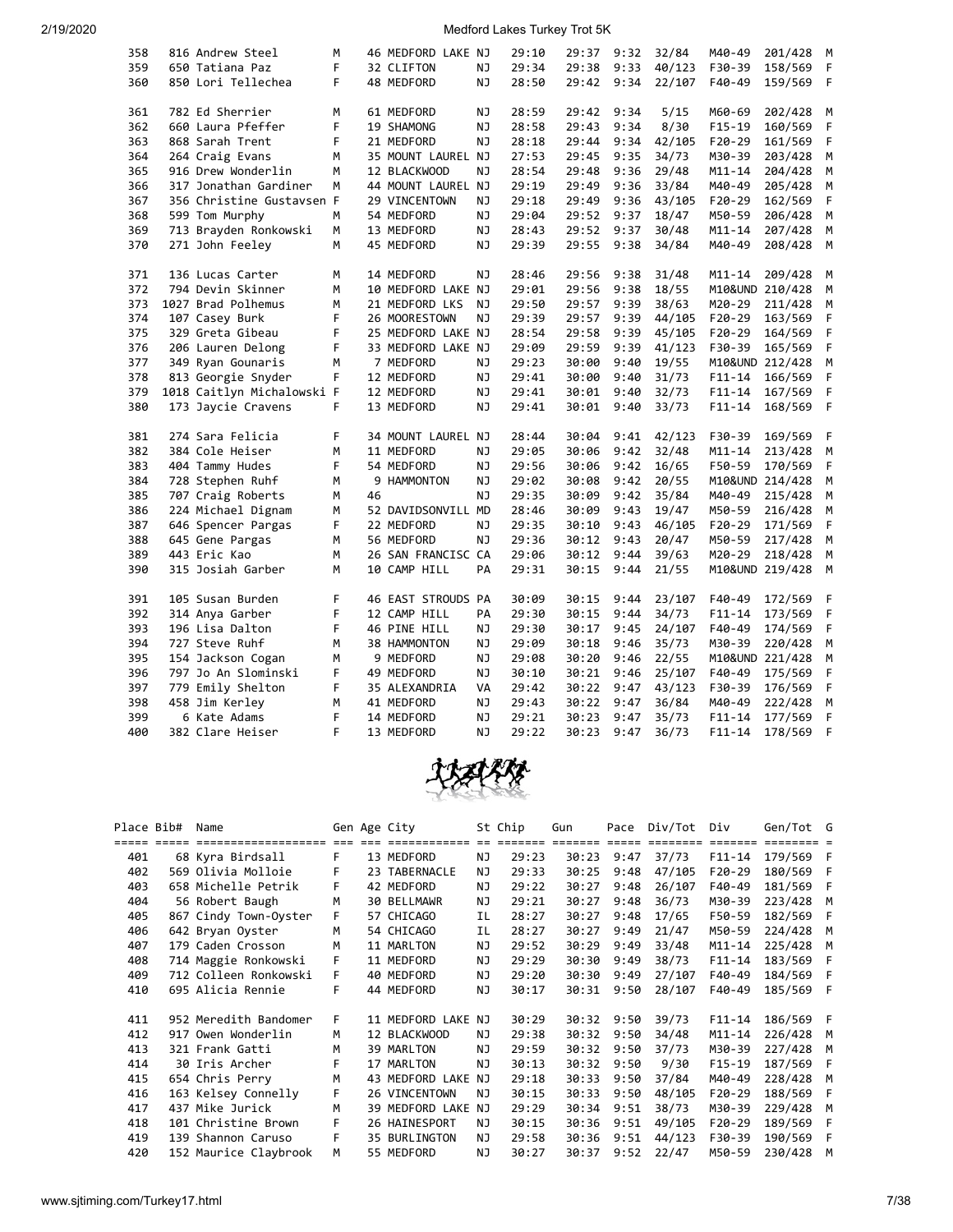| 421        | 523 Paul Marmino                    | м      | 36 MEDFORD                       | ΝJ        | 30:25          | 30:39       | 9:52                       | 39/73          | M30-39           | 231/428              | M  |
|------------|-------------------------------------|--------|----------------------------------|-----------|----------------|-------------|----------------------------|----------------|------------------|----------------------|----|
| 422        | 113 Thomas Byrne                    | M      | 12 MEDFORD                       | ΝJ        | 30:34          | 30:41       | 9:53                       | 35/48          | $M11 - 14$       | 232/428              | М  |
| 423        | 666 Mia Pinto                       | F      | 9 MEDFORD                        | ΝJ        | 30:31          | 30:43       | 9:54                       | 3/49           |                  | F10&UND 191/569      | F  |
| 424        |                                     | F      |                                  |           |                | 30:44       |                            | 4/49           |                  |                      |    |
|            | 182 Grace Cullari                   |        | 10 MEDFORD                       | ΝJ        | 30:31          |             | 9:54                       |                |                  | F10&UND 192/569      | F  |
| 425        | 457 Sara Kerley                     | F      | 38 MEDFORD                       | ΝJ        | 30:05          | 30:44       | 9:54                       | 45/123         | F30-39           | 193/569              | F  |
| 426        | 608 Orion Myers-Ramirez M           |        | 10 LYNCHBURG                     | VA        | 30:36          | 30:50       | 9:56                       | 23/55          |                  | M10&UND 233/428      | М  |
| 427        | 606 Brian Myers                     | M      | 42 LYNCHBURG                     | VA        | 30:37          | 30:51       | 9:56                       | 38/84          | M40-49           | 234/428              | M  |
|            |                                     |        |                                  |           |                |             |                            |                |                  |                      |    |
| 428        | 781 Willie Shelton                  | M      | 63 CASCADE                       | CO        | 30:12          | 30:52       | 9:56                       | 6/15           | M60-69           | 235/428              | M  |
| 429        | 689 Vincent Rebbecchi               | м      | 20 CHERRY HILL                   | ΝJ        | 30:49          | 30:53       | 9:57                       | 40/63          | M20-29           | 236/428              | М  |
| 430        | 169 William Cooney                  | М      | 43 COLUMBUS                      | ΝJ        | 29:38          | 30:53       | 9:57                       | 39/84          | M40-49           | 237/428              | M  |
|            |                                     |        |                                  |           |                |             |                            |                |                  |                      |    |
| 431        |                                     | М      | 40 MEDFORD LAKE NJ               |           | 29:38          | 30:54       | 9:57                       | 40/84          | M40-49           | 238/428              |    |
|            | 168 Scott Cooney                    |        |                                  |           |                |             |                            |                |                  |                      | М  |
| 432        | 199 Jack Davis                      | M      | 8 SHAMONG                        | ΝJ        | 30:09          | 30:55       | 9:57                       | 24/55          |                  | M10&UND 239/428      | M  |
| 433        | 832 Madison Stillwell               | F      | 10 VINCENTOWN                    | ΝJ        | 30:01          | 30:57       | 9:58                       | 5/49           |                  | F10&UND 194/569      | F  |
| 434        | 831 Alyssa Stillwell                | F      | 23 VINCENTOWN                    | ΝJ        | 30:01          | 30:57       | 9:58                       | 50/105         | $F20-29$         | 195/569              | F  |
|            |                                     |        |                                  |           |                |             |                            |                |                  |                      |    |
| 435        | 1017 Kelly Michalowski              | F      | 44 MEDFORD                       | ΝJ        | 31:03          |             | 31:03 10:00                | 29/107         | F40-49           | 196/569              | F  |
| 436        | 571 Richelle Moneypenny F           |        | 36 SOUTHAMPTON                   | ΝJ        | 29:02          |             | 31:05 10:01                | 46/123         | F30-39           | 197/569              | F  |
| 437        | 583 Corri Moran                     | F      | 21 HOLBROOK                      | NY        | 29:40          |             | 31:08 10:01                | 51/105         | $F20-29$         | 198/569              | F  |
| 438        | 1037 James Gilmartin                | M      | 09 MEDFORD LKS                   | ΝJ        | 30:21          | 31:11 10:03 |                            | 25/55          |                  | M10&UND 240/428      | M  |
|            |                                     |        |                                  |           |                |             |                            |                |                  |                      |    |
| 439        | 692 Owen Reed                       | м      | 13 MEDFORD                       | ΝJ        | 31:05          |             | 31:16 10:04                | 36/48          | $M11 - 14$       | 241/428              | M  |
| 440        | 696 Jason Rennie                    | м      | 46 MEDFORD                       | ΝJ        | 31:01          |             | 31:16 10:04                | 41/84          | M40-49           | 242/428              | M  |
|            |                                     |        |                                  |           |                |             |                            |                |                  |                      |    |
| 441        | 285 Daniel Finelli                  | м      | 7 MEDFORD                        | ΝJ        | 30:56          | 31:18 10:05 |                            | 26/55          |                  | M10&UND 243/428      | M  |
|            |                                     |        |                                  |           |                |             |                            |                |                  |                      |    |
| 442        | 972 Louis Randazzi                  | м      | 59 MEDFORD                       | ΝJ        | 30:54          | 31:18 10:05 |                            | 23/47          | M50-59           | 244/428              | M  |
| 443        | 652 Stacey Pepperman                | F      | 34 MEDFORD                       | ΝJ        | 30:58          |             | 31:20 10:06                | 47/123         | F30-39           | 199/569              | F  |
| 444        | 1055 Kathleen Finelli               | F      | 24 MEDFORD                       | ΝJ        | 30:52          |             | 31:21 10:06                | 52/105         | $F20-29$         | 200/569              | F  |
| 445        | 679 Danielle Raimo                  | F      | 33 SHAMONG                       | ΝJ        | 30:07          |             | 31:22 10:06                | 48/123         | F30-39           | 201/569              | F  |
|            |                                     |        |                                  |           |                |             |                            |                |                  |                      |    |
| 446        | 316 Timothy Garber                  | м      | 8 CAMP HILL                      | PA        | 30:39          | 31:23 10:07 |                            | 27/55          |                  | M10&UND 245/428      | M  |
| 447        | 5 Christopher Adams                 | м      | 11 MEDFORD                       | ΝJ        | 31:11          | 31:24 10:07 |                            | 37/48          | M11-14           | 246/428              | М  |
| 448        | 479 Mindi Lamb                      | F      | 34 SOUTHAMPTON                   | ΝJ        | 30:04          |             | 31:25 10:07                | 49/123         | F30-39           | 202/569              | F  |
| 449        | 134 Christin Carswell               | F      |                                  | ΝJ        |                |             |                            |                | F30-39           |                      | F  |
|            |                                     |        | 30 VINCENTOWN                    |           | 30:32          | 31:25 10:07 |                            | 50/123         |                  | 203/569              |    |
| 450        | 434 Jillian Johnson                 | F      | 25 BROOKLYN                      | ΝY        | 30:33          | 31:25 10:07 |                            | 53/105         | $F20-29$         | 204/569              | F  |
|            |                                     |        |                                  |           |                |             |                            |                |                  |                      |    |
|            |                                     |        |                                  |           |                |             |                            |                |                  |                      |    |
| Place Bib# | Name                                |        | Gen Age City                     |           | St Chip        |             | Pace                       | Div/Tot        | Div              | Gen/Tot              | G  |
|            |                                     |        |                                  |           |                | Gun         |                            |                |                  |                      |    |
|            |                                     |        |                                  |           |                |             |                            |                |                  |                      |    |
| 451        | 743 Abby Sallade                    | F      | 7 MEDFORD                        | ΝJ        | 31:18          | 31:27 10:08 |                            | 6/49           |                  | F10&UND 205/569      | F  |
|            |                                     |        |                                  |           |                |             |                            |                |                  |                      |    |
|            |                                     |        |                                  |           |                |             |                            |                |                  |                      |    |
| 452        | 9 Peter Adams                       | M      | 47 MEDFORD                       | ΝJ        | 31:15          |             | 31:27 10:08                | 42/84          | M40-49           | 247/428              | M  |
| 453        | 76 Sadie Boecklen                   | F      | 8 MEDFORD                        | ΝJ        | 31:19          | 31:28 10:08 |                            | 7/49           |                  | F10&UND 206/569      | F  |
| 454        | 24 Jeff Sallade                     | м      | 43 MEDFORD                       | ΝJ        | 31:20          |             | 31:28 10:08                | 43/84          | M40-49           | 248/428              | М  |
| 455        | 75 Brian Boecklen                   | м      | 43 MEDFORD                       | ΝJ        | 31:21          |             | 31:28 10:08                | 44/84          | M40-49           | 249/428              | М  |
|            |                                     |        |                                  |           |                |             |                            |                |                  |                      |    |
| 456        | 380 Kaitlyn Heinrich                | F      | 13 SHAMONG                       | ΝJ        | 30:10          |             | 31:29 10:08                | 40/73          | F11-14           | 207/569              | F  |
| 457        | 1028 Shaun Polhemus                 | M      | 25 FT WORTH                      | TX        | 31:20          | 31:30 10:09 |                            | 41/63          | M20-29           | 250/428              | M  |
| 458        | 378 Bruce Heinrich                  | м      | 44 SHAMONG                       | ΝJ        | 30:12          |             | 31:30 10:09                | 45/84          | M40-49           | 251/428              | M  |
| 459        | 410 Laurie Hyland                   | F      | 50 MEDFORD                       | ΝJ        | 30:55          | 31:31 10:09 |                            | 18/65          | F50-59           | 208/569              | F  |
|            |                                     |        |                                  |           |                |             |                            |                |                  |                      |    |
| 460        | 294 Ben Flood                       | M      | 37 LUTHERVILLE                   | <b>MD</b> | 31:01          | 31:31 10:09 |                            | 40/73          | M30-39           | 252/428              | M  |
|            |                                     |        |                                  |           |                |             |                            |                |                  |                      |    |
| 461        | 944 Michelle Zboray                 | F      | 28 COOPERSBURG                   | PA        | 30:40          | 31:31 10:09 |                            | 54/105         | $F20-29$         | 209/569              | F  |
| 462        | 945 David Zboray                    | М      | 28 COOPERSBURG                   | PA        | 30:38          | 31:32 10:09 |                            | 42/63          | M20-29           | 253/428              | M  |
|            |                                     |        |                                  |           |                |             |                            |                |                  |                      |    |
| 463        | 1071 Abigail Fog                    | F      | 9 MEDFORD                        | ΝJ        | 31:28          |             | 31:32 10:09                | 8/49           |                  | F10&UND 210/569      | F  |
| 464        | 1046 Sophia Birchenough             | F      | 22 MEDFORD LKS                   | ΝJ        | 29:57          |             | 31:33 10:10                | 55/105         | F20-29           | 211/569              | F  |
| 465        | 1073 Denise Fog                     | F      | 46 MEDFORD                       | ΝJ        | 31:28          |             | 31:33 10:10                | 30/107         | F40-49           | 212/569              | F  |
| 466        | 303 Cecelia Gaines                  | F      | 35 MEDFORD LAKE NJ               |           | 30:36          | 31:33 10:10 |                            | 51/123         | F30-39           | 213/569              | F  |
| 467        | 667 Andrew Piotrowski               | м      | 37 MARLTON                       | ΝJ        | 30:47          |             |                            | 41/73          | M30-39           | 254/428              | М  |
|            |                                     |        |                                  |           |                |             | 31:34 10:10                |                |                  |                      |    |
| 468        | 1007 Jean Malpass                   | F      | 52 MEDFORD LKS                   | ΝJ        | 30:45          |             | 31:35 10:10                | 19/65          | F50-59           | 214/569              | F  |
| 469        | 1006 Julia Malpass                  | F      | 21 MEDFORD LKS                   | ΝJ        | 30:46          |             | 31:36 10:11                | 56/105         | $F20-29$         | 215/569              | F  |
| 470        | 532 Lynn Mavracic                   | F      | 48 MEDFORD                       | ΝJ        | 30:37          | 31:37 10:11 |                            | 31/107         | F40-49           | 216/569              | -F |
|            |                                     |        |                                  |           |                |             |                            |                |                  |                      |    |
|            |                                     |        |                                  |           |                |             |                            |                |                  |                      |    |
| 471        | 108 Joseph Burke                    | м      | 37 WILLINGBORO                   | ΝJ        | 30:14          |             | 31:38 10:11                | 42/73          | M30-39           | 255/428              | M  |
| 472        | 565 Christine Minnium               | F      | 46 MEDFORD                       | ΝJ        | 30:52          |             | 31:40 10:12                | 32/107         | F40-49           | 217/569              | F  |
| 473        | 257 Debi Ellis                      | F      | 47 MEDFORD                       | ΝJ        | 31:21          |             | 31:41 10:12                | 33/107         | F40-49           | 218/569              | F  |
| 474        | 861 Jeff Thomas                     | м      | 39 MEDFORD                       | ΝJ        | 31:20          |             | 31:41 10:12                | 43/73          | M30-39           | 256/428              | M  |
|            |                                     |        |                                  |           |                |             |                            |                |                  |                      |    |
| 475        | 202 Rick Delcampo                   | М      | 60 MARLTON                       | ΝJ        | 29:55          |             | 31:46 10:14                | 7/15           | M60-69           | 257/428              | M  |
| 476        | 203 Ryan Delcampo                   | м      | 34 MARLTON                       | ΝJ        | 29:55          |             | 31:46 10:14                | 44/73          | M30-39           | 258/428              | M  |
| 477        | 628 Michelle O'Brien                | F      | 56 EASTAMPTON                    | ΝJ        | 31:01          |             | 31:49 10:15                | 20/65          | F50-59           | 219/569              | F  |
| 478        | 527 Edward Martino                  | м      | 41 MEDFORD                       | ΝJ        | 30:56          |             |                            | 46/84          | M40-49           | 259/428              | М  |
|            |                                     |        |                                  |           |                |             | 31:50 10:15                |                |                  |                      |    |
| 479        | 440 Ryan Kalinowski                 | М      | 32 MEDFORD LAKE NJ               |           | 30:41          |             | 31:51 10:16                | 45/73          | M30-39           | 260/428              | M  |
| 480        | 792 Laura Skertic                   | F      | 30 WILLINGBORO                   | ΝJ        | 30:29          |             | 31:53 10:16                | 52/123         | F30-39           | 220/569              | F  |
|            |                                     |        |                                  |           |                |             |                            |                |                  |                      |    |
| 481        | 228 James Dignam                    | м      | 56 MOUNT LAUREL NJ               |           | 30:59          | 31:54 10:16 |                            | 24/47          | M50-59           | 261/428              | M  |
|            |                                     |        |                                  |           |                |             |                            |                |                  |                      |    |
| 482        | 265 Lauren Evans                    | F      | 34 MOUNT LAUREL NJ               |           | 30:19          | 31:55 10:17 |                            | 53/123         | F30-39           | 221/569              | F  |
| 483        | 937 Jack Young                      | М      | 11 MEDFORD                       | ΝJ        | 30:49          |             | 31:56 10:17                | 38/48          | $M11 - 14$       | 262/428              | M  |
| 484        | 885 Rebecca Van Arsdale F           |        | 39 MEDFORD                       | ΝJ        | 30:40          |             | 31:56 10:17                | 54/123         | F30-39           | 222/569              | F  |
| 485        | 292 Rachel Fleisher                 | F      | 26 LAWRENCE TOW NJ               |           | 31:22          |             | 31:57 10:17                | 57/105         | F20-29           | 223/569              | F  |
|            |                                     |        |                                  |           |                |             |                            |                |                  |                      |    |
| 486        | 455 Eileen Kenny                    | F      | 22 MEDFORD                       | ΝJ        | 30:31          | 31:58 10:18 |                            | 58/105         | F20-29           | 224/569              | F  |
| 487<br>488 | 955 Kim Diloreto<br>659 Dan Pfeffer | F<br>М | 51 MEDFORD LAKE NJ<br>54 SHAMONG | ΝJ        | 31:11<br>31:15 |             | 31:58 10:18<br>32:00 10:18 | 21/65<br>25/47 | F50-59<br>M50-59 | 225/569<br>263/428 M | F  |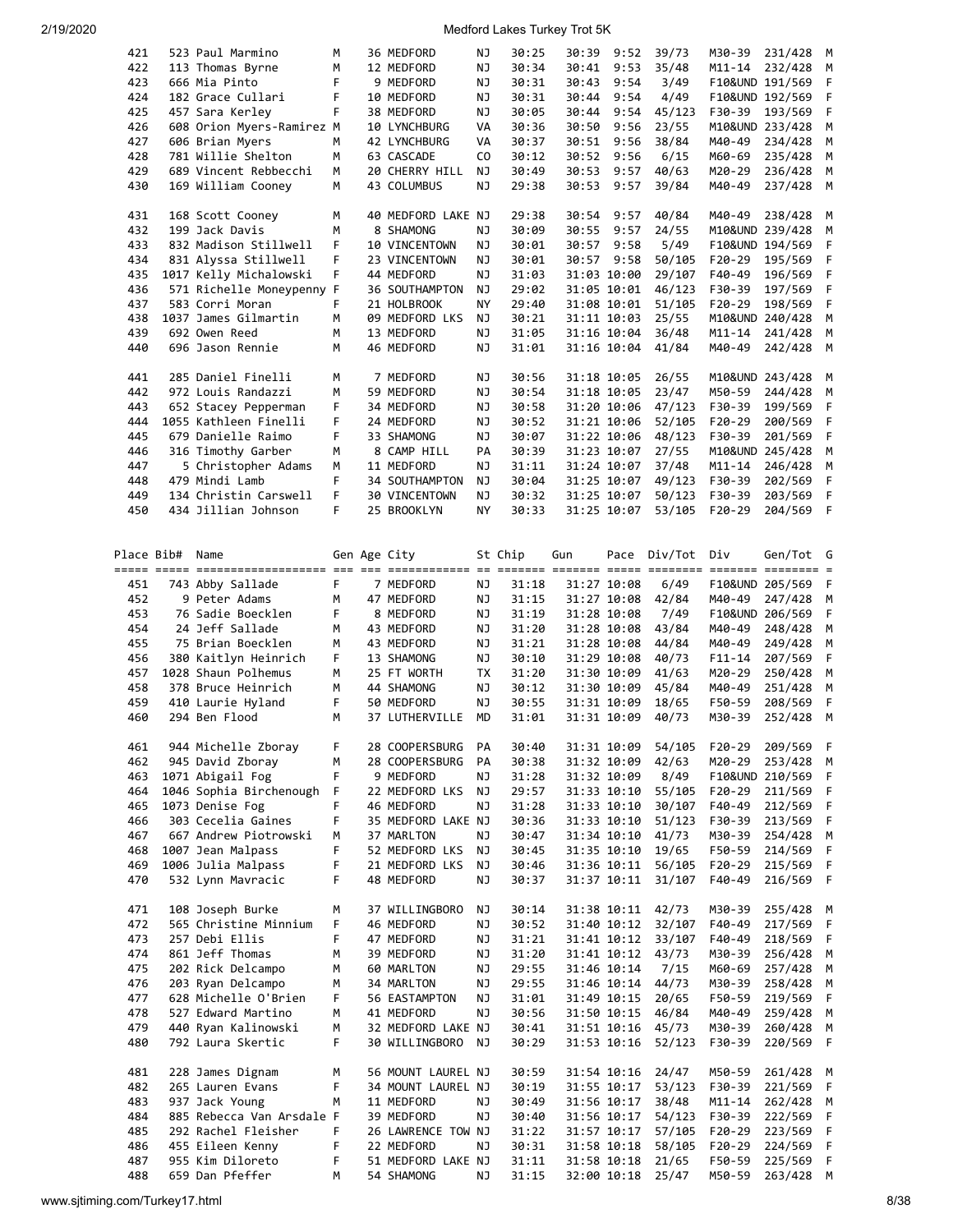| 489<br>490 | 737 Suzanne Saccomanno<br>936 Brian Young | F<br>M | 43 MEDFORD<br>39 MEDFORD | NJ<br>NJ | 31:07<br>30:54 | 32:01 10:19<br>32:02 10:19 | 34/107<br>46/73 | F40-49<br>M30-39 | 226/569 F<br>264/428 M |   |
|------------|-------------------------------------------|--------|--------------------------|----------|----------------|----------------------------|-----------------|------------------|------------------------|---|
|            |                                           |        |                          |          |                |                            |                 | F50-59           |                        |   |
| 491        | 820 Linda Steel                           | F      | 58 MEDFORD               | ΝJ       | 31:13          | 32:03 10:19                | 22/65           |                  | 227/569 F              |   |
| 492        | 1003 Mary Kate Dowling                    | F.     | 21 MEDFORD LKS           | NJ       | 31:04          | 32:04 10:20                | 59/105          | $F20-29$         | 228/569 F              |   |
| 493        | 534 Laura Mayracic                        | F      | 17 MEDFORD               | NJ       | 31:05          | 32:04 10:20                | 10/30           | $F15-19$         | 229/569 F              |   |
| 494        | 533 Sarah Mavracic                        | F.     | 19 MEDFORD               | NJ       | 31:06          | 32:05 10:20                | 11/30           | F15-19           | 230/569 F              |   |
| 495        | 209 Sue Depietro                          | F      | 47 GIBBSBORO             | NJ       | 31:13          | 32:07 10:21                | 35/107          | F40-49           | 231/569 F              |   |
| 496        | 1045 Robin Birchenough                    | F      | 51 MEDFORD LKS           | NJ       | 30:30          | 32:07 10:21                | 23/65           | F50-59           | 232/569 F              |   |
| 497        | 1047 Olivia Birchenough                   | F      | 25 MEDFORD LKS           | NJ       | 30:32          | 32:08 10:21                | 60/105          | $F20-29$         | 233/569 F              |   |
| 498        | 880 Donna Uscinowicz                      | F      | 45 SHAMONG               | NJ       | 30:51          | 32:09 10:21                | 36/107          | $F40-49$         | 234/569 F              |   |
| 499        | 1054 Mark Finelli                         | M      | 38 MEDFORD               | NJ       | 31:25          | 32:10 10:22                | 47/73           | M30-39           | 265/428                | M |
| 500        | 671 Kate Porter                           | F      | 59 MEDFORD               | NJ       | 31:59          | 32:11 10:22                | 24/65           | F50-59           | 235/569                | F |
|            |                                           |        |                          |          |                |                            |                 |                  |                        |   |



|            | Place Bib# | Name                                   |        | Gen Age City                 |          | St Chip        | Gun |                            | Pace Div/Tot Div |                  | Gen/Tot G          |          |
|------------|------------|----------------------------------------|--------|------------------------------|----------|----------------|-----|----------------------------|------------------|------------------|--------------------|----------|
| 501        |            | 940 Stephanie Zack                     | F.     | 41 VINCENTOWN                | ΝJ       | 30:52          |     | 32:12 10:22                | 37/107           | F40-49           | 236/569            | F        |
| 502        |            | 89 Jake Bradfield                      | M      | 13 MEDFORD                   | ΝJ       | 31:13          |     | 32:16 10:23                | 39/48            | M11-14           | 266/428            | М        |
| 503        |            | 186 Brian Cummiskey                    | M      | 42 WILLIAMSTOWN NJ           |          | 31:04          |     | 32:16 10:23                | 47/84            | M40-49           | 267/428            | М        |
| 504        |            | 1083 Cecelia Almquist                  | F      | 10 MARLTON                   | ΝJ       | 30:56          |     | 32:16 10:24                | 9/49             |                  | F10&UND 237/569    | F        |
| 505        |            | 676 Russ Pritchard                     | М      | 54 SICKLERVILLE NJ           |          | 31:04          |     | 32:16 10:24                | 26/47            | M50-59           | 268/428            | М        |
| 506        |            | 643 Megan Oyster                       | F      | 25 WALTHAM                   | MА       | 30:16          |     | 32:17 10:24                | 61/105           | F20-29           | 238/569            | F        |
| 507        |            | 135 Kira Carter                        | F.     | 11 MEDFORD                   | ΝJ       | 31:15          |     | 32:17 10:24                | 41/73            | F11-14           | 239/569            | F        |
| 508        |            | 577 Anthony Montefusco                 | M      | 26 WALTHAM                   | MА       | 30:16          |     | 32:17 10:24                | 43/63            | M20-29           | 269/428            | M        |
| 509        |            | 715 Kaitlyn Ronkowski                  | F      | 11 MEDFORD                   | ΝJ       | 31:16          |     | 32:17 10:24                | 42/73            | F11-14           | 240/569            | F        |
| 510        |            | 1082 Danielle Almquist                 | F      | 41 MARLTON                   | ΝJ       | 31:00          |     | 32:19 10:25                | 38/107           | F40-49           | 241/569            | - F      |
| 511        |            | 1086 Eric White                        | м      | 42 LAKEWOOD                  | CO.      | 31:10          |     | 32:20 10:25                | 48/84            | M40-49           | 270/428            | M        |
| 512        |            | 50 Melanie Basantis                    | F      | 55 MEDFORD LAKE NJ           |          | 31:52          |     | 32:23 10:26                | 25/65            | F50-59           | 242/569            | F        |
| 513        |            | 1000 Thomas Shover                     | M      | 62 LUMBERTON                 | ΝJ       | 31:28          |     | 32:26 10:27                | 8/15             | M60-69           | 271/428            | M        |
| 514        |            | 834 Laura Strang                       | F      | 21 LUMBERTON                 | ΝJ       | 31:27          |     | 32:27 10:27                | 62/105           | F20-29           | 243/569            | F        |
| 515        |            | 1043 Dennis Burke                      | м      | 32 NATIONAL PK               | ΝJ       | 31:14          |     | 32:32 10:29                | 48/73            | M30-39           | 272/428            | М        |
| 516        |            | 618 Jude Newsome                       | м      | 9 MEDFORD LAKE NJ            |          | 31:49          |     | 32:33 10:29                | 28/55            |                  | M10&UND 273/428    | М        |
| 517        |            | 353 Ryan Graver                        | F      | 38 MEDFORD                   | ΝJ       | 32:23          |     | 32:33 10:29                | 55/123           | F30-39           | 244/569            | F        |
| 518        |            | 1021 Tom Shuff                         | м      | MEDFORD LKS                  | ΝJ       | 31:46          |     | 32:34 10:29                |                  |                  | 274/428            | M        |
| 519<br>520 |            | 116 Judy Cahill<br>786 Andrea Shilling | F<br>F | 52 MEDFORD<br>30 BLOOMINGTON | ΝJ<br>ΙN | 31:48<br>32:11 |     | 32:34 10:29<br>32:37 10:30 | 26/65<br>56/123  | F50-59<br>F30-39 | 245/569<br>246/569 | F<br>- F |
| 521        |            | 261 Ron Enfield                        | м      | 72 CHERRY HILL               | ΝJ       | 31:43          |     | 32:41 10:32                | 2/5              | M70+             | 275/428            | M        |
| 522        |            | 580 Karen Moore                        | F      | 47 MEDFORD                   | ΝJ       | 32:29          |     | 32:48 10:34                | 39/107           | F40-49           | 247/569            | F        |
| 523        |            | 892 Justin Waychoff                    | М      | 33 PLANT CITY                | FL       | 31:56          |     | 32:49 10:34                | 49/73            | M30-39           | 276/428            | М        |
| 524        |            | 208 Carlene Demato                     | F      | 22 MEDFORD                   | ΝJ       | 31:59          |     | 32:50 10:34                | 63/105           | $F20-29$         | 248/569            | F        |
| 525        |            | 864 Gretchen Thompson                  | F      | 60 MEDFORD                   | ΝJ       | 32:25          |     | 32:55 10:36                | 2/11             | F60-69           | 249/569            | F        |
| 526        |            | 865 Sarah Thompson                     | F      | 27 MEDFORD                   | ΝJ       | 32:25          |     | 32:55 10:36                | 64/105           | $F20-29$         | 250/569            | F        |
| 527        |            | 267 Bonnie Fanz                        | F      | 57 WATERFORD WO NJ           |          | 32:10          |     | 32:56 10:36                | 27/65            | F50-59           | 251/569            | F        |
| 528        |            | 248 Lindsay Dunham                     | F      | 34 MOUNT LAUREL NJ           |          | 32:11          |     | 32:57 10:37                | 57/123           | F30-39           | 252/569            | F        |
| 529        |            | 392 Alicia Hess                        | F      | 16 BROWNS MILLS NJ           |          | 32:33          |     | 32:58 10:37                | 12/30            | $F15-19$         | 253/569            | F        |
| 530        |            | 336 Katherine Gillern                  | F      | 9 HADDON TOWNS NJ            |          | 32:28          |     | 33:00 10:38                | 10/49            |                  | F10&UND 254/569    | F        |
| 531        |            | 197 Theresa Davidson                   | F      | 48 MEDFORD                   | ΝJ       | 31:47          |     | 33:01 10:38                | 40/107           | F40-49           | 255/569            | F        |
| 532        |            | 585 Haley Morgan                       | F      | 20 MEDFORD LAKE NJ           |          | 32:43          |     | 33:03 10:39                | 65/105           | F20-29           | 256/569            | F        |
| 533        |            | 126 Bethany Carl                       | F      | 39 MARLTON                   | ΝJ       | 31:50          |     | 33:05 10:39                | 58/123           | F30-39           | 257/569            | F        |
| 534        |            | 511 Karen Maese                        | F      | 42 MARLTON                   | ΝJ       | 31:51          |     | 33:05 10:39                | 41/107           | F40-49           | 258/569            | F        |
| 535        |            | 617 Jake Newsome                       | M      | 10 MEDFORD LAKE NJ           |          | 32:24          |     | 33:07 10:40                | 29/55            |                  | M10&UND 277/428    | M        |
| 536        |            | 769 Kelly Seel                         | F      | 30 MARLTON                   | ΝJ       | 32:44          |     | 33:07 10:40                | 59/123           | F30-39           | 259/569            | F        |
| 537        |            | 776 Mark Shaw                          | м      | 46 VOORHEES                  | ΝJ       | 32:37          |     | 33:07 10:40                | 49/84            | M40-49           | 278/428            | M        |
| 538        |            | 777 Sierra Shaw                        | F      | 20 VOORHEES                  | ΝJ       | 32:36          |     | 33:07 10:40                | 66/105           | F20-29           | 260/569            | F        |
| 539        |            | 902 Megan Whritenour                   | F      | 26 BROWNS MILLS NJ           |          | 32:48          |     | 33:08 10:40                | 67/105           | F20-29           | 261/569            | F        |
| 540        |            | 408 Steve Hunter                       | M      | 43 MEDFORD                   | ΝJ       | 31:53          |     | 33:10 10:41                | 50/84            | M40-49           | 279/428            | M        |
| 541        |            | 441 Caitlin Kalinowski                 | - F    | 28 ORLANDO                   | FL       | 32:08          |     | 33:11 10:41                | 68/105           | $F20-29$         | 262/569            | - F      |
| 542        |            | 901 Robert Whritenour                  | м      | 59 BROWNS MILLS NJ           |          | 32:51          |     | 33:11 10:41                | 27/47            | M50-59           | 280/428            | M        |
| 543        |            | 82 Frank Bongrazio                     | м      | 27 ORLANDO                   | FL       | 32:09          |     | 33:11 10:41                | 44/63            | M20-29           | 281/428            | M        |
| 544        |            | 603 Ruth Musetto                       | F      | 43 MEDFORD                   | ΝJ       | 31:55          |     | 33:12 10:41                | 42/107           | F40-49           | 263/569            | F        |
| 545        |            | 372 Ansley Harrolle                    | F      | 8 SAINT CLOUD                | FL       | 32:40          |     | 33:12 10:41                | 11/49            |                  | F10&UND 264/569    | F        |
| 546        |            | 338 Pattie Gillern                     | F      | 36 MEDFORD                   | ΝJ       | 32:41          |     | 33:12 10:42                | 60/123           | F30-39           | 265/569            | F        |
| 547        |            | 921 Jeffrey Woodward                   | м      | 57 MEDFORD LAKE NJ           |          | 32:58          |     | 33:14 10:42                | 28/47            | M50-59           | 282/428            | M        |
| 548        |            | 529 Carley Mason                       | F      | 35 MEDFORD                   | ΝJ       | 32:22          |     | 33:15 10:42                | 61/123           | F30-39           | 266/569            | F        |
| 549        |            | 286 Renee Fiorelli                     | F      | 42 MEDFORD                   | ΝJ       | 32:22          |     | 33:15 10:42                | 43/107           | F40-49           | 267/569            | F        |
| 550        |            | 1065 Anna Murphy                       | F      | 22 MEDFORD                   | ΝJ       | 32:26          |     | 33:17 10:43                | 69/105           | F20-29           | 268/569            | - F      |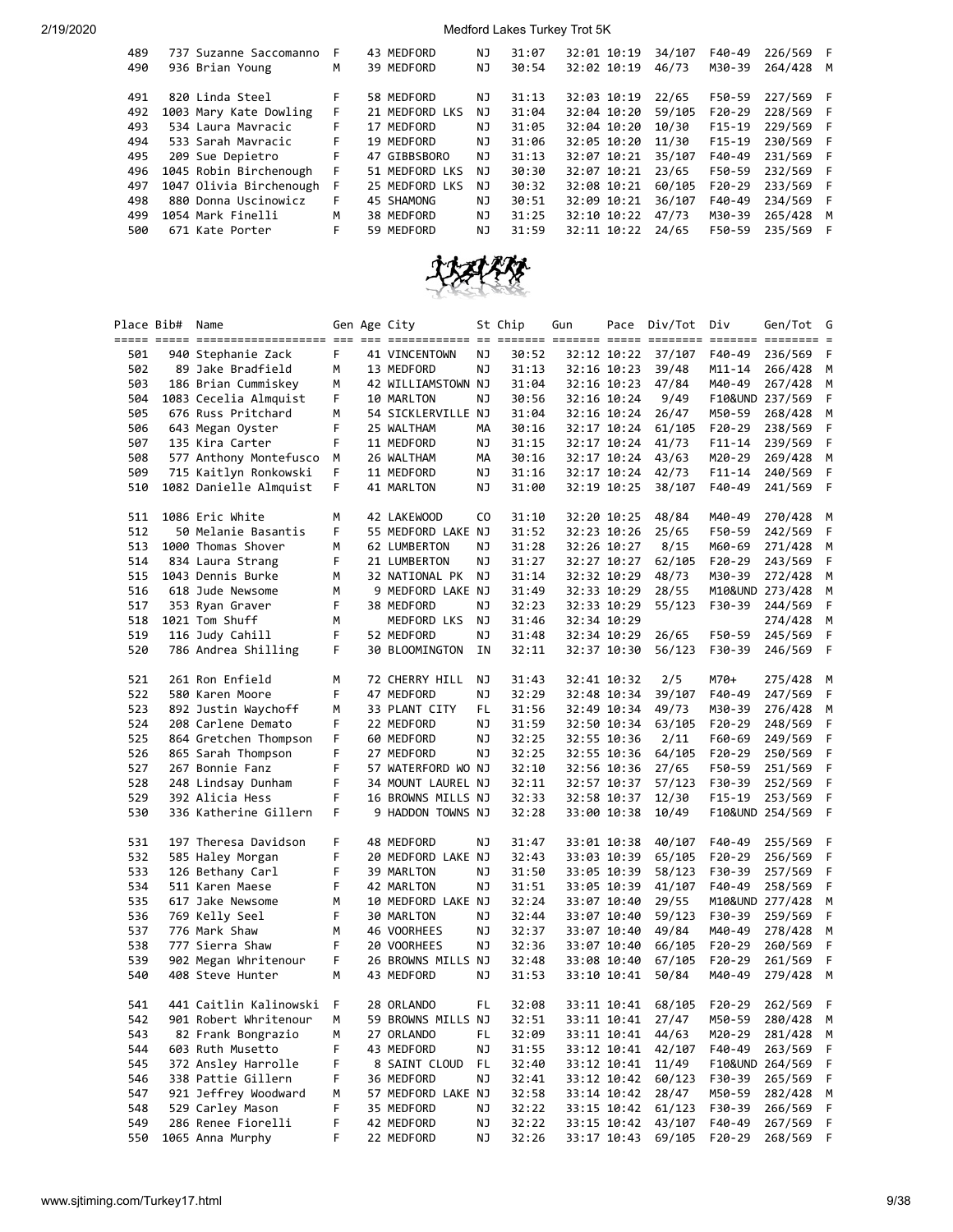

|     | Place Bib# Name |                                                                                                        |        | Gen Age City          |     | St Chip | Gun | Pace        | Div/Tot | Div        | Gen/Tot         | G   |
|-----|-----------------|--------------------------------------------------------------------------------------------------------|--------|-----------------------|-----|---------|-----|-------------|---------|------------|-----------------|-----|
|     |                 | <u>soor oose soorooroorooroore oo oo oorooroore oo soore aaroor oose ooreen ooreen aaroor ooreen o</u> |        |                       |     |         |     |             |         |            |                 |     |
| 551 |                 | 904 Amy Wilmot                                                                                         | F      | 44 MEDFORD LAKE NJ    |     | 33:17   |     | 33:21 10:45 | 44/107  | F40-49     | 269/569         | F.  |
| 552 |                 | 1088 Sarah Plashc                                                                                      | F      | 51 MEDFORD LKS        | ΝJ  | 32:14   |     | 33:23 10:45 | 28/65   | F50-59     | 270/569         | F   |
| 553 |                 | 273 Brogan Feeley                                                                                      | М      | 6 MEDFORD             | ΝJ  | 33:13   |     | 33:26 10:46 | 30/55   |            | M10&UND 283/428 | М   |
| 554 |                 | 663 John Pinto                                                                                         | м      | 48 MEDFORD            | ΝJ  | 33:14   |     | 33:26 10:46 | 51/84   | M40-49     | 284/428         | М   |
| 555 |                 | 600 Ashley Murphy                                                                                      | F      | 12 MEDFORD            | ΝJ  | 33:11   |     | 33:28 10:47 | 43/73   | F11-14     | 271/569         | F   |
| 556 |                 | 518 Pj Marias                                                                                          | F      | 38 MEDFORD            | ΝJ  | 33:19   |     | 33:29 10:47 | 62/123  | F30-39     | 272/569         | F   |
| 557 |                 | 1064 Molly Voss                                                                                        | F      | 25 MEDFORD LKS        | ΝJ  | 32:53   |     | 33:33 10:48 | 70/105  | F20-29     | 273/569         | F   |
| 558 |                 | 720 Bridget Ross                                                                                       | F      | 37 MARLTON            | ΝJ  | 32:33   |     | 33:34 10:49 | 63/123  | F30-39     | 274/569         | F   |
| 559 |                 | 1087 Heather Ross                                                                                      | F      | 50 LONGMONT           | CO. | 32:26   |     | 33:36 10:49 | 29/65   | F50-59     | 275/569         | F   |
| 560 |                 | 561 Ryan Merkhofer                                                                                     | м      | 36 MEDFORD            | ΝJ  | 32:09   |     | 33:37 10:50 | 50/73   | M30-39     | 285/428         | M   |
|     |                 |                                                                                                        |        |                       |     |         |     |             |         |            |                 |     |
| 561 |                 | 556 Michelle McLean                                                                                    | F      | 33 MEDFORD            | ΝJ  | 32:22   |     | 33:37 10:50 | 64/123  | F30-39     | 276/569         | F   |
| 562 |                 | 967 Carly Delucca                                                                                      | F      | 16 HAMMONTON          | ΝJ  | 33:09   |     | 33:39 10:50 | 13/30   | F15-19     | 277/569         | F   |
| 563 |                 | 8 Jennifer Adams                                                                                       | F      | 46 MEDFORD            | ΝJ  | 33:26   |     | 33:40 10:50 | 45/107  | F40-49     | 278/569         | F   |
| 564 |                 | 968 Donna Delucca                                                                                      | F      |                       | ΝJ  |         |     |             | 46/107  | F40-49     |                 | F   |
|     |                 |                                                                                                        |        | 46 HAMMONTON          |     | 33:10   |     | 33:40 10:51 |         |            | 279/569         |     |
| 565 |                 | 339 Anthony Giordano                                                                                   | м      | 26 MEDFORD            | ΝJ  | 32:34   |     | 33:41 10:51 | 45/63   | M20-29     | 286/428         | M   |
| 566 |                 | 726 Julianna Ruhf                                                                                      | F      | 11 HAMMONTON          | ΝJ  | 32:33   |     | 33:42 10:51 | 44/73   | F11-14     | 280/569         | F   |
| 567 |                 | 462 Dan Kiernan                                                                                        | M      | 50 MEDFORD            | ΝJ  | 33:12   |     | 33:46 10:53 | 29/47   | M50-59     | 287/428         | М   |
| 568 |                 | 348 Brooke Gounaris                                                                                    | F      | 9 MEDFORD             | ΝJ  | 33:09   |     | 33:47 10:53 | 12/49   |            | F10&UND 281/569 | F   |
| 569 |                 | 346 Jill Gounaris                                                                                      | F      | 39 MEDFORD            | ΝJ  | 33:10   |     | 33:47 10:53 | 65/123  | F30-39     | 282/569         | F   |
| 570 |                 | 688 Katherine Rebbecchi F                                                                              |        | 22 CHERRY HILL        | ΝJ  | 33:43   |     | 33:48 10:53 | 71/105  | $F20-29$   | 283/569         | F   |
|     |                 |                                                                                                        |        |                       |     |         |     |             |         |            |                 |     |
| 571 |                 | 335 Jenna Gillern                                                                                      | F      | 38 HADDON TOWNS NJ    |     | 33:16   |     | 33:49 10:54 | 66/123  | F30-39     | 284/569         | F   |
| 572 |                 | 337 Molly Gillern                                                                                      | F      | 6 HADDON TOWNS NJ     |     | 33:17   |     | 33:50 10:54 | 13/49   |            | F10&UND 285/569 | F   |
| 573 |                 | 891 Jenny Waychoff                                                                                     | F      | 33 PLANT CITY         | FL  | 33:00   |     | 33:51 10:54 | 67/123  | F30-39     | 286/569         | F   |
| 574 |                 | 668 Marie Place                                                                                        | F      | 37 PLANT CITY         | FL  | 33:00   |     | 33:51 10:54 | 68/123  | F30-39     | 287/569         | F   |
| 575 |                 | 852 Cindy Tenet                                                                                        | F      | 47 MEDFORD            | ΝJ  | 32:51   |     | 33:52 10:55 | 47/107  | F40-49     | 288/569         | F   |
| 576 |                 | 855 Andrew Tenet                                                                                       | М      | 11 MEDFORD            | ΝJ  | 32:52   |     | 33:54 10:55 | 40/48   | M11-14     | 288/428         | M   |
| 577 |                 | 454 Michele Kennedy                                                                                    | F      | 51 TABERNACLE         | ΝJ  | 33:17   |     | 33:55 10:55 | 30/65   | F50-59     | 289/569         | F   |
| 578 |                 | 838 Kate Tasch                                                                                         | F      | 52 TABERNACLE         | ΝJ  | 33:17   |     | 33:55 10:55 | 31/65   | F50-59     | 290/569         | F   |
| 579 |                 | 213 Jamie Devecchis                                                                                    | F      | 32 SEWELL             | ΝJ  | 33:45   |     | 33:56 10:56 | 69/123  | F30-39     | 291/569         | F   |
| 580 |                 | 678 Maggie Pulliam                                                                                     | F      | 12 MEDFORD LAKE NJ    |     | 32:58   |     | 33:57 10:56 | 45/73   | $F11 - 14$ | 292/569         | - F |
|     |                 |                                                                                                        |        |                       |     |         |     |             |         |            |                 |     |
| 581 |                 | 616 Bill Newsome                                                                                       | м      | 43 MEDFORD LAKE NJ    |     | 33:17   |     | 33:59 10:57 | 52/84   | M40-49     | 289/428         | М   |
| 582 |                 | 677 Glenn Pulliam                                                                                      | М      | 51 MEDFORD LAKE NJ    |     | 33:03   |     | 34:01 10:57 | 30/47   | M50-59     | 290/428         | М   |
| 583 |                 | 568 Melissa Molloie                                                                                    | F      | 53 TABERNACLE         | ΝJ  | 33:12   |     | 34:02 10:58 | 32/65   | F50-59     | 293/569         | F   |
| 584 |                 | 466 Erin King                                                                                          | F      | 17 MOUNT LAUREL NJ    |     | 32:31   |     | 34:04 10:58 | 14/30   | F15-19     | 294/569         | F   |
| 585 |                 | 506 Ashley MacKiewicz                                                                                  | F      | 39 MEDFORD            | ΝJ  | 33:38   |     | 34:06 10:59 | 70/123  | F30-39     | 295/569         | F   |
| 586 |                 | 505 Jacob MacKiewicz                                                                                   | М      | 7 MEDFORD             | ΝJ  | 33:37   |     | 34:06 10:59 | 31/55   |            | M10&UND 291/428 | М   |
| 587 |                 | 54 Madi Bastarache                                                                                     | F      | 14 MEDFORD            | ΝJ  | 33:06   |     | 34:08 11:00 | 46/73   | F11-14     | 296/569         | F   |
| 588 |                 | 439 Katie Kalinowski                                                                                   | F      | 32 MEDFORD LAKE NJ    |     | 33:01   |     | 34:10 11:00 | 71/123  | F30-39     | 297/569         | F   |
| 589 |                 | 526 Edward Martino                                                                                     | М      | 8 MEDFORD             | ΝJ  | 33:17   |     | 34:13 11:01 | 32/55   |            | M10&UND 292/428 | M   |
| 590 |                 | 525 Sara Martino                                                                                       | F      | 40 MEDFORD            | ΝJ  | 33:19   |     | 34:13 11:01 | 48/107  | F40-49     | 298/569         | F   |
|     |                 |                                                                                                        |        |                       |     |         |     |             |         |            |                 |     |
| 591 |                 | 53 Jill Bastarache                                                                                     | F.     | 42 MEDFORD            | ΝJ  | 33:12   |     | 34:14 11:01 | 49/107  | F40-49     | 299/569         | - F |
| 592 |                 | 281 MacY Finch                                                                                         | F      | 21 MEDFORD            | ΝJ  | 33:53   |     | 34:18 11:03 | 72/105  | F20-29     | 300/569         | F   |
| 593 |                 | 509 Sonja MacWhinney                                                                                   | F      | 39 ROEBLING           | ΝJ  | 33:42   |     | 34:20 11:03 | 72/123  | F30-39     | 301/569         | F   |
| 594 |                 | 889 Christine Waldron                                                                                  | F      | <b>30 CHERRY HILL</b> | ΝJ  | 33:19   |     | 34:25 11:05 | 73/123  | F30-39     | 302/569         | F   |
| 595 |                 | 18 Beckett Allen                                                                                       | м      | 4 MEDFORD             | ΝJ  | 32:45   |     | 34:31 11:07 | 33/55   |            | M10&UND 293/428 | M   |
| 596 |                 | 15 Britt Allen                                                                                         | F      | 45 MEDFORD            | ΝJ  | 32:45   |     | 34:31 11:07 | 50/107  | F40-49     | 303/569         | F   |
| 597 |                 | 310 Ainsley Gamble                                                                                     | F      | 11 MEDFORD            | ΝJ  | 33:19   |     | 34:34 11:08 | 47/73   | $F11 - 14$ | 304/569         | F   |
| 598 |                 | 309 Ed Gamble                                                                                          |        | 45 MEDFORD            |     | 33:17   |     | 34:34 11:08 | 53/84   | M40-49     |                 |     |
|     |                 |                                                                                                        | м<br>F | 15 MOUNT LAUREL NJ    | ΝJ  |         |     |             |         |            | 294/428         | M   |
| 599 |                 | 465 Erica King                                                                                         |        |                       |     | 32:42   |     | 34:35 11:08 | 15/30   | F15-19     | 305/569         | F   |
| 600 |                 | 474 McKenna Krakowiecki F                                                                              |        | 12 MEDFORD            | 0R  | 34:33   |     | 34:36 11:09 | 48/73   | $F11 - 14$ | 306/569 F       |     |



| Place Bib# | Name                      |    | Gen Age City       |                | St Chip | Gun | Pace        | Div/Tot | Div    | Gen/Tot G |  |
|------------|---------------------------|----|--------------------|----------------|---------|-----|-------------|---------|--------|-----------|--|
|            |                           |    |                    |                |         |     |             |         |        |           |  |
| 601        | 767 Alicia Scott          |    | 21 MEDFORD         | NJ             | 34:14   |     | 34:37 11:09 | 73/105  | F20-29 | 307/569 F |  |
| 602        | 768 Sandy Scott           | F. | 52 MEDFORD         | ΝJ             | 34:14   |     | 34:37 11:09 | 33/65   | F50-59 | 308/569 F |  |
| 603        | 1009 Melissa Goldstein    | F  | 49 MEDFORD LKS     | N <sub>1</sub> | 34:13   |     | 34:39 11:09 | 51/107  | F40-49 | 309/569 F |  |
| 604        | 446 Jonathan Kazmierczy M |    | ARLINGTON          | VA             | 34:03   |     | 34:40 11:10 |         |        | 295/428 M |  |
| 605        | 1008 Doug Wagner          | м  | 47 MEDFORD LKS     | NJ.            | 34:13   |     | 34:40 11:10 | 54/84   | M40-49 | 296/428 M |  |
| 606        | 428 Laurie Jensen         | F. | 29 PHILADELPHIA PA |                | 33:37   |     | 34:41 11:10 | 74/105  | F20-29 | 310/569 F |  |
| 607        | 862 Patsy Thomas          | F. | 55 CHERRY HILL     | NJ.            | 33:43   |     | 34:42 11:11 | 34/65   | F50-59 | 311/569 F |  |
| 608        | 863 Kelsey Thomas         | F  | 26 CHERRY HILL     | NJ             | 33:44   |     | 34:43 11:11 | 75/105  | F20-29 | 312/569 F |  |
| 609        | 959 Jessica O'Neill       | F. | 28 VINCENTOWN      | NJ             | 34:06   |     | 34:46 11:12 | 76/105  | F20-29 | 313/569 F |  |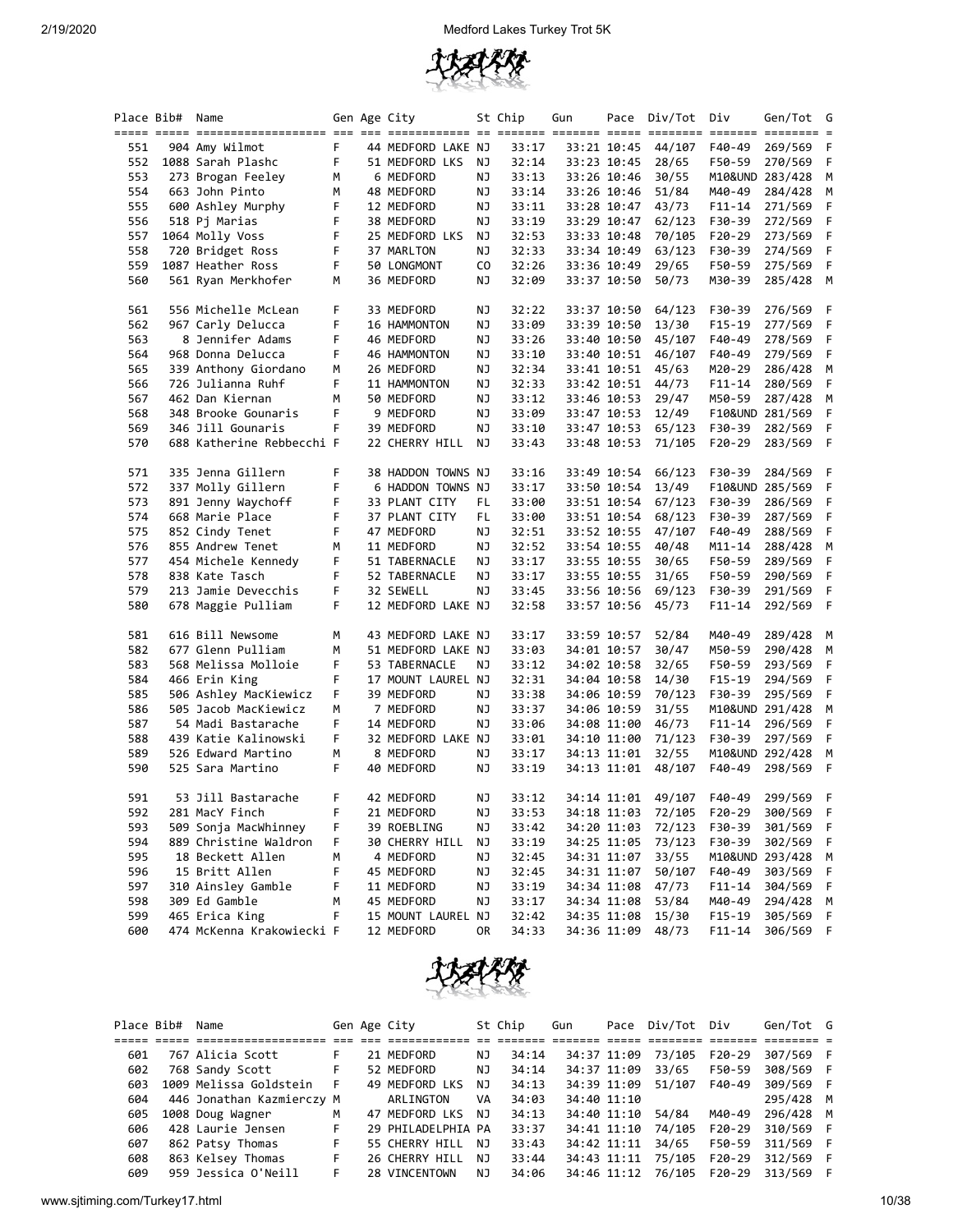| 610 | 961 Tom O'Neill           | М | 58 VINCENTOWN      | NJ        | 34:07 | 34:46 11:12 | 31/47  | M50-59          | 297/428         | M |
|-----|---------------------------|---|--------------------|-----------|-------|-------------|--------|-----------------|-----------------|---|
| 611 | 960 Dillon Deluca         | M | 29 VINCENTOWN      | NJ        | 34:08 | 34:47 11:12 | 46/63  | M20-29          | 298/428         | M |
| 612 | 1036 Ann Taylor           | F | 50 BROWNS MILLS NJ |           | 34:34 | 34:47 11:12 | 35/65  | F50-59          | 314/569         | F |
| 613 | 1076 Adam Reynolds        | М | 10 MEDFORD LKS     | NJ        | 34:31 | 34:48 11:12 | 34/55  | M10&UND 299/428 |                 | M |
| 614 | 232 Marina Distefano      | F | 29 CANTON          | MA        | 34:02 | 34:49 11:13 | 77/105 | $F20-29$        | 315/569         | F |
| 615 | 849 Jackie Teitler        | F | 41 OCEAN CITY      | NJ        | 33:37 | 34:50 11:13 | 52/107 | F40-49          | 316/569         | F |
| 616 | 996 Ava Kornafel          | F | 10 MEDFORD LAKE NJ |           | 33:57 | 34:53 11:14 | 14/49  |                 | F10&UND 317/569 | F |
| 617 | 1075 Gavin Reynolds       | М | 14 MEDFORD LKS     | NJ        | 34:39 | 34:54 11:14 | 41/48  | $M11 - 14$      | 300/428         | M |
| 618 | 399 Jim Hooven            | м | 46 BORDENTOWN      | NJ        | 33:32 | 34:57 11:15 | 55/84  | M40-49          | 301/428         | M |
| 619 | 766 Geraldine Scott       | F | 46 VINCENTOWN      | NJ        | 33:37 | 34:58 11:16 | 53/107 | F40-49          | 318/569         | F |
| 620 | 334 Jr Gillern            | M | 39 HADDON TOWNS NJ |           | 34:25 | 34:59 11:16 | 51/73  | M30-39          | 302/428         | M |
|     |                           |   |                    |           |       |             |        |                 |                 |   |
| 621 | 396 Colleen Higgins       | F | 18 MEDFORD         | NJ        | 34:06 | 35:01 11:17 | 16/30  | $F15-19$        | 319/569         | F |
| 622 | 395 William Higgins       | M | 49 MEDFORD         | <b>NJ</b> | 34:10 | 35:05 11:18 | 56/84  | M40-49          | 303/428         | M |
| 623 | 436 Gregory Jones         | М | 37 WASHINGTON      | DC        | 34:50 | 35:05 11:18 | 52/73  | M30-39          | 304/428         | M |
| 624 | 388 Maureen Hepner        | F | 25 MEDFORD         | NJ        | 33:59 | 35:06 11:18 | 78/105 | $F20-29$        | 320/569         | F |
| 625 | 997 Avery Kornafel        | F | 10 MEDFORD LAKE NJ |           | 34:11 | 35:08 11:19 | 15/49  | F10&UND 321/569 |                 | F |
| 626 | 995 Ron Kornafel          | M | 44 MEDFORD LAKE NJ |           | 34:14 | 35:11 11:20 | 57/84  | M40-49          | 305/428         | M |
| 627 | 801 Zac Smith             | M | 25 SHREWSBURY      | MA        | 34:08 | 35:12 11:20 | 47/63  | M20-29          | 306/428         | M |
| 628 | 1002 Maureen Dowling      | F | 58 MEDFORD LKS     | ΝJ        | 34:15 | 35:14 11:21 | 36/65  | F50-59          | 322/569         | F |
| 629 | 546 Mason McGovern        | М | 7 MEDFORD          | NJ        | 33:55 | 35:20 11:23 | 35/55  | M10&UND 307/428 |                 | М |
| 630 | 360 Kathy Hanley          | F | 51 AUDUBON         | ΝJ        | 35:08 | 35:21 11:23 | 37/65  | F50-59          | 323/569         | F |
|     |                           |   |                    |           |       |             |        |                 |                 |   |
| 631 | 223 Nicole Digiacomo      | F | 42 DELRAN          | NJ        | 35:01 | 35:24 11:24 | 54/107 | F40-49          | 324/569         | F |
| 632 | 700 Ian Rittersdorf       | M | 32 WASHINGTON      | DC        | 34:02 | 35:25 11:24 | 53/73  | M30-39          | 308/428         | M |
| 633 | 270 Amanda Feeley         | F | 42 MEDFORD         | NJ        | 35:10 | 35:25 11:24 | 55/107 | F40-49          | 325/569         | F |
| 634 | 162 Jillian Connelly      | F | 16 VINCENTOWN      | ΝJ        | 35:07 | 35:26 11:24 | 17/30  | F15-19          | 326/569         | F |
| 635 | 200 Ryan Delaney          | М | 35 BOSTON          | МA        | 34:03 | 35:26 11:25 | 54/73  | M30-39          | 309/428         | M |
| 636 | 943 David Zastavny        | M | 59 VINCENTOWN      | NJ        | 35:05 | 35:28 11:25 | 32/47  | M50-59          | 310/428         | M |
| 637 | 38 Shantanu Bagchi        | M | 34 WILMINGTON      | DE        | 33:12 | 35:30 11:26 | 55/73  | M30-39          | 311/428         | M |
| 638 | 1053 Gina Calvanese       | F | 43 MEDFORD LKS     | <b>NJ</b> | 34:16 | 35:31 11:26 | 56/107 | F40-49          | 327/569         | F |
| 639 | 639 Emily Orr             | F | 35 ARLINGTON       | VA        | 34:59 | 35:35 11:28 | 74/123 | F30-39          | 328/569         | F |
| 640 | 815 Elizabeth Spehalski F |   | 34 WASHINGTON      | DC        | 34:14 | 35:36 11:28 | 75/123 | F30-39          | 329/569         | F |
|     |                           |   |                    |           |       |             |        |                 |                 |   |
| 641 | 833 Susie Stockwell       | F | 34 BOSTON          | <b>MA</b> | 34:14 | 35:36 11:28 | 76/123 | F30-39          | 330/569         | F |
| 642 | 1038 Alexandra Rubano     | F | 11 MEDFORD LKS     | ΝJ        | 35:08 | 35:38 11:28 | 49/73  | $F11 - 14$      | 331/569         | F |
| 643 | 774 Beth Shafer           | F | 37 DORCHESTER      | MA        | 34:04 | 35:39 11:29 | 77/123 | F30-39          | 332/569         | F |
| 644 | 1069 Nathan Kavanagh      | М | 12 MEDFORD         | NJ        | 35:33 | 35:41 11:29 | 42/48  | $M11 - 14$      | 312/428         | M |
| 645 | 1070 Brion Kavanagh       | М | 43 MEDFORD         | NJ        | 35:34 | 35:41 11:29 | 58/84  | M40-49          | 313/428         | М |
| 646 | 722 Jen Ruegg             | F | 39 MEDFORD         | NJ        | 34:57 | 35:53 11:30 | 79/124 | F30-39          | 333/429         | F |
| 646 | 723 Ian Ruegg             | М | 39 MEDFORD LAKE NJ |           | 34:45 | 35:42 11:30 | 56/73  | M30-39          | 314/428         | M |
| 647 | 965 Alison Viola          | F | 29 CHERRY HILL     | NJ        | 35:22 | 35:45 11:31 | 79/105 | F20-29          | 333/569         | F |
| 648 | 966 James Viola           | М | 31 CHERRY HILL     | NJ        | 35:23 | 35:45 11:31 | 57/73  | M30-39          | 315/428         | M |
| 649 | 74 William Bodine         | М | 15 SOUTHAMPTON     | NJ        | 33:50 | 35:46 11:31 | 32/34  | M15-19          | 316/428         | M |
| 650 | 544 Mitch McGovern        | M | 38 MEDFORD         | NJ        | 34:22 | 35:49 11:32 | 58/73  | M30-39          | 317/428         | M |
|     |                           |   |                    |           |       |             |        |                 |                 |   |



| Place Bib# |             | Name                      |    |                         | Gen Age City       |    |     | St Chip                 | Gun         | Pace        | Div/Tot | Div                | Gen/Tot G         |   |
|------------|-------------|---------------------------|----|-------------------------|--------------------|----|-----|-------------------------|-------------|-------------|---------|--------------------|-------------------|---|
|            | ===== ===== | =====================     |    | $=$ $=$ $=$ $=$ $=$ $=$ | ============       |    |     | $=$ $=$ $=$ $=$ $=$ $=$ |             | $==$        |         | ======             |                   |   |
| 651        |             | 545 Chrissy McGovern      | F. |                         | 36 MEDFORD         |    | ΝJ  | 34:21                   |             | 35:49 11:32 | 78/123  | F30-39             | 334/569           | F |
| 652        |             | 970 Lisa Bodenheimer      | F  |                         | 38 PHILA           |    | PA  | 34:44                   | 35:52 11:33 |             | 79/123  | F30-39             | 335/569           |   |
| 652        |             | 722 Jen Ruegg             | F  |                         | 39 MEDFORD LKS     |    | NJ. | 34:57                   |             | 35:53 11:33 | 79/124  | F30-39             | 336/569           | F |
| 653        |             | 724 Emilia Ruegg          | F  |                         | 11 MEDFORD LAKE NJ |    |     | 34:56                   |             | 35:53 11:33 | 50/73   | $F11 - 14$         | 336/569           | F |
| 654        |             | 452 Breyana Kelly         | F  |                         | 11 MEDFORD         |    | NJ  | 35:45                   |             | 35:53 11:33 | 51/73   | $F11 - 14$         | 337/569           | F |
| 655        |             | 10 Elizabeth Adler        | F  |                         | 12 MEDFORD         |    | NJ  | 35:49                   |             | 35:56 11:34 | 52/73   | $F11 - 14$         | 338/569           | F |
| 656        |             | 394 Deanna Higgins        | F  |                         | 49 MEDFORD         |    | NJ  | 35:05                   |             | 35:57 11:35 | 57/107  | F40-49             | 339/569           | F |
| 657        |             | 760 Karen Schonberg       | F  |                         | 59 MEDFORD         |    | NJ  | 35:07                   | 35:59 11:35 |             | 38/65   | F50-59             | 340/569           | F |
| 658        |             | 128 Krysten Carmack       | F. |                         | 32 MEDFORD         |    | NJ  | 35:08                   |             | 36:00 11:35 | 80/123  | F30-39             | 341/569           | F |
| 659        |             | 986 Sarah Dignam          | F  |                         | 19 MARLTON         |    | ΝJ  | 35:07                   |             | 36:01 11:36 | 18/30   | $F15-19$           | 342/569           | F |
| 660        |             | 1039 Christina Rubano     | F  |                         | 43 MEDFORD LKS     |    | NJ. | 35:33                   |             | 36:01 11:36 | 58/107  | F40-49             | 343/569 F         |   |
|            |             |                           |    |                         |                    |    |     |                         |             |             |         |                    |                   |   |
| 661        |             | 190 Tj Cusack             | м  |                         | 10 MEDFORD         |    | ΝJ  | 34:16                   |             | 36:04 11:37 | 36/55   |                    | M10&UND 318/428 M |   |
| 662        |             | 656 Ella Perry            | F  |                         | 8 MEDFORD LAKE     | NJ |     | 34:54                   | 36:05 11:37 |             | 16/49   |                    | F10&UND 344/569   |   |
| 663        |             | 691 Calin Reed            | F  |                         | 15 MEDFORD         |    | ΝJ  | 35:28                   |             | 36:07 11:38 | 19/30   | $F15-19$           | 345/569           |   |
| 664        |             | 690 Fran Reed             | M  |                         | 44 MEDFORD         |    | ΝJ  | 35:30                   |             | 36:08 11:38 | 59/84   | M40-49             | 319/428           | М |
| 665        |             | 215 Charleigh Devereaux F |    |                         | 7 TABERNACLE       |    | NJ  | 35:16                   | 36:11 11:39 |             | 17/49   | <b>F10&amp;UND</b> | 346/569           | F |
| 666        |             | 214 Mark Devereaux        | м  |                         | 43 TABERNACLE      |    | ΝJ  | 35:16                   |             | 36:12 11:39 | 60/84   | M40-49             | 320/428           | M |
| 667        |             | 473 Zorica Kracun         | F  |                         | 41 CHERRY HILL     |    | NJ. | 34:59                   | 36:12 11:39 |             | 59/107  | F40-49             | 347/569           | F |
| 668        |             | 447 Stephen Kazunas       | M  |                         | 50 MEDFORD         |    | ΝJ  | 35:16                   |             | 36:23 11:43 | 33/47   | M50-59             | 321/428           | M |
| 669        |             | 448 Christopher Kazunas M |    |                         | 13 MEDFORD         |    | ΝJ  | 35:16                   |             | 36:24 11:43 | 43/48   | $M11 - 14$         | 322/428           | M |
| 670        |             | 119 Alyssa Caldini        | F  |                         | 12 MEDFORD         |    | ΝJ  | 35:19                   |             | 36:26 11:44 | 53/73   | $F11 - 14$         | 348/569           | F |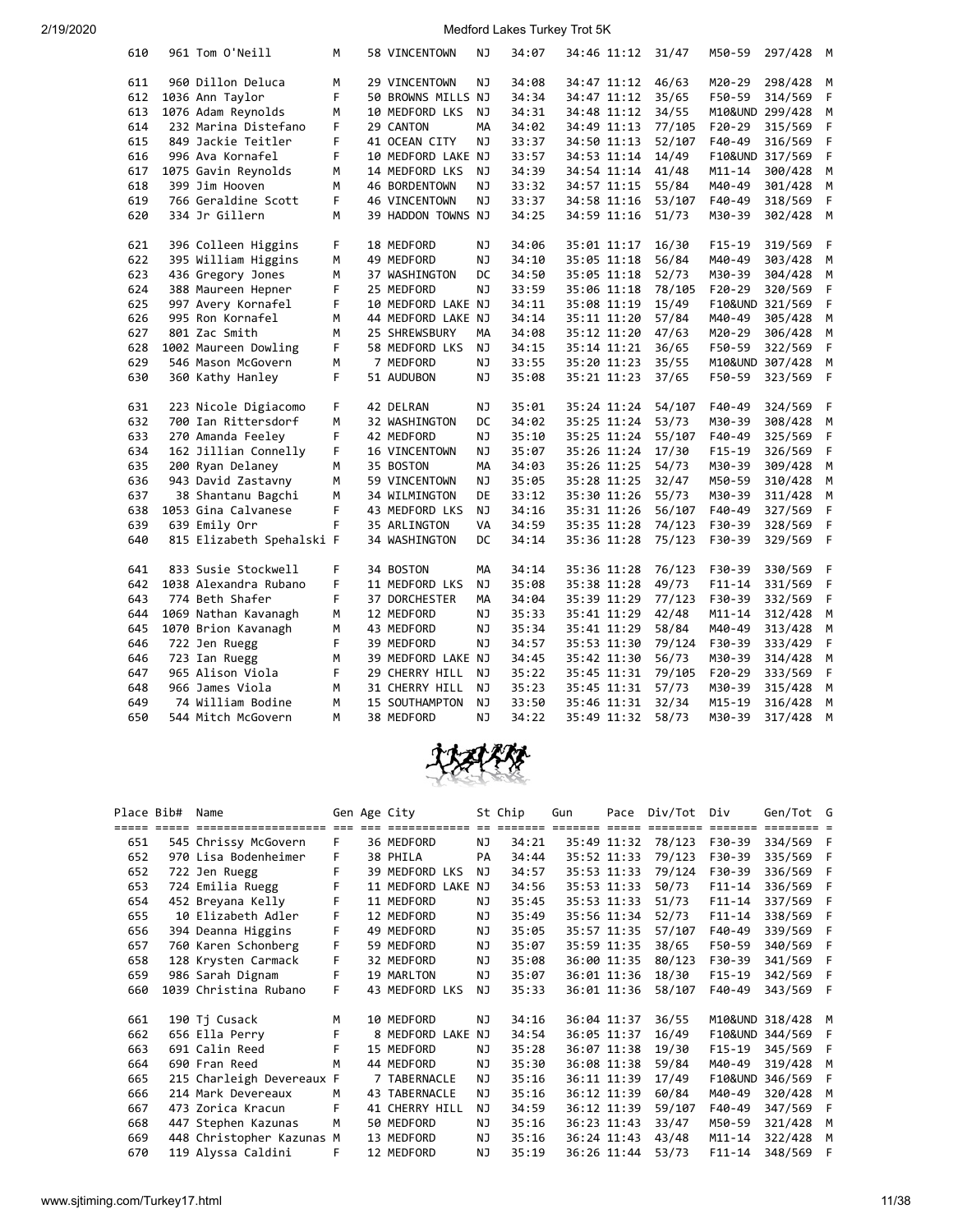| 671 | 990 Jeanmarie Andrews  | F  | 52 MEDFORD         | NJ        | 35:46 | 36:28 11:45 | 39/65  | F50-59          | 349/569 | - F |
|-----|------------------------|----|--------------------|-----------|-------|-------------|--------|-----------------|---------|-----|
| 672 | 262 Matthew Ercolani   | м  | 27 MEDFORD         | NJ        | 35:37 | 36:29 11:45 | 48/63  | M20-29          | 323/428 | M   |
| 673 | 522 Jessica Markowitz  | F  | 25 VINCENTOWN      | NJ        | 35:14 | 36:29 11:45 | 80/105 | $F20-29$        | 350/569 | F   |
| 674 | 788 Chris Siciliano    | м  | 39 MEDFORD LAKE NJ |           | 34:40 | 36:30 11:45 | 59/73  | M30-39          | 324/428 | M   |
| 675 | 789 Peyton Siciliano   | F  | 8 MEDFORD LAKE NJ  |           | 34:40 | 36:30 11:45 | 18/49  | F10&UND 351/569 |         | F   |
| 676 | 521 Carl Markowitz     | M  | 55 VINCENTOWN      | NJ.       | 35:17 | 36:30 11:45 | 34/47  | M50-59          | 325/428 | M   |
| 677 | 426 Megan Jedwabny     | F  | 40 MEDFORD LAKE NJ |           | 35:08 | 36:35 11:47 | 60/107 | F40-49          | 352/569 | F   |
| 678 | 33 Stacy Arrington     | F  | 39 MORRISVILLE     | <b>NC</b> | 35:33 | 36:35 11:47 | 81/123 | F30-39          | 353/569 | F   |
| 679 | 72 Teresa Bloomberg    | F  | 44 WESTAMPTON      | NJ        | 36:26 | 36:35 11:47 | 61/107 | $F40-49$        | 354/569 | F   |
| 680 | 216 Jennifer Devereaux | F  | 41 TABERNACLE      | NJ        | 35:42 | 36:36 11:47 | 62/107 | F40-49          | 355/569 | F   |
|     |                        |    |                    |           |       |             |        |                 |         |     |
| 681 | 520 Alyssa Markowitz   | F  | 27 VINCENTOWN      | NJ        | 35:22 | 36:37 11:47 | 81/105 | $F20-29$        | 356/569 | F   |
| 682 | 121 Andre Caldini      | M  | 46 MEDFORD         | NJ        | 35:34 | 36:41 11:49 | 61/84  | M40-49          | 326/428 | M   |
| 683 | 1025 Jack Sallade      | M  | 5 MEDFORD LKS      | NJ        | 36:34 | 36:43 11:49 | 37/55  | M10&UND         | 327/428 | M   |
| 684 | 177 Anthony Cronce     | M  | 8 ATCO             | NJ        | 36:05 | 36:43 11:49 | 38/55  | M10&UND 328/428 |         | M   |
| 685 | 236 Debbie Donahue     | F  | 56 SHAMONG         | NJ        | 36:08 | 36:44 11:50 | 40/65  | F50-59          | 357/569 | F   |
| 686 | 1042 Francesca Contino | F  | 26 SEWELL          | NJ        | 35:05 | 36:45 11:50 | 82/105 | $F20-29$        | 358/569 | F   |
| 687 | 935 Amanda Yannarella  | F. | 18 BURLINGTON      | NJ        | 35:28 | 36:46 11:50 | 20/30  | $F15-19$        | 359/569 | F   |
| 688 | 860 Renee Thomas       | F  | 52 SHAMONG         | NJ        | 35:28 | 36:46 11:50 | 41/65  | F50-59          | 360/569 | F   |
| 689 | 1044 Sarah Burke       | F  | 20 NATIONAL PK     | NJ        | 35:07 | 36:46 11:50 | 83/105 | $F20-29$        | 361/569 | F   |
| 690 | 613 Tito Neptune       | м  | 31 BOCA RATON      | FL.       | 35:59 | 36:46 11:50 | 60/73  | M30-39          | 329/428 | M   |
|     |                        |    |                    |           |       |             |        |                 |         |     |
| 691 | 176 Leah Cronce        | F  | 40 ATCO            | NJ        | 36:09 | 36:47 11:51 | 63/107 | F40-49          | 362/569 | F   |
| 692 | 946 Alex Zhu           | м  | 25 VINCENTOWN      | NJ        | 35:34 | 36:48 11:51 | 49/63  | M20-29          | 330/428 | M   |
| 693 | 907 Ally Wodaorczyk    | F  | 18 MOUNT LAUREL NJ |           | 35:23 | 36:55 11:53 | 21/30  | $F15-19$        | 363/569 | F   |
| 694 | 909 Gina Wodarczyk     | F  | 20 MOUNT LAUREL NJ |           | 35:23 | 36:55 11:53 | 84/105 | $F20-29$        | 364/569 | F   |
| 695 | 1063 Eric Voss         | м  | 58 MEDFORD LKS     | NJ        | 36:15 | 36:57 11:54 | 35/47  | M50-59          | 331/428 | M   |
| 696 | 1062 Shawn Voss        | F  | 59 MEDFORD LKS     | NJ        | 36:14 | 36:57 11:54 | 42/65  | F50-59          | 365/569 | F   |
| 697 | 888 Kara Wahlgren      | F  | 38 MEDFORD LAKE NJ |           | 35:00 | 36:58 11:54 | 82/123 | F30-39          | 366/569 | F   |
| 698 | 235 Natalie Ditzel     | F  | 10 MEDFORD         | NJ        | 35:49 | 37:03 11:56 | 19/49  | F10&UND         | 367/569 | F   |
| 699 | 234 Michael Ditzel     | M  | 36 MEDFORD         | NJ        | 35:50 | 37:03 11:56 | 61/73  | M30-39          | 332/428 | M   |
| 700 | 4 Trevor Adamiak       | M  | 11 SOUTHAMPTON     | NJ        | 35:44 | 37:04 11:56 | 44/48  | $M11 - 14$      | 333/428 | M   |
|     |                        |    |                    |           |       |             |        |                 |         |     |



|     | Place Bib# Name |                                                                                                                                |    | Gen Age City       |           | St Chip | Gun         |             | Pace Div/Tot Div |            | Gen/Tot G       |     |
|-----|-----------------|--------------------------------------------------------------------------------------------------------------------------------|----|--------------------|-----------|---------|-------------|-------------|------------------|------------|-----------------|-----|
| 701 |                 | <u>soor ooks soordooddaadaan oo aa addaadaan oo sooda addaan adda addaan addaan addaa addaa addaa</u><br>1019 Christine Tucker | F. | 60 MEDFORD LKS     | NJ        | 36:26   |             | 37:06 11:57 | 3/11             | F60-69     | 368/569         | - F |
| 702 |                 | 503 Charlotte Luzar                                                                                                            | F  | 8 TOWSON           | <b>MD</b> | 36:43   |             | 37:10 11:58 | 20/49            |            | F10&UND 369/569 | F   |
| 703 |                 | 1084 Adam Cummins                                                                                                              | M  | 35 MEDFORD LKS     | <b>NJ</b> | 35:48   |             | 37:15 12:00 | 62/73            | M30-39     | 334/428         | M   |
| 704 |                 | 653 Jess Perry                                                                                                                 | F  | 42 MEDFORD LAKE NJ |           | 36:03   |             | 37:15 12:00 | 64/107           | F40-49     | 370/569         | F   |
| 705 |                 | 924 Tim Worrell                                                                                                                | M  | 51 VINCENTOWN      | NJ        | 37:11   |             | 37:16 12:00 | 36/47            | M50-59     | 335/428         | M   |
| 706 |                 | 592 Sophia Mountain                                                                                                            | F  | 12 MEDFORD LAKE NJ |           | 36:31   |             | 37:18 12:01 | 54/73            | $F11 - 14$ | 371/569         | F   |
| 707 |                 | 1061 Kathie Wood                                                                                                               | F  | 12 MEDFORD         | NJ        | 36:53   |             | 37:18 12:01 | 55/73            | $F11 - 14$ | 372/569         | F   |
| 708 |                 | 500 Christopher Lucania M                                                                                                      |    | 40 MEDFORD LAKE NJ |           | 36:25   |             | 37:19 12:01 | 62/84            | M40-49     | 336/428         | M   |
| 709 |                 |                                                                                                                                | F. |                    |           |         |             |             |                  |            |                 |     |
|     |                 | 501 Jennifer Lucania                                                                                                           |    | 11 MEDFORD         | NJ        | 36:25   |             | 37:19 12:01 | 56/73            | $F11 - 14$ | 373/569         | F   |
| 710 |                 | 97 Lainy Bromley                                                                                                               | F  | 11 ATCO            | NJ        | 36:32   |             | 37:19 12:01 | 57/73            | $F11 - 14$ | 374/569         | - F |
| 711 |                 | 560 Shannon Merkhofer                                                                                                          | F. | 37 MEDFORD         | NJ        | 35:44   |             | 37:21 12:02 | 83/123           | F30-39     | 375/569         | - F |
| 712 |                 | 837 Sean Tait                                                                                                                  | M  | 29 GIBBSBORO       | NJ        | 35:40   |             | 37:22 12:02 | 50/63            | M20-29     | 337/428         | M   |
| 713 |                 | 260 Rachel Emig-Tait                                                                                                           | F  | 28 GIBBSBORO       | NJ        | 35:39   |             | 37:24 12:03 | 85/105           | $F20-29$   | 376/569         | F   |
| 714 |                 | 171 Donna Cox                                                                                                                  | F  | 57 BERLIN          | NJ        | 36:27   |             | 37:25 12:03 | 43/65            | F50-59     | 377/569         | F   |
| 715 |                 | 757 Meghan Schmidlin                                                                                                           | F  | 11 MEDFORD LAKE NJ |           | 37:08   |             | 37:26 12:03 | 58/73            | $F11 - 14$ | 378/569         | F   |
| 716 |                 | 804 Katie Smith                                                                                                                | F  | 34 MEDFORD LAKE NJ |           | 37:00   |             | 37:26 12:03 | 84/123           | F30-39     | 379/569         | F   |
| 717 |                 | 846 Karen Tecce                                                                                                                | F  | 53 MEDFORD         | NJ        | 36:07   |             | 37:28 12:04 | 44/65            | F50-59     | 380/569         | F   |
| 718 |                 | 803 Timothy Smith                                                                                                              | M  | 20 MARLTON         | NJ        | 36:59   |             | 37:42 12:08 | 51/63            | M20-29     | 338/428         | M   |
| 719 |                 | 1057 Kyleigh Grabowski                                                                                                         | F. | 8 MEDFORD          | NJ        | 35:56   |             | 37:45 12:09 | 21/49            |            | F10&UND 381/569 | F   |
| 720 |                 | 1058 Rick Grabowski                                                                                                            | М  | 43 MEDFORD         | NJ        | 35:56   |             | 37:45 12:09 | 63/84            | M40-49     | 339/428         | M   |
| 721 |                 | 328 Kelly Gervasi                                                                                                              | F. | 47 PINE HILL       | NJ        | 37:00   |             | 37:49 12:11 | 65/107           | F40-49     | 382/569         | F   |
| 722 |                 | 181 Stephen Crosson                                                                                                            | M  | 44 MARLTON         | NJ        | 37:13   | 37:50 12:11 |             | 64/84            | M40-49     | 340/428         | M   |
| 723 |                 | 795 Riley Skinner                                                                                                              | F  | 8 MEDFORD LAKE NJ  |           | 36:39   |             | 37:50 12:11 | 22/49            |            | F10&UND 383/569 | F   |
| 724 |                 | 143 Jacqueline Chmielin F                                                                                                      |    | MEDFORD            | NJ        | 37:34   |             | 37:52 12:12 |                  |            | 384/569         | F   |
| 725 |                 | 879 Lisa Umbehauer                                                                                                             | F  | <b>VINCENTOWN</b>  | NJ        | 37:02   |             | 37:53 12:12 |                  |            | 385/569         | F   |
| 726 |                 | 649 Brittainy Payne                                                                                                            | F  | 31 PINE HILL       | NJ        | 36:53   |             | 37:53 12:12 | 85/123           | F30-39     | 386/569         | F   |
| 727 |                 | 589 Desean Morrow                                                                                                              | M  | 22 HOLBROOK        | <b>NY</b> | 36:31   |             | 37:59 12:14 | 52/63            | M20-29     | 341/428         | M   |
| 728 |                 | 142 April Chmielinski                                                                                                          | F. | 52 MEDFORD         | NJ        | 37:42   |             | 38:00 12:14 | 45/65            | F50-59     | 387/569         | F   |
| 729 |                 | 144 Stephen Chmielinski M                                                                                                      |    | MEDFORD            | NJ        | 37:42   |             | 38:00 12:14 |                  |            | 342/428         | M   |
| 730 |                 | 258 Ava Ellis                                                                                                                  | F. | 12 MEDFORD         | NJ        | 37:37   |             | 38:02 12:15 | 59/73            | $F11 - 14$ | 388/569         | F   |
|     |                 |                                                                                                                                |    |                    |           |         |             |             |                  |            |                 |     |
| 731 |                 | 184 Stacy Cullari                                                                                                              | F  | 40 MEDFORD         | ΝJ        | 37:48   |             | 38:05 12:16 | 66/107           | F40-49     | 389/569         | - F |
| 732 |                 | 397 Emmah Hobin                                                                                                                | F  | 11 MEDFORD         | NJ        | 37:41   |             | 38:06 12:16 | 60/73            | $F11 - 14$ | 390/569         | F   |
| 733 |                 | 810 Paul Smith, Sr                                                                                                             | M  | 57 MARLTON         | NJ        | 37:04   |             | 38:06 12:16 | 37/47            | M50-59     | 343/428         | M   |
| 734 |                 | 324 Danielle Gehin-Scot F                                                                                                      |    | 32 VOORHEES        | NJ        | 37:22   |             | 38:08 12:17 | 86/123           | F30-39     | 391/569         | F   |

www.sjtiming.com/Turkey17.html 12/38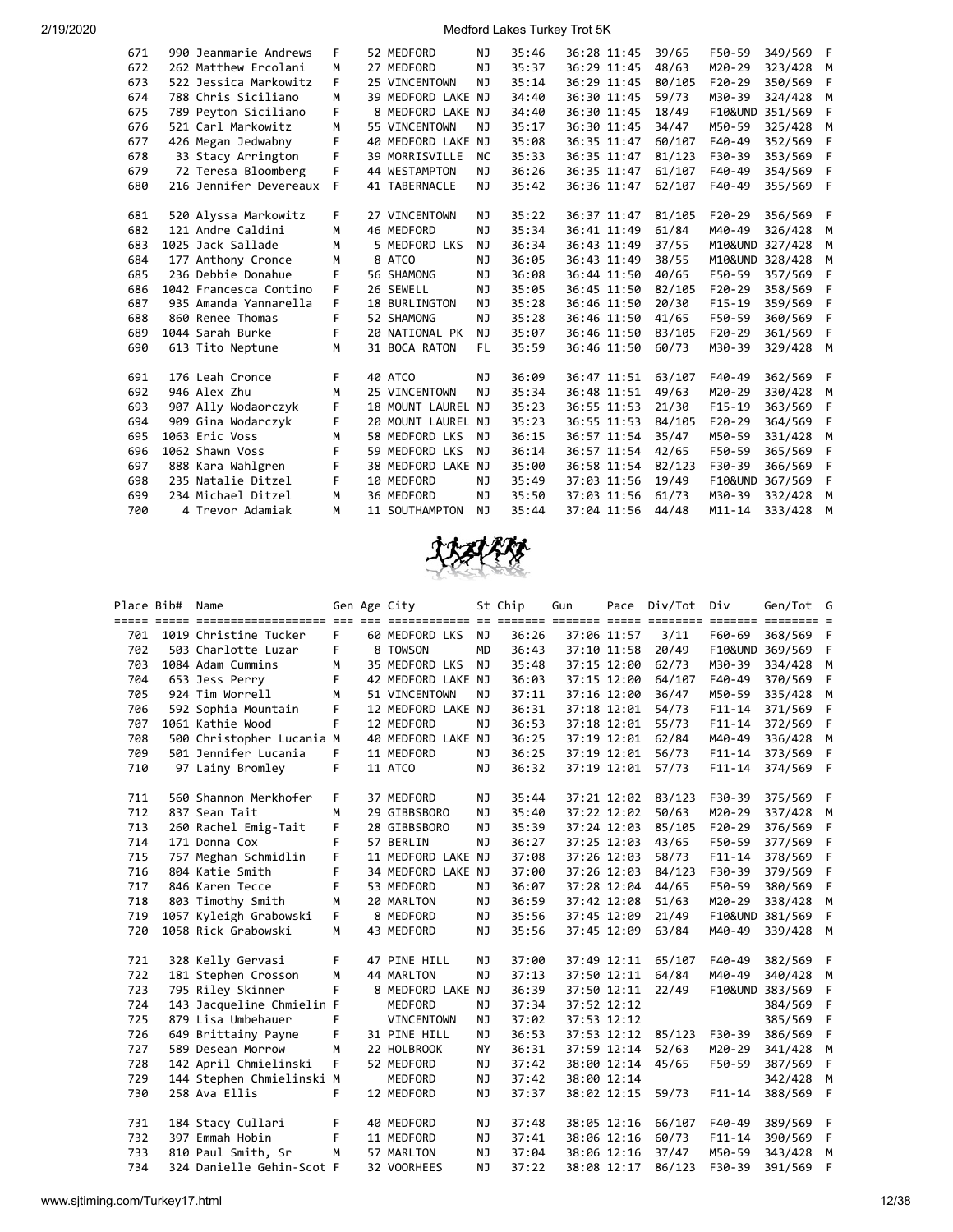| 735 | 368 Meghan Harris         | F | 21 MOUNT LAUREL NJ   |    | 36:43 | 38:11 12:18 | 86/105 | $F20-29$           | 392/569   | F |
|-----|---------------------------|---|----------------------|----|-------|-------------|--------|--------------------|-----------|---|
| 736 | 536 Christopher McCammi M |   | 26 MOUNT HOLLY       | NJ | 36:43 | 38:11 12:18 | 53/63  | M20-29             | 344/428   | M |
| 737 | 927 Kailey Worrell        |   | <b>10 VINCENTOWN</b> | NJ | 36:22 | 38:12 12:18 | 23/49  | <b>F10&amp;UND</b> | 393/569   | F |
| 738 | 785 Lisa Shilling         | F | 59 MEDFORD LAKE NJ   |    | 37:43 | 38:12 12:18 | 46/65  | F50-59             | 394/569   | F |
| 739 | 413 Jessica Ingemi        | F | 30 INDIANAPOLIS IN   |    | 37:26 | 38:14 12:19 | 87/123 | F30-39             | 395/569   | F |
| 740 | 331 Erik Gifford          | м | 6 LYNCHBURG          | VA | 37:33 | 38:16 12:19 | 39/55  | M10&UND            | 345/428   | M |
|     |                           |   |                      |    |       |             |        |                    |           |   |
| 741 | 330 Leanne Gifford        | F | 35 LYNCHBURG         | VA | 37:34 | 38:16 12:19 | 88/123 | F30-39             | 396/569   |   |
| 742 | 459 Pattie Kiernan        |   | 52 MEDFORD           | NJ | 37:41 | 38:17 12:20 | 47/65  | F50-59             | 397/569   | F |
| 743 | 300 Ginny Francis         |   | 54 NEW EGYPT         | NJ | 38:01 | 38:23 12:21 | 48/65  | F50-59             | 398/569 F |   |
| 744 | 453 Brock Kempf           | м | 6 MEDFORD LAKE NJ    |    | 36:58 | 38:23 12:22 | 40/55  | M10&UND            | 346/428   | M |
| 745 | 100 Denise Brower         | F | 50 MANCHESTER T NJ   |    | 38:05 | 38:25 12:22 | 49/65  | F50-59             | 399/569   | F |
| 746 | 793 Frank Skinner         | м | 42 MEDFORD LAKE NJ   |    | 36:55 | 38:26 12:22 | 65/84  | M40-49             | 347/428   | M |
| 747 | 598 Denise Murphy         | F | 61 MEDFORD           | NJ | 37:34 | 38:26 12:23 | 4/11   | F60-69             | 400/569   | F |
| 748 | 537 Stacy McClintock      | F | 42 MEDFORD           | NJ | 38:01 | 38:28 12:23 | 67/107 | F40-49             | 401/569   | F |
| 749 | 588 Braeden Morganti      | M | 9 MEDFORD LAKE NJ    |    | 38:00 | 38:28 12:23 | 41/55  | M10&UND            | 348/428   | M |
| 750 | 693 Kelly Reed            | F | 55 MEDFORD           | NJ | 37:42 | 38:29 12:24 | 50/65  | F50-59             | 402/569   | F |
|     |                           |   |                      |    |       |             |        |                    |           |   |



|     | Place Bib# Name |                                 |   | Gen Age City       |     | St Chip | Gun         |             | Pace Div/Tot Div |            | Gen/Tot          | G |
|-----|-----------------|---------------------------------|---|--------------------|-----|---------|-------------|-------------|------------------|------------|------------------|---|
|     |                 | ===== ===== =================== |   |                    |     |         |             |             |                  |            | $====$<br>==== = |   |
| 751 |                 | 60 Carol Beamer                 | F | 58 VINCENTOWN      | ΝJ  | 37:22   |             | 38:31 12:24 | 51/65            | F50-59     | 403/569          | F |
| 752 |                 | 276 Lauren Ferry                | F | 53 MEDFORD         | ΝJ  | 37:23   |             | 38:31 12:24 | 52/65            | F50-59     | 404/569          | F |
| 753 |                 | 1056 Heather Garvey             | F | 47 ARLINGTON       | VA  | 37:05   |             | 38:32 12:24 | 68/107           | F40-49     | 405/569          | F |
| 754 |                 | 41 MacKenzie Bailey             | F | 9 MEDFORD          | ΝJ  | 38:11   |             | 38:32 12:25 | 24/49            |            | F10&UND 406/569  | F |
| 755 |                 | 188 Christine Cusack            | F | 41 MEDFORD         | ΝJ  | 36:46   |             | 38:34 12:25 | 69/107           | F40-49     | 407/569          | F |
| 756 |                 | 189 Caelinn Cusack              | F | 7 MEDFORD          | ΝJ  | 36:47   |             | 38:35 12:25 | 25/49            |            | F10&UND 408/569  | F |
| 757 |                 | 771 Jennifer Seitz              | F | 37 MEDFORD         | ΝJ  | 37:35   |             | 38:35 12:26 | 89/123           | F30-39     | 409/569          | F |
| 758 |                 | 770 Logan Seitz                 | м | 7 MEDFORD          | ΝJ  | 37:35   |             | 38:36 12:26 | 42/55            |            | M10&UND 349/428  | M |
| 759 |                 | 973 Brennan Obetz               | M | 28 MARLTON         | NJ  | 37:10   |             | 38:41 12:27 | 54/63            | M20-29     | 350/428          | М |
| 760 |                 | 790 George Sideris              | М | 70 MARLTON         | ΝJ  | 38:17   |             | 38:42 12:28 | 3/5              | M70+       | 351/428          | М |
|     |                 |                                 |   |                    |     |         |             |             |                  |            |                  |   |
| 761 |                 | 974 Bailey Obetz                | F | 23 MARLTON         | ΝJ  | 37:11   |             | 38:42 12:28 | 87/105           | F20-29     | 410/569          | F |
| 762 |                 | 272 Lauren Feeley               | F | 10 MEDFORD         | ΝJ  | 38:31   |             | 38:43 12:28 | 26/49            |            | F10&UND 411/569  | F |
| 763 |                 | 40 Katie Bailey                 | F | 32 MEDFORD         | ΝJ  | 38:17   |             | 38:45 12:29 | 90/123           | F30-39     | 412/569          | F |
| 764 |                 | 549 Lisa McKeon                 | F | 37 MEDFORD         | NJ  | 38:11   |             | 38:52 12:31 | 91/123           | F30-39     | 413/569          | F |
| 765 |                 | 555 Charlotte McKinney          | F | 9 MEDFORD LAKE NJ  |     | 38:25   |             | 38:52 12:31 | 27/49            |            | F10&UND 414/569  | F |
| 766 |                 | 420 Amy Jakimas                 | F | 42 MEDFORD         | ΝJ  | 38:16   |             | 38:54 12:31 | 70/107           | F40-49     | 415/569          | F |
| 767 |                 | 376 Tara Harty                  | F | 46 MEDFORD LAKE NJ |     | 38:09   |             | 38:55 12:32 | 71/107           | F40-49     | 416/569          | F |
| 768 |                 | 978 Nick Torraca                | M | 45 ATLANTIC CIT NJ |     | 36:58   |             | 38:58 12:33 | 66/84            | M40-49     | 352/428          | M |
| 769 |                 | 553 Jennifer McKinney           | F | 42 MEDFORD LAKE NJ |     | 38:35   |             | 39:02 12:34 | 72/107           | F40-49     | 417/569          | F |
| 770 |                 | 145 Bella Christianson          | F | 13 MEDFORD         | ΝJ  | 38:02   |             | 39:03 12:34 | 61/73            | F11-14     | 418/569          | F |
|     |                 |                                 |   |                    |     |         |             |             |                  |            |                  |   |
| 771 |                 | 99 Theresa Brooks               | F | 38 TABERNACLE      | ΝJ  | 37:31   |             | 39:04 12:35 | 92/123           | F30-39     | 419/569          | F |
| 772 |                 | 806 Eileen Smith                | F | 43 TABERNACLE      | NJ  | 37:32   | 39:04 12:35 |             | 73/107           | F40-49     | 420/569          | F |
| 773 |                 | 977 Andrea St. John             | F | 47 ATLANTIC CIT NJ |     | 37:10   |             | 39:09 12:36 | 74/107           | F40-49     | 421/569          | F |
| 774 |                 | 976 Carmelo Torraca             | М | 47 ATLANTIC CIT NJ |     | 37:11   |             | 39:10 12:37 | 67/84            | M40-49     | 353/428          | М |
| 775 |                 | 290 Cheryl Flaherty             | F | 46 MEDFORD LAKE NJ |     | 38:43   |             | 39:11 12:37 | 75/107           | F40-49     | 422/569          | F |
| 776 |                 | 971 Deon Franchetti             | F | 42 ATCO            | ΝJ  | 38:44   |             | 39:14 12:38 | 76/107           | F40-49     | 423/569          | F |
| 777 |                 | 88 Rich Bradfield               | M | 48 MEDFORD         | ΝJ  | 38:13   |             | 39:17 12:39 | 68/84            | M40-49     | 354/428          | М |
| 778 |                 | 587 Chris Morgan                | M | 47 MEDFORD LAKE NJ |     | 39:01   |             | 39:22 12:41 | 69/84            | M40-49     | 355/428          | M |
| 779 |                 | 146 Dawn Christianson           | F | 43 MEDFORD         | ΝJ  | 38:25   |             | 39:26 12:42 | 77/107           | F40-49     | 424/569          | F |
| 780 |                 | 400 Melanie Howell              | F | 41 MEDFORD         | ΝJ  | 38:45   |             | 39:28 12:42 | 78/107           | F40-49     | 425/569          | F |
|     |                 |                                 |   |                    |     |         |             |             |                  |            |                  |   |
| 781 |                 | 402 Abby Howell                 | F | 14 MEDFORD LAKE NJ |     | 38:45   |             | 39:28 12:43 | 62/73            |            | F11-14 426/569   | F |
| 782 |                 | 764 Alexander Scibilia          | M | 10 MEDFORD         | NJ  | 38:08   |             | 39:29 12:43 | 43/55            |            | M10&UND 356/428  | М |
| 783 |                 | 370 Matthew Harrolle            | M | 44 SAINT CLOUD     | FL. | 38:57   |             | 39:30 12:43 | 70/84            | M40-49     | 357/428          | М |
| 784 |                 | 371 Logan Harrolle              | M | 10 SAINT CLOUD     | FL  | 38:57   |             | 39:31 12:43 | 44/55            |            | M10&UND 358/428  | M |
| 785 |                 | 150 Benna Clark                 | F | 10 MEDFORD         | ΝJ  | 38:15   |             | 39:32 12:44 | 28/49            |            | F10&UND 427/569  | F |
| 786 |                 | 268 Dana Farengo-Clark          | F | 43 MEDFORD         | NJ  | 38:16   |             | 39:32 12:44 | 79/107           | F40-49     | 428/569          | F |
| 787 |                 | 352 Melissa Gracias             | F | 23 MATAWAN         | ΝJ  | 38:41   |             | 39:36 12:45 | 88/105           | F20-29     | 429/569          | F |
| 788 |                 | 62 Gregg Benjamin Jr            | М | 25 MOUNT HOLLY     | ΝJ  | 38:41   |             | 39:36 12:45 | 55/63            | M20-29     | 359/428          | М |
| 789 |                 | 513 Meghan Malone               | F | 37 MEDFORD         | ΝJ  | 38:28   |             | 39:42 12:47 | 93/123           | F30-39     | 430/569          | F |
| 790 |                 | 421 Paul Jakimas                | М | 39 MEDFORD         | NJ  | 39:05   |             | 39:42 12:47 | 63/73            | M30-39     | 360/428          | М |
|     |                 |                                 |   |                    |     |         |             |             |                  |            |                  |   |
| 791 |                 | 379 Tyler Heinrich              | М | 10 SHAMONG         | ΝJ  | 39:40   | 39:43 12:47 |             | 45/55            |            | M10&UND 361/428  | M |
| 792 |                 | 869 Jonathan Triantos           | M | 27 PHILADELPHIA PA |     | 39:17   |             | 39:44 12:48 | 56/63            | M20-29     | 362/428          | М |
| 793 |                 | 626 Nicole Norcross             | F | 26 PHILADELPHIA PA |     | 39:17   |             | 39:44 12:48 | 89/105           | F20-29     | 431/569          | F |
| 794 |                 | 514 Mark Malone                 | М | 60 VINCENTOWN      | ΝJ  | 38:31   |             | 39:45 12:48 | 9/15             | M60-69     | 363/428          | M |
| 795 |                 | 149 Scott Clark                 | M | 44 MEDFORD         | NJ  | 38:29   |             | 39:45 12:48 | 71/84            | M40-49     | 364/428          | M |
| 796 |                 | 35 Kristie Attardi              | F | 44 MEDFORD         | ΝJ  | 38:31   |             | 39:46 12:48 | 80/107           | F40-49     | 432/569          | F |
| 797 |                 | 840 Avery Tatum                 | F | 13 TABERNACLE      | ΝJ  | 38:36   |             | 39:51 12:50 | 63/73            | $F11 - 14$ | 433/569          | F |
| 798 |                 | 363 Wayne Hansen                | M | 51 MEDFORD         | NJ  | 38:41   |             | 39:53 12:50 | 38/47            | M50-59     | 365/428          | M |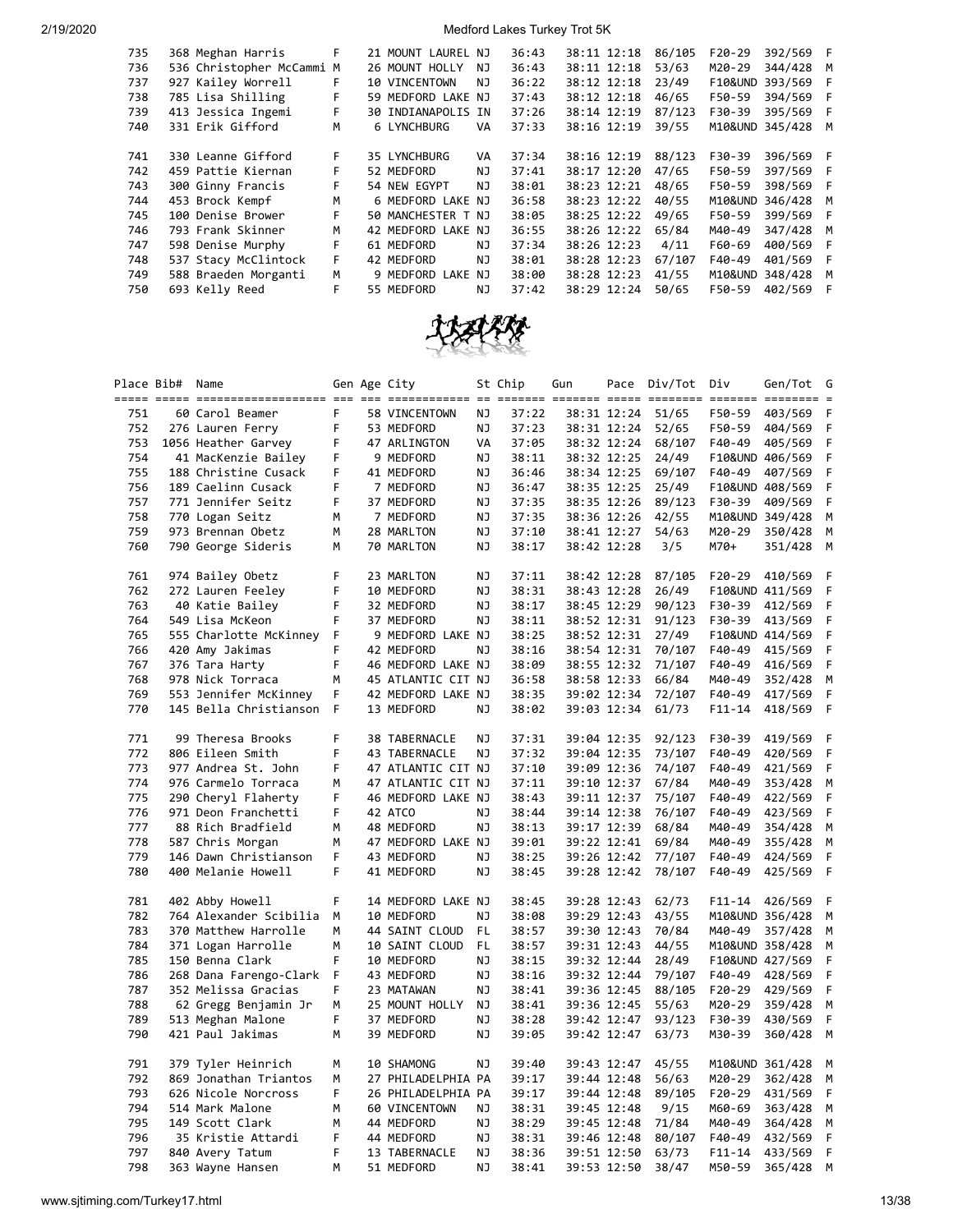| han Hancon |  |
|------------|--|

| M | 9 MEDEORD | 38.40 |  |
|---|-----------|-------|--|

| 799 364 Ethan Hansen    | 9 MEDFORD                                                                    |  | NJ 38:40 39:53 12:50 46/55 M10&UND 366/428 M |  |  |
|-------------------------|------------------------------------------------------------------------------|--|----------------------------------------------|--|--|
| 800 839 Annemarie Tatum | 42 TABERNACLE    NJ     38:40    39:54 12:51   81/107   F40-49   434/569   F |  |                                              |  |  |



|     | Place Bib# | Name                      |    | Gen Age City       |    | St Chip | Gun | Pace        | Div/Tot Div         |            | Gen/Tot G       |     |
|-----|------------|---------------------------|----|--------------------|----|---------|-----|-------------|---------------------|------------|-----------------|-----|
| 801 |            | 401 Emma Howell           | F  | 17 MEDFORD LAKE NJ |    | 39:20   |     | 40:04 12:54 | 22/30               | F15-19     | 435/569         | F   |
| 802 |            | 362 Jennifer Hansen       | F  | 44 MEDFORD         | ΝJ | 39:01   |     | 40:13 12:57 | 82/107              | F40-49     | 436/569         | F   |
| 803 |            | 46 Lauren Barnes          | F  | 9 BURLINGTON       | ΝJ | 38:53   |     | 40:17 12:58 | 29/49               |            | F10&UND 437/569 | F   |
| 804 |            | 490 Amanda Lindstrom      | F  | 37 AURORA          | IL | 38:44   |     | 40:21 12:59 | 94/123              | F30-39     | 438/569         | F   |
| 805 |            | 278 Hannah Filip          | F  | 8 MEDFORD          | ΝJ | 40:01   |     | 40:23 13:00 | 30/49               |            | F10&UND 439/569 | F   |
| 806 |            | 277 Elaine Filip          | F  | 48 MEDFORD         | ΝJ | 40:02   |     | 40:24 13:00 | 83/107              | F40-49     | 440/569         | F   |
| 807 |            | 593 Julian Mountain       | М  | 10 MEDFORD LAKE NJ |    | 39:51   |     | 40:25 13:01 | 47/55               |            | M10&UND 367/428 | M   |
| 808 |            | 591 Beth Mountain         | F  | 49 MEDFORD LAKE NJ |    | 39:50   |     | 40:26 13:01 | 84/107              | F40-49     | 441/569         | F   |
| 809 |            | 211 Kate Desantis         | F  | 27 SOUTHAMPTON     | ΝJ | 40:05   |     | 40:26 13:01 | 90/105              | $F20-29$   | 442/569         | F   |
| 810 |            | 451 Liette Kelly          | F  | 43 MEDFORD         | ΝJ | 40:20   |     | 40:27 13:01 | 85/107              | F40-49     | 443/569         | F   |
| 811 |            | 25 Al Anderer             | М  | 75 MEDFORD         | ΝJ | 40:16   |     | 40:32 13:03 | 4/5                 | M70+       | 368/428         | M   |
| 812 |            | 551 Chet McKinney         | М  | 55 BROWNS MILLS NJ |    | 39:14   |     | 40:39 13:06 | 39/47               | M50-59     | 369/428         | М   |
| 813 |            | 45 Patricia Barnes        | F  | 50 BURLINGTON      | ΝJ | 39:15   |     | 40:40 13:06 | 53/65               | F50-59     | 444/569         | F   |
| 814 |            | 866 Valerie Torres-Kali F |    | 61 INDIAN MILLS NJ |    | 39:38   |     | 40:41 13:06 | 5/11                | F60-69     | 445/569         | F   |
| 815 |            | 701 Marielena Rivera      | F  | 24 ATCO            | ΝJ | 39:38   |     | 40:42 13:06 | 91/105              | $F20-29$   | 446/569         | F   |
| 816 |            | 611 Dawn Neidig           | F. | 45 MARLTON         | ΝJ | 38:51   |     | 40:43 13:07 | 86/107              | F40-49     | 447/569         | F   |
| 817 |            | 32 David Armento          | М  | 33 MEDFORD         | ΝJ | 39:16   |     | 40:44 13:07 | 64/73               | M30-39     | 370/428         | М   |
| 818 |            | 497 Emily Loughlin        | F  | 26 MEDFORD         | ΝJ | 39:38   |     | 40:51 13:09 | 92/105              | F20-29     | 448/569         | F   |
| 819 |            | 496 Abigail Loughlin      | F  | 18 MEDFORD         | ΝJ | 39:38   |     | 40:52 13:09 | 23/30               | $F15-19$   | 449/569         | F   |
| 820 |            | 729 Kelsey Ruhf           | F  | 6 HAMMONTON        | ΝJ | 39:51   |     | 41:00 13:12 | 31/49               |            | F10&UND 450/569 | F   |
| 821 |            | 29 Mary Archer            | F  | 50 MARLTON         | ΝJ | 40:15   |     | 41:04 13:13 | 54/65               | F50-59     | 451/569         | F   |
| 822 |            | 614 Megan Nessell         | F  | 41 LUMBERTON       | ΝJ | 40:55   |     | 41:06 13:14 | 87/107              | F40-49     | 452/569         | F   |
| 823 |            | 725 Susanne Ruhf          | F  | 38 HAMMONTON       | ΝJ | 39:58   |     | 41:07 13:14 | 95/123              | F30-39     | 453/569         | F   |
| 824 |            | 564 Christina Miller      | F  | 32 MEDFORD         | ΝJ | 39:14   |     | 41:11 13:16 | 96/123              | F30-39     | 454/569         | F   |
| 825 |            | 750 Cora Santiago         | F  | 8 SHAMONG          | ΝJ | 40:23   |     | 41:12 13:16 | 32/49               |            | F10&UND 455/569 | F   |
| 826 |            | 748 Rob Santiago          | М  | 39 SHAMONG         | ΝJ | 40:31   |     | 41:12 13:16 | 65/73               | M30-39     | 371/428         | М   |
| 827 |            | 73 Cassidy Bodine         | F  | 10 SOUTHAMPTON     | ΝJ | 39:26   |     | 41:16 13:17 | 33/49               |            | F10&UND 456/569 | F   |
| 828 |            | 369 Kelly Harrolle        | F  | 44 SAINT CLOUD     | FL | 40:44   |     | 41:19 13:18 | 88/107              | F40-49     | 457/569         | F   |
| 829 |            | 702 Lesly Rivera          | F  | 18 ATCO            | ΝJ | 40:15   |     | 41:19 13:18 | 24/30               | F15-19     | 458/569         | F   |
| 830 |            | 185 Samuel Cullari        | М  | 47 MEDFORD         | ΝJ | 41:05   |     | 41:21 13:19 | 72/84               | M40-49     | 372/428         | M   |
| 831 |            | 183 Maxwell Cullari       | M  | 7 MEDFORD          | ΝJ | 41:05   |     | 41:21 13:19 | 48/55               |            | M10&UND 373/428 | М   |
| 832 |            | 926 Christine Worrell     | F. | 36 VINCENTOWN      | ΝJ | 39:42   |     | 41:33 13:23 | 97/123              | F30-39     | 459/569         | F   |
| 833 |            | 333 Mary Ann Gillern      | F  | 71 MEDFORD         | ΝJ | 41:05   |     | 41:36 13:24 | 1/2                 | F70+       | 460/569         | F   |
| 834 |            | 572 Brett Moneypenny      | м  | 35 SOUTHAMPTON     | ΝJ | 39:43   |     | 41:46 13:27 | 66/73               | M30-39     | 374/428         | М   |
| 835 |            | 445 Nicole Karapanagiot F |    | 38 WILMINGTON      | DE | 39:30   |     | 41:49 13:28 | 98/123              | F30-39     | 461/569         | F   |
| 836 |            | 79 Paul B Bolognone       | м  | 21 MEDFORD LAKE NJ |    | 41:32   |     | 41:52 13:29 | 57/63               | M20-29     | 375/428         | М   |
| 837 |            | 563 Marianne Miller       | F  | 34 SICKLERVILLE NJ |    | 40:13   |     | 41:53 13:29 | 99/123              | F30-39     | 462/569         | F   |
| 838 |            | 419 Liz Jackson           | F. | 35 BLACKWOOD       | ΝJ | 40:15   |     |             | 41:54 13:29 100/123 | F30-39     | 463/569         | F   |
| 839 |            | 21 Jill Allmoslecher      | F  | 34 ALEXANDRIA      | КY | 40:15   |     |             | 41:54 13:29 101/123 | F30-39     | 464/569         | F   |
| 840 |            | 502 Agnes Luzar           | F  | 10 TOWSON          | MD | 41:11   |     | 41:56 13:30 | 34/49               |            | F10&UND 465/569 | F   |
| 841 |            | 576 Jackie Montefusco     | F  | 55 MEDFORD         | ΝJ | 40:01   |     | 42:03 13:33 | 55/65               | F50-59     | 466/569         | - F |
| 842 |            | 138 Alex Caruso           | м  | 13 SOUTHAMPTON     | ΝJ | 40:54   |     |             | 42:13 13:36 45/48   | $M11 - 14$ | 376/428         | M   |
| 843 |            | 298 Shannon Forte         | F  | 36 MEDFORD         | ΝJ | 41:52   |     |             | 42:16 13:37 102/123 | F30-39     | 467/569         | F   |
| 844 |            | 535 Hannah McCammitt      | F  | 25 MOUNT HOLLY     | ΝJ | 40:50   |     | 42:17 13:37 | 93/105              | F20-29     | 468/569         | F   |
| 845 |            | 174 Seamus Crean          | м  | 7 VINCENTOWN       | ΝJ | 40:34   |     | 42:20 13:38 | 49/55               |            | M10&UND 377/428 | M   |
| 846 |            | 175 Bill Crean            | м  | 40 VINCENTOWN      | ΝJ | 42:21   |     | 42:21 13:38 | 73/84               | M40-49     | 378/428         | M   |
| 847 |            | 648 Lauren Parks          | F  | 30 MEDFORD         | ΝJ | 40:34   |     |             | 42:22 13:39 103/123 | F30-39     | 469/569         | F   |
| 848 |            | 647 Daniel Parks          | м  | 32 MEDFORD         | ΝJ | 40:35   |     | 42:23 13:39 | 67/73               | M30-39     | 379/428         | M   |
| 849 |            | 528 Liv Martino           | F  | 11 MEDFORD         | ΝJ | 41:24   |     | 42:23 13:39 | 64/73               | $F11 - 14$ | 470/569         | F   |
| 850 |            | 55 Keke Bastarache        | F. | 12 MEDFORD         | ΝJ | 41:23   |     | 42:23 13:39 | 65/73               | $F11 - 14$ | 471/569 F       |     |
|     |            |                           |    |                    |    |         |     |             |                     |            |                 |     |



|     | Place Bib# Name |                      |   | Gen Age City   |     | St Chip | Gun | Pace Div/Tot Div                    |        | Gen/Tot G        |  |
|-----|-----------------|----------------------|---|----------------|-----|---------|-----|-------------------------------------|--------|------------------|--|
|     |                 |                      |   |                |     |         |     |                                     |        |                  |  |
| 851 |                 | 137 Angela Caruso    |   | 37 SOUTHAMPTON | N J | 41:08   |     |                                     |        |                  |  |
| 852 |                 | 742 Stacey Saldua    |   | 26 RAEFORD     | NC. | 42:18   |     | 42:33 13:42 94/105 F20-29 473/569 F |        |                  |  |
| 853 |                 | 735 Jackson Ruscetta | м | 6 MEDFORD      | NJ. | 42:15   |     | 42:47 13:46 50/55 M10&UND 380/428 M |        |                  |  |
| 854 |                 | 734 Nick Ruscetta    | м | 45 MEDFORD     | NJ. | 42:16   |     | 42:47 13:47 74/84                   |        | M40-49 381/428 M |  |
| 855 |                 | 327 Lauren Gervasi   |   | 21 PINE HILL   | NJ. | 42:07   |     | 42:56 13:50 95/105                  | F20-29 | 474/569 F        |  |
| 856 |                 | 765 Cara Scibilia    |   | 8 MEDFORD      | N J | 41:34   |     |                                     |        |                  |  |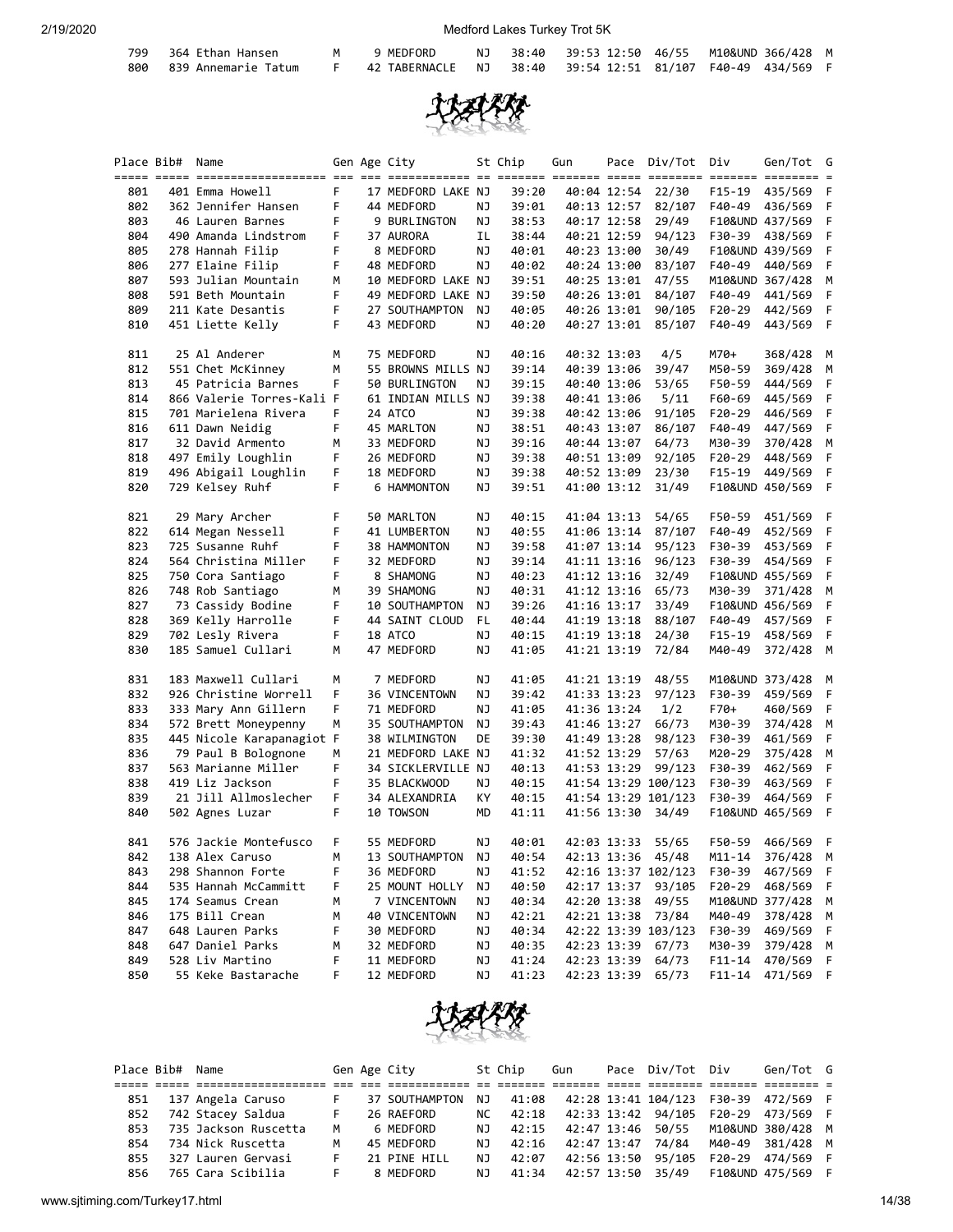| 857 | 359 Mary Hanley        | F  | 48 FLEMINGTON      | ΝJ        | 42:46 | 42:58 13:50 | 89/107              | F40-49          | 476/569         | F |
|-----|------------------------|----|--------------------|-----------|-------|-------------|---------------------|-----------------|-----------------|---|
| 858 | 763 Andrew Scibilia    | М  | 43 MEDFORD         | <b>NJ</b> | 41:37 | 42:59 13:51 | 75/84               | M40-49          | 382/428         | M |
| 859 | 212 Loriann Deslandes  | F. | 47 PINE HILL       | NJ        | 41:48 | 43:02 13:51 | 90/107              | F40-49          | 477/569         | F |
| 860 | 759 Seth Schonberg     | M  | 65 MEDFORD         | NJ        | 42:27 | 43:21 13:58 | 10/15               | M60-69          | 383/428         | M |
|     |                        |    |                    |           |       |             |                     |                 |                 |   |
| 861 | 684 Kathy Raquet       | F  | MEDFORD            | NJ        | 42:31 | 43:21 13:58 |                     |                 | 478/569         | F |
| 862 | 160 Diane Connelly     | F  | 52 VINCENTOWN      | NJ        | 43:07 | 43:26 13:59 | 56/65               | F50-59          | 479/569         | F |
| 863 | 1010 Mia Goldstein     | F  | 13 MEDFORD LKS     | NJ        | 42:20 | 43:30 14:00 | 66/73               | F11-14          | 480/569         | F |
| 864 | 1012 Emily Dougherty   | F  | 14 UNKNOWN         | ??        | 42:20 | 43:30 14:00 | 67/73               | $F11 - 14$      | 481/569         | F |
| 865 | 275 Brian Ferreira     | м  | 57 MARLTON         | NJ        | 42:25 | 43:35 14:02 | 40/47               | M50-59          | 384/428         | M |
| 866 | 187 Elizabeth Curran   | F  | 33 MORRISVILLE     | PA        | 42:25 |             | 43:35 14:02 105/123 | F30-39          | 482/569         | F |
| 867 | 469 Redsy Klein        | M  | 11 SOUTHAMPTON     | NJ        | 42:28 | 43:47 14:06 | 46/48               | M11-14          | 385/428         | M |
| 868 | 468 Joanie Klein       | F  | 48 SOUTHAMPTON     | NJ        | 42:27 | 43:47 14:06 | 91/107              | F40-49          | 483/569         | F |
| 869 | 841 Brandon Taylor     | М  | 14 MEDFORD         | NJ        | 42:38 | 43:50 14:07 | 47/48               | $M11 - 14$      | 386/428         | М |
| 870 | 698 Jamie Reuter       | M  | 35 VINCENTOWN      | NJ        | 42:39 | 43:50 14:07 | 68/73               | M30-39          | 387/428         | M |
|     |                        |    |                    |           |       |             |                     |                 |                 |   |
| 871 | 830 Michael Stiers     | M  | 10 MOORESTOWN      | NJ        | 42:45 | 43:52 14:07 | 51/55               | M10&UND 388/428 |                 | M |
| 872 | 829 Claudia Stiers     | F  | 49 MOORESTOWN      | NJ        | 42:45 | 43:52 14:08 | 92/107              | F40-49          | 484/569         | F |
| 873 | 872 Ella Carmen Truitt | F  | 10 MEDFORD         | NJ        | 42:36 | 43:58 14:10 | 36/49               |                 | F10&UND 485/569 | F |
| 874 | 871 Robert Truitt      | м  | 41 MEDFORD         | NJ        | 42:38 | 44:00 14:10 | 76/84               | M40-49          | 389/428         | M |
| 875 | 398 Heather Hooven     | F  | 40 BORDENTOWN      | ΝJ        | 42:37 | 44:02 14:11 | 93/107              | F40-49          | 486/569         | F |
| 876 | 601 Kim Murray         | F  | 47 BORDENTOWN      | NJ        | 42:40 | 44:04 14:12 | 94/107              | F40-49          | 487/569         | F |
| 877 | 158 Emerson Cogan      | F  | 6 MEDFORD          | <b>NJ</b> | 42:45 | 44:05 14:12 | 37/49               |                 | F10&UND 488/569 | F |
| 878 | 156 Hudson Cogan       | M  | 7 MEDFORD          | NJ        | 42:46 | 44:07 14:12 | 52/55               | M10&UND 390/428 |                 | M |
| 879 | 155 Kelly Cogan        | F  | 39 MEDFORD         | ΝJ        | 42:48 |             | 44:07 14:12 106/123 | F30-39          | 489/569         | F |
| 880 | 157 Chris Cogan        | М  | 44 MEDFORD         | ΝJ        | 42:50 | 44:10 14:13 | 77/84               | M40-49          | 391/428         | M |
| 881 | 311 Sullivan Gamble    | М  | 10 MEDFORD         | ΝJ        | 43:01 | 44:18 14:16 | 53/55               | M10&UND 392/428 |                 | М |
| 882 | 312 Maria Gamble       | F  | 44 MEDFORD         | NJ        | 43:02 | 44:19 14:16 | 95/107              | F40-49          | 490/569         | F |
| 883 | 602 Michael Murray     | М  | 48 BORDENTOWN      | NJ        | 42:56 | 44:20 14:16 | 78/84               | M40-49          | 393/428         | M |
| 884 | 573 Douglas Moneypenny | М  | 55 SOUTHAMPTON     | NJ        | 42:27 | 44:24 14:18 | 41/47               | M50-59          | 394/428         | M |
| 885 | 250 Aj Dunham          | M  | 20 MEDFORD         | NJ        | 42:55 | 44:24 14:18 | 58/63               | M20-29          | 395/428         | M |
| 886 | 251 Kacie Dunham       | F  | 22 MEDFORD         | NJ        | 42:54 | 44:25 14:18 | 96/105              | F20-29          | 491/569         | F |
| 887 | 1001 Kathy Roberts     | F  | 75 MEDFORD LKS     | NJ        | 44:01 | 44:36 14:22 | 2/2                 | F70+            | 492/569         | F |
| 888 | 694 Ava Reganato       | F  | 12 MARLTON         | NJ        | 44:11 | 44:40 14:23 | 68/73               | $F11 - 14$      | 493/569         | F |
| 889 | 332 Michelle Gilbert   | F  | 46 MARLTON         | NJ        | 44:11 | 44:41 14:23 | 96/107              | F40-49          | 494/569         | F |
| 890 | 438 Missie Jurick      | F  | 38 MEDFORD LAKE NJ |           | 43:43 |             | 44:49 14:26 107/123 | F30-39          | 495/569         | F |
|     |                        |    |                    |           |       |             |                     |                 |                 |   |
| 891 | 870 Rachel Trost       | F  | 28 MOUNT LAUREL NJ |           | 45:03 | 45:03 14:30 | 97/105              | F20-29          | 496/569         | F |
| 892 | 928 Christina Wright   | F  | 30 MEDFORD         | ΝJ        | 45:03 |             | 45:03 14:30 108/123 | F30-39          | 497/569         | F |
| 893 | 550 Maura McKeon       | F  | 28 PALMYRA         | NJ        | 44:18 | 45:07 14:32 | 98/105              | $F20-29$        | 498/569         | F |
| 894 | 28 Paige Andes         | F  | 7 MEDFORD          | <b>NJ</b> | 43:26 | 45:07 14:32 | 38/49               |                 | F10&UND 499/569 | F |
| 895 | 27 Renee Andes         | F  | 41 MEDFORD         | NJ        | 43:28 | 45:07 14:32 | 97/107              | F40-49          | 500/569         | F |
| 896 | 1013 April Williams    | F  | 44 MEDFORD LKS     | NJ        | 44:02 | 45:08 14:32 | 98/107              | F40-49          | 501/569         | F |
| 897 | 635 Hadley Offner      | F  | 10 SHAMONG         | NJ        | 45:09 | 46:00 14:49 | 39/49               |                 | F10&UND 502/569 | F |
| 898 | 461 Alexandra Kiernan  | F  | 13 MEDFORD         | NJ        | 45:25 | 46:00 14:49 | 69/73               | F11-14          | 503/569         | F |
| 899 | 749 Adriana Santiago   | F  | 11 SHAMONG         | <b>NJ</b> | 45:13 | 46:03 14:50 | 70/73               | F11-14          | 504/569         | F |
| 900 | 947 Kristin Zimmerman  | F  | 34 MEDFORD         | NJ        | 46:17 |             | 46:29 14:58 109/123 | F30-39          | 505/569         | F |
|     |                        |    |                    |           |       |             |                     |                 |                 |   |



| Place Bib# | Name                  |    | Gen Age City       |     | St Chip | Gun |             | Pace Div/Tot        | Div                | Gen/Tot G       |     |
|------------|-----------------------|----|--------------------|-----|---------|-----|-------------|---------------------|--------------------|-----------------|-----|
|            | ===================== |    |                    |     |         |     |             |                     |                    |                 |     |
| 901        | 640 Sonia Osorio      | F. | 32 ATCO            | NJ. | 45:49   |     |             | 46:52 15:05 110/123 | F30-39             | 506/569 F       |     |
| 902        | 641 Maria Osorio      | F  | 53 ATCO            | NJ  | 45:52   |     | 46:55 15:06 | 57/65               | F50-59             | 507/569 F       |     |
| 903        | 799 Michael Smeraski  | M  | 63 MEDFORD         | NJ. | 46:24   |     | 46:56 15:07 | 11/15               | M60-69             | 396/428         | M   |
| 904        | 464 Jennifer King     | F  | 48 MOUNT LAUREL NJ |     | 45:15   |     | 47:08 15:11 | 99/107              | F40-49             | 508/569         | F   |
| 905        | 910 Erica Wodarczyk   | F  | 14 MOUNT LAUREL NJ |     | 45:15   |     | 47:08 15:11 | 71/73               | $F11 - 14$         | 509/569 F       |     |
| 906        | 450 Mekdelawit Kelku  | F. | 32 SILVER SPRIN MD |     | 46:52   |     |             | 47:13 15:12 111/123 | F30-39             | 510/569         | - F |
| 907        | 634 Abby Offner       | F  | 35 SHAMONG         | NJ. | 46:26   |     |             | 47:16 15:13 112/123 | F30-39             | 511/569 F       |     |
| 908        | 706 Jack Roberts      | M  | 12 MEDFORD LAKE NJ |     | 46:45   |     | 47:18 15:14 | 48/48               | $M11 - 14$         | 397/428         | M   |
| 909        | 912 Sophia Wolochow   | F  | 6 MOUNT LAUREL NJ  |     | 46:23   |     | 47:18 15:14 | 40/49               | <b>F10&amp;UND</b> | 512/569         | F   |
| 910        | 913 Victoria Wolochow | F  | 37 MOUNT LAUREL NJ |     | 46:24   |     |             | 47:19 15:14 113/123 | F30-39             | 513/569 F       |     |
|            |                       |    |                    |     |         |     |             |                     |                    |                 |     |
| 911        | 894 LíLE Wessel       | F. | 7 MEDFORD          | ΝJ  | 46:54   |     | 47:34 15:19 | 41/49               |                    | F10&UND 514/569 | -F  |
| 912        | 245 Lauren Drexel     | F  | 10 MEDFORD         | ΝJ  | 46:25   |     | 47:35 15:19 | 42/49               |                    | F10&UND 515/569 | F   |
| 913        | 252 Cat Dunham        | F  | 51 MEDFORD         | ΝJ  | 46:24   |     | 47:51 15:25 | 58/65               | F50-59             | 516/569         | F   |
| 914        | 249 Rob Dunham        | M  | 51 MEDFORD         | ΝJ  | 46:22   |     | 47:52 15:25 | 42/47               | M50-59             | 398/428         | M   |
| 915        | 881 Nina Valeriano    | F  | 14 SOUTHAMPTON     | NJ. | 47:50   |     | 47:54 15:25 | 72/73               | $F11 - 14$         | 517/569         |     |
| 916        | 736 Hailey Russell    | F  | 19 VINCENTOWN      | NJ. | 47:51   |     | 47:55 15:26 | 25/30               | $F15-19$           | 518/569         | F   |
| 917        | 895 Grace Wessel      | F  | 9 MEDFORD          | NJ. | 47:25   |     | 48:06 15:29 | 43/49               |                    | F10&UND 519/569 | F   |
| 918        | 805 Robert Smith      | М  | 40 MEDFORD LAKE NJ |     | 47:01   |     | 48:09 15:30 | 79/84               | M40-49             | 399/428         | M   |
| 919        | 758 Allison Schmidlin | F. | 44 MEDFORD LAKE NJ |     | 47:11   |     |             | 48:16 15:32 100/107 | F40-49             | 520/569         | -F  |
| 920        | 956 Cindy Abert       | F  | 50 MEDFORD LAKE NJ |     | 47:10   |     | 48:17 15:33 | 59/65               | F50-59             | 521/569         |     |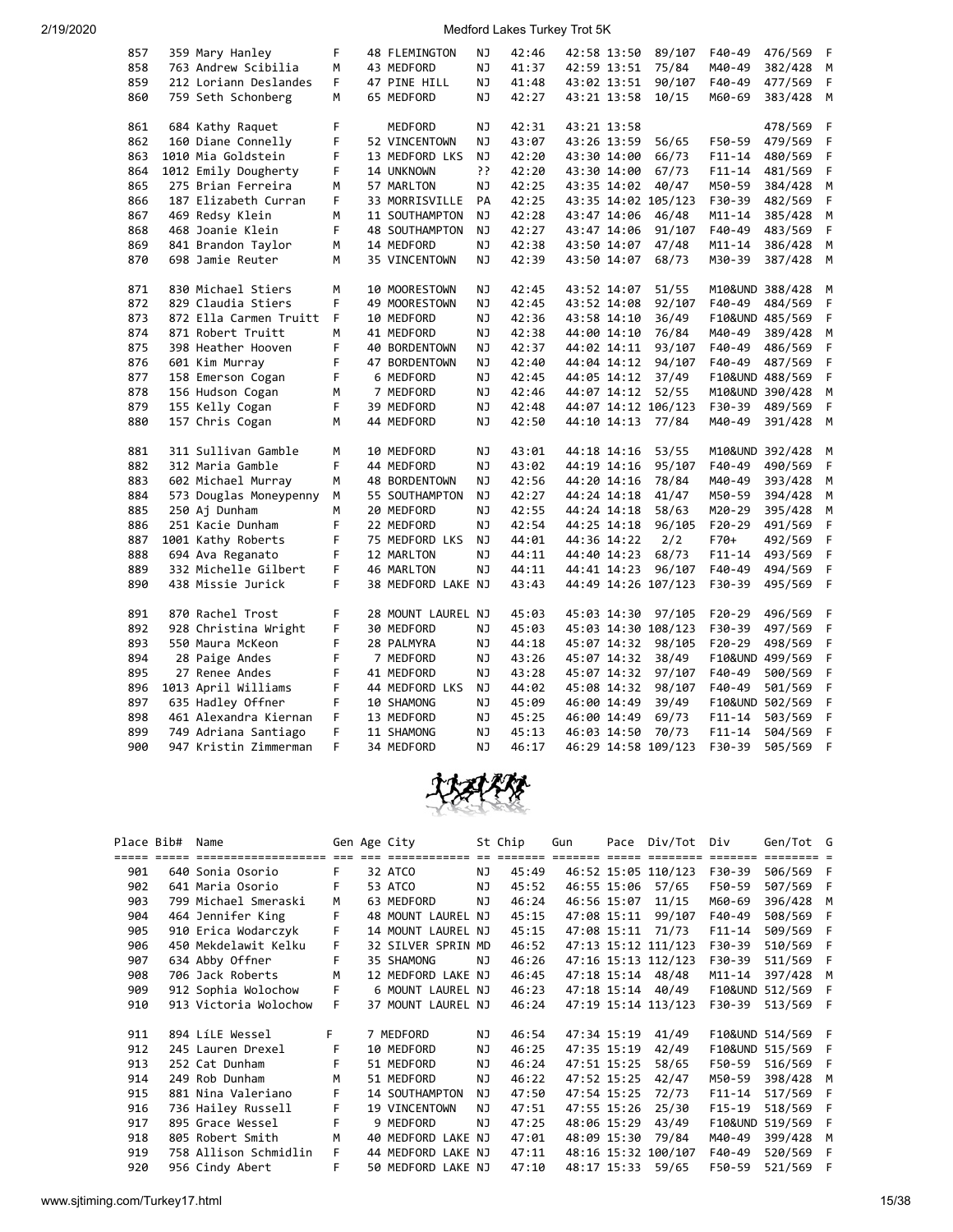| 921 | 340 Robin Goad         | F  | 52 MEDFORD            | NJ        | 48:11 | 48:33 15:38 |             | 60/65               | F50-59          | 522/569 | F   |
|-----|------------------------|----|-----------------------|-----------|-------|-------------|-------------|---------------------|-----------------|---------|-----|
| 922 | 1051 Sienna Calvanese  | F. | 8 MEDFORD LKS         | NJ.       | 47:28 |             | 48:44 15:41 | 44/49               | F10&UND 523/569 |         | F   |
| 923 | 1052 Adriano Calvanese | M  | 40 MEDFORD LKS        | NJ.       | 47:29 |             |             | 48:44 15:42 80/84   | M40-49          | 400/428 | M   |
| 924 | 612 Stephanie Neptune  | F. | 31 BOCA RATON         | FL        | 48:06 |             |             | 48:52 15:44 114/123 | F30-39          | 524/569 | F   |
| 925 | 906 Mary Wisniewski    | F  | 53 BARRINGTON         | NJ        | 48:04 |             |             | 49:22 15:54 61/65   | F50-59          | 525/569 | F   |
| 926 | 170 Stephanie Cooper   | F  | 38 MEDFORD LAKE NJ    |           | 48:58 |             |             | 49:39 15:59 115/123 | F30-39          | 526/569 | F   |
| 927 | 893 Stacy Wessel       | F. | 41 MEDFORD            | NJ.       | 48:59 |             |             | 49:40 16:00 101/107 | F40-49          | 527/569 | F   |
| 928 | 293 Stacey Flood       | F  | <b>37 LUTHERVILLE</b> | <b>MD</b> | 51:01 |             |             | 51:30 16:35 116/123 | F30-39          | 528/569 | F   |
| 929 | 295 Ben Flood          | м  | 6 LUTHERVILLE         | <b>MD</b> | 51:02 |             | 51:30 16:35 | 54/55               | M10&UND 401/428 |         | M   |
| 930 | 673 Paige Portner      | F  | 25 MEDFORD            | NJ        | 51:37 | 51:59 16:44 |             | 99/105              | $F20-29$        | 529/569 | F   |
|     |                        |    |                       |           |       |             |             |                     |                 |         |     |
| 931 | 672 Laurie Portner     | F  | 55 MEDFORD            | NJ        | 51:37 |             | 51:59 16:44 | 62/65               | F50-59          | 530/569 | - F |
| 932 | 366 Katelyn Harodetsky | F. | 26 MEDFORD            | NJ        | 51:37 |             |             | 51:59 16:44 100/105 | $F20-29$        | 531/569 | F   |
| 933 | 574 Nick Montefusco    | M  | 22 MEDFORD            | NJ        | 50:27 |             | 52:29 16:54 | 59/63               | M20-29          | 402/428 | M   |
| 934 | 575 Keith Montefusco   | М  | 59 MEDFORD            | NJ        | 50:27 |             | 52:30 16:54 | 43/47               | M50-59          | 403/428 | M   |
| 935 | 485 Marin Law          | F  | 10 MEDFORD            | NJ        | 52:27 |             | 52:36 16:56 | 45/49               | F10&UND 532/569 |         | F   |
| 936 | 484 John Law           | M  | 45 MEDFORD            | NJ        | 52:31 |             | 52:39 16:57 | 81/84               | M40-49          | 404/428 | M   |
| 937 | 238 Taylor Donahue     | F. | 24 SHAMONG            | NJ        | 52:10 |             |             | 52:55 17:02 101/105 | $F20-29$        | 533/569 | F   |
| 938 | 239 Deona Donahue      | F. | 32 SHAMONG            | NJ        | 52:18 |             |             | 52:55 17:02 117/123 | F30-39          | 534/569 | F   |
| 939 | 237 Kirsten Donahue    | F. | 27 SHAMONG            | NJ        | 52:11 |             |             | 52:55 17:02 102/105 | $F20-29$        | 535/569 | F   |
| 940 | 557 Trista Mead        | F  | 32 COLUMBUS           | <b>OH</b> | 52:00 |             |             | 52:58 17:03 118/123 | F30-39          | 536/569 | - F |
|     |                        |    |                       |           |       |             |             |                     |                 |         |     |
| 941 | 857 Tina Tennar        | F  | 58 WALDO              | <b>OH</b> | 52:01 | 52:58 17:03 |             | 63/65               | F50-59          | 537/569 | - F |
| 942 | 856 Jack Tennar        | M  | 58 TABERNACLE         | NJ        | 52:04 |             | 53:02 17:04 | 44/47               | M50-59          | 405/428 | M   |
| 943 | 858 James Tennar       | M  | 63 WALDO              | OH        | 52:04 | 53:02 17:04 |             | 12/15               | M60-69          | 406/428 | M   |
| 944 | 166 Greg Coolidge      | M  | 46 MEDFORD            | NJ        | 51:34 | 53:03 17:05 |             | 82/84               | M40-49          | 407/428 | M   |
| 945 | 429 Christine Jensen   | F  | 30 ABSECON            | ΝJ        | 51:53 |             |             | 53:05 17:05 119/123 | F30-39          | 538/569 | F   |
| 946 | 297 Philip Forsythe    | M  | 41 MARLTON            | NJ        | 52:05 | 53:05 17:06 |             | 83/84               | M40-49          | 408/428 | M   |
| 947 | 699 Maya Richmond      | F  | 45 MEDFORD            | NJ        | 51:39 |             |             | 53:06 17:06 102/107 | F40-49          | 539/569 | F   |
| 948 | 167 Olivia Coolidge    | F  | 9 MEDFORD             | NJ.       | 51:39 |             | 53:06 17:06 | 46/49               | F10&UND 540/569 |         | F   |
| 949 | 385 Patricia Heiser    | F. | 46 MEDFORD            | NJ        | 51:23 |             |             | 53:07 17:06 103/107 | F40-49          | 541/569 | F   |
| 950 | 745 Diego Sanchez      | м  | 51 FORT DIX           | NJ        | 51:52 |             |             | 53:07 17:06 45/47   | M50-59          | 409/428 | M   |



| Place Bib# | Name                      |    | Gen Age City       |           | St Chip | Gun         |             | Pace Div/Tot Div    |          | Gen/Tot G        |      |
|------------|---------------------------|----|--------------------|-----------|---------|-------------|-------------|---------------------|----------|------------------|------|
|            |                           |    |                    |           |         |             |             |                     |          |                  |      |
| 951        | 746 Kevin Sanchez         | M  | 26 NORTH HOLLYW CA |           | 51:55   |             | 53:08 17:06 | 60/63               | M20-29   | 410/428 M        |      |
| 952        | 802 Rosemarie Smith       | F. | 58 MARLTON         | <b>NJ</b> | 52:10   |             | 53:11 17:07 | 64/65               | F50-59   | 542/569          | - F  |
| 953        | 809 Paul Smith, Jr        | M  | 29 HOLBROOK        | <b>NY</b> | 52:09   |             | 53:12 17:08 | 61/63               | M20-29   | 411/428          | M    |
| 954        | 842 Julie Taylor          | F. | 50 MEDFORD         | <b>NJ</b> | 52:11   |             | 53:23 17:11 | 65/65               | F50-59   | 543/569          | $-F$ |
| 955        | 530 David Mason           | M  | 55 MEDFORD LAKE NJ |           | 52:11   |             |             | 53:25 17:12 46/47   |          | M50-59 412/428 M |      |
| 956        | 492 Alisa Locklear-Sanc F |    | 25 GREENSBORO      | <b>NC</b> | 52:17   |             |             | 53:31 17:14 103/105 | F20-29   | 544/569          | F    |
| 957        | 762 Heather Scibilia      | F  | 41 MEDFORD         | NJ        | 52:15   |             |             | 53:59 17:23 104/107 | F40-49   | 545/569          | - F  |
| 958        | 826 Ava Stielau           | F  | 15 MED             | <b>NJ</b> | 54:14   |             | 55:22 17:50 | 26/30               | F15-19   | 546/569          | - F  |
| 959        | 1015 Bria Williams        | F  | 13 MEDFORD LKS     | <b>NJ</b> | 54:15   |             | 55:22 17:50 | 73/73               | F11-14   | 547/569 F        |      |
| 960        | 825 Dave Stielau          | M  | 44 MEDFORD LAKE NJ |           | 54:16   |             | 55:24 17:50 | 84/84               | M40-49   | 413/428 M        |      |
|            |                           |    |                    |           |         |             |             |                     |          |                  |      |
| 961        | 903 Gavyn Wilison         | M  | 17 MEDFORD LAKE NJ |           | 54:14   |             | 55:24 17:50 | 33/34               | M15-19   | 414/428          | M    |
| 962        | 178 Kelly Crosson         | F  | 42 MARLTON         | NJ.       | 54:45   |             |             | 55:26 17:51 105/107 | F40-49   | 548/569          | F    |
| 963        | 180 Maura Crosson         | F  | 8 MARLTON          | NJ        | 54:45   |             | 55:26 17:51 | 47/49               |          | F10&UND 549/569  | F    |
| 964        | 981 Sally Buckalew        | F  | 64 MEDFORD         | NJ        | 54:56   |             | 56:29 18:11 | 6/11                | F60-69   | 550/569          | F    |
| 965        | 979 Debbie Gross          | F  | 62 MEDFORD         | NJ        | 54:57   |             | 56:29 18:11 | 7/11                | F60-69   | 551/569          | F    |
| 966        | 982 Thomas Buckalew       | M  | 64 MEDFORD         | NJ        | 54:56   |             | 56:29 18:11 | 13/15               | M60-69   | 415/428          | M    |
| 967        | 980 Michael Hopper        | M  | 67 MEDFORD         | NJ        | 54:55   |             | 56:30 18:12 | 14/15               | M60-69   | 416/428          | M    |
| 968        | 301 Jarrett Francis       | M  | 16 NEW EGYPT       | <b>NJ</b> | 56:21   |             | 56:45 18:16 | 34/34               | M15-19   | 417/428          | M    |
| 969        | 519 Alexa Marketta        | F  | 16 NEW EGYPT       | NJ.       | 56:21   |             | 56:45 18:16 | 27/30               | $F15-19$ | 552/569          | F    |
| 970        | 597 Cecilia Murphy        | F. | 6 MEDFORD          | NJ        | 55:54   |             | 57:03 18:22 | 48/49               |          | F10&UND 553/569  | F    |
|            |                           |    |                    |           |         |             |             |                     |          |                  |      |
| 971        | 595 Angela Murphy         | F  | 40 MEDFORD         | NJ        | 55:54   |             |             | 57:03 18:22 106/107 | F40-49   | 554/569          | F    |
| 972        | 124 Grace Capato          | F  | 62 MOUNT LAUREL NJ |           | 55:30   |             | 57:16 18:26 | 8/11                | F60-69   | 555/569          | F    |
| 973        | 165 Judith Coolidge       | F  | 68 MEDFORD         | NJ        | 56:14   |             | 57:50 18:37 | 9/11                | F60-69   | 556/569          | F    |
| 974        | 164 Alton Coolidge        | M  | 70 MEDFORD         | NJ        | 56:15   |             | 57:51 18:38 | 5/5                 | M70+     | 418/428          | M    |
| 975        | 132 Adriana Carrig        | F  | 27 VINCENTOWN      | NJ        | 57:26   |             |             | 57:58 18:40 104/105 | F20-29   | 557/569          | $-F$ |
| 976        | 133 Kristine Carrig       | F  | 63 VINCENTOWN      | NJ        | 57:25   |             | 57:58 18:40 | 10/11               | F60-69   | 558/569          | - F  |
| 977        | 470 Eric Knowles          | M  | 32 MOUNT EPHRAI NJ |           | 57:04   |             | 58:22 18:48 | 69/73               | M30-39   | 419/428 M        |      |
| 978        | 344 Shaun Goodson         | M  | 37 WILLIAMSTOWN NJ |           | 57:05   |             | 58:23 18:48 | 70/73               |          | M30-39 420/428 M |      |
| 979        | 708 Danny Roberts         | M  | 33 WILLIAMSTOWN NJ |           | 57:05   |             | 58:23 18:48 | 71/73               |          | M30-39 421/428 M |      |
| 980        | 193 Monica Czyzyk         | F  | 37 MEDFORD         | NJ        | 57:28   |             |             | 58:56 18:59 120/123 | F30-39   | 559/569          | F    |
|            |                           |    |                    |           |         |             |             |                     |          |                  |      |
| 981        | 873 Nancy Turbett         | F. | 67 MEDFORD         | NJ        | 57:34   | 59:04 19:01 |             | 11/11               | F60-69   | 560/569 F        |      |
| 982        | 7 Emma Adams              | F  | 16 MEDFORD         | NJ        | 58:03   |             | 59:12 19:04 | 28/30               | $F15-19$ | 561/569          | F    |
| 983        | 246 Sarah Drexel          | F  | 16 MEDFORD         | NJ        | 58:04   |             | 59:13 19:04 | 29/30               | $F15-19$ | 562/569          | F    |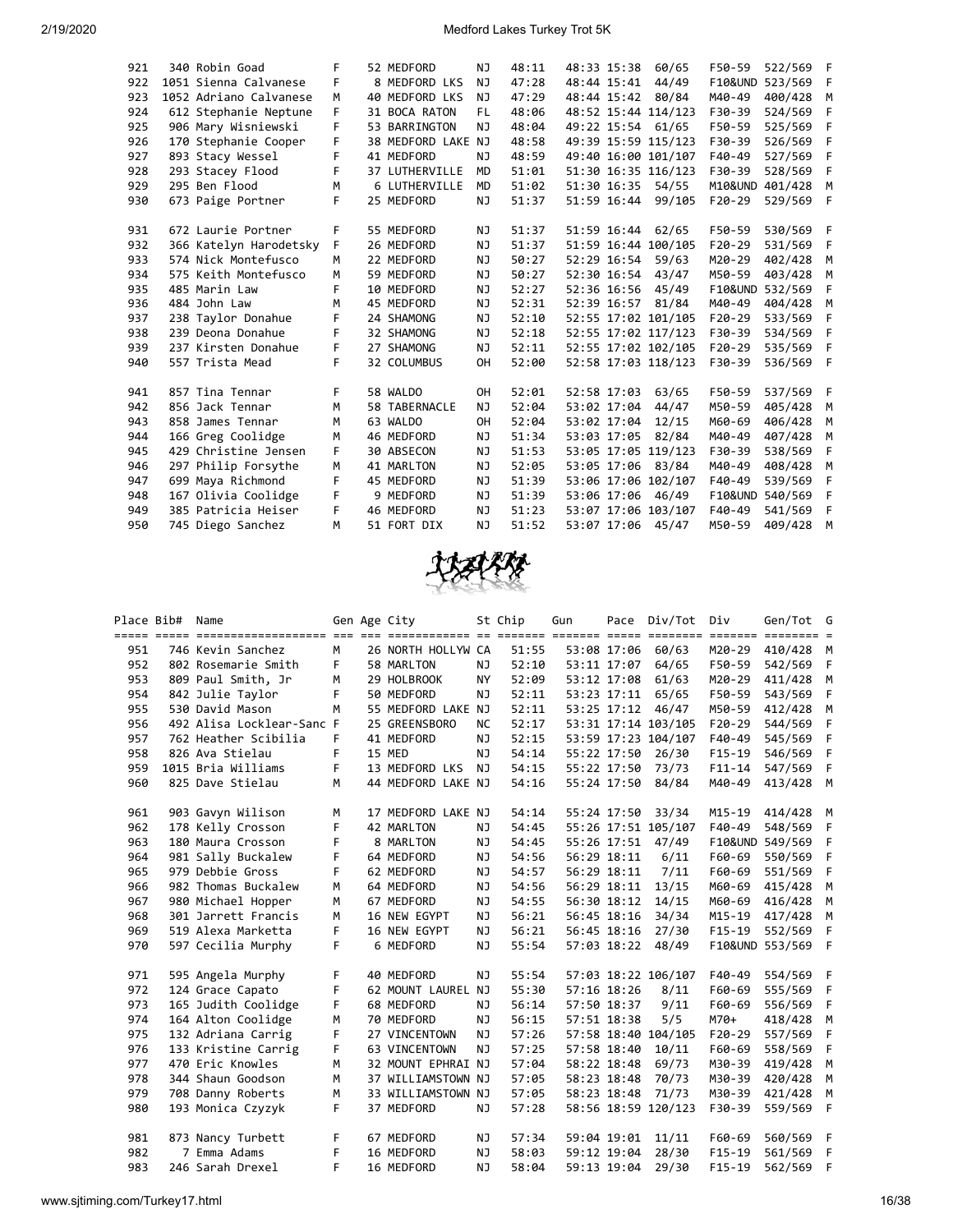| 984 | 12 Kristine Adler        | F  | 40 MEDFORD                                       | NJ  | 56:55                            |                     | 59:16 19:05 107/107 | F40-49   | 563/569 F         |   |
|-----|--------------------------|----|--------------------------------------------------|-----|----------------------------------|---------------------|---------------------|----------|-------------------|---|
| 985 | 874 Timothy Turbett      | м  | 66 MEDFORD                                       | NJ. | 57:46                            |                     | 59:20 19:06 15/15   | M60-69   | 422/428 M         |   |
| 986 | 433 Jacqueline Johnson   | F. | 28 MARLTON                                       | NJ  | 58:06                            |                     | 59:46 19:15 105/105 | $F20-29$ | 564/569 F         |   |
| 987 | 313 Daniella Garber      | F. | 15 CAMP HILL                                     | PA  | 59:18                            | 59:49 19:16         | 30/30               | $F15-19$ | 565/569 F         |   |
| 988 | 114 Caitlin Byrne        | F  | 32 MEDFORD                                       | NJ  | 58:18                            |                     | 59:58 19:18 121/123 | F30-39   | 566/569 F         |   |
| 989 | 432 John Johnson         | M  | 58 MEDFORD                                       | NJ. | 58:21                            | 59:58 19:19         | 47/47               | M50-59   | 423/428 M         |   |
| 990 | 435 John Johnson III     | M  | 20 MEDFORD                                       | ΝJ  | 58:20                            | 59:59 19:19         | 62/63               | M20-29   | 424/428           | M |
|     |                          |    |                                                  |     |                                  |                     |                     |          |                   |   |
| 991 | 194 Stanley Czyzyk       | м  | 37 MEDFORD                                       | NJ. |                                  | 59:20 1:00:52 19:36 | 72/73               | M30-39   | 425/428           | M |
| 992 | 192 Braydon Czyzyk       | M  | 5 MEDFORD                                        | NJ. |                                  | 59:21 1:00:53 19:36 | 55/55               |          | M10&UND 426/428 M |   |
| 993 | 289 Raegan Fitchett      | F  | 4 MEDFORD                                        |     | NJ 1:01:16 1:01:53 19:55         |                     | 49/49               |          | F10&UND 567/569 F |   |
| 994 | 287 Amanda Fitchett      | F. | 35 MEDFORD                                       |     | NJ 1:01:17 1:01:53 19:55 122/123 |                     |                     | F30-39   | 568/569 F         |   |
| 995 | 890 Ryan Watson          | м  | 32 MEDFORD LAKE NJ 1:07:21 1:07:21 21:41         |     |                                  |                     | 73/73               | M30-39   | 427/428           | M |
| 996 | 20 Brooke Allen-Watson F |    | 32 MEDFORD LAKE NJ 1:07:21 1:07:21 21:41 123/123 |     |                                  |                     |                     | F30-39   | 569/569 F         |   |
| 997 | 1011 Max Goldstein       | м  | 20 MEDFORD LKS                                   |     | NJ 1:08:30 1:08:30 22:03         |                     | 63/63               | M20-29   | 428/428           | M |
|     |                          |    |                                                  |     |                                  |                     |                     |          |                   |   |



Award Listings

# ---------------------------------------------------------------------------- TEAM RESULTS ---------------------------------------------------------------------------- 1. 58:17 SHAWNEE XC ( 19:26) ============================== 1 19:17 1004 Aidan Dowling M 16 2 19:19 730 John Ruona M 15 3 19:41 442 William Kaminer M 15 4 ( 19:50) 651 Billy Pellegrino M 16 2. 58:29 MEDFORD MILERS ( 19:30)

| 2.                                         |                                     | 58:29 MEDFORD MILERS<br>===============================                                           | (19:30)                                 |
|--------------------------------------------|-------------------------------------|---------------------------------------------------------------------------------------------------|-----------------------------------------|
| $\mathbf{1}$<br>$\overline{2}$<br>3<br>4 ( | 19:05<br>19:35<br>19:49             | 424 Erin Janssen<br>266 Ronnie Fagan<br>244 Kevin Doyle<br>20:09) 933 Jack Wright                 | F 34<br>M 34<br>M 54<br>M 47            |
|                                            | 3. 1:08:15 TEAM SUMMIT              | ===============================                                                                   | (22:45)                                 |
| 1<br>$\overline{2}$<br>3                   | 21:15<br>23:29<br>23:31<br>4(25:58) | 883 Gus Valeriano<br>796 Andrew Skocypec<br>882 Dorothy Valeriano F 46<br>19 Tj Allen             | M 19<br>M 24<br>M 38                    |
| 4.                                         |                                     | 1:09:47 FEAST MODE<br>================================                                            | (23:16)                                 |
| 1<br>$\overline{2}$<br>3<br>4 (            | 21:22<br>24:22                      | 355 Matthew Gulcher<br>24:03 515 Michael Manaresi<br>517 Amy Manaresi<br>27:20) 516 Gina Manaresi | M 30<br>M 65<br>F 29<br>F <sub>22</sub> |
| 5.                                         |                                     | 1:10:03 GOBBLE WOBBLE<br>================================                                         | (23:21)                                 |
| 1<br>$\overline{2}$<br>3<br>4(             | 21:48<br>24:07<br>24:08             | 931 Nick Wright<br>930 Tim Wright<br>932 Maddie Wright<br>35:21) 360 Kathy Hanley                 | M 19<br>M 51<br>F 12<br>F 51            |
| 6.                                         |                                     | 1:17:32 TURKEY UNITED<br>================================                                         | (25:51)                                 |
| 1<br>$2^{\circ}$<br>3                      | 22:40<br>26:01<br>28:51             | 665 Madison Pinto<br>567 Josh Miraglia<br>664 Amy Pinto                                           | F 12<br>M 16<br>F 44                    |
|                                            |                                     | 4 (29:55) 271 John Feeley                                                                         | M 45                                    |
|                                            |                                     | 7. 1:19:35 PROSWIM FITNESS (26:32)<br>================================                            |                                         |

8. 1:24:10 TECCE FAMILY ( 28:04)

www.sjtiming.com/Turkey17.html 17/38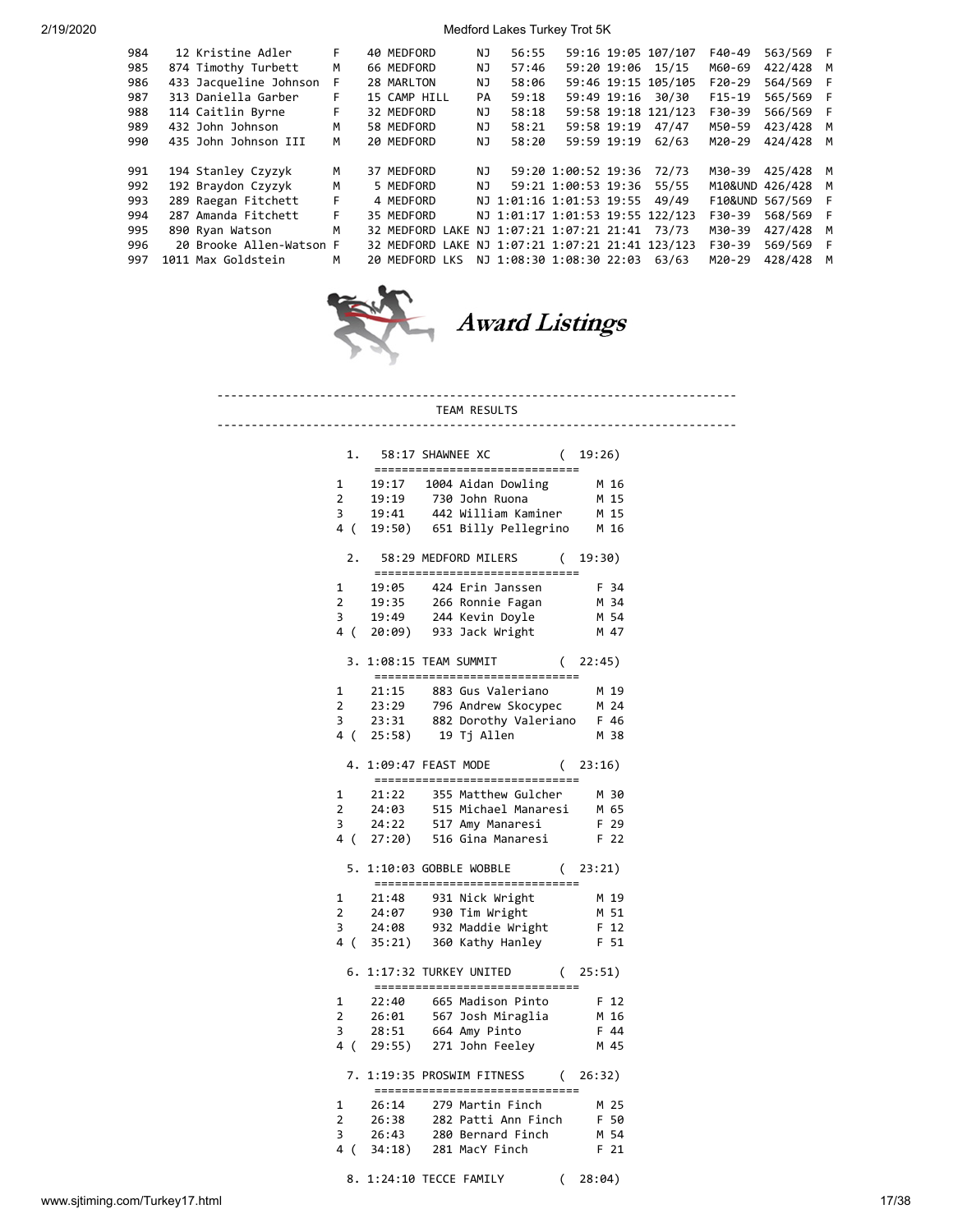| $\mathbf{1}$            |                     | 27:35 848 Cole Tecce                                                                                                                | M 19         |
|-------------------------|---------------------|-------------------------------------------------------------------------------------------------------------------------------------|--------------|
| $\overline{2}$          |                     | 27:35     845 Eric Tecce<br>29:00    489 Kira Lewis                                                                                 | M 20         |
| 3                       | 29:00               |                                                                                                                                     | F 11         |
|                         |                     | 4 (29:12) 847 Brendon Tecce M 22                                                                                                    |              |
|                         |                     | 9. 1:25:28 STEEL TROTTING (28:30)<br>================================                                                               |              |
| $\mathbf{1}$            |                     | 26:15 817 Bonnie Steel                                                                                                              | F 46         |
| $\overline{2}$          |                     | 29:36 818 Brooke Steel                                                                                                              | F 14         |
| $\overline{3}$          |                     | 29:37 816 Andrew Steel                                                                                                              | M 46         |
|                         |                     | 10. 1:25:36 RUN856<br>_________________________________                                                                             | (28:32)      |
| $\mathbf{1}$            | 27:31               |                                                                                                                                     | F 38         |
| $\overline{2}$          | 27:38               | 320 Kim Gatti<br>570 Marie Molz                                                                                                     | F 40         |
| $\overline{\mathbf{3}}$ |                     | 30:27 658 Michelle Petrik F 42                                                                                                      |              |
| 4 (                     |                     | 30:32) 321 Frank Gatti                                                                                                              | M 39         |
|                         |                     | 11. 1:29:09 TEAM NIMMER (29:43)<br>_________________________________                                                                |              |
|                         |                     | 1 25:37 222 Mike Digenova M 19                                                                                                      |              |
|                         |                     | 2 31:46 202 Rick Delcampo M 60<br>3 31:46 203 Ryan Delcampo M 34                                                                    |              |
|                         |                     |                                                                                                                                     |              |
|                         |                     | 12. 1:31:28 HAN SHOT FIRST (30:30)<br>_________________________________                                                             |              |
|                         |                     |                                                                                                                                     | F 35         |
|                         |                     |                                                                                                                                     | M 41         |
|                         |                     | 30:22 779 Emily Shelton<br>2 30:22 458 Jim Kerley<br>3 30:44 457 Sara Kerley<br>4 ( 30:52) 781 Willie Shelton                       | F 38         |
|                         |                     |                                                                                                                                     | M 63         |
|                         |                     | 13. 1:33:11 GOBLIN' AND HOBBLIN'( 31:04)<br>------------------------------                                                          |              |
| $1 \quad$               | 30:27               | 867 Cindy Town-Oyster F 57                                                                                                          |              |
| $2 \rightarrow$         |                     | 30:27 867 Cinay Town-Oyster F 57<br>30:27 642 Bryan Oyster M 54<br>32:17 643 Megan Oyster F 25<br>42:03) 576 Jackie Montefusco F 55 |              |
| 3                       |                     |                                                                                                                                     |              |
| 4 (                     |                     |                                                                                                                                     |              |
|                         |                     |                                                                                                                                     |              |
|                         |                     | 14. 1:34:08 TOUGH RUHF TURKEYS ( 31:23)<br>_________________________________                                                        |              |
| $\mathbf{1}$            |                     |                                                                                                                                     | M 9          |
| $\overline{2}$          |                     | 30:08 728 Stephen Ruhf<br>30:18 727 Steve Ruhf                                                                                      | M 38         |
| 3                       |                     |                                                                                                                                     | F 11         |
| 4 (                     |                     | 33:42     726 Julianna Ruhf<br>41:00)    729 Kelsey Ruhf                                                                            | F 6          |
|                         |                     | 15. 1:36:00 KING OF THE WOODS<br>=============================                                                                      | (32:00)      |
| 1                       |                     |                                                                                                                                     | M 48         |
| $\overline{2}$          |                     | 27:21 908 John Wodarczyk<br>34:04 466 Erin King                                                                                     | F 17         |
| 3                       |                     | 34:35 465 Erica King                                                                                                                | F 15         |
| 4 (                     |                     | 36:55) 907 Ally Wodaorczyk                                                                                                          | F 18         |
|                         | $=$ $=$<br>======== | 16. 1:39:52 MAYFLOWER                                                                                                               | (33:18)      |
| 1                       | 29:07               | 80 Pj Boncek                                                                                                                        | M 35         |
| 2                       | 29:34               | 911 Jordan Wolochow                                                                                                                 | M 38         |
| 3                       |                     | 41:11  564 Christina Miller  F 32                                                                                                   |              |
| 4 (                     |                     | 47:18) 912 Sophia Wolochow<br>17. 1:40:41 PINELAND STRIDERS (33:34)                                                                 | F 6          |
|                         |                     | ------------------------------                                                                                                      |              |
| $\mathbf{1}$            |                     | 25:21 1078 Robert Zmirich                                                                                                           | M 59         |
| 2                       | 36:28               | 990 Jeanmarie Andrews                                                                                                               | F 52         |
| $\overline{\mathbf{3}}$ |                     | 38:52   549   Lisa McKeon                                                                                                           | F 37         |
|                         |                     | 18. 1:43:50 SMERKY'S TURKEYS (34:37)<br>------------------------------                                                              |              |
| $\mathbf 1$             | 28:27               | 109 Katelynn Burns                                                                                                                  | F 31         |
| 2                       | 28:27               | 798 Nicholas Smeraski M 32                                                                                                          |              |
| 3                       |                     | 46:56 799 Michael Smeraski M 63                                                                                                     |              |
|                         |                     | 19. 1:44:16 ROBERTS FAMILY<br>_________________________________                                                                     | (34:46)      |
| 1                       | 29:31               | 704 Haley Roberts                                                                                                                   | F 17         |
| 2<br>3                  | 30:09               | 707 Craig Roberts<br>44:36  1001 Kathy Roberts                                                                                      | M 46<br>F 75 |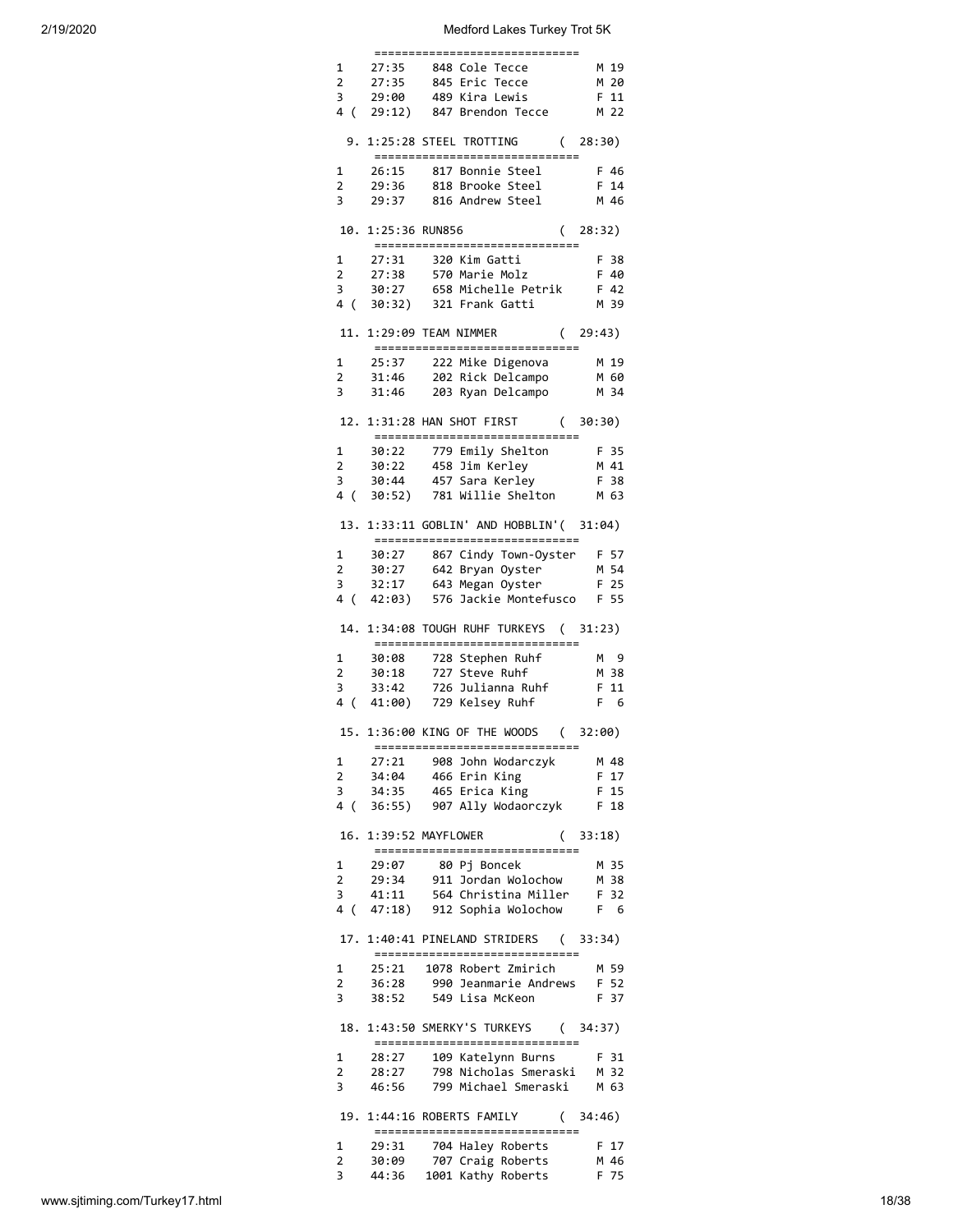| 20. 1:49:11 TEAM MORGAN (36:24)<br>==============================                    |      |
|--------------------------------------------------------------------------------------|------|
| 1                                                                                    | F 20 |
| 33:03     585 Haley Morgan<br>36:46     860 Renee Thomas<br>$F$ 52<br>$\overline{2}$ |      |
| 3 39:22 587 Chris Morgan<br>M 47                                                     |      |
| 4 (41:52) 79 Paul B Bolognone M 21                                                   |      |
| 21. 1:49:36 THE MARKOWITZ TURKEY( 36:32)<br>------------------------------           |      |
| 1 36:29<br>522 Jessica Markowitz F 25                                                |      |
| 2 36:30 521 Carl Markowitz M 55                                                      |      |
| 3 36:37 520 Alyssa Markowitz F 27                                                    |      |
| 4 (36:48) 946 Alex Zhu M 25                                                          |      |
| 22. 1:53:48 TURKEY TOOTERS (37:56)<br>_________________________________              |      |
| 1 37:03 235 Natalie Ditzel                                                           | F 10 |
| 2 37:03 234 Michael Ditzel M 36                                                      |      |
| 3 39:42 513 Meghan Malone F 37                                                       |      |
| 4 ( 39:45) 514 Mark Malone                                                           | M 60 |
| 23. 2:04:46 WILLIAMS FAMILY (41:36)<br>_________________________________             |      |
|                                                                                      |      |
| 2 45:08 1013 April Williams F 44                                                     |      |
| 3 <sup>7</sup><br>55:22 1015 Bria Williams                                           | F 13 |
| 24. 2:21:03 TEAM AWESOME (47:01)<br>__________________________________               |      |
| 1 43:50 841 Brandon Taylor M 14                                                      |      |
| 2 43:50 698 Jamie Reuter M 35                                                        |      |
| 3 53:23 842 Julie Taylor                                                             | F 50 |
| 25. 2:49:27 LOCAL LAKERS (56:29)<br>------------------------------                   |      |
| 1 56:29 981 Sally Buckalew F 64                                                      |      |
| 2   56:29   979   Debbie Gross<br>F 62                                               |      |
| 3<br>56:29 982 Thomas Buckalew M 64                                                  |      |
| $\overline{4}$<br>980 Michael Hopper<br>56:30)<br>$\overline{(\ }$                   | M 67 |



#### OVERALL WINNERS - 5K TOP 1 SCORES

#### TOP MALE FINISHERS

| Place Bib# | Name                  | Ag City            |           | St Chip | Gun   |
|------------|-----------------------|--------------------|-----------|---------|-------|
|            |                       |                    |           |         |       |
| 1          | 957 Jason Richwall    | 19 MEDFORD         | ΝJ        | 16:31   | 16:32 |
| 2          | 2 Tim Sick            | 27 CHERRY HILL     | ΝJ        | 17:26   | 17:28 |
| 3          | 775 Nicholas Shaw     | 22 STEVENSON       | <b>MD</b> | 17:35   | 17:36 |
| 4          | 111 Robert Buzby      | 24 MEDFORD         | NJ        | 17:35   | 17:36 |
| 5          | 898 Justin Whitney    | 14 CHERRY HILL     | NJ        | 17:54   | 17:55 |
| 6          | 683 Michael Rankin Jr | 25 TURNERSVILLE NJ |           | 18:03   | 18:05 |
| 7          | 387 Michael Henderson | 27 MANTUA          | NJ.       | 18:05   | 18:09 |
| 8          | 125 Marco Cardoso     | 45 SAYREVILLE      | NJ        | 18:43   | 18:44 |
| 9          | 416 Keith Jackson     | 49 MARLTON         | NJ        | 18:45   | 18:47 |
| 10         | 1004 Aidan Dowling    | 16 MEDFORD LKS     | NJ        | 19:16   | 19:17 |

#### TOP FEMALE FINISHERS

| Place Bib#     | Name               | Ag City            |     | St Chip | Gun   |  |
|----------------|--------------------|--------------------|-----|---------|-------|--|
|                |                    |                    |     |         |       |  |
|                | 1080 Bella Turner  | 16 MEDFORD         | NJ  | 18:47   | 18:48 |  |
| 2              | 886 Megan Venables | 24 CLEMENTON       | NJ  | 18:59   | 19:01 |  |
| 3              | 1 Hollie Sick      | 27 CHERRY HILL     | N J | 19:02   | 19:05 |  |
| $\overline{4}$ | 424 Erin Janssen   | 34 MEDFORD LAKE NJ |     | 19:03   | 19:05 |  |
| 5.             | 31 Morgan Arena    | 21 MEDFORD         | NJ  | 19:46   | 19:48 |  |
| 6              | 814 Megan Soltysik | 34 SHAMONG         | NJ  | 20:39   | 20:44 |  |
| 7              | 1068 Lea Tarzy     | 16 MEDFORD         | NJ  | 20:46   | 20:47 |  |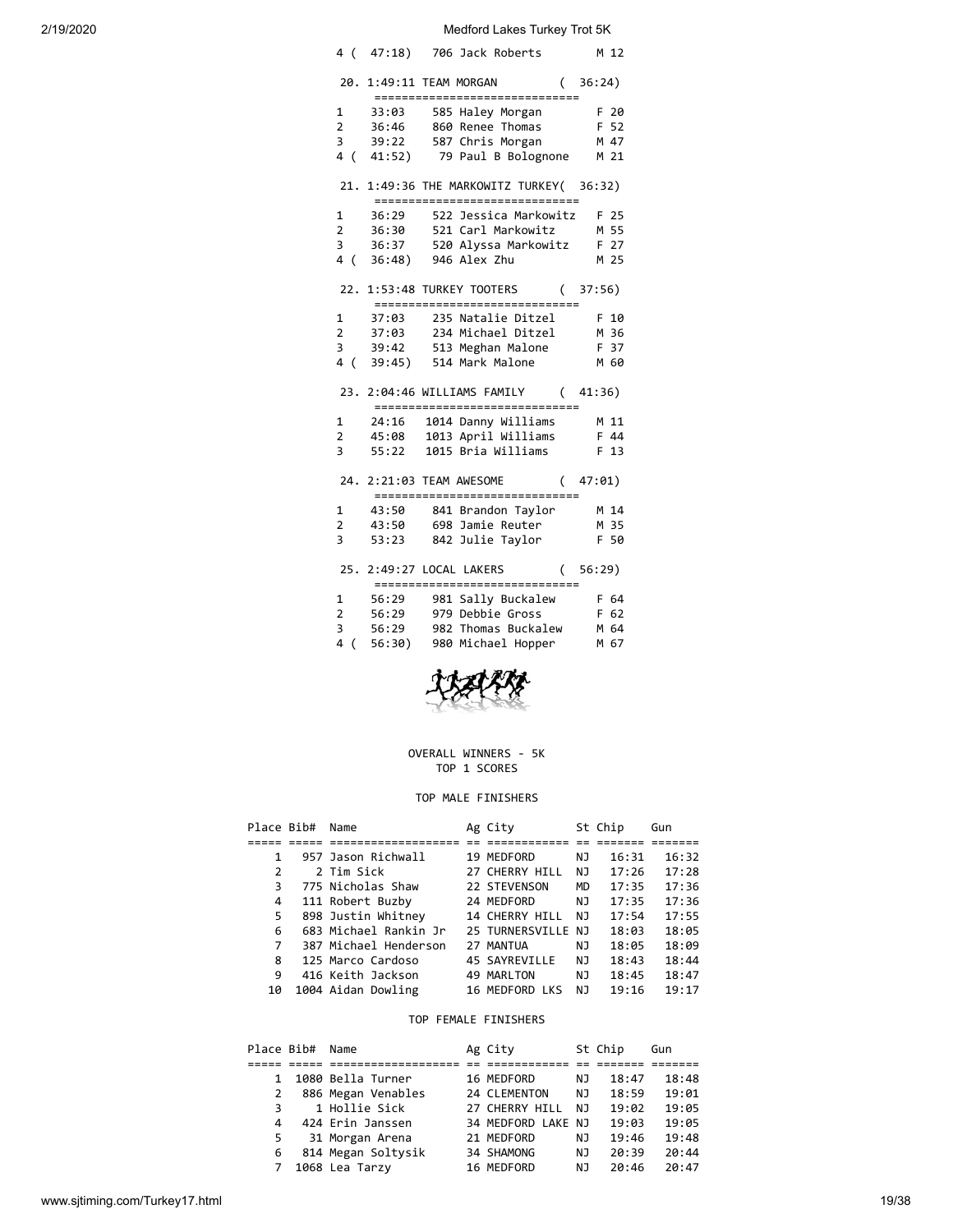|      | 8 669 Carmon Popler   | 39 MARLTON   | NJ 20:56 20:59 |  |
|------|-----------------------|--------------|----------------|--|
|      | 9 731 Kate Ruona      | 13 MEDFORD   | NJ 21:02 21:05 |  |
| 10 เ | 365 Elizabeth Harkins | 26 BALTIMORE | MD 20:58 21:14 |  |



#### AGE-GROUP RESULTS

MALE AGE GROUP: 1 - 10 (3 WINNERS)

| Place Bib# | Name                | Age City           |    | St Gun | Chip  |
|------------|---------------------|--------------------|----|--------|-------|
|            |                     |                    |    |        |       |
|            | 828 Cale Stielau    | 10 MEDFORD LAKE NJ |    | 22:14  | 22:02 |
| 2          | 685 Luke Rath       | 10 VINCENTOWN      | ΝJ | 22:15  | 22:12 |
| 3          | 305 Nate Gallagher  | 9 MEDFORD          | ΝJ | 23:29  | 23:26 |
| 4          | 623 Peter Nistad    | 8 MEDFORD          | NJ | 23:43  | 23:40 |
| 5          | 325 Eddie George    | 9 DELRAN           | ΝJ | 24:19  | 24:12 |
| 6          | 17 Cooper Allen     | 9 MEDFORD          | ΝJ | 24:47  | 24:31 |
| 7          | 661 Grayson Pickard | 10 INDIAN MILLS NJ |    | 24:59  | 24:56 |
| 8          | 98 Logan Bromley    | 9 ATCO             | NJ | 25:57  | 25:42 |
| 9          | 1031 Zane Dillich   | 9 MEDFORD LKS      | NJ | 26:44  | 26:01 |
| 10         | 354 Shepherd Graver | 8 MEDFORD          | ΝJ | 26:18  | 26:14 |

FEMALE AGE GROUP: 1 - 10 (3 WINNERS)

| Place Bib#    | Name                  | Age City       |    | St Gun | Chip  |
|---------------|-----------------------|----------------|----|--------|-------|
|               |                       |                |    |        |       |
|               | 198 Cadence Davis     | 10 SHAMONG     | ΝJ | 26:14  | 25:26 |
| $\mathcal{P}$ | 637 Caitlin Olkowski  | 8 MEDFORD      | ΝJ | 25:51  | 25:34 |
| 3             | 832 Madison Stillwell | 10 VINCENTOWN  | NJ | 30:57  | 30:01 |
| 4             | 182 Grace Cullari     | 10 MEDFORD     | ΝJ | 30:44  | 30:31 |
| 5             | 666 Mia Pinto         | 9 MEDFORD      | ΝJ | 30:43  | 30:31 |
| 6             | 1083 Cecelia Almquist | 10 MARLTON     | NJ | 32:16  | 30:56 |
|               | 743 Abby Sallade      | 7 MEDFORD      | ΝJ | 31:27  | 31:18 |
| 8             | 76 Sadie Boecklen     | 8 MEDFORD      | ΝJ | 31:28  | 31:19 |
| 9             | 1071 Abigail Fog      | 9 MEDFORD      | ΝJ | 31:32  | 31:28 |
| 10            | 336 Katherine Gillern | 9 HADDON TOWNS | N٦ | 33:00  | 32:28 |

MALE AGE GROUP: 11 - 14 (3 WINNERS)

| Place Bib# | Name                   | Age City        |           | St Gun | Chip  |
|------------|------------------------|-----------------|-----------|--------|-------|
|            |                        |                 |           |        |       |
|            | 898 Justin Whitney     | 14 CHERRY HILL  | ΝJ        | 17:55  | 17:54 |
| 2          | 843 James Taylor       | 12 MEDFORD      | ΝJ        | 20:37  | 20:36 |
| 3          | 1030 Brody Dillich     | 11 MEDFORD LKS  | ΝJ        | 20:52  | 20:48 |
| 4          | 610 William Neher      | 14 MEDFORD      | ΝJ        | 21:16  | 21:14 |
| 5.         | 662 Wallace Pickard Iv | 14 INDIAN MILLS | N J       | 21:17  | 21:15 |
| 6          | 1059 Kent Young        | 14 MEDFORD LKS  | ΝJ        | 22:33  | 22:32 |
|            | 351 Cooper Grabowski   | 14 MEDFORD      | ΝJ        | 22:52  | 22:49 |
| 8          | 59 Luke Baughman       | 11 MEDFORD      | ΝJ        | 23:15  | 23:11 |
| 9          | 227 Peter Dignam       | 12 DAVIDSONVILL | <b>MD</b> | 23:41  | 23:35 |
| 10         | 96 Tommy Bromlev       | 13 ATCO         | ΝJ        | 23:47  | 23:44 |

FEMALE AGE GROUP: 11 - 14 (3 WINNERS)

| Place Bib# |   | Name                  | Age City |                 | St Gun | Chip  |       |  |
|------------|---|-----------------------|----------|-----------------|--------|-------|-------|--|
|            |   |                       |          |                 |        |       |       |  |
|            |   | 731 Kate Ruona        |          | 13 MEDFORD      | ΝJ     | 21:05 | 21:02 |  |
|            | 2 | 65 Olivia Bergenholtz |          | 13 MEDFORD      | ΝJ     | 22:09 | 21:46 |  |
|            | 3 | 498 Kasey Louie       |          | 12 MOUNT LAUREL | ΝJ     | 22:05 | 22:01 |  |
|            | 4 | 665 Madison Pinto     |          | 12 MEDFORD      | ΝJ     | 22:40 | 22:36 |  |
|            | 5 | 306 Rachel Gallagher  |          | 11 MEDFORD      | ΝJ     | 22:44 | 22:40 |  |
|            | 6 | 562 MacY Miles        |          | 11 MEDFORD      | ΝJ     | 22:45 | 22:43 |  |
|            | 7 | 460 Sydney Kiernan    |          | 12 MEDFORD      | ΝJ     | 23:33 | 23:19 |  |
|            | 8 | 418 Paige Jackson     |          | 12 MARLTON      | ΝJ     | 23:58 | 23:52 |  |
|            | 9 | 932 Maddie Wright     |          | 12 AUDUBON      | ΝJ     | 24:08 | 23:55 |  |
| 10         |   | 417 Erin Jackson      |          | 14 MARLTON      | ΝJ     | 24:58 | 24:53 |  |
|            |   |                       |          |                 |        |       |       |  |

MALE AGE GROUP: 15 - 19 (3 WINNERS)

| Place Bib# Name |                      | Age City          |     | St Gun | Chip  |  |
|-----------------|----------------------|-------------------|-----|--------|-------|--|
|                 |                      |                   |     |        |       |  |
|                 | 1 1004 Aidan Dowling | 16 MEDFORD LKS NJ |     | 19:17  | 19:16 |  |
|                 | 2 730 John Ruona     | 15 MEDFORD        | N T | 19:19  | 19:18 |  |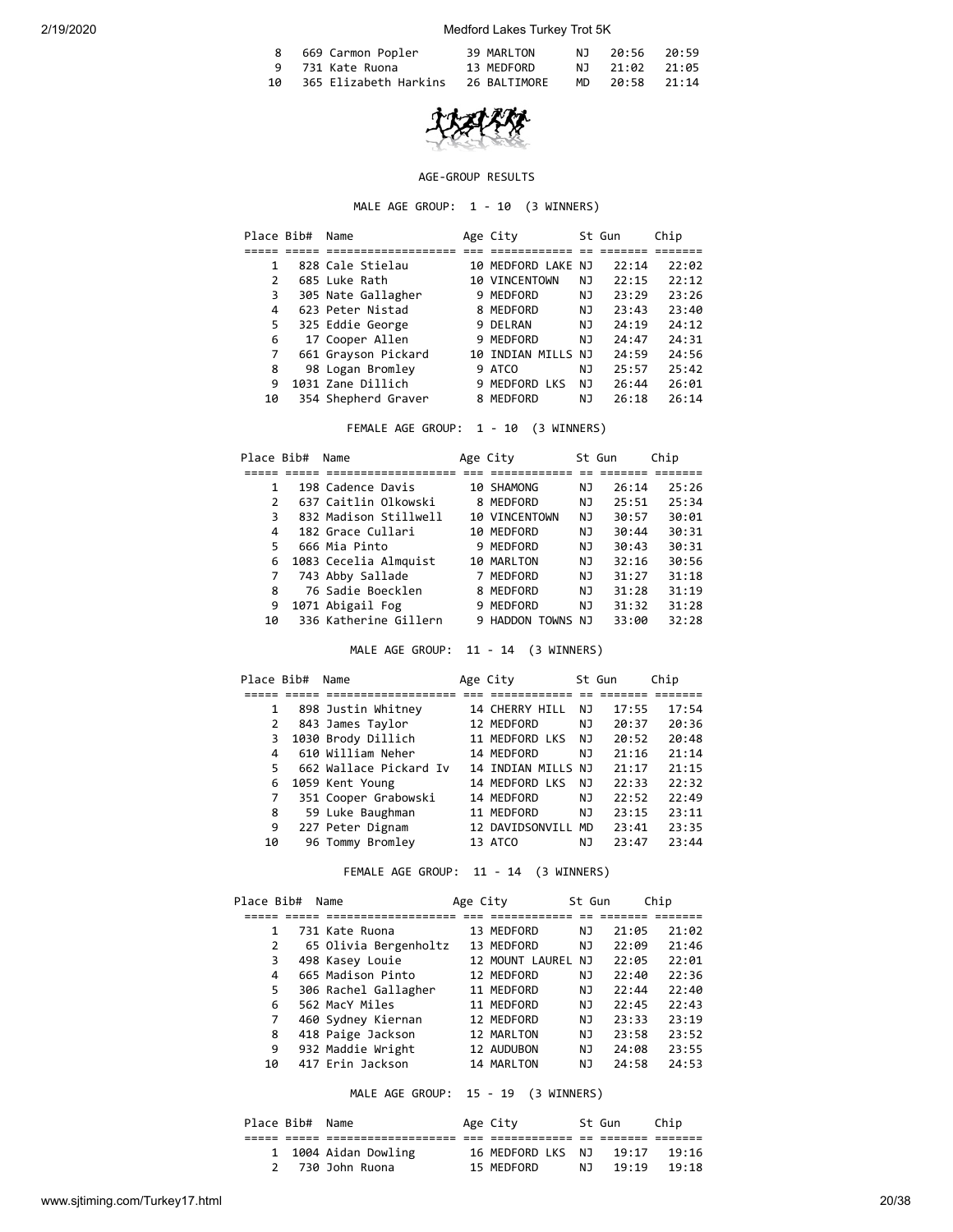| 3           | 442 William Kaminer      | 15 MEDFORD         | NJ. | 19:41 | 19:39 |
|-------------|--------------------------|--------------------|-----|-------|-------|
| 4           | 651 Billy Pellegrino     | 16 MEDFORD LAKE NJ |     | 19:50 | 19:49 |
|             | 5 1060 Nate Francisco    | 15 MARLTON         | NJ. | 19:59 | 19:58 |
|             | 6 78 Michael Judge Bolog | 15 MEDFORD LAKE NJ |     | 20:20 | 20:01 |
| $7^{\circ}$ | 103 Daniel Burden        | 16 EAST STROUDS PA |     | 20:34 | 20:33 |
|             | 8 1066 Jacob Delaney     | 16 MEDFORD         | NJ. | 20:41 | 20:40 |
| 9           | 122 Aaron Caldwell       | 17 MEDFORD LAKE NJ |     | 20:42 | 20:41 |
| 10          | 67 Ri Birdsall           | 15 MEDFORD         | NJ. | 20:49 | 20:46 |

FEMALE AGE GROUP: 15 - 19 (3 WINNERS)

| Place Bib# | Name               | Age City           |     | St Gun | Chip  |
|------------|--------------------|--------------------|-----|--------|-------|
|            |                    |                    |     |        |       |
| 1          | 1068 Lea Tarzy     | 16 MEDFORD         | NJ  | 20:47  | 20:46 |
| 2          | 853 Lauren Tenet   | 17 MEDFORD         | NJ  | 21:27  | 21:26 |
| 3          | 558 Madison Melvin | 16 MARLTON         | NJ  | 27:10  | 26:35 |
| 4          | 1020 Audrey Shuff  | 15 MEDFORD LKS     | NJ  | 28:42  | 27:55 |
| 5          | 582 Megan Moore    | 16 MEDFORD         | NJ  | 28:24  | 28:06 |
| 6          | 721 Nina Rossi     | 16 VINCENTOWN      | NJ  | 28:41  | 28:16 |
| 7          | 660 Laura Pfeffer  | 19 SHAMONG         | NJ  | 79:43  | 28:58 |
| 8          | 704 Haley Roberts  | 17 MEDFORD LAKE NJ |     | 29:31  | 29:00 |
| 9          | 30 Iris Archer     | 17 MARLTON         | NJ. | 30:32  | 30:13 |
| 10         | 534 Laura Mayracic | 17 MEDFORD         | ΝJ  | 32:04  | 31:05 |

MALE AGE GROUP: 20 - 29 (3 WINNERS)

| Place Bib# | Name                  | Age City           |           | St Gun | Chip  |
|------------|-----------------------|--------------------|-----------|--------|-------|
|            |                       |                    |           |        |       |
|            | 2 Tim Sick            | 27 CHERRY HILL     | NJ        | 17:28  | 17:26 |
| 2          | 775 Nicholas Shaw     | 22 STEVENSON       | <b>MD</b> | 17:36  | 17:35 |
| 3          | 111 Robert Buzby      | 24 MEDFORD         | ΝJ        | 17:36  | 17:35 |
| 4          | 683 Michael Rankin Jr | 25 TURNERSVILLE NJ |           | 18:05  | 18:03 |
| 5          | 387 Michael Henderson | 27 MANTUA          | NJ.       | 18:09  | 18:05 |
| 6          | 231 Nick Dipalo       | 23 CHERRY HILL     | NJ        | 20:13  | 20:09 |
| 7          | 90 Scott Bradley      | 29 CHERRY HILL     | NJ.       | 20:58  | 20:52 |
| 8          | 1085 Vince White      | 22 MEDFORD LKS     | ΝJ        | 21:21  | 21:21 |
| 9          | 590 John Morton       | 23 MANCHESTER T NJ |           | 22:01  | 21:59 |
| 10         | 210 Brendan Derzinski | 24 WASHINGTON      | DC        | 22:14  | 21:59 |

FEMALE AGE GROUP: 20 - 29 (3 WINNERS)

| Place Bib# | Name                  | Age City           |           | St Gun | Chip  |
|------------|-----------------------|--------------------|-----------|--------|-------|
|            |                       |                    |           |        |       |
| 1          | 886 Megan Venables    | 24 CLEMENTON       | ΝJ        | 19:01  | 18:59 |
| 2          | 1 Hollie Sick         | 27 CHERRY HILL     | NJ        | 19:05  | 19:02 |
| 3          | 31 Morgan Arena       | 21 MEDFORD         | ΝJ        | 19:48  | 19:46 |
| 4          | 365 Elizabeth Harkins | 26 BALTIMORE       | <b>MD</b> | 21:14  | 20:58 |
| 5          | 57 Jacqueline Baugh   | 26 BELLMAWR        | ΝJ        | 21:16  | 21:16 |
| 6          | 548 Katie McGowan     | 24 MEDFORD         | ΝJ        | 22:01  | 21:57 |
| 7          | 91 Erica Bradley      | 28 CHERRY HILL     | NJ        | 22:15  | 22:10 |
| 8          | 51 Mandi Basantis     | 20 MEDFORD LAKE NJ |           | 22:46  | 22:29 |
| 9          | 954 Megan Bandomer    | 20 MEDFORD LAKE NJ |           | 23:07  | 22:52 |
| 10         | 253 Melissa Edmonson  | 25 STAMFORD        | CТ        | 23:59  | 23:31 |

MALE AGE GROUP: 30 - 39 (3 WINNERS)

|               | Place Bib# | Name                   | Age City             |           | St Gun | Chip  |
|---------------|------------|------------------------|----------------------|-----------|--------|-------|
|               |            |                        |                      |           |        |       |
| 1             |            | 266 Ronnie Fagan       | 34 TABERNACLE        | NJ        | 19:35  | 19:31 |
| $\mathcal{P}$ |            | 254 Mark Elberson      | 39 MEDFORD           | NJ        | 20:25  | 20:21 |
| 3             |            | 13 Thomas Ajderian     | 30 MOUNT LAUREL      | NJ        | 20:59  | 20:50 |
| 4             |            | 493 William Logan      | 31 BALTIMORE         | MD        | 21:14  | 20:58 |
| 5             |            | 355 Matthew Gulcher    | <b>30 WILMINGTON</b> | DF        | 21:22  | 21:08 |
| 6             |            | 115 Michael Byrne      | 31 MEDFORD           | NJ        | 21:33  | 21:13 |
| 7             |            | 39 Matthew Bailey      | 36 MEDFORD           | NJ        | 21:32  | 21:26 |
| 8             |            | 430 Joseph Jesiolowski | 34 HADDONFIELD       | NJ        | 21:38  | 21:32 |
| 9             |            | 34 Chris Arrington     | 39 MORRISVILLE       | <b>NC</b> | 23:05  | 22:58 |
| 10            |            | 605 Jeff Musillo       | 32 BROOKLYN          | NY        | 23:25  | 23:15 |

FEMALE AGE GROUP: 30 - 39 (3 WINNERS)

| Place Bib# Name |                    | Age City           |     | St Gun | Chip  |  |
|-----------------|--------------------|--------------------|-----|--------|-------|--|
|                 |                    |                    |     |        |       |  |
|                 | 424 Erin Janssen   | 34 MEDFORD LAKE NJ |     | 19:05  | 19:03 |  |
|                 | 814 Megan Soltysik | 34 SHAMONG         | N J | 20:44  | 20:39 |  |
| 3               | 669 Carmon Popler  | 39 MARLTON         | N J | 20:59  | 20:56 |  |
| 4               | 543 Jenna McEntee  | 34 MEDFORD LAKE NJ |     | 21:52  | 21:24 |  |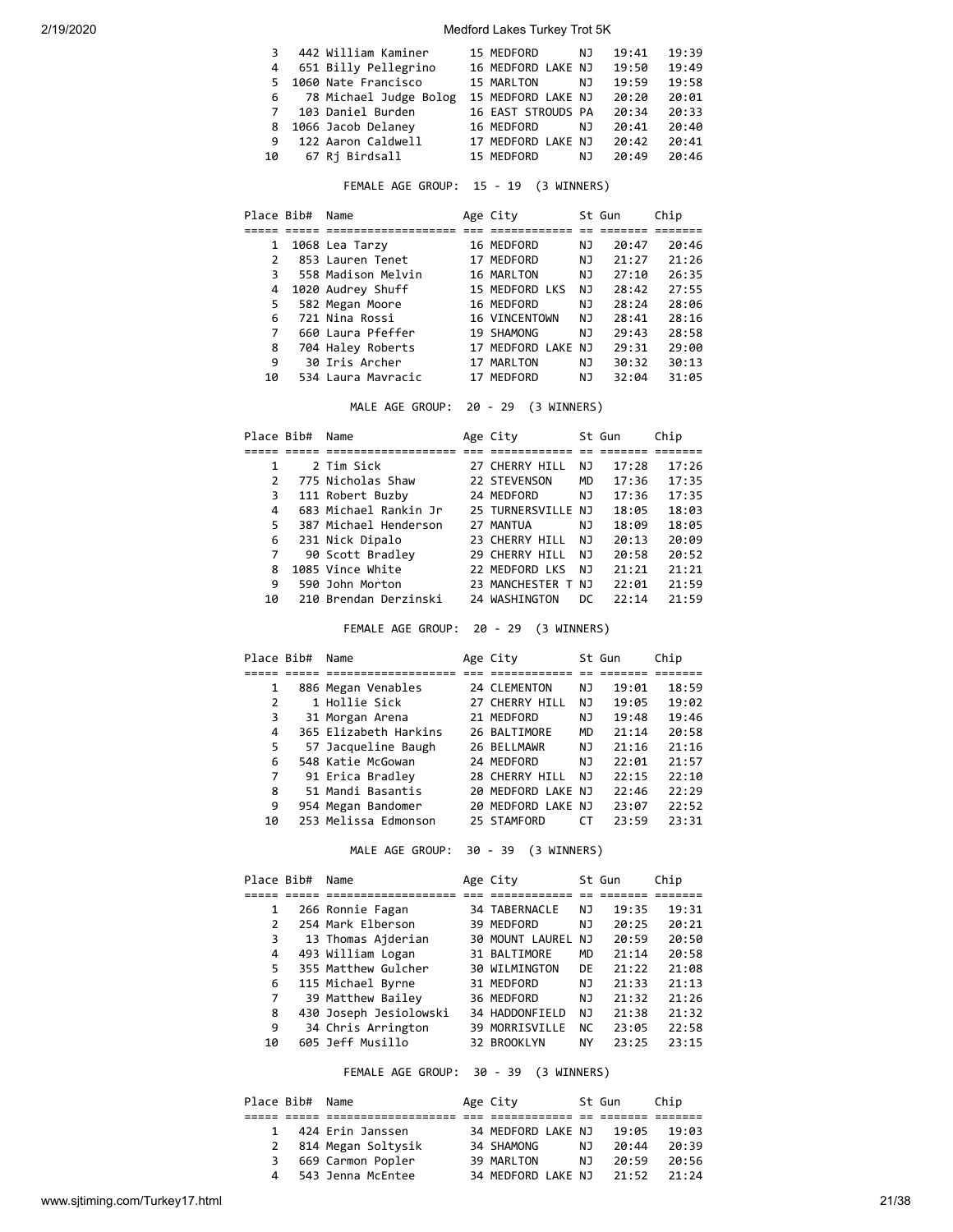|    | 5 422 Jeanelle Jamison | 39 MEDFORD               | NJ. | 22:29 | 22:20 |
|----|------------------------|--------------------------|-----|-------|-------|
|    | 6 323 Fran Gaysek      | 39 MEDFORD LAKE NJ 22:59 |     |       | 22:53 |
|    | 7 1024 Alicia Jenkins  | 34 MEDFORD LKS NJ 24:46  |     |       | 23:58 |
| 8  | 604 Ashlyn Musillo     | 32 BROOKLYN              | NY  | 24:43 | 24:34 |
| 9  | 94 Casey Bromley       | 39 ATCO                  | NJ. | 24:50 | 24:36 |
| 10 | 621 Katie Nistad       | 37 MEDFORD               | N J | 24:40 | 24:37 |

MALE AGE GROUP: 40 - 49 (3 WINNERS)

| Place Bib#    | Name                  | Age City           |     | St Gun | Chip  |
|---------------|-----------------------|--------------------|-----|--------|-------|
|               |                       |                    |     |        |       |
|               | 125 Marco Cardoso     | 45 SAYREVILLE      | NJ  | 18:44  | 18:43 |
| $\mathcal{P}$ | 416 Keith Jackson     | 49 MARLTON         | NJ  | 18:47  | 18:45 |
| 3             | 835 Daniel Sturtz     | 43 MARLTON         | NJ  | 20:07  | 20:03 |
| 4             | 933 Jack Wright       | 47 MEDFORD         | NJ  | 20:09  | 20:04 |
| 5             | 753 Pete Schiefelbein | 46 ALEXANDRIA      | VA  | 20:41  | 20:38 |
| 6             | 322 Marcus Gaysek     | 43 MEDFORD LAKE NJ |     | 21:03  | 20:50 |
| 7             | 207 Todd Deluca       | 40 CHERRY HILL     | NJ. | 20:55  | 20:52 |
| 8             | 431 Kevin Johns       | 43 MARLTON         | ΝJ  | 22:14  | 21:57 |
| 9             | 66 Erik Bergenholtz   | 48 MEDFORD         | ΝJ  | 22:45  | 22:42 |
| 10            | 494 Teodoro Lopez     | 43 HAMMONTON       | NJ  | 23:03  | 23:02 |

FEMALE AGE GROUP: 40 - 49 (3 WINNERS)

| Place Bib# | Name                  | Age City             |     | St Gun | Chip  |  |
|------------|-----------------------|----------------------|-----|--------|-------|--|
|            |                       |                      |     |        |       |  |
|            | 915 Andrea Wonderlin  | 40 BLACKWOOD         | ΝJ  | 24:15  | 23:26 |  |
| 2          | 882 Dorothy Valeriano | <b>46 VINCENTOWN</b> | ΝJ  | 23:31  | 23:28 |  |
| 3          | 1067 Barb Tarzy       | 46 MEDFORD           | ΝJ  | 24:00  | 23:46 |  |
| 4          | 822 Kelly Stephen     | 42 MEDFORD LAKE NJ   |     | 24:20  | 24:15 |  |
| 5          | 112 Tiffany Byrne     | 44 MEDFORD           | NJ. | 25:52  | 25:46 |  |
| 6          | 423 Melissa Jamison   | 43 MEDFORD           | NJ  | 26:33  | 25:48 |  |
| 7          | 817 Bonnie Steel      | 46 MEDFORD LAKE NJ   |     | 26:15  | 25:50 |  |
| 8          | 475 Sheri Krauss      | 40 MEDFORD           | NJ  | 26:03  | 25:56 |  |
| 9          | 102 Leah Bruder       | 42 MEDFORD LAKE NJ   |     | 26:46  | 25:58 |  |
| 10         | 1032 Alexis Dillich   | 40 MEDFORD LKS       | NJ  | 26:20  | 26:16 |  |
|            |                       |                      |     |        |       |  |

MALE AGE GROUP: 50 - 59 (3 WINNERS)

|    | Place Bib# | Name                | Age City           |    | St Gun | Chip  |
|----|------------|---------------------|--------------------|----|--------|-------|
|    |            |                     |                    |    |        |       |
| 1  |            | 244 Kevin Doyle     | 54 MEDFORD         | ΝJ | 19:49  | 19:47 |
|    | 2          | 682 Michael Rankin  | 57 BLACKWOOD       | ΝJ | 20:35  | 20:33 |
|    | 3          | 230 John Dipalo     | 53 CHERRY HILL     | ΝJ | 24:21  | 23:39 |
| 4  |            | 930 Tim Wright      | 51 AUDUBON         | ΝJ | 24:07  | 23:55 |
| 5  |            | 638 Ron Ornowski    | 55 MARLTON         | ΝJ | 24:19  | 24:00 |
| 6  |            | 594 Ken Mundy       | 54 JACKSON         | ΝJ | 24:04  | 24:00 |
|    | 7          | 391 Bill Hess       | 56 BROWNS MILLS NJ |    | 24:38  | 24:14 |
| 8  |            | 958 Mark Sheerin    | 53 BORDENTOWN      | ΝJ | 24:30  | 24:26 |
| 9  |            | 1078 Robert Zmirich | 59 MT LAUREL       | ΝJ | 25:21  | 25:06 |
| 10 |            | 161 Hugh Connelly   | 52 VINCENTOWN      | ΝJ | 25:26  | 25:06 |

FEMALE AGE GROUP: 50 - 59 (3 WINNERS)

| 22:32 |
|-------|
|       |
|       |
| 25:36 |
| 25:44 |
| 25:55 |
| 26:24 |
| 26:28 |
| 26:31 |
| 26:47 |
| 26:54 |
| 27:08 |
|       |

MALE AGE GROUP: 60 - 69 (3 WINNERS)

| Place Bib#    | Name                 | Age City           |     | St Gun | Chip  |
|---------------|----------------------|--------------------|-----|--------|-------|
|               |                      |                    |     |        |       |
| $\mathbf{1}$  | 578 Steve Montgomery | 62 MOUNT LAUREL NJ |     | 23:35  | 23:24 |
| $\mathcal{P}$ | 515 Michael Manaresi | 65 MEDFORD         | NJ. | 24:03  | 23:51 |
| 3             | 87 John Bowman       | 65 MARLTON         | NJ  | 74:47  | 24:24 |
| 4             | 887 Paul Viggiano    | 61 HADDON HEIGH NJ |     | 28:24  | 27:20 |
| 5             | 782 Ed Sherrier      | 61 MEDFORD         | NJ  | 79:42  | 28:59 |
| 6             | 202 Rick Delcampo    | 60 MARLTON         | ΝJ  | 31:46  | 29:55 |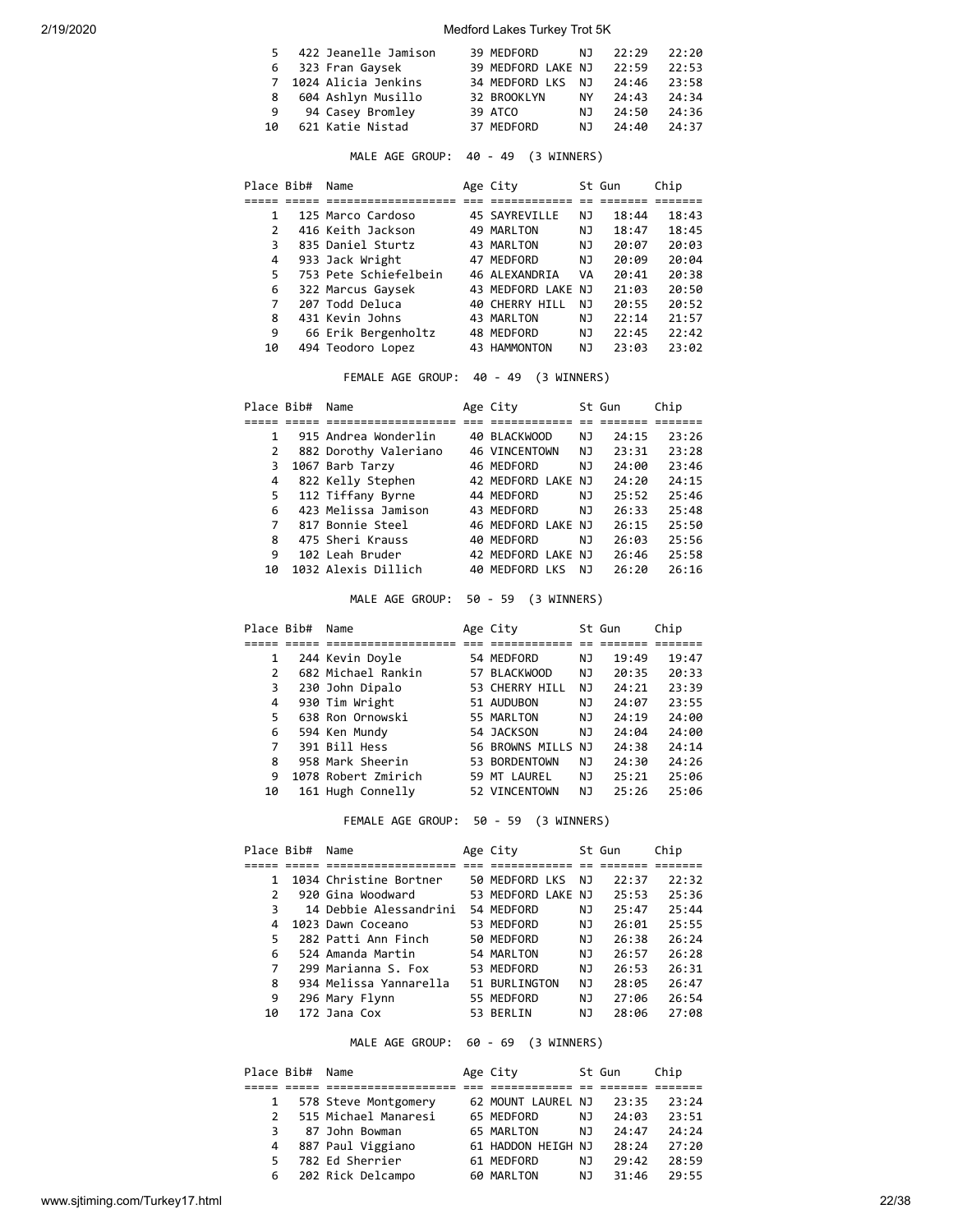| 7 781 Willie Shelton  | 63 CASCADE    | CO. | 30:52 30:12    |  |
|-----------------------|---------------|-----|----------------|--|
| 8 1000 Thomas Shover  | 62 LUMBERTON  |     | NJ 32:26 31:28 |  |
| 9 514 Mark Malone     | 60 VINCENTOWN |     | NJ 39:45 38:31 |  |
| 10 759 Seth Schonberg | 65 MEDFORD    |     | NJ 43:21 42:27 |  |

FEMALE AGE GROUP: 60 - 69 (3 WINNERS)

| Place Bib# | Name                    | Age City           |     | St Gun | Chip  |
|------------|-------------------------|--------------------|-----|--------|-------|
|            |                         |                    |     |        |       |
| 1          | 547 Karen McGowan       | 60 MEDFORD         | NJ  | 22:02  | 21:59 |
| 2          | 864 Gretchen Thompson   | 60 MEDFORD         | NJ  | 32:55  | 32:25 |
| 3          | 1019 Christine Tucker   | 60 MEDFORD LKS     | NJ  | 37:06  | 36:26 |
| 4          | 598 Denise Murphy       | 61 MEDFORD         | NJ. | 38:26  | 37:34 |
| 5          | 866 Valerie Torres-Kali | 61 TNDTAN MTIIS    | N٦  | 40:41  | 39:38 |
| 6          | 981 Sally Buckalew      | 64 MEDFORD         | NJ  | 56:29  | 54:56 |
|            | 979 Debbie Gross        | 62 MEDFORD         | NJ  | 56:29  | 54:57 |
| 8          | 124 Grace Capato        | 62 MOUNT LAUREL NJ |     | 57:16  | 55:30 |
| 9          | 165 Judith Coolidge     | 68 MEDFORD         | NJ  | 57:50  | 56:14 |
| 10         | 133 Kristine Carrig     | 63 VINCENTOWN      | NJ  | 57:58  | 57:25 |

MALE AGE GROUP: 70 - 99 (3 WINNERS)

|              | Place Bib# Name |                      | Age City       |     | St Gun | Chip  |
|--------------|-----------------|----------------------|----------------|-----|--------|-------|
|              |                 |                      |                |     |        |       |
| $\mathbf{1}$ |                 | 259 Robert Ellis     | 74 MEDFORD     | NJ. | 28:34  | 28:23 |
|              |                 | 261 Ron Enfield      | 72 CHERRY HILL | N J | 32:41  | 31:43 |
|              |                 | 3 790 George Sideris | 70 MARLTON     | NJ. | 38:42  | 38:17 |
| 4            |                 | 25 Al Anderer        | 75 MEDFORD     | NJ. | 40:32  | 40:16 |
| 5.           |                 | 164 Alton Coolidge   | 70 MEDFORD     | NJ. | 57:51  | 56:15 |

FEMALE AGE GROUP: 70 - 99 (3 WINNERS)

| Place Bib# Name |                        | Age City          | St Gun   | Chip  |  |
|-----------------|------------------------|-------------------|----------|-------|--|
|                 |                        |                   |          |       |  |
|                 | 1 333 Mary Ann Gillern | 71 MEDFORD        | NT 41:36 | 41:05 |  |
|                 | 2 1001 Kathy Roberts   | 75 MEDFORD LKS NJ | 44:36    | 44:01 |  |



| Place Bib#     | Name                   | Ag City              |           | St Chip | Gun   |      | Pace Div/Tot Div |            |
|----------------|------------------------|----------------------|-----------|---------|-------|------|------------------|------------|
| 1              | 1080 Bella Turner      | 16 MEDFORD           | NJ        | 18:47   | 18:48 | 6:03 | FEMALE Winner    |            |
| $\overline{2}$ | 886 Megan Venables     | 24 CLEMENTON         | ΝJ        | 18:59   | 19:01 | 6:08 | 1/105            | $F20-29$   |
| 3              | 1 Hollie Sick          | 27 CHERRY HILL       | NJ        | 19:02   | 19:05 | 6:09 | 2/105            | $F20-29$   |
| 4              | 424 Erin Janssen       | 34 MEDFORD LAKE      | NJ        | 19:03   | 19:05 | 6:09 | 1/123            | F30-39     |
| 5              | 31 Morgan Arena        | 21 MEDFORD           | ΝJ        | 19:46   | 19:48 | 6:23 | 3/105            | $F20-29$   |
| 6              | 814 Megan Soltysik     | 34 SHAMONG           | NJ.       | 20:39   | 20:44 | 6:41 | 2/123            | F30-39     |
| 7              | 1068 Lea Tarzy         | 16 MEDFORD           | NJ        | 20:46   | 20:47 | 6:42 | 1/30             | $F15-19$   |
| 8              | 669 Carmon Popler      | 39 MARLTON           | NJ        | 20:56   | 20:59 | 6:46 | 3/123            | F30-39     |
| 9              | 731 Kate Ruona         | 13 MEDFORD           | NJ        | 21:02   | 21:05 | 6:47 | 1/73             | $F11 - 14$ |
| 10             | 365 Elizabeth Harkins  | 26 BALTIMORE         | <b>MD</b> | 20:58   | 21:14 | 6:51 | 4/105            | $F20-29$   |
|                |                        |                      |           |         |       |      |                  |            |
| 11             | 57 Jacqueline Baugh    | 26 BELLMAWR          | ΝJ        | 21:16   | 21:16 | 6:51 | 5/105            | $F20-29$   |
| 12             | 853 Lauren Tenet       | 17 MEDFORD           | NJ        | 21:26   | 21:27 | 6:55 | 2/30             | $F15-19$   |
| 13             | 543 Jenna McEntee      | 34 MEDFORD LAKE      | NJ        | 21:24   | 21:52 | 7:03 | 4/123            | F30-39     |
| 14             | 548 Katie McGowan      | 24 MEDFORD           | NJ        | 21:57   | 22:01 | 7:06 | 6/105            | $F20-29$   |
| 15             | 547 Karen McGowan      | 60 MEDFORD           | NJ        | 21:59   | 22:02 | 7:06 | 1/11             | F60-69     |
| 16             | 498 Kasey Louie        | 12 MOUNT LAUREL      | ΝJ        | 22:01   | 22:05 | 7:07 | 2/73             | $F11 - 14$ |
| 17             | 65 Olivia Bergenholtz  | 13 MEDFORD           | NJ        | 21:46   | 22:09 | 7:08 | 3/73             | $F11 - 14$ |
| 18             | 91 Erica Bradley       | 28 CHERRY HILL       | NJ        | 22:10   | 22:15 | 7:10 | 7/105            | $F20-29$   |
| 19             | 422 Jeanelle Jamison   | 39 MEDFORD           | NJ        | 22:20   | 22:29 | 7:14 | 5/123            | F30-39     |
| 20             | 1034 Christine Bortner | 50 MEDFORD LKS       | NJ        | 22:32   | 22:37 | 7:17 | 1/65             | F50-59     |
|                |                        |                      |           |         |       |      |                  |            |
| 21             | 665 Madison Pinto      | 12 MEDFORD           | NJ        | 22:36   | 22:40 | 7:18 | 4/73             | $F11 - 14$ |
| 22             | 306 Rachel Gallagher   | 11 MEDFORD           | ΝJ        | 22:40   | 22:44 | 7:19 | 5/73             | $F11 - 14$ |
| 23             | 562 MacY Miles         | 11 MEDFORD           | ΝJ        | 22:43   | 22:45 | 7:20 | 6/73             | $F11 - 14$ |
| 24             | 51 Mandi Basantis      | 20 MEDFORD LAKE      | NJ        | 22:29   | 22:46 | 7:20 | 8/105            | $F20-29$   |
| 25             | 323 Fran Gaysek        | 39 MEDFORD LAKE      | ΝJ        | 22:53   | 22:59 | 7:24 | 6/123            | F30-39     |
| 26             | 954 Megan Bandomer     | 20 MEDFORD LAKE      | ΝJ        | 22:52   | 23:07 | 7:27 | 9/105            | $F20-29$   |
| 27             | 882 Dorothy Valeriano  | <b>46 VINCENTOWN</b> | ΝJ        | 23:28   | 23:31 | 7:35 | 1/107            | F40-49     |
| 28             | 460 Sydney Kiernan     | 12 MEDFORD           | <b>NJ</b> | 23:19   | 23:33 | 7:35 | 7/73             | $F11 - 14$ |
| 29             | 418 Paige Jackson      | 12 MARLTON           | NJ        | 23:52   | 23:58 | 7:43 | 8/73             | $F11 - 14$ |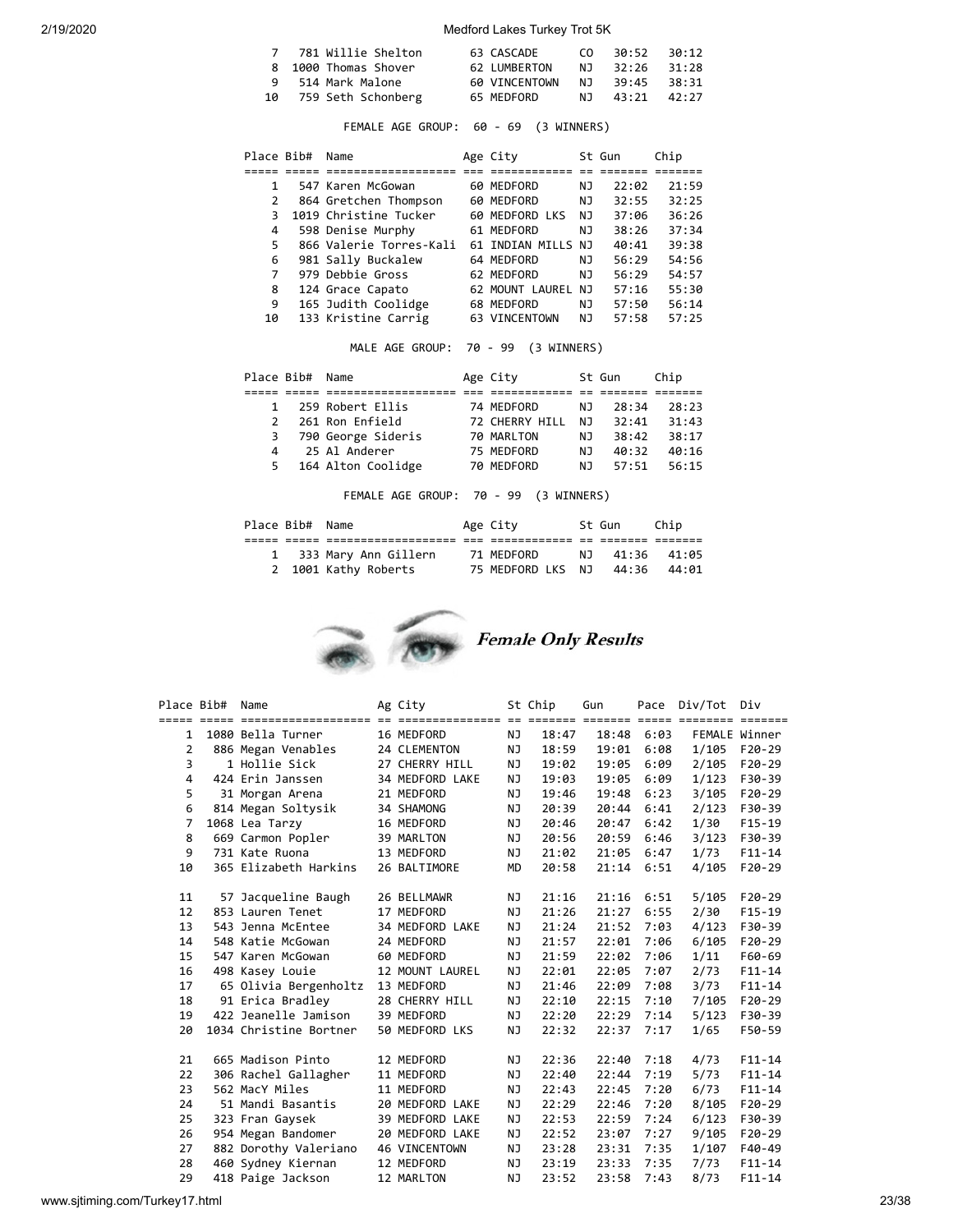| 30         | 253 Melissa Edmonson               | 25 STAMFORD     | СT | 23:31   | 23:59      | 7:43 | 10/105       | F20-29           |
|------------|------------------------------------|-----------------|----|---------|------------|------|--------------|------------------|
| 31         | 1067 Barb Tarzy                    | 46 MEDFORD      | ΝJ | 23:46   | 24:00      | 7:44 | 2/107        | F40-49           |
| 32         | 932 Maddie Wright                  | 12 AUDUBON      | ΝJ | 23:55   | 24:08      | 7:46 | 9/73         | $F11 - 14$       |
| 33         | 915 Andrea Wonderlin               | 40 BLACKWOOD    | ΝJ | 23:26   | 24:15      | 7:49 | 3/107        | F40-49           |
| 34         |                                    |                 |    | 24:15   |            |      |              | F40-49           |
|            | 822 Kelly Stephen                  | 42 MEDFORD LAKE | ΝJ |         | 24:20      | 7:50 | 4/107        |                  |
| 35         | 718 Corrinne Rosquillo             | 27 GREENSBORO   | NС | 24:15   | 24:22      | 7:51 | 11/105       | $F20-29$         |
| 36         | 517 Amy Manaresi                   | 29 WILMINGTON   | DE | 24:09   | 24:22      | 7:51 | 12/105       | $F20-29$         |
| 37         | 621 Katie Nistad                   | 37 MEDFORD      | ΝJ | 24:37   | 24:40      | 7:57 | 7/123        | F30-39           |
| 38         | 604 Ashlyn Musillo                 | 32 BROOKLYN     | ΝY | 24:34   | 24:43      | 7:58 | 8/123        | F30-39           |
| 39         | 1024 Alicia Jenkins                | 34 MEDFORD LKS  | ΝJ | 23:58   | 24:46      | 7:59 | 9/123        | F30-39           |
| 40         | 94 Casey Bromley                   | 39 ATCO         | ΝJ | 24:36   | 24:50      | 8:00 | 10/123       | F30-39           |
|            |                                    |                 |    |         |            |      |              |                  |
| 41         | 417 Erin Jackson                   | 14 MARLTON      | ΝJ | 24:53   | 24:58      | 8:03 | 10/73        | F11-14           |
| 42         | 983 Nicole Arfuso                  | 29 MEDFORD      | ΝJ | 24:07   | 25:02      | 8:04 | 13/105       | F20-29           |
| 43         | 510 Marisa Maddaloni               | 38 MARLTON      | ΝJ | 24:59   | 25:03      | 8:04 | 11/123       | F30-39           |
| 44         | 821 Morgan Steel                   | 23 MEDFORD      | ΝJ | 24:19   | 25:07      | 8:05 | 14/105       | $F20-29$         |
| 45         | 283 Laura Finelli                  | 11 MEDFORD      | ΝJ | 25:04   | 25:17      | 8:09 | 11/73        | $F11 - 14$       |
| 46         | 42 Allison Banks                   | 33 SEWELL       | ΝJ | 25:05   | 25:17      | 8:09 | 12/123       | F30-39           |
| 47         | 377 Caroline Healy                 | 11 MEDFORD      | ΝJ | 25:07   | 25:20      | 8:10 | 12/73        | $F11 - 14$       |
| 48         | 449 Ginger Keeble                  | 36 MEDFORD      | ΝJ | 25:19   | 25:26      | 8:11 | 13/123       | F30-39           |
| 49         | 110 Kaitlyn Burton                 | 14 MEDFORD      | ΝJ | 25:06   | 25:28      | 8:12 | 13/73        | $F11 - 14$       |
| 50         | 778 Olivia Sheasley                | 26 TABERNACLE   | ΝJ | 25:07   | 25:29      | 8:13 | 15/105       | F20-29           |
|            |                                    |                 |    |         |            |      |              |                  |
|            |                                    |                 |    |         |            |      |              |                  |
| Place Bib# | Name                               | Ag City         |    | St Chip | Gun        |      | Pace Div/Tot | Div              |
|            |                                    |                 |    |         |            |      |              |                  |
| 51         | 504 Elizabeth Luzar                | 34 TOWSON       | МD | 25:10   | 25:36      | 8:15 | 14/123       | F30-39           |
| 52         | 14 Debbie Alessandrini 54 MEDFORD  |                 | ΝJ | 25:44   | 25:47      | 8:18 | 2/65         | F50-59           |
| 53         | 637 Caitlin Olkowski               | 8 MEDFORD       | ΝJ | 25:34   | 25:51      | 8:20 | 1/49         | F10&UND          |
| 54         | 112 Tiffany Byrne                  | 44 MEDFORD      | ΝJ | 25:46   | 25:52      | 8:20 | 5/107        | F40-49           |
| 55         | 807 Maureen Smith                  | 27 PHILADELPHIA | PA | 25:10   | 25:53      | 8:20 | 16/105       | $F20-29$         |
| 56         | 920 Gina Woodward                  | 53 MEDFORD LAKE | ΝJ | 25:36   | 25:53      | 8:20 | 3/65         | F50-59           |
| 57         | 405 Alexis Hudes                   | 20 MEDFORD      | ΝJ | 25:43   | 25:54      | 8:20 | 17/105       | F20-29           |
| 58         | 1023 Dawn Coceano                  | 53 MEDFORD      | ΝJ | 25:55   | 26:01      | 8:23 | 4/65         | F50-59           |
| 59         | 475 Sheri Krauss                   | 40 MEDFORD      | ΝJ | 25:56   | 26:03      | 8:23 | 6/107        | F40-49           |
| 60         | 471 Claudia Koch                   | 12 MEDFORD LAKE | ΝJ | 26:02   | 26:05      | 8:24 | 14/73        | $F11 - 14$       |
|            |                                    |                 |    |         |            |      |              |                  |
| 61         | 538 Casey McCrudden                | 31 PHILADELPHIA | PA | 25:23   | 26:06      | 8:24 | 15/123       | F30-39           |
| 62         | 539 Courtney McCrudden             | 34 CHICAGO      | IL | 25:23   | 26:06      | 8:25 | 16/123       | F30-39           |
| 63         | 478 Barbara Kutch                  | 32 MOUNT HOLLY  | ΝJ | 25:28   | 26:08      | 8:25 | 17/123       | F30-39           |
| 64         | 741 Lisa Saffici                   | 38 MOUNT LAUREL | ΝJ | 25:26   | 26:11      | 8:26 | 18/123       | F30-39           |
| 65         | 922 Kelsey Woodward                | 25 MEDFORD LAKE | ΝJ | 25:54   | 26:11      | 8:26 | 18/105       | F20-29           |
| 66         | 198 Cadence Davis                  | 10 SHAMONG      | ΝJ | 25:26   | 26:14      | 8:27 | 2/49         | F10&UND          |
| 67         |                                    | 46 MEDFORD LAKE |    |         | 26:15      |      |              |                  |
|            | 817 Bonnie Steel                   |                 | ΝJ | 25:50   |            | 8:27 | 7/107        | F40-49<br>F40-49 |
| 68         | 1032 Alexis Dillich                | 40 MEDFORD LKS  | ΝJ | 26:16   | 26:20      | 8:29 | 8/107        |                  |
| 69         | 23 Katie Ammerman                  | 29 MANTUA       | ΝJ | 26:20   | 26:26 8:31 |      | 19/105       | $F20-29$         |
| 70         | 423 Melissa Jamison                | 43 MEDFORD      | ΝJ | 25:48   | 26:33      | 8:33 | 9/107        | F40-49           |
|            |                                    |                 |    |         |            |      |              |                  |
| 71         | 969 Joanna Faden                   | 35 HADDONFIELD  | ΝJ | 25:26   | 26:34      | 8:33 | 19/123       | F30-39           |
| 72         | 282 Patti Ann Finch                | 50 MEDFORD      | ΝJ | 26:24   | 26:38      | 8:35 | 5/65         | F50-59           |
| 73         | 929 Jennifer Wright                | 25 MEDFORD      | ΝJ | 26:34   | 26:43      | 8:36 | 20/105       | F20-29           |
| 74         | 102 Leah Bruder                    | 42 MEDFORD LAKE | ΝJ | 25:58   | 26:46      | 8:37 | 10/107       | F40-49           |
| 75         | 674 Anne Portner                   | 23 MEDFORD      | ΝJ | 26:34   | 26:47      | 8:38 | 21/105       | F20-29           |
| 76         | 406 Maya Hunnewell                 | 42 MEDFORD      | ΝJ | 26:31   | 26:49      | 8:38 | 11/107       | F40-49           |
| 77         | 299 Marianna S. Fox                | 53 MEDFORD      | ΝJ | 26:31   | 26:53      | 8:39 | 6/65         | F50-59           |
| 78         | 147 Keirstin Chrzanowsk 26 YARDLEY |                 | PA | 26:44   | 26:53      | 8:40 | 22/105       | F20-29           |
| 79         | 949 Kacey Zorzi                    | 30 SICKLERVILLE | ΝJ | 26:45   | 26:54      | 8:40 | 20/123       | F30-39           |
| 80         | 719 Jameson Ross                   | 12 MEDFORD LAKE | ΝJ | 26:51   | 26:54      | 8:40 | 15/73        | $F11 - 14$       |
|            |                                    |                 |    |         |            |      |              |                  |
| 81         | 632 Heather O'Day                  | 12 MARLTON      | ΝJ | 26:27   | 26:57      | 8:41 | 16/73        | $F11 - 14$       |
| 82         | 524 Amanda Martin                  | 54 MARLTON      | ΝJ | 26:28   | 26:57      | 8:41 | 7/65         | F50-59           |
| 83         | 851 Nicole Tellechea               | 11 MEDFORD      | ΝJ | 26:09   | 26:59      | 8:41 | 17/73        | F11-14           |
| 84         | 859 Caitlin Tennar                 | 24 VINCENTOWN   | ΝJ | 26:53   | 27:02      | 8:42 | 23/105       | F20-29           |
| 85         | 579 Madeline Moore                 | 25 BALTIMORE    | МD | 25:57   | 27:04      | 8:43 | 24/105       | F20-29           |
| 86         | 296 Mary Flynn                     | 55 MEDFORD      | ΝJ | 26:54   | 27:06      | 8:44 | 8/65         | F50-59           |
| 87         | 341 Payton Goad                    | 20 MEDFORD      | ΝJ | 26:47   | 27:08      | 8:44 | 25/105       | F20-29           |
| 88         | 153 Jillian Claybrook              | 30 MEDFORD      | ΝJ | 27:01   | 27:09      | 8:45 | 21/123       | F30-39           |
| 89         | 22 Jenny Amendola                  | 37 TABERNACLE   | ΝJ | 26:51   | 27:10      | 8:45 | 22/123       | F30-39           |
| 90         | 558 Madison Melvin                 | 16 MARLTON      | ΝJ | 26:35   | 27:10      | 8:45 | 3/30         | F15-19           |
|            |                                    |                 |    |         |            |      |              |                  |
| 91         | 64 Danielle Berberich              | 38 VINCENTOWN   | ΝJ | 25:59   | 27:11      | 8:45 | 23/123       | F30-39           |
| 92         | 141 Colleen Cech                   | 38 MEDFORD      | ΝJ | 26:00   | 27:11      | 8:45 | 24/123       | F30-39           |
| 93         | 559 Hailey Melvin                  | 14 MARLTON      | ΝJ | 26:36   | 27:11      | 8:45 | 18/73        | $F11 - 14$       |
| 94         | 26 Davis Anderson                  | 11 MEDFORD LAKE | ΝJ | 27:05   | 27:19      | 8:48 | 19/73        | F11-14           |
| 95         | 516 Gina Manaresi                  | 22 MEDFORD      | ΝJ | 27:08   | 27:20      | 8:48 | 26/105       | F20-29           |
| 96         | 784 Julie Sherrier                 | 32 HOBOKEN      | ΝJ | 26:42   | 27:25      | 8:50 | 25/123       | F30-39           |
|            |                                    |                 |    |         |            |      |              |                  |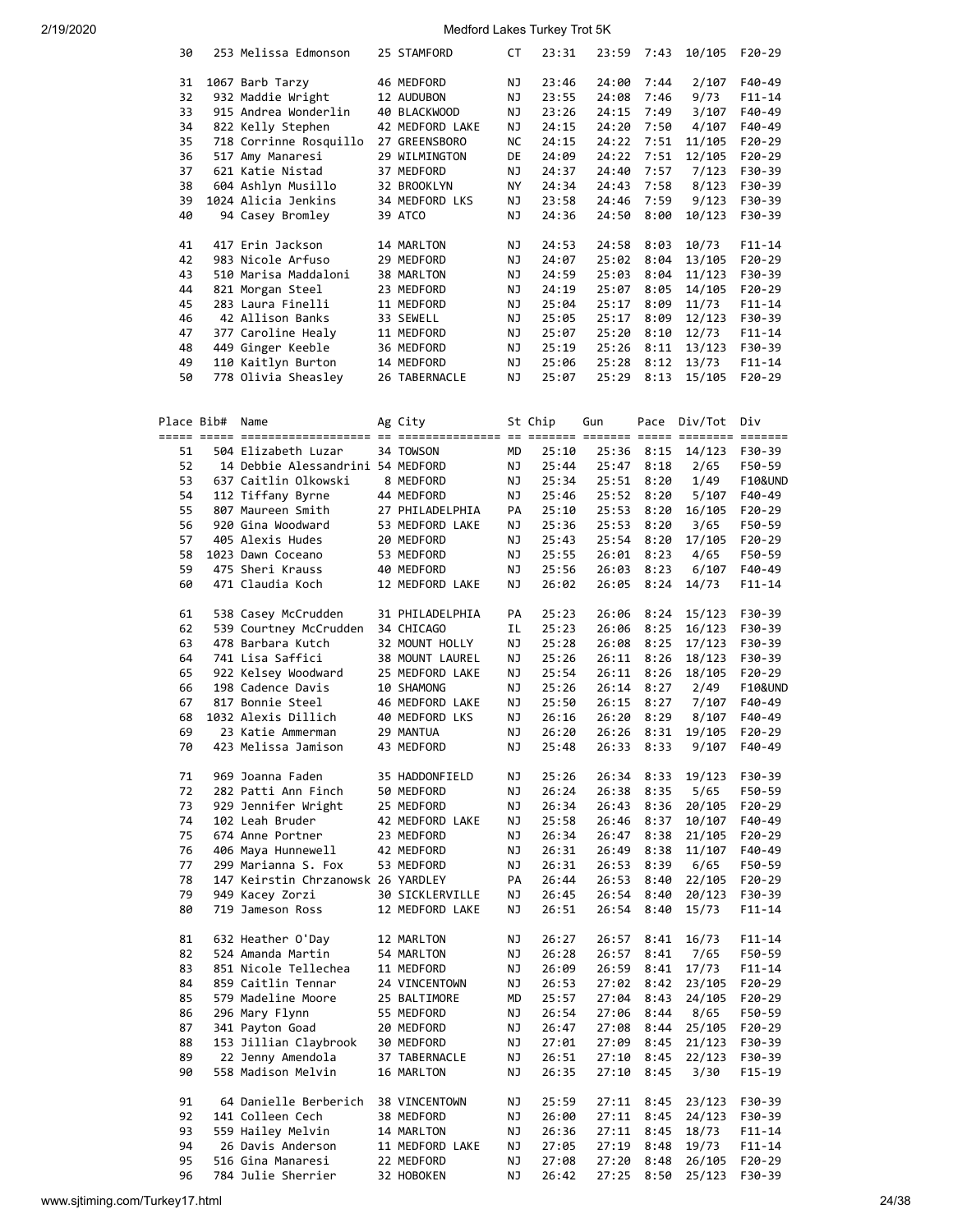| 97 - 320 Kim Gatti      | 38 MARLTON      |  |  | NJ 26:58 27:31 8:52 26/123 F30-39 |  |
|-------------------------|-----------------|--|--|-----------------------------------|--|
| 98 1048 Kelsey Delonyne | 27 PHILADELPHIA |  |  | PA 27:12 27:33 8:52 27/105 F20-29 |  |
| 99 744 Dorsey Sanchez   | 51 FORT DIX     |  |  | NJ 27:19 27:34 8:53 9/65 F50-59   |  |
| 100 570 Marie Molz      | 40 MOUNT LAUREL |  |  | NJ 27:25 27:38 8:54 12/107 F40-49 |  |

| Place Bib# | Name                                 | Ag City         |    | St Chip | Gun            |            | Pace Div/Tot | Div        |
|------------|--------------------------------------|-----------------|----|---------|----------------|------------|--------------|------------|
|            |                                      |                 |    |         |                |            |              |            |
| 101        | 47 Susan Barrall                     | 54 MEDFORD      | ΝJ | 27:32   |                | 27:38 8:54 | 10/65        | F50-59     |
| 102        | 86 Julia Bouclier                    | 25 MEDFORD      | ΝJ | 27:33   | 27:39          | 8:54       | 28/105       | $F20-29$   |
| 103        | 36 Marielle Austin                   | 25 CHERRY HILL  | ΝJ | 26:57   | 27:43          | 8:56       | 29/105       | $F20-29$   |
| 104        | 386 Karen Hemmes                     | 28 WESTAMPTON   | ΝJ | 26:57   | 27:43          | 8:56       | 30/105       | $F20-29$   |
| 105        | 140 Martha Caulkins                  | 32 BALTIMORE    | MD | 27:22   | 27:52          | 8:59       | 27/123       | F30-39     |
| 106        | 159 Danielle Connelly                | 28 DELRAN       | ΝJ | 27:06   | 27:53          | 8:59       | 31/105       | $F20-29$   |
| 107        | 43 Judy Baran                        | 48 SICKLERVILLE | ΝJ | 27:12   | 27:55          | 8:59       | 13/107       | F40-49     |
| 108        | 1050 Bella Calvanese                 | 11 MEDFORD LKS  | ΝJ | 27:43   | 27:57          | 9:00       | 20/73        | F11-14     |
| 109        | 619 Lindsey Nichols                  | 33 PHILADELPHIA | PA | 27:25   | 27:59          | 9:01       | 28/123       | F30-39     |
| 110        | 644 Christa Palaschak                | 35 MEDFORD      | ΝJ | 26:49   | 28:04          | 9:02       | 29/123       | F30-39     |
|            |                                      |                 |    |         |                |            |              |            |
| 111        | 934 Melissa Yannarella               | 51 BURLINGTON   | ΝJ | 26:47   | 28:05          | 9:03       | 11/65        | F50-59     |
| 112        | 172 Jana Cox                         | 53 BERLIN       | ΝJ | 27:08   | 28:06          | 9:03       | 12/65        | F50-59     |
| 113        | 1079 Angie Gambone                   | 36 COLLINGSWOOD | ΝJ | 27:53   | 28:07          | 9:03       | 30/123       | F30-39     |
| 114        | 761 Natalie Schultz                  | 13 MEDFORD      | ΝJ | 27:51   | 28:08          | 9:04       | 21/73        | $F11 - 14$ |
| 115        | 84 Sophia Borrello                   | 14 MEDFORD      | ΝJ | 27:31   | 28:09          | 9:04       | 22/73        | F11-14     |
| 116        | 941 Dina Zanotti                     | 47 MEDFORD      | ΝJ | 27:13   | 28:10          | 9:04       | 14/107       | F40-49     |
| 117        | 456 Charlotte Kent                   | 12 MEDFORD      | ΝJ | 28:08   | 28:10          | 9:04       | 23/73        | $F11 - 14$ |
| 118        | 1029 Ashley Bowler                   | 25 FT WORTH     | ТX | 28:02   | 28:11          | 9:05       | 32/105       | $F20-29$   |
| 119        | 415 Abby Isaf                        | 36 MARIETTA     | GА | 27:38   | 28:16          | 9:06       | 31/123       | F30-39     |
| 120        | 217 Rita Diblasi                     | 39 MEDFORD      | ΝJ | 27:37   | 28:17          | 9:07       | 32/123       | F30-39     |
|            |                                      |                 |    |         |                |            |              |            |
| 121        | 710 Megan Rodier                     | 25 HADDONFIELD  | ΝJ | 27:04   | 28:20          | 9:07       | 33/105       | $F20-29$   |
| 122        | 582 Megan Moore                      | 16 MEDFORD      | ΝJ | 28:06   | 28:24          | 9:09       | 4/30         | $F15 - 19$ |
| 123        | 791 Elise Sideris                    | 30 MARLTON      | ΝJ | 28:00   | 28:25          | 9:09       | 33/123       | F30-39     |
| 124        | 109 Katelynn Burns                   | 31 BROOKLYN     | ΝY | 27:55   | 28:27          | 9:10       | 34/123       | F30-39     |
| 125        | 636 Melissa Olkowski                 | 37 MEDFORD      | ΝJ | 28:10   | 28:27          | 9:10       | 35/123       | F30-39     |
| 126        | 607 Amanda Myers-Ramire 34 LYNCHBURG |                 | VA | 28:13   | 28:29          | 9:10       | 36/123       | F30-39     |
| 127        | 148 Maureen Ciocca                   | 53 MEDFORD      | ΝJ | 28:14   | 28:29          | 9:10       | 13/65        | F50-59     |
| 128        | 854 Brooke Tenet                     | 14 MEDFORD      | ΝJ | 27:24   | 28:35          | 9:12       | 24/73        | F11-14     |
| 129        | 686 Michele Rath                     | 43 VINCENTOWN   | ΝJ | 28:28   | 28:35          | 9:12       | 15/107       | F40-49     |
| 130        | 58 Maddie Baughman                   | 14 MEDFORD      | ΝJ | 27:58   | 28:36          | 9:13       | 25/73        | F11-14     |
| 131        | 697 Abby Rennie                      | 14 MEDFORD      | ΝJ | 27:59   | 28:37          | 9:13       | 26/73        | F11-14     |
| 132        | 721 Nina Rossi                       | 16 VINCENTOWN   | ΝJ | 28:16   | 28:41          | 9:14       | 5/30         | F15-19     |
| 133        | 1020 Audrey Shuff                    | 15 MEDFORD LKS  | ΝJ | 27:55   | 28:42          | 9:15       | 6/30         | $F15-19$   |
| 134        | 998 Ashley Shover                    | 30 WESTAMPTON   | ΝJ | 27:50   | 28:45          | 9:16       | 37/123       | F30-39     |
| 135        | 1040 Morgan Diperna                  | 12 MEDFORD LKS  | ΝJ | 28:04   | 28:48          | 9:17       | 27/73        | $F11 - 14$ |
| 136        | 486 Marta Lawler                     | 22 CHERRY HILL  | ΝJ | 27:23   | 28:49          | 9:17       | 34/105       | $F20-29$   |
| 137        | 951 Brigid Bandomer                  | 48 MEDFORD LAKE | ΝJ | 28:00   | 28:49          | 9:17       | 16/107       | F40-49     |
| 138        | 255 Mary Elberson                    | 39 MEDFORD      | ΝJ | 28:45   | 28:50          | 9:17       | 38/123       | F30-39     |
| 139        | 664 Amy Pinto                        | 44 MEDFORD      | ΝJ | 28:47   | 28:51          | 9:18       | 17/107       | F40-49     |
| 140        | 953 Madeline Bandomer                | 22 MEDFORD LAKE | ΝJ | 28:04   | 28:52          | 9:18       | 35/105       | F20-29     |
|            |                                      |                 |    |         |                |            |              |            |
| 141        | 950 Riley Pancoast                   | 11 MEDFORD LAKE | ΝJ | 28:49   | 28:52          | 9:18       | 28/73        | $F11 - 14$ |
| 142        | 1077 Melissa Mullin                  | 22 MEDFORD      | ΝJ | 27:30   |                | 9:19       | 36/105       | F20-29     |
| 143        | 987 Amanda Schaefer                  | 24 MARLTON      | ΝJ | 28:05   | 28:55<br>28:59 | 9:20       | 37/105       | F20-29     |
| 144        | 44 Judith Barclay                    | 46 BURLINGTON   | ΝJ | 28:20   | 28:59          | 9:20       | 18/107       | F40-49     |
| 145        | 52 Lexi Basantis                     | 22 MEDFORD LAKE | ΝJ | 28:12   | 28:59          | 9:20       | 38/105       | F20-29     |
| 146        | 489 Kira Lewis                       | 11 MEDFORD LAKE | ΝJ | 28:57   | 29:00          | 9:20       | 29/73        | F11-14     |
| 147        | 367 Marieann Harp                    | 29 EGG HARBOR C | ΝJ | 27:40   | 29:01          | 9:21       | 39/105       | F20-29     |
| 148        | 318 Amy Gareau                       | 40 VINCENTOWN   | ΝJ | 28:43   | 29:03          | 9:21       | 19/107       | F40-49     |
| 149        | 476 Emmeline Kuo                     | 28 MEDFORD      | МA | 27:58   | 29:06          | 9:22       | 40/105       | F20-29     |
| 150        | 374 Rose Hartmann                    | 50 MEDFORD      | ΝJ | 28:23   | 29:14          | 9:25       | 14/65        | F50-59     |
|            |                                      |                 |    |         |                |            |              |            |
|            |                                      |                 |    |         |                |            |              |            |
| Place Bib# | Name                                 | Ag City         |    | St Chip | Gun            |            | Pace Div/Tot | Div        |
|            |                                      |                 |    |         |                |            |              |            |
| 151        | 37 Renee Aversa                      | 43 WILLIAMSTOWN | ΝJ | 28:48   |                | 29:14 9:25 | 20/107       | F40-49     |
| 152        | 824 Megan Stielau                    | 40 MEDFORD LAKE | ΝJ | 28:20   | 29:20          | 9:27       | 21/107       | F40-49     |
| 153        | 229 Kristine Dipalo                  | 53 CHERRY HILL  | ΝJ | 28:11   | 29:27          | 9:29       | 15/65        | F50-59     |
| 154        | 507 Brynne MacOmber                  | 35 JACKSONVILLE | FL | 28:10   | 29:30          | 9:30       | 39/123       | F30-39     |
| 155        | 704 Haley Roberts                    | 17 MEDFORD LAKE | ΝJ | 29:00   | 29:31          | 9:30       | 7/30         | F15-19     |
| 156        | 412 Margaret Hyland                  | 21 MEDFORD      | ΝJ | 28:59   | 29:33          | 9:31       | 41/105       | F20-29     |
| 157        | 818 Brooke Steel                     | 14 MEDFORD LAKE | ΝJ | 29:11   | 29:36          | 9:32       | 30/73        | F11-14     |
| 158        | 650 Tatiana Paz                      | 32 CLIFTON      | ΝJ | 29:34   |                | 29:38 9:33 | 40/123       | F30-39     |
|            |                                      |                 |    |         |                |            |              |            |

 159 850 Lori Tellechea 48 MEDFORD NJ 28:50 29:42 9:34 22/107 F40-49 160 660 Laura Pfeffer 19 SHAMONG NJ 28:58 29:43 9:34 8/30 F15-19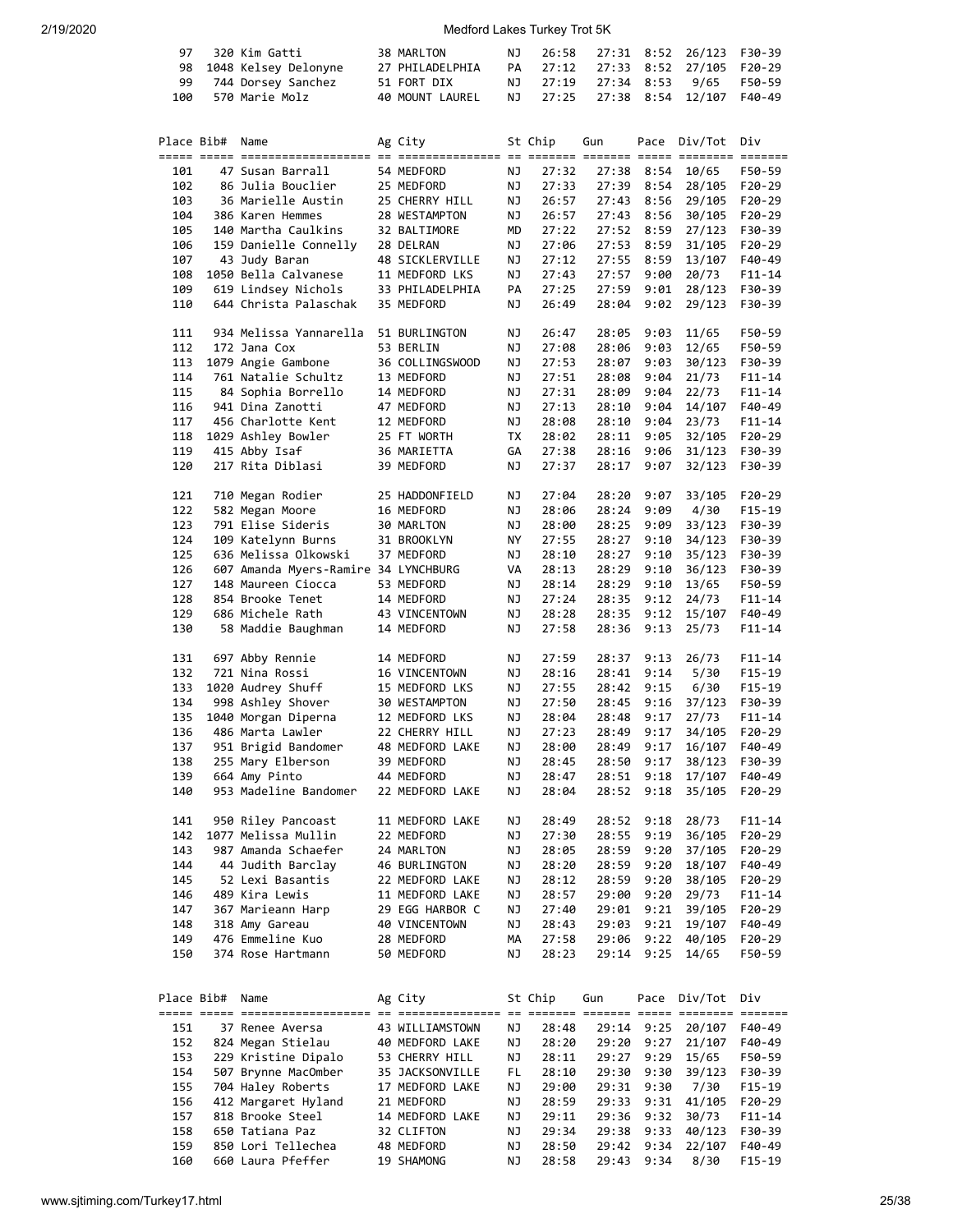| 9:36<br>162<br>356 Christine Gustavsen 29 VINCENTOWN<br>ΝJ<br>29:18<br>29:49<br>43/105<br>$F20-29$<br>29:39<br>163<br>107 Casey Burk<br>26 MOORESTOWN<br>ΝJ<br>29:57<br>9:39<br>44/105<br>F20-29<br>164<br>45/105<br>F20-29<br>329 Greta Gibeau<br>25 MEDFORD LAKE<br>ΝJ<br>28:54<br>29:58<br>9:39<br>165<br>206 Lauren Delong<br>33 MEDFORD LAKE<br>ΝJ<br>29:09<br>29:59<br>9:39<br>41/123<br>F30-39<br>813 Georgie Snyder<br>29:41<br>31/73<br>166<br>12 MEDFORD<br>ΝJ<br>30:00<br>9:40<br>$F11 - 14$<br>167<br>1018 Caitlyn Michalowski 12 MEDFORD<br>29:41<br>ΝJ<br>30:01<br>9:40<br>32/73<br>$F11 - 14$<br>173 Jaycie Cravens<br>168<br>13 MEDFORD<br>ΝJ<br>29:41<br>30:01<br>9:40<br>33/73<br>$F11 - 14$<br>169<br>274 Sara Felicia<br>34 MOUNT LAUREL<br>ΝJ<br>28:44<br>30:04<br>9:41<br>42/123<br>F30-39<br>170<br>29:56<br>F50-59<br>404 Tammy Hudes<br>54 MEDFORD<br>ΝJ<br>30:06<br>9:42<br>16/65<br>F20-29<br>171<br>646 Spencer Pargas<br>22 MEDFORD<br>ΝJ<br>29:35<br>30:10<br>9:43<br>46/105<br>105 Susan Burden<br>172<br>46 EAST STROUDS<br>PA<br>30:09<br>30:15<br>9:44<br>23/107<br>F40-49<br>314 Anya Garber<br>173<br>12 CAMP HILL<br>PA<br>29:30<br>30:15<br>9:44<br>34/73<br>$F11 - 14$<br>196 Lisa Dalton<br>46 PINE HILL<br>F40-49<br>174<br>ΝJ<br>29:30<br>30:17<br>9:45<br>24/107<br>797 Jo An Slominski<br>175<br>49 MEDFORD<br>ΝJ<br>30:10<br>30:21<br>9:46<br>25/107<br>F40-49<br>779 Emily Shelton<br>176<br>35 ALEXANDRIA<br>VA<br>29:42<br>30:22<br>9:47<br>43/123<br>F30-39<br>177<br>6 Kate Adams<br>14 MEDFORD<br>ΝJ<br>29:21<br>30:23<br>9:47<br>35/73<br>$F11 - 14$<br>178<br>382 Clare Heiser<br>13 MEDFORD<br>ΝJ<br>29:22<br>30:23<br>9:47<br>36/73<br>$F11 - 14$<br>179<br>68 Kyra Birdsall<br>13 MEDFORD<br>ΝJ<br>29:23<br>30:23<br>9:47<br>37/73<br>$F11 - 14$<br>569 Olivia Molloie<br>180<br>23 TABERNACLE<br>ΝJ<br>29:33<br>30:25<br>9:48<br>47/105<br>F20-29<br>658 Michelle Petrik<br>F40-49<br>181<br>42 MEDFORD<br>29:22<br>30:27<br>9:48<br>26/107<br>ΝJ<br>F50-59<br>182<br>867 Cindy Town-Oyster<br>57 CHICAGO<br>IL<br>28:27<br>30:27<br>9:48<br>17/65<br>714 Maggie Ronkowski<br>29:29<br>183<br>11 MEDFORD<br>ΝJ<br>30:30<br>9:49<br>38/73<br>$F11 - 14$<br>712 Colleen Ronkowski<br>29:20<br>27/107<br>F40-49<br>184<br>40 MEDFORD<br>ΝJ<br>30:30<br>9:49<br>695 Alicia Rennie<br>30:17<br>F40-49<br>185<br>44 MEDFORD<br>ΝJ<br>30:31<br>9:50<br>28/107<br>186<br>952 Meredith Bandomer<br>11 MEDFORD LAKE<br>ΝJ<br>30:29<br>30:32<br>9:50<br>39/73<br>$F11 - 14$<br>9/30<br>187<br>30 Iris Archer<br>17 MARLTON<br>ΝJ<br>30:13<br>30:32<br>9:50<br>$F15-19$<br>F20-29<br>188<br>163 Kelsey Connelly<br>26 VINCENTOWN<br>ΝJ<br>30:15<br>30:33<br>9:50<br>48/105<br>189<br>101 Christine Brown<br>26 HAINESPORT<br>ΝJ<br>30:15<br>30:36<br>9:51<br>49/105<br>F20-29<br>139 Shannon Caruso<br>29:58<br>44/123<br>190<br>35 BURLINGTON<br>ΝJ<br>30:36<br>9:51<br>F30-39<br>666 Mia Pinto<br>191<br>9 MEDFORD<br>30:31<br>9:54<br>3/49<br>F10&UND<br>ΝJ<br>30:43<br>182 Grace Cullari<br>4/49<br>F10&UND<br>192<br>10 MEDFORD<br>ΝJ<br>30:31<br>30:44<br>9:54<br>457 Sara Kerley<br>193<br>38 MEDFORD<br>ΝJ<br>30:05<br>30:44<br>9:54<br>45/123<br>F30-39<br>832 Madison Stillwell<br>9:58<br>194<br>10 VINCENTOWN<br>ΝJ<br>30:01<br>30:57<br>5/49<br>F10&UND<br>831 Alyssa Stillwell<br>195<br>23 VINCENTOWN<br>ΝJ<br>30:01<br>30:57<br>9:58<br>50/105<br>F20-29<br>1017 Kelly Michalowski<br>F40-49<br>196<br>44 MEDFORD<br>ΝJ<br>31:03<br>31:03 10:00<br>29/107<br>31:05 10:01<br>197<br>571 Richelle Moneypenny 36 SOUTHAMPTON<br>ΝJ<br>29:02<br>46/123<br>F30-39<br>198<br>583 Corri Moran<br>21 HOLBROOK<br>ΝY<br>29:40<br>31:08 10:01<br>51/105<br>$F20-29$<br>199<br>652 Stacey Pepperman<br>34 MEDFORD<br>ΝJ<br>30:58<br>31:20 10:06<br>47/123<br>F30-39<br>1055 Kathleen Finelli<br>200<br>24 MEDFORD<br>ΝJ<br>30:52<br>31:21 10:06<br>52/105<br>F20-29<br>Place Bib#<br>Ag City<br>St Chip<br>Pace Div/Tot<br>Name<br>Gun<br>Div<br>679 Danielle Raimo<br>30:07<br>31:22 10:06<br>48/123<br>201<br>33 SHAMONG<br>ΝJ<br>F30-39<br>202<br>479 Mindi Lamb<br>34 SOUTHAMPTON<br>ΝJ<br>30:04<br>31:25 10:07<br>49/123<br>F30-39<br>203<br>134 Christin Carswell<br>ΝJ<br>30:32<br>50/123<br>F30-39<br>30 VINCENTOWN<br>31:25 10:07<br>204<br>434 Jillian Johnson<br>25 BROOKLYN<br>ΝY<br>30:33<br>31:25 10:07<br>53/105<br>F20-29<br>205<br>743 Abby Sallade<br>7 MEDFORD<br>31:18<br>6/49<br>F10&UND<br>ΝJ<br>31:27 10:08<br>206<br>76 Sadie Boecklen<br>8 MEDFORD<br>ΝJ<br>31:19<br>31:28 10:08<br>7/49<br>F10&UND<br>40/73<br>207<br>380 Kaitlyn Heinrich<br>13 SHAMONG<br>ΝJ<br>30:10<br>31:29 10:08<br>$F11 - 14$<br>208<br>410 Laurie Hyland<br>ΝJ<br>30:55<br>31:31 10:09<br>18/65<br>F50-59<br>50 MEDFORD<br>209<br>944 Michelle Zboray<br>28 COOPERSBURG<br>PA<br>30:40<br>31:31 10:09<br>54/105<br>F20-29<br>210<br>1071 Abigail Fog<br>9 MEDFORD<br>ΝJ<br>31:28<br>31:32 10:09<br>8/49<br>F10&UND<br>211<br>1046 Sophia Birchenough<br>22 MEDFORD LKS<br>29:57<br>31:33 10:10<br>55/105<br>F20-29<br>ΝJ<br>1073 Denise Fog<br>30/107<br>212<br>46 MEDFORD<br>ΝJ<br>31:28<br>31:33 10:10<br>F40-49<br>213<br>303 Cecelia Gaines<br>ΝJ<br>30:36<br>51/123<br>35 MEDFORD LAKE<br>31:33 10:10<br>F30-39<br>19/65<br>214<br>1007 Jean Malpass<br>52 MEDFORD LKS<br>ΝJ<br>30:45<br>31:35 10:10<br>F50-59<br>215<br>1006 Julia Malpass<br>21 MEDFORD LKS<br>ΝJ<br>30:46<br>31:36 10:11<br>56/105<br>F20-29<br>216<br>532 Lynn Mavracic<br>30:37<br>31:37 10:11<br>31/107<br>F40-49<br>48 MEDFORD<br>ΝJ<br>217<br>565 Christine Minnium<br>46 MEDFORD<br>30:52<br>31:40 10:12<br>32/107<br>F40-49<br>ΝJ<br>33/107<br>218<br>257 Debi Ellis<br>47 MEDFORD<br>ΝJ<br>31:21<br>31:41 10:12<br>F40-49<br>219<br>628 Michelle O'Brien<br>ΝJ<br>31:01<br>20/65<br>F50-59<br>56 EASTAMPTON<br>31:49 10:15<br>220<br>792 Laura Skertic<br>30 WILLINGBORO<br>30:29<br>31:53 10:16<br>52/123<br>F30-39<br>ΝJ<br>221<br>265 Lauren Evans<br>34 MOUNT LAUREL<br>30:19<br>ΝJ<br>31:55 10:17<br>53/123<br>F30-39<br>885 Rebecca Van Arsdale 39 MEDFORD<br>222<br>ΝJ<br>30:40<br>31:56 10:17<br>54/123<br>F30-39<br>223<br>292 Rachel Fleisher<br>26 LAWRENCE TOW<br>ΝJ<br>31:22<br>57/105<br>F20-29<br>31:57 10:17<br>224<br>455 Eileen Kenny<br>ΝJ<br>30:31<br>58/105<br>F20-29<br>22 MEDFORD<br>31:58 10:18<br>955 Kim Diloreto<br>225<br>31:11<br>31:58 10:18<br>21/65<br>F50-59<br>51 MEDFORD LAKE<br>ΝJ<br>226<br>737 Suzanne Saccomanno<br>43 MEDFORD<br>31:07<br>32:01 10:19<br>34/107<br>F40-49<br>ΝJ<br>227<br>820 Linda Steel<br>58 MEDFORD<br>ΝJ<br>31:13<br>32:03 10:19<br>22/65<br>F50-59<br>228<br>1003 Mary Kate Dowling<br>21 MEDFORD LKS<br>ΝJ<br>31:04<br>32:04 10:20<br>59/105<br>F20-29 | 161 | 868 Sarah Trent | 21 MEDFORD | ΝJ | 28:18 | 29:44 | 9:34 | 42/105 | F20-29 |
|-----------------------------------------------------------------------------------------------------------------------------------------------------------------------------------------------------------------------------------------------------------------------------------------------------------------------------------------------------------------------------------------------------------------------------------------------------------------------------------------------------------------------------------------------------------------------------------------------------------------------------------------------------------------------------------------------------------------------------------------------------------------------------------------------------------------------------------------------------------------------------------------------------------------------------------------------------------------------------------------------------------------------------------------------------------------------------------------------------------------------------------------------------------------------------------------------------------------------------------------------------------------------------------------------------------------------------------------------------------------------------------------------------------------------------------------------------------------------------------------------------------------------------------------------------------------------------------------------------------------------------------------------------------------------------------------------------------------------------------------------------------------------------------------------------------------------------------------------------------------------------------------------------------------------------------------------------------------------------------------------------------------------------------------------------------------------------------------------------------------------------------------------------------------------------------------------------------------------------------------------------------------------------------------------------------------------------------------------------------------------------------------------------------------------------------------------------------------------------------------------------------------------------------------------------------------------------------------------------------------------------------------------------------------------------------------------------------------------------------------------------------------------------------------------------------------------------------------------------------------------------------------------------------------------------------------------------------------------------------------------------------------------------------------------------------------------------------------------------------------------------------------------------------------------------------------------------------------------------------------------------------------------------------------------------------------------------------------------------------------------------------------------------------------------------------------------------------------------------------------------------------------------------------------------------------------------------------------------------------------------------------------------------------------------------------------------------------------------------------------------------------------------------------------------------------------------------------------------------------------------------------------------------------------------------------------------------------------------------------------------------------------------------------------------------------------------------------------------------------------------------------------------------------------------------------------------------------------------------------------------------------------------------------------------------------------------------------------------------------------------------------------------------------------------------------------------------------------------------------------------------------------------------------------------------------------------------------------------------------------------------------------------------------------------------------------------------------------------------------------------------------------------------------------------------------------------------------------------------------------------------------------------------------------------------------------------------------------------------------------------------------------------------------------------------------------------------------------------------------------------------------------------------------------------------------------------------------------------------------------------------------------------------------------------------------------------------------------------------------------------------------------------------------------------------------------------------------------------------------------------------------------------------------------------------------------------------------------------------------------------------------------------------------------------------------------------------------------------------------------------------------------------------------------------------------------------------------------------------------------------------------------------------------------------------------------------------------------------------------------------------------------------------------------------------------------------------------------------------------------------------------------------------------------------------------------------------------------------------------------------------------------------------------------------------------------------------------------------------------------------------------------------------------------------------------------------------------------------------------------------------------------------------------------------------------------------------------------------------------------------------------------------------------------------------------------------------------------------------------------------------------|-----|-----------------|------------|----|-------|-------|------|--------|--------|
|                                                                                                                                                                                                                                                                                                                                                                                                                                                                                                                                                                                                                                                                                                                                                                                                                                                                                                                                                                                                                                                                                                                                                                                                                                                                                                                                                                                                                                                                                                                                                                                                                                                                                                                                                                                                                                                                                                                                                                                                                                                                                                                                                                                                                                                                                                                                                                                                                                                                                                                                                                                                                                                                                                                                                                                                                                                                                                                                                                                                                                                                                                                                                                                                                                                                                                                                                                                                                                                                                                                                                                                                                                                                                                                                                                                                                                                                                                                                                                                                                                                                                                                                                                                                                                                                                                                                                                                                                                                                                                                                                                                                                                                                                                                                                                                                                                                                                                                                                                                                                                                                                                                                                                                                                                                                                                                                                                                                                                                                                                                                                                                                                                                                                                                                                                                                                                                                                                                                                                                                                                                                                                                                                                                                                                                                                                                                                                                                                                                                                                                                                                                                                                                                                                                                                           |     |                 |            |    |       |       |      |        |        |
|                                                                                                                                                                                                                                                                                                                                                                                                                                                                                                                                                                                                                                                                                                                                                                                                                                                                                                                                                                                                                                                                                                                                                                                                                                                                                                                                                                                                                                                                                                                                                                                                                                                                                                                                                                                                                                                                                                                                                                                                                                                                                                                                                                                                                                                                                                                                                                                                                                                                                                                                                                                                                                                                                                                                                                                                                                                                                                                                                                                                                                                                                                                                                                                                                                                                                                                                                                                                                                                                                                                                                                                                                                                                                                                                                                                                                                                                                                                                                                                                                                                                                                                                                                                                                                                                                                                                                                                                                                                                                                                                                                                                                                                                                                                                                                                                                                                                                                                                                                                                                                                                                                                                                                                                                                                                                                                                                                                                                                                                                                                                                                                                                                                                                                                                                                                                                                                                                                                                                                                                                                                                                                                                                                                                                                                                                                                                                                                                                                                                                                                                                                                                                                                                                                                                                           |     |                 |            |    |       |       |      |        |        |
|                                                                                                                                                                                                                                                                                                                                                                                                                                                                                                                                                                                                                                                                                                                                                                                                                                                                                                                                                                                                                                                                                                                                                                                                                                                                                                                                                                                                                                                                                                                                                                                                                                                                                                                                                                                                                                                                                                                                                                                                                                                                                                                                                                                                                                                                                                                                                                                                                                                                                                                                                                                                                                                                                                                                                                                                                                                                                                                                                                                                                                                                                                                                                                                                                                                                                                                                                                                                                                                                                                                                                                                                                                                                                                                                                                                                                                                                                                                                                                                                                                                                                                                                                                                                                                                                                                                                                                                                                                                                                                                                                                                                                                                                                                                                                                                                                                                                                                                                                                                                                                                                                                                                                                                                                                                                                                                                                                                                                                                                                                                                                                                                                                                                                                                                                                                                                                                                                                                                                                                                                                                                                                                                                                                                                                                                                                                                                                                                                                                                                                                                                                                                                                                                                                                                                           |     |                 |            |    |       |       |      |        |        |
|                                                                                                                                                                                                                                                                                                                                                                                                                                                                                                                                                                                                                                                                                                                                                                                                                                                                                                                                                                                                                                                                                                                                                                                                                                                                                                                                                                                                                                                                                                                                                                                                                                                                                                                                                                                                                                                                                                                                                                                                                                                                                                                                                                                                                                                                                                                                                                                                                                                                                                                                                                                                                                                                                                                                                                                                                                                                                                                                                                                                                                                                                                                                                                                                                                                                                                                                                                                                                                                                                                                                                                                                                                                                                                                                                                                                                                                                                                                                                                                                                                                                                                                                                                                                                                                                                                                                                                                                                                                                                                                                                                                                                                                                                                                                                                                                                                                                                                                                                                                                                                                                                                                                                                                                                                                                                                                                                                                                                                                                                                                                                                                                                                                                                                                                                                                                                                                                                                                                                                                                                                                                                                                                                                                                                                                                                                                                                                                                                                                                                                                                                                                                                                                                                                                                                           |     |                 |            |    |       |       |      |        |        |
|                                                                                                                                                                                                                                                                                                                                                                                                                                                                                                                                                                                                                                                                                                                                                                                                                                                                                                                                                                                                                                                                                                                                                                                                                                                                                                                                                                                                                                                                                                                                                                                                                                                                                                                                                                                                                                                                                                                                                                                                                                                                                                                                                                                                                                                                                                                                                                                                                                                                                                                                                                                                                                                                                                                                                                                                                                                                                                                                                                                                                                                                                                                                                                                                                                                                                                                                                                                                                                                                                                                                                                                                                                                                                                                                                                                                                                                                                                                                                                                                                                                                                                                                                                                                                                                                                                                                                                                                                                                                                                                                                                                                                                                                                                                                                                                                                                                                                                                                                                                                                                                                                                                                                                                                                                                                                                                                                                                                                                                                                                                                                                                                                                                                                                                                                                                                                                                                                                                                                                                                                                                                                                                                                                                                                                                                                                                                                                                                                                                                                                                                                                                                                                                                                                                                                           |     |                 |            |    |       |       |      |        |        |
|                                                                                                                                                                                                                                                                                                                                                                                                                                                                                                                                                                                                                                                                                                                                                                                                                                                                                                                                                                                                                                                                                                                                                                                                                                                                                                                                                                                                                                                                                                                                                                                                                                                                                                                                                                                                                                                                                                                                                                                                                                                                                                                                                                                                                                                                                                                                                                                                                                                                                                                                                                                                                                                                                                                                                                                                                                                                                                                                                                                                                                                                                                                                                                                                                                                                                                                                                                                                                                                                                                                                                                                                                                                                                                                                                                                                                                                                                                                                                                                                                                                                                                                                                                                                                                                                                                                                                                                                                                                                                                                                                                                                                                                                                                                                                                                                                                                                                                                                                                                                                                                                                                                                                                                                                                                                                                                                                                                                                                                                                                                                                                                                                                                                                                                                                                                                                                                                                                                                                                                                                                                                                                                                                                                                                                                                                                                                                                                                                                                                                                                                                                                                                                                                                                                                                           |     |                 |            |    |       |       |      |        |        |
|                                                                                                                                                                                                                                                                                                                                                                                                                                                                                                                                                                                                                                                                                                                                                                                                                                                                                                                                                                                                                                                                                                                                                                                                                                                                                                                                                                                                                                                                                                                                                                                                                                                                                                                                                                                                                                                                                                                                                                                                                                                                                                                                                                                                                                                                                                                                                                                                                                                                                                                                                                                                                                                                                                                                                                                                                                                                                                                                                                                                                                                                                                                                                                                                                                                                                                                                                                                                                                                                                                                                                                                                                                                                                                                                                                                                                                                                                                                                                                                                                                                                                                                                                                                                                                                                                                                                                                                                                                                                                                                                                                                                                                                                                                                                                                                                                                                                                                                                                                                                                                                                                                                                                                                                                                                                                                                                                                                                                                                                                                                                                                                                                                                                                                                                                                                                                                                                                                                                                                                                                                                                                                                                                                                                                                                                                                                                                                                                                                                                                                                                                                                                                                                                                                                                                           |     |                 |            |    |       |       |      |        |        |
|                                                                                                                                                                                                                                                                                                                                                                                                                                                                                                                                                                                                                                                                                                                                                                                                                                                                                                                                                                                                                                                                                                                                                                                                                                                                                                                                                                                                                                                                                                                                                                                                                                                                                                                                                                                                                                                                                                                                                                                                                                                                                                                                                                                                                                                                                                                                                                                                                                                                                                                                                                                                                                                                                                                                                                                                                                                                                                                                                                                                                                                                                                                                                                                                                                                                                                                                                                                                                                                                                                                                                                                                                                                                                                                                                                                                                                                                                                                                                                                                                                                                                                                                                                                                                                                                                                                                                                                                                                                                                                                                                                                                                                                                                                                                                                                                                                                                                                                                                                                                                                                                                                                                                                                                                                                                                                                                                                                                                                                                                                                                                                                                                                                                                                                                                                                                                                                                                                                                                                                                                                                                                                                                                                                                                                                                                                                                                                                                                                                                                                                                                                                                                                                                                                                                                           |     |                 |            |    |       |       |      |        |        |
|                                                                                                                                                                                                                                                                                                                                                                                                                                                                                                                                                                                                                                                                                                                                                                                                                                                                                                                                                                                                                                                                                                                                                                                                                                                                                                                                                                                                                                                                                                                                                                                                                                                                                                                                                                                                                                                                                                                                                                                                                                                                                                                                                                                                                                                                                                                                                                                                                                                                                                                                                                                                                                                                                                                                                                                                                                                                                                                                                                                                                                                                                                                                                                                                                                                                                                                                                                                                                                                                                                                                                                                                                                                                                                                                                                                                                                                                                                                                                                                                                                                                                                                                                                                                                                                                                                                                                                                                                                                                                                                                                                                                                                                                                                                                                                                                                                                                                                                                                                                                                                                                                                                                                                                                                                                                                                                                                                                                                                                                                                                                                                                                                                                                                                                                                                                                                                                                                                                                                                                                                                                                                                                                                                                                                                                                                                                                                                                                                                                                                                                                                                                                                                                                                                                                                           |     |                 |            |    |       |       |      |        |        |
|                                                                                                                                                                                                                                                                                                                                                                                                                                                                                                                                                                                                                                                                                                                                                                                                                                                                                                                                                                                                                                                                                                                                                                                                                                                                                                                                                                                                                                                                                                                                                                                                                                                                                                                                                                                                                                                                                                                                                                                                                                                                                                                                                                                                                                                                                                                                                                                                                                                                                                                                                                                                                                                                                                                                                                                                                                                                                                                                                                                                                                                                                                                                                                                                                                                                                                                                                                                                                                                                                                                                                                                                                                                                                                                                                                                                                                                                                                                                                                                                                                                                                                                                                                                                                                                                                                                                                                                                                                                                                                                                                                                                                                                                                                                                                                                                                                                                                                                                                                                                                                                                                                                                                                                                                                                                                                                                                                                                                                                                                                                                                                                                                                                                                                                                                                                                                                                                                                                                                                                                                                                                                                                                                                                                                                                                                                                                                                                                                                                                                                                                                                                                                                                                                                                                                           |     |                 |            |    |       |       |      |        |        |
|                                                                                                                                                                                                                                                                                                                                                                                                                                                                                                                                                                                                                                                                                                                                                                                                                                                                                                                                                                                                                                                                                                                                                                                                                                                                                                                                                                                                                                                                                                                                                                                                                                                                                                                                                                                                                                                                                                                                                                                                                                                                                                                                                                                                                                                                                                                                                                                                                                                                                                                                                                                                                                                                                                                                                                                                                                                                                                                                                                                                                                                                                                                                                                                                                                                                                                                                                                                                                                                                                                                                                                                                                                                                                                                                                                                                                                                                                                                                                                                                                                                                                                                                                                                                                                                                                                                                                                                                                                                                                                                                                                                                                                                                                                                                                                                                                                                                                                                                                                                                                                                                                                                                                                                                                                                                                                                                                                                                                                                                                                                                                                                                                                                                                                                                                                                                                                                                                                                                                                                                                                                                                                                                                                                                                                                                                                                                                                                                                                                                                                                                                                                                                                                                                                                                                           |     |                 |            |    |       |       |      |        |        |
|                                                                                                                                                                                                                                                                                                                                                                                                                                                                                                                                                                                                                                                                                                                                                                                                                                                                                                                                                                                                                                                                                                                                                                                                                                                                                                                                                                                                                                                                                                                                                                                                                                                                                                                                                                                                                                                                                                                                                                                                                                                                                                                                                                                                                                                                                                                                                                                                                                                                                                                                                                                                                                                                                                                                                                                                                                                                                                                                                                                                                                                                                                                                                                                                                                                                                                                                                                                                                                                                                                                                                                                                                                                                                                                                                                                                                                                                                                                                                                                                                                                                                                                                                                                                                                                                                                                                                                                                                                                                                                                                                                                                                                                                                                                                                                                                                                                                                                                                                                                                                                                                                                                                                                                                                                                                                                                                                                                                                                                                                                                                                                                                                                                                                                                                                                                                                                                                                                                                                                                                                                                                                                                                                                                                                                                                                                                                                                                                                                                                                                                                                                                                                                                                                                                                                           |     |                 |            |    |       |       |      |        |        |
|                                                                                                                                                                                                                                                                                                                                                                                                                                                                                                                                                                                                                                                                                                                                                                                                                                                                                                                                                                                                                                                                                                                                                                                                                                                                                                                                                                                                                                                                                                                                                                                                                                                                                                                                                                                                                                                                                                                                                                                                                                                                                                                                                                                                                                                                                                                                                                                                                                                                                                                                                                                                                                                                                                                                                                                                                                                                                                                                                                                                                                                                                                                                                                                                                                                                                                                                                                                                                                                                                                                                                                                                                                                                                                                                                                                                                                                                                                                                                                                                                                                                                                                                                                                                                                                                                                                                                                                                                                                                                                                                                                                                                                                                                                                                                                                                                                                                                                                                                                                                                                                                                                                                                                                                                                                                                                                                                                                                                                                                                                                                                                                                                                                                                                                                                                                                                                                                                                                                                                                                                                                                                                                                                                                                                                                                                                                                                                                                                                                                                                                                                                                                                                                                                                                                                           |     |                 |            |    |       |       |      |        |        |
|                                                                                                                                                                                                                                                                                                                                                                                                                                                                                                                                                                                                                                                                                                                                                                                                                                                                                                                                                                                                                                                                                                                                                                                                                                                                                                                                                                                                                                                                                                                                                                                                                                                                                                                                                                                                                                                                                                                                                                                                                                                                                                                                                                                                                                                                                                                                                                                                                                                                                                                                                                                                                                                                                                                                                                                                                                                                                                                                                                                                                                                                                                                                                                                                                                                                                                                                                                                                                                                                                                                                                                                                                                                                                                                                                                                                                                                                                                                                                                                                                                                                                                                                                                                                                                                                                                                                                                                                                                                                                                                                                                                                                                                                                                                                                                                                                                                                                                                                                                                                                                                                                                                                                                                                                                                                                                                                                                                                                                                                                                                                                                                                                                                                                                                                                                                                                                                                                                                                                                                                                                                                                                                                                                                                                                                                                                                                                                                                                                                                                                                                                                                                                                                                                                                                                           |     |                 |            |    |       |       |      |        |        |
|                                                                                                                                                                                                                                                                                                                                                                                                                                                                                                                                                                                                                                                                                                                                                                                                                                                                                                                                                                                                                                                                                                                                                                                                                                                                                                                                                                                                                                                                                                                                                                                                                                                                                                                                                                                                                                                                                                                                                                                                                                                                                                                                                                                                                                                                                                                                                                                                                                                                                                                                                                                                                                                                                                                                                                                                                                                                                                                                                                                                                                                                                                                                                                                                                                                                                                                                                                                                                                                                                                                                                                                                                                                                                                                                                                                                                                                                                                                                                                                                                                                                                                                                                                                                                                                                                                                                                                                                                                                                                                                                                                                                                                                                                                                                                                                                                                                                                                                                                                                                                                                                                                                                                                                                                                                                                                                                                                                                                                                                                                                                                                                                                                                                                                                                                                                                                                                                                                                                                                                                                                                                                                                                                                                                                                                                                                                                                                                                                                                                                                                                                                                                                                                                                                                                                           |     |                 |            |    |       |       |      |        |        |
|                                                                                                                                                                                                                                                                                                                                                                                                                                                                                                                                                                                                                                                                                                                                                                                                                                                                                                                                                                                                                                                                                                                                                                                                                                                                                                                                                                                                                                                                                                                                                                                                                                                                                                                                                                                                                                                                                                                                                                                                                                                                                                                                                                                                                                                                                                                                                                                                                                                                                                                                                                                                                                                                                                                                                                                                                                                                                                                                                                                                                                                                                                                                                                                                                                                                                                                                                                                                                                                                                                                                                                                                                                                                                                                                                                                                                                                                                                                                                                                                                                                                                                                                                                                                                                                                                                                                                                                                                                                                                                                                                                                                                                                                                                                                                                                                                                                                                                                                                                                                                                                                                                                                                                                                                                                                                                                                                                                                                                                                                                                                                                                                                                                                                                                                                                                                                                                                                                                                                                                                                                                                                                                                                                                                                                                                                                                                                                                                                                                                                                                                                                                                                                                                                                                                                           |     |                 |            |    |       |       |      |        |        |
|                                                                                                                                                                                                                                                                                                                                                                                                                                                                                                                                                                                                                                                                                                                                                                                                                                                                                                                                                                                                                                                                                                                                                                                                                                                                                                                                                                                                                                                                                                                                                                                                                                                                                                                                                                                                                                                                                                                                                                                                                                                                                                                                                                                                                                                                                                                                                                                                                                                                                                                                                                                                                                                                                                                                                                                                                                                                                                                                                                                                                                                                                                                                                                                                                                                                                                                                                                                                                                                                                                                                                                                                                                                                                                                                                                                                                                                                                                                                                                                                                                                                                                                                                                                                                                                                                                                                                                                                                                                                                                                                                                                                                                                                                                                                                                                                                                                                                                                                                                                                                                                                                                                                                                                                                                                                                                                                                                                                                                                                                                                                                                                                                                                                                                                                                                                                                                                                                                                                                                                                                                                                                                                                                                                                                                                                                                                                                                                                                                                                                                                                                                                                                                                                                                                                                           |     |                 |            |    |       |       |      |        |        |
|                                                                                                                                                                                                                                                                                                                                                                                                                                                                                                                                                                                                                                                                                                                                                                                                                                                                                                                                                                                                                                                                                                                                                                                                                                                                                                                                                                                                                                                                                                                                                                                                                                                                                                                                                                                                                                                                                                                                                                                                                                                                                                                                                                                                                                                                                                                                                                                                                                                                                                                                                                                                                                                                                                                                                                                                                                                                                                                                                                                                                                                                                                                                                                                                                                                                                                                                                                                                                                                                                                                                                                                                                                                                                                                                                                                                                                                                                                                                                                                                                                                                                                                                                                                                                                                                                                                                                                                                                                                                                                                                                                                                                                                                                                                                                                                                                                                                                                                                                                                                                                                                                                                                                                                                                                                                                                                                                                                                                                                                                                                                                                                                                                                                                                                                                                                                                                                                                                                                                                                                                                                                                                                                                                                                                                                                                                                                                                                                                                                                                                                                                                                                                                                                                                                                                           |     |                 |            |    |       |       |      |        |        |
|                                                                                                                                                                                                                                                                                                                                                                                                                                                                                                                                                                                                                                                                                                                                                                                                                                                                                                                                                                                                                                                                                                                                                                                                                                                                                                                                                                                                                                                                                                                                                                                                                                                                                                                                                                                                                                                                                                                                                                                                                                                                                                                                                                                                                                                                                                                                                                                                                                                                                                                                                                                                                                                                                                                                                                                                                                                                                                                                                                                                                                                                                                                                                                                                                                                                                                                                                                                                                                                                                                                                                                                                                                                                                                                                                                                                                                                                                                                                                                                                                                                                                                                                                                                                                                                                                                                                                                                                                                                                                                                                                                                                                                                                                                                                                                                                                                                                                                                                                                                                                                                                                                                                                                                                                                                                                                                                                                                                                                                                                                                                                                                                                                                                                                                                                                                                                                                                                                                                                                                                                                                                                                                                                                                                                                                                                                                                                                                                                                                                                                                                                                                                                                                                                                                                                           |     |                 |            |    |       |       |      |        |        |
|                                                                                                                                                                                                                                                                                                                                                                                                                                                                                                                                                                                                                                                                                                                                                                                                                                                                                                                                                                                                                                                                                                                                                                                                                                                                                                                                                                                                                                                                                                                                                                                                                                                                                                                                                                                                                                                                                                                                                                                                                                                                                                                                                                                                                                                                                                                                                                                                                                                                                                                                                                                                                                                                                                                                                                                                                                                                                                                                                                                                                                                                                                                                                                                                                                                                                                                                                                                                                                                                                                                                                                                                                                                                                                                                                                                                                                                                                                                                                                                                                                                                                                                                                                                                                                                                                                                                                                                                                                                                                                                                                                                                                                                                                                                                                                                                                                                                                                                                                                                                                                                                                                                                                                                                                                                                                                                                                                                                                                                                                                                                                                                                                                                                                                                                                                                                                                                                                                                                                                                                                                                                                                                                                                                                                                                                                                                                                                                                                                                                                                                                                                                                                                                                                                                                                           |     |                 |            |    |       |       |      |        |        |
|                                                                                                                                                                                                                                                                                                                                                                                                                                                                                                                                                                                                                                                                                                                                                                                                                                                                                                                                                                                                                                                                                                                                                                                                                                                                                                                                                                                                                                                                                                                                                                                                                                                                                                                                                                                                                                                                                                                                                                                                                                                                                                                                                                                                                                                                                                                                                                                                                                                                                                                                                                                                                                                                                                                                                                                                                                                                                                                                                                                                                                                                                                                                                                                                                                                                                                                                                                                                                                                                                                                                                                                                                                                                                                                                                                                                                                                                                                                                                                                                                                                                                                                                                                                                                                                                                                                                                                                                                                                                                                                                                                                                                                                                                                                                                                                                                                                                                                                                                                                                                                                                                                                                                                                                                                                                                                                                                                                                                                                                                                                                                                                                                                                                                                                                                                                                                                                                                                                                                                                                                                                                                                                                                                                                                                                                                                                                                                                                                                                                                                                                                                                                                                                                                                                                                           |     |                 |            |    |       |       |      |        |        |
|                                                                                                                                                                                                                                                                                                                                                                                                                                                                                                                                                                                                                                                                                                                                                                                                                                                                                                                                                                                                                                                                                                                                                                                                                                                                                                                                                                                                                                                                                                                                                                                                                                                                                                                                                                                                                                                                                                                                                                                                                                                                                                                                                                                                                                                                                                                                                                                                                                                                                                                                                                                                                                                                                                                                                                                                                                                                                                                                                                                                                                                                                                                                                                                                                                                                                                                                                                                                                                                                                                                                                                                                                                                                                                                                                                                                                                                                                                                                                                                                                                                                                                                                                                                                                                                                                                                                                                                                                                                                                                                                                                                                                                                                                                                                                                                                                                                                                                                                                                                                                                                                                                                                                                                                                                                                                                                                                                                                                                                                                                                                                                                                                                                                                                                                                                                                                                                                                                                                                                                                                                                                                                                                                                                                                                                                                                                                                                                                                                                                                                                                                                                                                                                                                                                                                           |     |                 |            |    |       |       |      |        |        |
|                                                                                                                                                                                                                                                                                                                                                                                                                                                                                                                                                                                                                                                                                                                                                                                                                                                                                                                                                                                                                                                                                                                                                                                                                                                                                                                                                                                                                                                                                                                                                                                                                                                                                                                                                                                                                                                                                                                                                                                                                                                                                                                                                                                                                                                                                                                                                                                                                                                                                                                                                                                                                                                                                                                                                                                                                                                                                                                                                                                                                                                                                                                                                                                                                                                                                                                                                                                                                                                                                                                                                                                                                                                                                                                                                                                                                                                                                                                                                                                                                                                                                                                                                                                                                                                                                                                                                                                                                                                                                                                                                                                                                                                                                                                                                                                                                                                                                                                                                                                                                                                                                                                                                                                                                                                                                                                                                                                                                                                                                                                                                                                                                                                                                                                                                                                                                                                                                                                                                                                                                                                                                                                                                                                                                                                                                                                                                                                                                                                                                                                                                                                                                                                                                                                                                           |     |                 |            |    |       |       |      |        |        |
|                                                                                                                                                                                                                                                                                                                                                                                                                                                                                                                                                                                                                                                                                                                                                                                                                                                                                                                                                                                                                                                                                                                                                                                                                                                                                                                                                                                                                                                                                                                                                                                                                                                                                                                                                                                                                                                                                                                                                                                                                                                                                                                                                                                                                                                                                                                                                                                                                                                                                                                                                                                                                                                                                                                                                                                                                                                                                                                                                                                                                                                                                                                                                                                                                                                                                                                                                                                                                                                                                                                                                                                                                                                                                                                                                                                                                                                                                                                                                                                                                                                                                                                                                                                                                                                                                                                                                                                                                                                                                                                                                                                                                                                                                                                                                                                                                                                                                                                                                                                                                                                                                                                                                                                                                                                                                                                                                                                                                                                                                                                                                                                                                                                                                                                                                                                                                                                                                                                                                                                                                                                                                                                                                                                                                                                                                                                                                                                                                                                                                                                                                                                                                                                                                                                                                           |     |                 |            |    |       |       |      |        |        |
|                                                                                                                                                                                                                                                                                                                                                                                                                                                                                                                                                                                                                                                                                                                                                                                                                                                                                                                                                                                                                                                                                                                                                                                                                                                                                                                                                                                                                                                                                                                                                                                                                                                                                                                                                                                                                                                                                                                                                                                                                                                                                                                                                                                                                                                                                                                                                                                                                                                                                                                                                                                                                                                                                                                                                                                                                                                                                                                                                                                                                                                                                                                                                                                                                                                                                                                                                                                                                                                                                                                                                                                                                                                                                                                                                                                                                                                                                                                                                                                                                                                                                                                                                                                                                                                                                                                                                                                                                                                                                                                                                                                                                                                                                                                                                                                                                                                                                                                                                                                                                                                                                                                                                                                                                                                                                                                                                                                                                                                                                                                                                                                                                                                                                                                                                                                                                                                                                                                                                                                                                                                                                                                                                                                                                                                                                                                                                                                                                                                                                                                                                                                                                                                                                                                                                           |     |                 |            |    |       |       |      |        |        |
|                                                                                                                                                                                                                                                                                                                                                                                                                                                                                                                                                                                                                                                                                                                                                                                                                                                                                                                                                                                                                                                                                                                                                                                                                                                                                                                                                                                                                                                                                                                                                                                                                                                                                                                                                                                                                                                                                                                                                                                                                                                                                                                                                                                                                                                                                                                                                                                                                                                                                                                                                                                                                                                                                                                                                                                                                                                                                                                                                                                                                                                                                                                                                                                                                                                                                                                                                                                                                                                                                                                                                                                                                                                                                                                                                                                                                                                                                                                                                                                                                                                                                                                                                                                                                                                                                                                                                                                                                                                                                                                                                                                                                                                                                                                                                                                                                                                                                                                                                                                                                                                                                                                                                                                                                                                                                                                                                                                                                                                                                                                                                                                                                                                                                                                                                                                                                                                                                                                                                                                                                                                                                                                                                                                                                                                                                                                                                                                                                                                                                                                                                                                                                                                                                                                                                           |     |                 |            |    |       |       |      |        |        |
|                                                                                                                                                                                                                                                                                                                                                                                                                                                                                                                                                                                                                                                                                                                                                                                                                                                                                                                                                                                                                                                                                                                                                                                                                                                                                                                                                                                                                                                                                                                                                                                                                                                                                                                                                                                                                                                                                                                                                                                                                                                                                                                                                                                                                                                                                                                                                                                                                                                                                                                                                                                                                                                                                                                                                                                                                                                                                                                                                                                                                                                                                                                                                                                                                                                                                                                                                                                                                                                                                                                                                                                                                                                                                                                                                                                                                                                                                                                                                                                                                                                                                                                                                                                                                                                                                                                                                                                                                                                                                                                                                                                                                                                                                                                                                                                                                                                                                                                                                                                                                                                                                                                                                                                                                                                                                                                                                                                                                                                                                                                                                                                                                                                                                                                                                                                                                                                                                                                                                                                                                                                                                                                                                                                                                                                                                                                                                                                                                                                                                                                                                                                                                                                                                                                                                           |     |                 |            |    |       |       |      |        |        |
|                                                                                                                                                                                                                                                                                                                                                                                                                                                                                                                                                                                                                                                                                                                                                                                                                                                                                                                                                                                                                                                                                                                                                                                                                                                                                                                                                                                                                                                                                                                                                                                                                                                                                                                                                                                                                                                                                                                                                                                                                                                                                                                                                                                                                                                                                                                                                                                                                                                                                                                                                                                                                                                                                                                                                                                                                                                                                                                                                                                                                                                                                                                                                                                                                                                                                                                                                                                                                                                                                                                                                                                                                                                                                                                                                                                                                                                                                                                                                                                                                                                                                                                                                                                                                                                                                                                                                                                                                                                                                                                                                                                                                                                                                                                                                                                                                                                                                                                                                                                                                                                                                                                                                                                                                                                                                                                                                                                                                                                                                                                                                                                                                                                                                                                                                                                                                                                                                                                                                                                                                                                                                                                                                                                                                                                                                                                                                                                                                                                                                                                                                                                                                                                                                                                                                           |     |                 |            |    |       |       |      |        |        |
|                                                                                                                                                                                                                                                                                                                                                                                                                                                                                                                                                                                                                                                                                                                                                                                                                                                                                                                                                                                                                                                                                                                                                                                                                                                                                                                                                                                                                                                                                                                                                                                                                                                                                                                                                                                                                                                                                                                                                                                                                                                                                                                                                                                                                                                                                                                                                                                                                                                                                                                                                                                                                                                                                                                                                                                                                                                                                                                                                                                                                                                                                                                                                                                                                                                                                                                                                                                                                                                                                                                                                                                                                                                                                                                                                                                                                                                                                                                                                                                                                                                                                                                                                                                                                                                                                                                                                                                                                                                                                                                                                                                                                                                                                                                                                                                                                                                                                                                                                                                                                                                                                                                                                                                                                                                                                                                                                                                                                                                                                                                                                                                                                                                                                                                                                                                                                                                                                                                                                                                                                                                                                                                                                                                                                                                                                                                                                                                                                                                                                                                                                                                                                                                                                                                                                           |     |                 |            |    |       |       |      |        |        |
|                                                                                                                                                                                                                                                                                                                                                                                                                                                                                                                                                                                                                                                                                                                                                                                                                                                                                                                                                                                                                                                                                                                                                                                                                                                                                                                                                                                                                                                                                                                                                                                                                                                                                                                                                                                                                                                                                                                                                                                                                                                                                                                                                                                                                                                                                                                                                                                                                                                                                                                                                                                                                                                                                                                                                                                                                                                                                                                                                                                                                                                                                                                                                                                                                                                                                                                                                                                                                                                                                                                                                                                                                                                                                                                                                                                                                                                                                                                                                                                                                                                                                                                                                                                                                                                                                                                                                                                                                                                                                                                                                                                                                                                                                                                                                                                                                                                                                                                                                                                                                                                                                                                                                                                                                                                                                                                                                                                                                                                                                                                                                                                                                                                                                                                                                                                                                                                                                                                                                                                                                                                                                                                                                                                                                                                                                                                                                                                                                                                                                                                                                                                                                                                                                                                                                           |     |                 |            |    |       |       |      |        |        |
|                                                                                                                                                                                                                                                                                                                                                                                                                                                                                                                                                                                                                                                                                                                                                                                                                                                                                                                                                                                                                                                                                                                                                                                                                                                                                                                                                                                                                                                                                                                                                                                                                                                                                                                                                                                                                                                                                                                                                                                                                                                                                                                                                                                                                                                                                                                                                                                                                                                                                                                                                                                                                                                                                                                                                                                                                                                                                                                                                                                                                                                                                                                                                                                                                                                                                                                                                                                                                                                                                                                                                                                                                                                                                                                                                                                                                                                                                                                                                                                                                                                                                                                                                                                                                                                                                                                                                                                                                                                                                                                                                                                                                                                                                                                                                                                                                                                                                                                                                                                                                                                                                                                                                                                                                                                                                                                                                                                                                                                                                                                                                                                                                                                                                                                                                                                                                                                                                                                                                                                                                                                                                                                                                                                                                                                                                                                                                                                                                                                                                                                                                                                                                                                                                                                                                           |     |                 |            |    |       |       |      |        |        |
|                                                                                                                                                                                                                                                                                                                                                                                                                                                                                                                                                                                                                                                                                                                                                                                                                                                                                                                                                                                                                                                                                                                                                                                                                                                                                                                                                                                                                                                                                                                                                                                                                                                                                                                                                                                                                                                                                                                                                                                                                                                                                                                                                                                                                                                                                                                                                                                                                                                                                                                                                                                                                                                                                                                                                                                                                                                                                                                                                                                                                                                                                                                                                                                                                                                                                                                                                                                                                                                                                                                                                                                                                                                                                                                                                                                                                                                                                                                                                                                                                                                                                                                                                                                                                                                                                                                                                                                                                                                                                                                                                                                                                                                                                                                                                                                                                                                                                                                                                                                                                                                                                                                                                                                                                                                                                                                                                                                                                                                                                                                                                                                                                                                                                                                                                                                                                                                                                                                                                                                                                                                                                                                                                                                                                                                                                                                                                                                                                                                                                                                                                                                                                                                                                                                                                           |     |                 |            |    |       |       |      |        |        |
|                                                                                                                                                                                                                                                                                                                                                                                                                                                                                                                                                                                                                                                                                                                                                                                                                                                                                                                                                                                                                                                                                                                                                                                                                                                                                                                                                                                                                                                                                                                                                                                                                                                                                                                                                                                                                                                                                                                                                                                                                                                                                                                                                                                                                                                                                                                                                                                                                                                                                                                                                                                                                                                                                                                                                                                                                                                                                                                                                                                                                                                                                                                                                                                                                                                                                                                                                                                                                                                                                                                                                                                                                                                                                                                                                                                                                                                                                                                                                                                                                                                                                                                                                                                                                                                                                                                                                                                                                                                                                                                                                                                                                                                                                                                                                                                                                                                                                                                                                                                                                                                                                                                                                                                                                                                                                                                                                                                                                                                                                                                                                                                                                                                                                                                                                                                                                                                                                                                                                                                                                                                                                                                                                                                                                                                                                                                                                                                                                                                                                                                                                                                                                                                                                                                                                           |     |                 |            |    |       |       |      |        |        |
|                                                                                                                                                                                                                                                                                                                                                                                                                                                                                                                                                                                                                                                                                                                                                                                                                                                                                                                                                                                                                                                                                                                                                                                                                                                                                                                                                                                                                                                                                                                                                                                                                                                                                                                                                                                                                                                                                                                                                                                                                                                                                                                                                                                                                                                                                                                                                                                                                                                                                                                                                                                                                                                                                                                                                                                                                                                                                                                                                                                                                                                                                                                                                                                                                                                                                                                                                                                                                                                                                                                                                                                                                                                                                                                                                                                                                                                                                                                                                                                                                                                                                                                                                                                                                                                                                                                                                                                                                                                                                                                                                                                                                                                                                                                                                                                                                                                                                                                                                                                                                                                                                                                                                                                                                                                                                                                                                                                                                                                                                                                                                                                                                                                                                                                                                                                                                                                                                                                                                                                                                                                                                                                                                                                                                                                                                                                                                                                                                                                                                                                                                                                                                                                                                                                                                           |     |                 |            |    |       |       |      |        |        |
|                                                                                                                                                                                                                                                                                                                                                                                                                                                                                                                                                                                                                                                                                                                                                                                                                                                                                                                                                                                                                                                                                                                                                                                                                                                                                                                                                                                                                                                                                                                                                                                                                                                                                                                                                                                                                                                                                                                                                                                                                                                                                                                                                                                                                                                                                                                                                                                                                                                                                                                                                                                                                                                                                                                                                                                                                                                                                                                                                                                                                                                                                                                                                                                                                                                                                                                                                                                                                                                                                                                                                                                                                                                                                                                                                                                                                                                                                                                                                                                                                                                                                                                                                                                                                                                                                                                                                                                                                                                                                                                                                                                                                                                                                                                                                                                                                                                                                                                                                                                                                                                                                                                                                                                                                                                                                                                                                                                                                                                                                                                                                                                                                                                                                                                                                                                                                                                                                                                                                                                                                                                                                                                                                                                                                                                                                                                                                                                                                                                                                                                                                                                                                                                                                                                                                           |     |                 |            |    |       |       |      |        |        |
|                                                                                                                                                                                                                                                                                                                                                                                                                                                                                                                                                                                                                                                                                                                                                                                                                                                                                                                                                                                                                                                                                                                                                                                                                                                                                                                                                                                                                                                                                                                                                                                                                                                                                                                                                                                                                                                                                                                                                                                                                                                                                                                                                                                                                                                                                                                                                                                                                                                                                                                                                                                                                                                                                                                                                                                                                                                                                                                                                                                                                                                                                                                                                                                                                                                                                                                                                                                                                                                                                                                                                                                                                                                                                                                                                                                                                                                                                                                                                                                                                                                                                                                                                                                                                                                                                                                                                                                                                                                                                                                                                                                                                                                                                                                                                                                                                                                                                                                                                                                                                                                                                                                                                                                                                                                                                                                                                                                                                                                                                                                                                                                                                                                                                                                                                                                                                                                                                                                                                                                                                                                                                                                                                                                                                                                                                                                                                                                                                                                                                                                                                                                                                                                                                                                                                           |     |                 |            |    |       |       |      |        |        |
|                                                                                                                                                                                                                                                                                                                                                                                                                                                                                                                                                                                                                                                                                                                                                                                                                                                                                                                                                                                                                                                                                                                                                                                                                                                                                                                                                                                                                                                                                                                                                                                                                                                                                                                                                                                                                                                                                                                                                                                                                                                                                                                                                                                                                                                                                                                                                                                                                                                                                                                                                                                                                                                                                                                                                                                                                                                                                                                                                                                                                                                                                                                                                                                                                                                                                                                                                                                                                                                                                                                                                                                                                                                                                                                                                                                                                                                                                                                                                                                                                                                                                                                                                                                                                                                                                                                                                                                                                                                                                                                                                                                                                                                                                                                                                                                                                                                                                                                                                                                                                                                                                                                                                                                                                                                                                                                                                                                                                                                                                                                                                                                                                                                                                                                                                                                                                                                                                                                                                                                                                                                                                                                                                                                                                                                                                                                                                                                                                                                                                                                                                                                                                                                                                                                                                           |     |                 |            |    |       |       |      |        |        |
|                                                                                                                                                                                                                                                                                                                                                                                                                                                                                                                                                                                                                                                                                                                                                                                                                                                                                                                                                                                                                                                                                                                                                                                                                                                                                                                                                                                                                                                                                                                                                                                                                                                                                                                                                                                                                                                                                                                                                                                                                                                                                                                                                                                                                                                                                                                                                                                                                                                                                                                                                                                                                                                                                                                                                                                                                                                                                                                                                                                                                                                                                                                                                                                                                                                                                                                                                                                                                                                                                                                                                                                                                                                                                                                                                                                                                                                                                                                                                                                                                                                                                                                                                                                                                                                                                                                                                                                                                                                                                                                                                                                                                                                                                                                                                                                                                                                                                                                                                                                                                                                                                                                                                                                                                                                                                                                                                                                                                                                                                                                                                                                                                                                                                                                                                                                                                                                                                                                                                                                                                                                                                                                                                                                                                                                                                                                                                                                                                                                                                                                                                                                                                                                                                                                                                           |     |                 |            |    |       |       |      |        |        |
|                                                                                                                                                                                                                                                                                                                                                                                                                                                                                                                                                                                                                                                                                                                                                                                                                                                                                                                                                                                                                                                                                                                                                                                                                                                                                                                                                                                                                                                                                                                                                                                                                                                                                                                                                                                                                                                                                                                                                                                                                                                                                                                                                                                                                                                                                                                                                                                                                                                                                                                                                                                                                                                                                                                                                                                                                                                                                                                                                                                                                                                                                                                                                                                                                                                                                                                                                                                                                                                                                                                                                                                                                                                                                                                                                                                                                                                                                                                                                                                                                                                                                                                                                                                                                                                                                                                                                                                                                                                                                                                                                                                                                                                                                                                                                                                                                                                                                                                                                                                                                                                                                                                                                                                                                                                                                                                                                                                                                                                                                                                                                                                                                                                                                                                                                                                                                                                                                                                                                                                                                                                                                                                                                                                                                                                                                                                                                                                                                                                                                                                                                                                                                                                                                                                                                           |     |                 |            |    |       |       |      |        |        |
|                                                                                                                                                                                                                                                                                                                                                                                                                                                                                                                                                                                                                                                                                                                                                                                                                                                                                                                                                                                                                                                                                                                                                                                                                                                                                                                                                                                                                                                                                                                                                                                                                                                                                                                                                                                                                                                                                                                                                                                                                                                                                                                                                                                                                                                                                                                                                                                                                                                                                                                                                                                                                                                                                                                                                                                                                                                                                                                                                                                                                                                                                                                                                                                                                                                                                                                                                                                                                                                                                                                                                                                                                                                                                                                                                                                                                                                                                                                                                                                                                                                                                                                                                                                                                                                                                                                                                                                                                                                                                                                                                                                                                                                                                                                                                                                                                                                                                                                                                                                                                                                                                                                                                                                                                                                                                                                                                                                                                                                                                                                                                                                                                                                                                                                                                                                                                                                                                                                                                                                                                                                                                                                                                                                                                                                                                                                                                                                                                                                                                                                                                                                                                                                                                                                                                           |     |                 |            |    |       |       |      |        |        |
|                                                                                                                                                                                                                                                                                                                                                                                                                                                                                                                                                                                                                                                                                                                                                                                                                                                                                                                                                                                                                                                                                                                                                                                                                                                                                                                                                                                                                                                                                                                                                                                                                                                                                                                                                                                                                                                                                                                                                                                                                                                                                                                                                                                                                                                                                                                                                                                                                                                                                                                                                                                                                                                                                                                                                                                                                                                                                                                                                                                                                                                                                                                                                                                                                                                                                                                                                                                                                                                                                                                                                                                                                                                                                                                                                                                                                                                                                                                                                                                                                                                                                                                                                                                                                                                                                                                                                                                                                                                                                                                                                                                                                                                                                                                                                                                                                                                                                                                                                                                                                                                                                                                                                                                                                                                                                                                                                                                                                                                                                                                                                                                                                                                                                                                                                                                                                                                                                                                                                                                                                                                                                                                                                                                                                                                                                                                                                                                                                                                                                                                                                                                                                                                                                                                                                           |     |                 |            |    |       |       |      |        |        |
|                                                                                                                                                                                                                                                                                                                                                                                                                                                                                                                                                                                                                                                                                                                                                                                                                                                                                                                                                                                                                                                                                                                                                                                                                                                                                                                                                                                                                                                                                                                                                                                                                                                                                                                                                                                                                                                                                                                                                                                                                                                                                                                                                                                                                                                                                                                                                                                                                                                                                                                                                                                                                                                                                                                                                                                                                                                                                                                                                                                                                                                                                                                                                                                                                                                                                                                                                                                                                                                                                                                                                                                                                                                                                                                                                                                                                                                                                                                                                                                                                                                                                                                                                                                                                                                                                                                                                                                                                                                                                                                                                                                                                                                                                                                                                                                                                                                                                                                                                                                                                                                                                                                                                                                                                                                                                                                                                                                                                                                                                                                                                                                                                                                                                                                                                                                                                                                                                                                                                                                                                                                                                                                                                                                                                                                                                                                                                                                                                                                                                                                                                                                                                                                                                                                                                           |     |                 |            |    |       |       |      |        |        |
|                                                                                                                                                                                                                                                                                                                                                                                                                                                                                                                                                                                                                                                                                                                                                                                                                                                                                                                                                                                                                                                                                                                                                                                                                                                                                                                                                                                                                                                                                                                                                                                                                                                                                                                                                                                                                                                                                                                                                                                                                                                                                                                                                                                                                                                                                                                                                                                                                                                                                                                                                                                                                                                                                                                                                                                                                                                                                                                                                                                                                                                                                                                                                                                                                                                                                                                                                                                                                                                                                                                                                                                                                                                                                                                                                                                                                                                                                                                                                                                                                                                                                                                                                                                                                                                                                                                                                                                                                                                                                                                                                                                                                                                                                                                                                                                                                                                                                                                                                                                                                                                                                                                                                                                                                                                                                                                                                                                                                                                                                                                                                                                                                                                                                                                                                                                                                                                                                                                                                                                                                                                                                                                                                                                                                                                                                                                                                                                                                                                                                                                                                                                                                                                                                                                                                           |     |                 |            |    |       |       |      |        |        |
|                                                                                                                                                                                                                                                                                                                                                                                                                                                                                                                                                                                                                                                                                                                                                                                                                                                                                                                                                                                                                                                                                                                                                                                                                                                                                                                                                                                                                                                                                                                                                                                                                                                                                                                                                                                                                                                                                                                                                                                                                                                                                                                                                                                                                                                                                                                                                                                                                                                                                                                                                                                                                                                                                                                                                                                                                                                                                                                                                                                                                                                                                                                                                                                                                                                                                                                                                                                                                                                                                                                                                                                                                                                                                                                                                                                                                                                                                                                                                                                                                                                                                                                                                                                                                                                                                                                                                                                                                                                                                                                                                                                                                                                                                                                                                                                                                                                                                                                                                                                                                                                                                                                                                                                                                                                                                                                                                                                                                                                                                                                                                                                                                                                                                                                                                                                                                                                                                                                                                                                                                                                                                                                                                                                                                                                                                                                                                                                                                                                                                                                                                                                                                                                                                                                                                           |     |                 |            |    |       |       |      |        |        |
|                                                                                                                                                                                                                                                                                                                                                                                                                                                                                                                                                                                                                                                                                                                                                                                                                                                                                                                                                                                                                                                                                                                                                                                                                                                                                                                                                                                                                                                                                                                                                                                                                                                                                                                                                                                                                                                                                                                                                                                                                                                                                                                                                                                                                                                                                                                                                                                                                                                                                                                                                                                                                                                                                                                                                                                                                                                                                                                                                                                                                                                                                                                                                                                                                                                                                                                                                                                                                                                                                                                                                                                                                                                                                                                                                                                                                                                                                                                                                                                                                                                                                                                                                                                                                                                                                                                                                                                                                                                                                                                                                                                                                                                                                                                                                                                                                                                                                                                                                                                                                                                                                                                                                                                                                                                                                                                                                                                                                                                                                                                                                                                                                                                                                                                                                                                                                                                                                                                                                                                                                                                                                                                                                                                                                                                                                                                                                                                                                                                                                                                                                                                                                                                                                                                                                           |     |                 |            |    |       |       |      |        |        |
|                                                                                                                                                                                                                                                                                                                                                                                                                                                                                                                                                                                                                                                                                                                                                                                                                                                                                                                                                                                                                                                                                                                                                                                                                                                                                                                                                                                                                                                                                                                                                                                                                                                                                                                                                                                                                                                                                                                                                                                                                                                                                                                                                                                                                                                                                                                                                                                                                                                                                                                                                                                                                                                                                                                                                                                                                                                                                                                                                                                                                                                                                                                                                                                                                                                                                                                                                                                                                                                                                                                                                                                                                                                                                                                                                                                                                                                                                                                                                                                                                                                                                                                                                                                                                                                                                                                                                                                                                                                                                                                                                                                                                                                                                                                                                                                                                                                                                                                                                                                                                                                                                                                                                                                                                                                                                                                                                                                                                                                                                                                                                                                                                                                                                                                                                                                                                                                                                                                                                                                                                                                                                                                                                                                                                                                                                                                                                                                                                                                                                                                                                                                                                                                                                                                                                           |     |                 |            |    |       |       |      |        |        |
|                                                                                                                                                                                                                                                                                                                                                                                                                                                                                                                                                                                                                                                                                                                                                                                                                                                                                                                                                                                                                                                                                                                                                                                                                                                                                                                                                                                                                                                                                                                                                                                                                                                                                                                                                                                                                                                                                                                                                                                                                                                                                                                                                                                                                                                                                                                                                                                                                                                                                                                                                                                                                                                                                                                                                                                                                                                                                                                                                                                                                                                                                                                                                                                                                                                                                                                                                                                                                                                                                                                                                                                                                                                                                                                                                                                                                                                                                                                                                                                                                                                                                                                                                                                                                                                                                                                                                                                                                                                                                                                                                                                                                                                                                                                                                                                                                                                                                                                                                                                                                                                                                                                                                                                                                                                                                                                                                                                                                                                                                                                                                                                                                                                                                                                                                                                                                                                                                                                                                                                                                                                                                                                                                                                                                                                                                                                                                                                                                                                                                                                                                                                                                                                                                                                                                           |     |                 |            |    |       |       |      |        |        |
|                                                                                                                                                                                                                                                                                                                                                                                                                                                                                                                                                                                                                                                                                                                                                                                                                                                                                                                                                                                                                                                                                                                                                                                                                                                                                                                                                                                                                                                                                                                                                                                                                                                                                                                                                                                                                                                                                                                                                                                                                                                                                                                                                                                                                                                                                                                                                                                                                                                                                                                                                                                                                                                                                                                                                                                                                                                                                                                                                                                                                                                                                                                                                                                                                                                                                                                                                                                                                                                                                                                                                                                                                                                                                                                                                                                                                                                                                                                                                                                                                                                                                                                                                                                                                                                                                                                                                                                                                                                                                                                                                                                                                                                                                                                                                                                                                                                                                                                                                                                                                                                                                                                                                                                                                                                                                                                                                                                                                                                                                                                                                                                                                                                                                                                                                                                                                                                                                                                                                                                                                                                                                                                                                                                                                                                                                                                                                                                                                                                                                                                                                                                                                                                                                                                                                           |     |                 |            |    |       |       |      |        |        |
|                                                                                                                                                                                                                                                                                                                                                                                                                                                                                                                                                                                                                                                                                                                                                                                                                                                                                                                                                                                                                                                                                                                                                                                                                                                                                                                                                                                                                                                                                                                                                                                                                                                                                                                                                                                                                                                                                                                                                                                                                                                                                                                                                                                                                                                                                                                                                                                                                                                                                                                                                                                                                                                                                                                                                                                                                                                                                                                                                                                                                                                                                                                                                                                                                                                                                                                                                                                                                                                                                                                                                                                                                                                                                                                                                                                                                                                                                                                                                                                                                                                                                                                                                                                                                                                                                                                                                                                                                                                                                                                                                                                                                                                                                                                                                                                                                                                                                                                                                                                                                                                                                                                                                                                                                                                                                                                                                                                                                                                                                                                                                                                                                                                                                                                                                                                                                                                                                                                                                                                                                                                                                                                                                                                                                                                                                                                                                                                                                                                                                                                                                                                                                                                                                                                                                           |     |                 |            |    |       |       |      |        |        |
|                                                                                                                                                                                                                                                                                                                                                                                                                                                                                                                                                                                                                                                                                                                                                                                                                                                                                                                                                                                                                                                                                                                                                                                                                                                                                                                                                                                                                                                                                                                                                                                                                                                                                                                                                                                                                                                                                                                                                                                                                                                                                                                                                                                                                                                                                                                                                                                                                                                                                                                                                                                                                                                                                                                                                                                                                                                                                                                                                                                                                                                                                                                                                                                                                                                                                                                                                                                                                                                                                                                                                                                                                                                                                                                                                                                                                                                                                                                                                                                                                                                                                                                                                                                                                                                                                                                                                                                                                                                                                                                                                                                                                                                                                                                                                                                                                                                                                                                                                                                                                                                                                                                                                                                                                                                                                                                                                                                                                                                                                                                                                                                                                                                                                                                                                                                                                                                                                                                                                                                                                                                                                                                                                                                                                                                                                                                                                                                                                                                                                                                                                                                                                                                                                                                                                           |     |                 |            |    |       |       |      |        |        |
|                                                                                                                                                                                                                                                                                                                                                                                                                                                                                                                                                                                                                                                                                                                                                                                                                                                                                                                                                                                                                                                                                                                                                                                                                                                                                                                                                                                                                                                                                                                                                                                                                                                                                                                                                                                                                                                                                                                                                                                                                                                                                                                                                                                                                                                                                                                                                                                                                                                                                                                                                                                                                                                                                                                                                                                                                                                                                                                                                                                                                                                                                                                                                                                                                                                                                                                                                                                                                                                                                                                                                                                                                                                                                                                                                                                                                                                                                                                                                                                                                                                                                                                                                                                                                                                                                                                                                                                                                                                                                                                                                                                                                                                                                                                                                                                                                                                                                                                                                                                                                                                                                                                                                                                                                                                                                                                                                                                                                                                                                                                                                                                                                                                                                                                                                                                                                                                                                                                                                                                                                                                                                                                                                                                                                                                                                                                                                                                                                                                                                                                                                                                                                                                                                                                                                           |     |                 |            |    |       |       |      |        |        |
|                                                                                                                                                                                                                                                                                                                                                                                                                                                                                                                                                                                                                                                                                                                                                                                                                                                                                                                                                                                                                                                                                                                                                                                                                                                                                                                                                                                                                                                                                                                                                                                                                                                                                                                                                                                                                                                                                                                                                                                                                                                                                                                                                                                                                                                                                                                                                                                                                                                                                                                                                                                                                                                                                                                                                                                                                                                                                                                                                                                                                                                                                                                                                                                                                                                                                                                                                                                                                                                                                                                                                                                                                                                                                                                                                                                                                                                                                                                                                                                                                                                                                                                                                                                                                                                                                                                                                                                                                                                                                                                                                                                                                                                                                                                                                                                                                                                                                                                                                                                                                                                                                                                                                                                                                                                                                                                                                                                                                                                                                                                                                                                                                                                                                                                                                                                                                                                                                                                                                                                                                                                                                                                                                                                                                                                                                                                                                                                                                                                                                                                                                                                                                                                                                                                                                           |     |                 |            |    |       |       |      |        |        |
|                                                                                                                                                                                                                                                                                                                                                                                                                                                                                                                                                                                                                                                                                                                                                                                                                                                                                                                                                                                                                                                                                                                                                                                                                                                                                                                                                                                                                                                                                                                                                                                                                                                                                                                                                                                                                                                                                                                                                                                                                                                                                                                                                                                                                                                                                                                                                                                                                                                                                                                                                                                                                                                                                                                                                                                                                                                                                                                                                                                                                                                                                                                                                                                                                                                                                                                                                                                                                                                                                                                                                                                                                                                                                                                                                                                                                                                                                                                                                                                                                                                                                                                                                                                                                                                                                                                                                                                                                                                                                                                                                                                                                                                                                                                                                                                                                                                                                                                                                                                                                                                                                                                                                                                                                                                                                                                                                                                                                                                                                                                                                                                                                                                                                                                                                                                                                                                                                                                                                                                                                                                                                                                                                                                                                                                                                                                                                                                                                                                                                                                                                                                                                                                                                                                                                           |     |                 |            |    |       |       |      |        |        |
|                                                                                                                                                                                                                                                                                                                                                                                                                                                                                                                                                                                                                                                                                                                                                                                                                                                                                                                                                                                                                                                                                                                                                                                                                                                                                                                                                                                                                                                                                                                                                                                                                                                                                                                                                                                                                                                                                                                                                                                                                                                                                                                                                                                                                                                                                                                                                                                                                                                                                                                                                                                                                                                                                                                                                                                                                                                                                                                                                                                                                                                                                                                                                                                                                                                                                                                                                                                                                                                                                                                                                                                                                                                                                                                                                                                                                                                                                                                                                                                                                                                                                                                                                                                                                                                                                                                                                                                                                                                                                                                                                                                                                                                                                                                                                                                                                                                                                                                                                                                                                                                                                                                                                                                                                                                                                                                                                                                                                                                                                                                                                                                                                                                                                                                                                                                                                                                                                                                                                                                                                                                                                                                                                                                                                                                                                                                                                                                                                                                                                                                                                                                                                                                                                                                                                           |     |                 |            |    |       |       |      |        |        |
|                                                                                                                                                                                                                                                                                                                                                                                                                                                                                                                                                                                                                                                                                                                                                                                                                                                                                                                                                                                                                                                                                                                                                                                                                                                                                                                                                                                                                                                                                                                                                                                                                                                                                                                                                                                                                                                                                                                                                                                                                                                                                                                                                                                                                                                                                                                                                                                                                                                                                                                                                                                                                                                                                                                                                                                                                                                                                                                                                                                                                                                                                                                                                                                                                                                                                                                                                                                                                                                                                                                                                                                                                                                                                                                                                                                                                                                                                                                                                                                                                                                                                                                                                                                                                                                                                                                                                                                                                                                                                                                                                                                                                                                                                                                                                                                                                                                                                                                                                                                                                                                                                                                                                                                                                                                                                                                                                                                                                                                                                                                                                                                                                                                                                                                                                                                                                                                                                                                                                                                                                                                                                                                                                                                                                                                                                                                                                                                                                                                                                                                                                                                                                                                                                                                                                           |     |                 |            |    |       |       |      |        |        |
|                                                                                                                                                                                                                                                                                                                                                                                                                                                                                                                                                                                                                                                                                                                                                                                                                                                                                                                                                                                                                                                                                                                                                                                                                                                                                                                                                                                                                                                                                                                                                                                                                                                                                                                                                                                                                                                                                                                                                                                                                                                                                                                                                                                                                                                                                                                                                                                                                                                                                                                                                                                                                                                                                                                                                                                                                                                                                                                                                                                                                                                                                                                                                                                                                                                                                                                                                                                                                                                                                                                                                                                                                                                                                                                                                                                                                                                                                                                                                                                                                                                                                                                                                                                                                                                                                                                                                                                                                                                                                                                                                                                                                                                                                                                                                                                                                                                                                                                                                                                                                                                                                                                                                                                                                                                                                                                                                                                                                                                                                                                                                                                                                                                                                                                                                                                                                                                                                                                                                                                                                                                                                                                                                                                                                                                                                                                                                                                                                                                                                                                                                                                                                                                                                                                                                           |     |                 |            |    |       |       |      |        |        |
|                                                                                                                                                                                                                                                                                                                                                                                                                                                                                                                                                                                                                                                                                                                                                                                                                                                                                                                                                                                                                                                                                                                                                                                                                                                                                                                                                                                                                                                                                                                                                                                                                                                                                                                                                                                                                                                                                                                                                                                                                                                                                                                                                                                                                                                                                                                                                                                                                                                                                                                                                                                                                                                                                                                                                                                                                                                                                                                                                                                                                                                                                                                                                                                                                                                                                                                                                                                                                                                                                                                                                                                                                                                                                                                                                                                                                                                                                                                                                                                                                                                                                                                                                                                                                                                                                                                                                                                                                                                                                                                                                                                                                                                                                                                                                                                                                                                                                                                                                                                                                                                                                                                                                                                                                                                                                                                                                                                                                                                                                                                                                                                                                                                                                                                                                                                                                                                                                                                                                                                                                                                                                                                                                                                                                                                                                                                                                                                                                                                                                                                                                                                                                                                                                                                                                           |     |                 |            |    |       |       |      |        |        |
|                                                                                                                                                                                                                                                                                                                                                                                                                                                                                                                                                                                                                                                                                                                                                                                                                                                                                                                                                                                                                                                                                                                                                                                                                                                                                                                                                                                                                                                                                                                                                                                                                                                                                                                                                                                                                                                                                                                                                                                                                                                                                                                                                                                                                                                                                                                                                                                                                                                                                                                                                                                                                                                                                                                                                                                                                                                                                                                                                                                                                                                                                                                                                                                                                                                                                                                                                                                                                                                                                                                                                                                                                                                                                                                                                                                                                                                                                                                                                                                                                                                                                                                                                                                                                                                                                                                                                                                                                                                                                                                                                                                                                                                                                                                                                                                                                                                                                                                                                                                                                                                                                                                                                                                                                                                                                                                                                                                                                                                                                                                                                                                                                                                                                                                                                                                                                                                                                                                                                                                                                                                                                                                                                                                                                                                                                                                                                                                                                                                                                                                                                                                                                                                                                                                                                           |     |                 |            |    |       |       |      |        |        |
|                                                                                                                                                                                                                                                                                                                                                                                                                                                                                                                                                                                                                                                                                                                                                                                                                                                                                                                                                                                                                                                                                                                                                                                                                                                                                                                                                                                                                                                                                                                                                                                                                                                                                                                                                                                                                                                                                                                                                                                                                                                                                                                                                                                                                                                                                                                                                                                                                                                                                                                                                                                                                                                                                                                                                                                                                                                                                                                                                                                                                                                                                                                                                                                                                                                                                                                                                                                                                                                                                                                                                                                                                                                                                                                                                                                                                                                                                                                                                                                                                                                                                                                                                                                                                                                                                                                                                                                                                                                                                                                                                                                                                                                                                                                                                                                                                                                                                                                                                                                                                                                                                                                                                                                                                                                                                                                                                                                                                                                                                                                                                                                                                                                                                                                                                                                                                                                                                                                                                                                                                                                                                                                                                                                                                                                                                                                                                                                                                                                                                                                                                                                                                                                                                                                                                           |     |                 |            |    |       |       |      |        |        |
|                                                                                                                                                                                                                                                                                                                                                                                                                                                                                                                                                                                                                                                                                                                                                                                                                                                                                                                                                                                                                                                                                                                                                                                                                                                                                                                                                                                                                                                                                                                                                                                                                                                                                                                                                                                                                                                                                                                                                                                                                                                                                                                                                                                                                                                                                                                                                                                                                                                                                                                                                                                                                                                                                                                                                                                                                                                                                                                                                                                                                                                                                                                                                                                                                                                                                                                                                                                                                                                                                                                                                                                                                                                                                                                                                                                                                                                                                                                                                                                                                                                                                                                                                                                                                                                                                                                                                                                                                                                                                                                                                                                                                                                                                                                                                                                                                                                                                                                                                                                                                                                                                                                                                                                                                                                                                                                                                                                                                                                                                                                                                                                                                                                                                                                                                                                                                                                                                                                                                                                                                                                                                                                                                                                                                                                                                                                                                                                                                                                                                                                                                                                                                                                                                                                                                           |     |                 |            |    |       |       |      |        |        |
|                                                                                                                                                                                                                                                                                                                                                                                                                                                                                                                                                                                                                                                                                                                                                                                                                                                                                                                                                                                                                                                                                                                                                                                                                                                                                                                                                                                                                                                                                                                                                                                                                                                                                                                                                                                                                                                                                                                                                                                                                                                                                                                                                                                                                                                                                                                                                                                                                                                                                                                                                                                                                                                                                                                                                                                                                                                                                                                                                                                                                                                                                                                                                                                                                                                                                                                                                                                                                                                                                                                                                                                                                                                                                                                                                                                                                                                                                                                                                                                                                                                                                                                                                                                                                                                                                                                                                                                                                                                                                                                                                                                                                                                                                                                                                                                                                                                                                                                                                                                                                                                                                                                                                                                                                                                                                                                                                                                                                                                                                                                                                                                                                                                                                                                                                                                                                                                                                                                                                                                                                                                                                                                                                                                                                                                                                                                                                                                                                                                                                                                                                                                                                                                                                                                                                           |     |                 |            |    |       |       |      |        |        |
|                                                                                                                                                                                                                                                                                                                                                                                                                                                                                                                                                                                                                                                                                                                                                                                                                                                                                                                                                                                                                                                                                                                                                                                                                                                                                                                                                                                                                                                                                                                                                                                                                                                                                                                                                                                                                                                                                                                                                                                                                                                                                                                                                                                                                                                                                                                                                                                                                                                                                                                                                                                                                                                                                                                                                                                                                                                                                                                                                                                                                                                                                                                                                                                                                                                                                                                                                                                                                                                                                                                                                                                                                                                                                                                                                                                                                                                                                                                                                                                                                                                                                                                                                                                                                                                                                                                                                                                                                                                                                                                                                                                                                                                                                                                                                                                                                                                                                                                                                                                                                                                                                                                                                                                                                                                                                                                                                                                                                                                                                                                                                                                                                                                                                                                                                                                                                                                                                                                                                                                                                                                                                                                                                                                                                                                                                                                                                                                                                                                                                                                                                                                                                                                                                                                                                           |     |                 |            |    |       |       |      |        |        |
|                                                                                                                                                                                                                                                                                                                                                                                                                                                                                                                                                                                                                                                                                                                                                                                                                                                                                                                                                                                                                                                                                                                                                                                                                                                                                                                                                                                                                                                                                                                                                                                                                                                                                                                                                                                                                                                                                                                                                                                                                                                                                                                                                                                                                                                                                                                                                                                                                                                                                                                                                                                                                                                                                                                                                                                                                                                                                                                                                                                                                                                                                                                                                                                                                                                                                                                                                                                                                                                                                                                                                                                                                                                                                                                                                                                                                                                                                                                                                                                                                                                                                                                                                                                                                                                                                                                                                                                                                                                                                                                                                                                                                                                                                                                                                                                                                                                                                                                                                                                                                                                                                                                                                                                                                                                                                                                                                                                                                                                                                                                                                                                                                                                                                                                                                                                                                                                                                                                                                                                                                                                                                                                                                                                                                                                                                                                                                                                                                                                                                                                                                                                                                                                                                                                                                           |     |                 |            |    |       |       |      |        |        |
|                                                                                                                                                                                                                                                                                                                                                                                                                                                                                                                                                                                                                                                                                                                                                                                                                                                                                                                                                                                                                                                                                                                                                                                                                                                                                                                                                                                                                                                                                                                                                                                                                                                                                                                                                                                                                                                                                                                                                                                                                                                                                                                                                                                                                                                                                                                                                                                                                                                                                                                                                                                                                                                                                                                                                                                                                                                                                                                                                                                                                                                                                                                                                                                                                                                                                                                                                                                                                                                                                                                                                                                                                                                                                                                                                                                                                                                                                                                                                                                                                                                                                                                                                                                                                                                                                                                                                                                                                                                                                                                                                                                                                                                                                                                                                                                                                                                                                                                                                                                                                                                                                                                                                                                                                                                                                                                                                                                                                                                                                                                                                                                                                                                                                                                                                                                                                                                                                                                                                                                                                                                                                                                                                                                                                                                                                                                                                                                                                                                                                                                                                                                                                                                                                                                                                           |     |                 |            |    |       |       |      |        |        |
|                                                                                                                                                                                                                                                                                                                                                                                                                                                                                                                                                                                                                                                                                                                                                                                                                                                                                                                                                                                                                                                                                                                                                                                                                                                                                                                                                                                                                                                                                                                                                                                                                                                                                                                                                                                                                                                                                                                                                                                                                                                                                                                                                                                                                                                                                                                                                                                                                                                                                                                                                                                                                                                                                                                                                                                                                                                                                                                                                                                                                                                                                                                                                                                                                                                                                                                                                                                                                                                                                                                                                                                                                                                                                                                                                                                                                                                                                                                                                                                                                                                                                                                                                                                                                                                                                                                                                                                                                                                                                                                                                                                                                                                                                                                                                                                                                                                                                                                                                                                                                                                                                                                                                                                                                                                                                                                                                                                                                                                                                                                                                                                                                                                                                                                                                                                                                                                                                                                                                                                                                                                                                                                                                                                                                                                                                                                                                                                                                                                                                                                                                                                                                                                                                                                                                           |     |                 |            |    |       |       |      |        |        |
|                                                                                                                                                                                                                                                                                                                                                                                                                                                                                                                                                                                                                                                                                                                                                                                                                                                                                                                                                                                                                                                                                                                                                                                                                                                                                                                                                                                                                                                                                                                                                                                                                                                                                                                                                                                                                                                                                                                                                                                                                                                                                                                                                                                                                                                                                                                                                                                                                                                                                                                                                                                                                                                                                                                                                                                                                                                                                                                                                                                                                                                                                                                                                                                                                                                                                                                                                                                                                                                                                                                                                                                                                                                                                                                                                                                                                                                                                                                                                                                                                                                                                                                                                                                                                                                                                                                                                                                                                                                                                                                                                                                                                                                                                                                                                                                                                                                                                                                                                                                                                                                                                                                                                                                                                                                                                                                                                                                                                                                                                                                                                                                                                                                                                                                                                                                                                                                                                                                                                                                                                                                                                                                                                                                                                                                                                                                                                                                                                                                                                                                                                                                                                                                                                                                                                           |     |                 |            |    |       |       |      |        |        |
|                                                                                                                                                                                                                                                                                                                                                                                                                                                                                                                                                                                                                                                                                                                                                                                                                                                                                                                                                                                                                                                                                                                                                                                                                                                                                                                                                                                                                                                                                                                                                                                                                                                                                                                                                                                                                                                                                                                                                                                                                                                                                                                                                                                                                                                                                                                                                                                                                                                                                                                                                                                                                                                                                                                                                                                                                                                                                                                                                                                                                                                                                                                                                                                                                                                                                                                                                                                                                                                                                                                                                                                                                                                                                                                                                                                                                                                                                                                                                                                                                                                                                                                                                                                                                                                                                                                                                                                                                                                                                                                                                                                                                                                                                                                                                                                                                                                                                                                                                                                                                                                                                                                                                                                                                                                                                                                                                                                                                                                                                                                                                                                                                                                                                                                                                                                                                                                                                                                                                                                                                                                                                                                                                                                                                                                                                                                                                                                                                                                                                                                                                                                                                                                                                                                                                           |     |                 |            |    |       |       |      |        |        |
|                                                                                                                                                                                                                                                                                                                                                                                                                                                                                                                                                                                                                                                                                                                                                                                                                                                                                                                                                                                                                                                                                                                                                                                                                                                                                                                                                                                                                                                                                                                                                                                                                                                                                                                                                                                                                                                                                                                                                                                                                                                                                                                                                                                                                                                                                                                                                                                                                                                                                                                                                                                                                                                                                                                                                                                                                                                                                                                                                                                                                                                                                                                                                                                                                                                                                                                                                                                                                                                                                                                                                                                                                                                                                                                                                                                                                                                                                                                                                                                                                                                                                                                                                                                                                                                                                                                                                                                                                                                                                                                                                                                                                                                                                                                                                                                                                                                                                                                                                                                                                                                                                                                                                                                                                                                                                                                                                                                                                                                                                                                                                                                                                                                                                                                                                                                                                                                                                                                                                                                                                                                                                                                                                                                                                                                                                                                                                                                                                                                                                                                                                                                                                                                                                                                                                           |     |                 |            |    |       |       |      |        |        |
|                                                                                                                                                                                                                                                                                                                                                                                                                                                                                                                                                                                                                                                                                                                                                                                                                                                                                                                                                                                                                                                                                                                                                                                                                                                                                                                                                                                                                                                                                                                                                                                                                                                                                                                                                                                                                                                                                                                                                                                                                                                                                                                                                                                                                                                                                                                                                                                                                                                                                                                                                                                                                                                                                                                                                                                                                                                                                                                                                                                                                                                                                                                                                                                                                                                                                                                                                                                                                                                                                                                                                                                                                                                                                                                                                                                                                                                                                                                                                                                                                                                                                                                                                                                                                                                                                                                                                                                                                                                                                                                                                                                                                                                                                                                                                                                                                                                                                                                                                                                                                                                                                                                                                                                                                                                                                                                                                                                                                                                                                                                                                                                                                                                                                                                                                                                                                                                                                                                                                                                                                                                                                                                                                                                                                                                                                                                                                                                                                                                                                                                                                                                                                                                                                                                                                           |     |                 |            |    |       |       |      |        |        |
|                                                                                                                                                                                                                                                                                                                                                                                                                                                                                                                                                                                                                                                                                                                                                                                                                                                                                                                                                                                                                                                                                                                                                                                                                                                                                                                                                                                                                                                                                                                                                                                                                                                                                                                                                                                                                                                                                                                                                                                                                                                                                                                                                                                                                                                                                                                                                                                                                                                                                                                                                                                                                                                                                                                                                                                                                                                                                                                                                                                                                                                                                                                                                                                                                                                                                                                                                                                                                                                                                                                                                                                                                                                                                                                                                                                                                                                                                                                                                                                                                                                                                                                                                                                                                                                                                                                                                                                                                                                                                                                                                                                                                                                                                                                                                                                                                                                                                                                                                                                                                                                                                                                                                                                                                                                                                                                                                                                                                                                                                                                                                                                                                                                                                                                                                                                                                                                                                                                                                                                                                                                                                                                                                                                                                                                                                                                                                                                                                                                                                                                                                                                                                                                                                                                                                           |     |                 |            |    |       |       |      |        |        |
|                                                                                                                                                                                                                                                                                                                                                                                                                                                                                                                                                                                                                                                                                                                                                                                                                                                                                                                                                                                                                                                                                                                                                                                                                                                                                                                                                                                                                                                                                                                                                                                                                                                                                                                                                                                                                                                                                                                                                                                                                                                                                                                                                                                                                                                                                                                                                                                                                                                                                                                                                                                                                                                                                                                                                                                                                                                                                                                                                                                                                                                                                                                                                                                                                                                                                                                                                                                                                                                                                                                                                                                                                                                                                                                                                                                                                                                                                                                                                                                                                                                                                                                                                                                                                                                                                                                                                                                                                                                                                                                                                                                                                                                                                                                                                                                                                                                                                                                                                                                                                                                                                                                                                                                                                                                                                                                                                                                                                                                                                                                                                                                                                                                                                                                                                                                                                                                                                                                                                                                                                                                                                                                                                                                                                                                                                                                                                                                                                                                                                                                                                                                                                                                                                                                                                           |     |                 |            |    |       |       |      |        |        |
|                                                                                                                                                                                                                                                                                                                                                                                                                                                                                                                                                                                                                                                                                                                                                                                                                                                                                                                                                                                                                                                                                                                                                                                                                                                                                                                                                                                                                                                                                                                                                                                                                                                                                                                                                                                                                                                                                                                                                                                                                                                                                                                                                                                                                                                                                                                                                                                                                                                                                                                                                                                                                                                                                                                                                                                                                                                                                                                                                                                                                                                                                                                                                                                                                                                                                                                                                                                                                                                                                                                                                                                                                                                                                                                                                                                                                                                                                                                                                                                                                                                                                                                                                                                                                                                                                                                                                                                                                                                                                                                                                                                                                                                                                                                                                                                                                                                                                                                                                                                                                                                                                                                                                                                                                                                                                                                                                                                                                                                                                                                                                                                                                                                                                                                                                                                                                                                                                                                                                                                                                                                                                                                                                                                                                                                                                                                                                                                                                                                                                                                                                                                                                                                                                                                                                           |     |                 |            |    |       |       |      |        |        |
|                                                                                                                                                                                                                                                                                                                                                                                                                                                                                                                                                                                                                                                                                                                                                                                                                                                                                                                                                                                                                                                                                                                                                                                                                                                                                                                                                                                                                                                                                                                                                                                                                                                                                                                                                                                                                                                                                                                                                                                                                                                                                                                                                                                                                                                                                                                                                                                                                                                                                                                                                                                                                                                                                                                                                                                                                                                                                                                                                                                                                                                                                                                                                                                                                                                                                                                                                                                                                                                                                                                                                                                                                                                                                                                                                                                                                                                                                                                                                                                                                                                                                                                                                                                                                                                                                                                                                                                                                                                                                                                                                                                                                                                                                                                                                                                                                                                                                                                                                                                                                                                                                                                                                                                                                                                                                                                                                                                                                                                                                                                                                                                                                                                                                                                                                                                                                                                                                                                                                                                                                                                                                                                                                                                                                                                                                                                                                                                                                                                                                                                                                                                                                                                                                                                                                           |     |                 |            |    |       |       |      |        |        |
|                                                                                                                                                                                                                                                                                                                                                                                                                                                                                                                                                                                                                                                                                                                                                                                                                                                                                                                                                                                                                                                                                                                                                                                                                                                                                                                                                                                                                                                                                                                                                                                                                                                                                                                                                                                                                                                                                                                                                                                                                                                                                                                                                                                                                                                                                                                                                                                                                                                                                                                                                                                                                                                                                                                                                                                                                                                                                                                                                                                                                                                                                                                                                                                                                                                                                                                                                                                                                                                                                                                                                                                                                                                                                                                                                                                                                                                                                                                                                                                                                                                                                                                                                                                                                                                                                                                                                                                                                                                                                                                                                                                                                                                                                                                                                                                                                                                                                                                                                                                                                                                                                                                                                                                                                                                                                                                                                                                                                                                                                                                                                                                                                                                                                                                                                                                                                                                                                                                                                                                                                                                                                                                                                                                                                                                                                                                                                                                                                                                                                                                                                                                                                                                                                                                                                           |     |                 |            |    |       |       |      |        |        |
|                                                                                                                                                                                                                                                                                                                                                                                                                                                                                                                                                                                                                                                                                                                                                                                                                                                                                                                                                                                                                                                                                                                                                                                                                                                                                                                                                                                                                                                                                                                                                                                                                                                                                                                                                                                                                                                                                                                                                                                                                                                                                                                                                                                                                                                                                                                                                                                                                                                                                                                                                                                                                                                                                                                                                                                                                                                                                                                                                                                                                                                                                                                                                                                                                                                                                                                                                                                                                                                                                                                                                                                                                                                                                                                                                                                                                                                                                                                                                                                                                                                                                                                                                                                                                                                                                                                                                                                                                                                                                                                                                                                                                                                                                                                                                                                                                                                                                                                                                                                                                                                                                                                                                                                                                                                                                                                                                                                                                                                                                                                                                                                                                                                                                                                                                                                                                                                                                                                                                                                                                                                                                                                                                                                                                                                                                                                                                                                                                                                                                                                                                                                                                                                                                                                                                           |     |                 |            |    |       |       |      |        |        |
|                                                                                                                                                                                                                                                                                                                                                                                                                                                                                                                                                                                                                                                                                                                                                                                                                                                                                                                                                                                                                                                                                                                                                                                                                                                                                                                                                                                                                                                                                                                                                                                                                                                                                                                                                                                                                                                                                                                                                                                                                                                                                                                                                                                                                                                                                                                                                                                                                                                                                                                                                                                                                                                                                                                                                                                                                                                                                                                                                                                                                                                                                                                                                                                                                                                                                                                                                                                                                                                                                                                                                                                                                                                                                                                                                                                                                                                                                                                                                                                                                                                                                                                                                                                                                                                                                                                                                                                                                                                                                                                                                                                                                                                                                                                                                                                                                                                                                                                                                                                                                                                                                                                                                                                                                                                                                                                                                                                                                                                                                                                                                                                                                                                                                                                                                                                                                                                                                                                                                                                                                                                                                                                                                                                                                                                                                                                                                                                                                                                                                                                                                                                                                                                                                                                                                           |     |                 |            |    |       |       |      |        |        |
|                                                                                                                                                                                                                                                                                                                                                                                                                                                                                                                                                                                                                                                                                                                                                                                                                                                                                                                                                                                                                                                                                                                                                                                                                                                                                                                                                                                                                                                                                                                                                                                                                                                                                                                                                                                                                                                                                                                                                                                                                                                                                                                                                                                                                                                                                                                                                                                                                                                                                                                                                                                                                                                                                                                                                                                                                                                                                                                                                                                                                                                                                                                                                                                                                                                                                                                                                                                                                                                                                                                                                                                                                                                                                                                                                                                                                                                                                                                                                                                                                                                                                                                                                                                                                                                                                                                                                                                                                                                                                                                                                                                                                                                                                                                                                                                                                                                                                                                                                                                                                                                                                                                                                                                                                                                                                                                                                                                                                                                                                                                                                                                                                                                                                                                                                                                                                                                                                                                                                                                                                                                                                                                                                                                                                                                                                                                                                                                                                                                                                                                                                                                                                                                                                                                                                           |     |                 |            |    |       |       |      |        |        |
|                                                                                                                                                                                                                                                                                                                                                                                                                                                                                                                                                                                                                                                                                                                                                                                                                                                                                                                                                                                                                                                                                                                                                                                                                                                                                                                                                                                                                                                                                                                                                                                                                                                                                                                                                                                                                                                                                                                                                                                                                                                                                                                                                                                                                                                                                                                                                                                                                                                                                                                                                                                                                                                                                                                                                                                                                                                                                                                                                                                                                                                                                                                                                                                                                                                                                                                                                                                                                                                                                                                                                                                                                                                                                                                                                                                                                                                                                                                                                                                                                                                                                                                                                                                                                                                                                                                                                                                                                                                                                                                                                                                                                                                                                                                                                                                                                                                                                                                                                                                                                                                                                                                                                                                                                                                                                                                                                                                                                                                                                                                                                                                                                                                                                                                                                                                                                                                                                                                                                                                                                                                                                                                                                                                                                                                                                                                                                                                                                                                                                                                                                                                                                                                                                                                                                           |     |                 |            |    |       |       |      |        |        |
|                                                                                                                                                                                                                                                                                                                                                                                                                                                                                                                                                                                                                                                                                                                                                                                                                                                                                                                                                                                                                                                                                                                                                                                                                                                                                                                                                                                                                                                                                                                                                                                                                                                                                                                                                                                                                                                                                                                                                                                                                                                                                                                                                                                                                                                                                                                                                                                                                                                                                                                                                                                                                                                                                                                                                                                                                                                                                                                                                                                                                                                                                                                                                                                                                                                                                                                                                                                                                                                                                                                                                                                                                                                                                                                                                                                                                                                                                                                                                                                                                                                                                                                                                                                                                                                                                                                                                                                                                                                                                                                                                                                                                                                                                                                                                                                                                                                                                                                                                                                                                                                                                                                                                                                                                                                                                                                                                                                                                                                                                                                                                                                                                                                                                                                                                                                                                                                                                                                                                                                                                                                                                                                                                                                                                                                                                                                                                                                                                                                                                                                                                                                                                                                                                                                                                           |     |                 |            |    |       |       |      |        |        |
|                                                                                                                                                                                                                                                                                                                                                                                                                                                                                                                                                                                                                                                                                                                                                                                                                                                                                                                                                                                                                                                                                                                                                                                                                                                                                                                                                                                                                                                                                                                                                                                                                                                                                                                                                                                                                                                                                                                                                                                                                                                                                                                                                                                                                                                                                                                                                                                                                                                                                                                                                                                                                                                                                                                                                                                                                                                                                                                                                                                                                                                                                                                                                                                                                                                                                                                                                                                                                                                                                                                                                                                                                                                                                                                                                                                                                                                                                                                                                                                                                                                                                                                                                                                                                                                                                                                                                                                                                                                                                                                                                                                                                                                                                                                                                                                                                                                                                                                                                                                                                                                                                                                                                                                                                                                                                                                                                                                                                                                                                                                                                                                                                                                                                                                                                                                                                                                                                                                                                                                                                                                                                                                                                                                                                                                                                                                                                                                                                                                                                                                                                                                                                                                                                                                                                           |     |                 |            |    |       |       |      |        |        |
|                                                                                                                                                                                                                                                                                                                                                                                                                                                                                                                                                                                                                                                                                                                                                                                                                                                                                                                                                                                                                                                                                                                                                                                                                                                                                                                                                                                                                                                                                                                                                                                                                                                                                                                                                                                                                                                                                                                                                                                                                                                                                                                                                                                                                                                                                                                                                                                                                                                                                                                                                                                                                                                                                                                                                                                                                                                                                                                                                                                                                                                                                                                                                                                                                                                                                                                                                                                                                                                                                                                                                                                                                                                                                                                                                                                                                                                                                                                                                                                                                                                                                                                                                                                                                                                                                                                                                                                                                                                                                                                                                                                                                                                                                                                                                                                                                                                                                                                                                                                                                                                                                                                                                                                                                                                                                                                                                                                                                                                                                                                                                                                                                                                                                                                                                                                                                                                                                                                                                                                                                                                                                                                                                                                                                                                                                                                                                                                                                                                                                                                                                                                                                                                                                                                                                           |     |                 |            |    |       |       |      |        |        |
|                                                                                                                                                                                                                                                                                                                                                                                                                                                                                                                                                                                                                                                                                                                                                                                                                                                                                                                                                                                                                                                                                                                                                                                                                                                                                                                                                                                                                                                                                                                                                                                                                                                                                                                                                                                                                                                                                                                                                                                                                                                                                                                                                                                                                                                                                                                                                                                                                                                                                                                                                                                                                                                                                                                                                                                                                                                                                                                                                                                                                                                                                                                                                                                                                                                                                                                                                                                                                                                                                                                                                                                                                                                                                                                                                                                                                                                                                                                                                                                                                                                                                                                                                                                                                                                                                                                                                                                                                                                                                                                                                                                                                                                                                                                                                                                                                                                                                                                                                                                                                                                                                                                                                                                                                                                                                                                                                                                                                                                                                                                                                                                                                                                                                                                                                                                                                                                                                                                                                                                                                                                                                                                                                                                                                                                                                                                                                                                                                                                                                                                                                                                                                                                                                                                                                           |     |                 |            |    |       |       |      |        |        |
|                                                                                                                                                                                                                                                                                                                                                                                                                                                                                                                                                                                                                                                                                                                                                                                                                                                                                                                                                                                                                                                                                                                                                                                                                                                                                                                                                                                                                                                                                                                                                                                                                                                                                                                                                                                                                                                                                                                                                                                                                                                                                                                                                                                                                                                                                                                                                                                                                                                                                                                                                                                                                                                                                                                                                                                                                                                                                                                                                                                                                                                                                                                                                                                                                                                                                                                                                                                                                                                                                                                                                                                                                                                                                                                                                                                                                                                                                                                                                                                                                                                                                                                                                                                                                                                                                                                                                                                                                                                                                                                                                                                                                                                                                                                                                                                                                                                                                                                                                                                                                                                                                                                                                                                                                                                                                                                                                                                                                                                                                                                                                                                                                                                                                                                                                                                                                                                                                                                                                                                                                                                                                                                                                                                                                                                                                                                                                                                                                                                                                                                                                                                                                                                                                                                                                           |     |                 |            |    |       |       |      |        |        |
|                                                                                                                                                                                                                                                                                                                                                                                                                                                                                                                                                                                                                                                                                                                                                                                                                                                                                                                                                                                                                                                                                                                                                                                                                                                                                                                                                                                                                                                                                                                                                                                                                                                                                                                                                                                                                                                                                                                                                                                                                                                                                                                                                                                                                                                                                                                                                                                                                                                                                                                                                                                                                                                                                                                                                                                                                                                                                                                                                                                                                                                                                                                                                                                                                                                                                                                                                                                                                                                                                                                                                                                                                                                                                                                                                                                                                                                                                                                                                                                                                                                                                                                                                                                                                                                                                                                                                                                                                                                                                                                                                                                                                                                                                                                                                                                                                                                                                                                                                                                                                                                                                                                                                                                                                                                                                                                                                                                                                                                                                                                                                                                                                                                                                                                                                                                                                                                                                                                                                                                                                                                                                                                                                                                                                                                                                                                                                                                                                                                                                                                                                                                                                                                                                                                                                           |     |                 |            |    |       |       |      |        |        |
|                                                                                                                                                                                                                                                                                                                                                                                                                                                                                                                                                                                                                                                                                                                                                                                                                                                                                                                                                                                                                                                                                                                                                                                                                                                                                                                                                                                                                                                                                                                                                                                                                                                                                                                                                                                                                                                                                                                                                                                                                                                                                                                                                                                                                                                                                                                                                                                                                                                                                                                                                                                                                                                                                                                                                                                                                                                                                                                                                                                                                                                                                                                                                                                                                                                                                                                                                                                                                                                                                                                                                                                                                                                                                                                                                                                                                                                                                                                                                                                                                                                                                                                                                                                                                                                                                                                                                                                                                                                                                                                                                                                                                                                                                                                                                                                                                                                                                                                                                                                                                                                                                                                                                                                                                                                                                                                                                                                                                                                                                                                                                                                                                                                                                                                                                                                                                                                                                                                                                                                                                                                                                                                                                                                                                                                                                                                                                                                                                                                                                                                                                                                                                                                                                                                                                           |     |                 |            |    |       |       |      |        |        |
|                                                                                                                                                                                                                                                                                                                                                                                                                                                                                                                                                                                                                                                                                                                                                                                                                                                                                                                                                                                                                                                                                                                                                                                                                                                                                                                                                                                                                                                                                                                                                                                                                                                                                                                                                                                                                                                                                                                                                                                                                                                                                                                                                                                                                                                                                                                                                                                                                                                                                                                                                                                                                                                                                                                                                                                                                                                                                                                                                                                                                                                                                                                                                                                                                                                                                                                                                                                                                                                                                                                                                                                                                                                                                                                                                                                                                                                                                                                                                                                                                                                                                                                                                                                                                                                                                                                                                                                                                                                                                                                                                                                                                                                                                                                                                                                                                                                                                                                                                                                                                                                                                                                                                                                                                                                                                                                                                                                                                                                                                                                                                                                                                                                                                                                                                                                                                                                                                                                                                                                                                                                                                                                                                                                                                                                                                                                                                                                                                                                                                                                                                                                                                                                                                                                                                           |     |                 |            |    |       |       |      |        |        |
|                                                                                                                                                                                                                                                                                                                                                                                                                                                                                                                                                                                                                                                                                                                                                                                                                                                                                                                                                                                                                                                                                                                                                                                                                                                                                                                                                                                                                                                                                                                                                                                                                                                                                                                                                                                                                                                                                                                                                                                                                                                                                                                                                                                                                                                                                                                                                                                                                                                                                                                                                                                                                                                                                                                                                                                                                                                                                                                                                                                                                                                                                                                                                                                                                                                                                                                                                                                                                                                                                                                                                                                                                                                                                                                                                                                                                                                                                                                                                                                                                                                                                                                                                                                                                                                                                                                                                                                                                                                                                                                                                                                                                                                                                                                                                                                                                                                                                                                                                                                                                                                                                                                                                                                                                                                                                                                                                                                                                                                                                                                                                                                                                                                                                                                                                                                                                                                                                                                                                                                                                                                                                                                                                                                                                                                                                                                                                                                                                                                                                                                                                                                                                                                                                                                                                           |     |                 |            |    |       |       |      |        |        |
|                                                                                                                                                                                                                                                                                                                                                                                                                                                                                                                                                                                                                                                                                                                                                                                                                                                                                                                                                                                                                                                                                                                                                                                                                                                                                                                                                                                                                                                                                                                                                                                                                                                                                                                                                                                                                                                                                                                                                                                                                                                                                                                                                                                                                                                                                                                                                                                                                                                                                                                                                                                                                                                                                                                                                                                                                                                                                                                                                                                                                                                                                                                                                                                                                                                                                                                                                                                                                                                                                                                                                                                                                                                                                                                                                                                                                                                                                                                                                                                                                                                                                                                                                                                                                                                                                                                                                                                                                                                                                                                                                                                                                                                                                                                                                                                                                                                                                                                                                                                                                                                                                                                                                                                                                                                                                                                                                                                                                                                                                                                                                                                                                                                                                                                                                                                                                                                                                                                                                                                                                                                                                                                                                                                                                                                                                                                                                                                                                                                                                                                                                                                                                                                                                                                                                           |     |                 |            |    |       |       |      |        |        |
|                                                                                                                                                                                                                                                                                                                                                                                                                                                                                                                                                                                                                                                                                                                                                                                                                                                                                                                                                                                                                                                                                                                                                                                                                                                                                                                                                                                                                                                                                                                                                                                                                                                                                                                                                                                                                                                                                                                                                                                                                                                                                                                                                                                                                                                                                                                                                                                                                                                                                                                                                                                                                                                                                                                                                                                                                                                                                                                                                                                                                                                                                                                                                                                                                                                                                                                                                                                                                                                                                                                                                                                                                                                                                                                                                                                                                                                                                                                                                                                                                                                                                                                                                                                                                                                                                                                                                                                                                                                                                                                                                                                                                                                                                                                                                                                                                                                                                                                                                                                                                                                                                                                                                                                                                                                                                                                                                                                                                                                                                                                                                                                                                                                                                                                                                                                                                                                                                                                                                                                                                                                                                                                                                                                                                                                                                                                                                                                                                                                                                                                                                                                                                                                                                                                                                           |     |                 |            |    |       |       |      |        |        |
|                                                                                                                                                                                                                                                                                                                                                                                                                                                                                                                                                                                                                                                                                                                                                                                                                                                                                                                                                                                                                                                                                                                                                                                                                                                                                                                                                                                                                                                                                                                                                                                                                                                                                                                                                                                                                                                                                                                                                                                                                                                                                                                                                                                                                                                                                                                                                                                                                                                                                                                                                                                                                                                                                                                                                                                                                                                                                                                                                                                                                                                                                                                                                                                                                                                                                                                                                                                                                                                                                                                                                                                                                                                                                                                                                                                                                                                                                                                                                                                                                                                                                                                                                                                                                                                                                                                                                                                                                                                                                                                                                                                                                                                                                                                                                                                                                                                                                                                                                                                                                                                                                                                                                                                                                                                                                                                                                                                                                                                                                                                                                                                                                                                                                                                                                                                                                                                                                                                                                                                                                                                                                                                                                                                                                                                                                                                                                                                                                                                                                                                                                                                                                                                                                                                                                           |     |                 |            |    |       |       |      |        |        |
|                                                                                                                                                                                                                                                                                                                                                                                                                                                                                                                                                                                                                                                                                                                                                                                                                                                                                                                                                                                                                                                                                                                                                                                                                                                                                                                                                                                                                                                                                                                                                                                                                                                                                                                                                                                                                                                                                                                                                                                                                                                                                                                                                                                                                                                                                                                                                                                                                                                                                                                                                                                                                                                                                                                                                                                                                                                                                                                                                                                                                                                                                                                                                                                                                                                                                                                                                                                                                                                                                                                                                                                                                                                                                                                                                                                                                                                                                                                                                                                                                                                                                                                                                                                                                                                                                                                                                                                                                                                                                                                                                                                                                                                                                                                                                                                                                                                                                                                                                                                                                                                                                                                                                                                                                                                                                                                                                                                                                                                                                                                                                                                                                                                                                                                                                                                                                                                                                                                                                                                                                                                                                                                                                                                                                                                                                                                                                                                                                                                                                                                                                                                                                                                                                                                                                           |     |                 |            |    |       |       |      |        |        |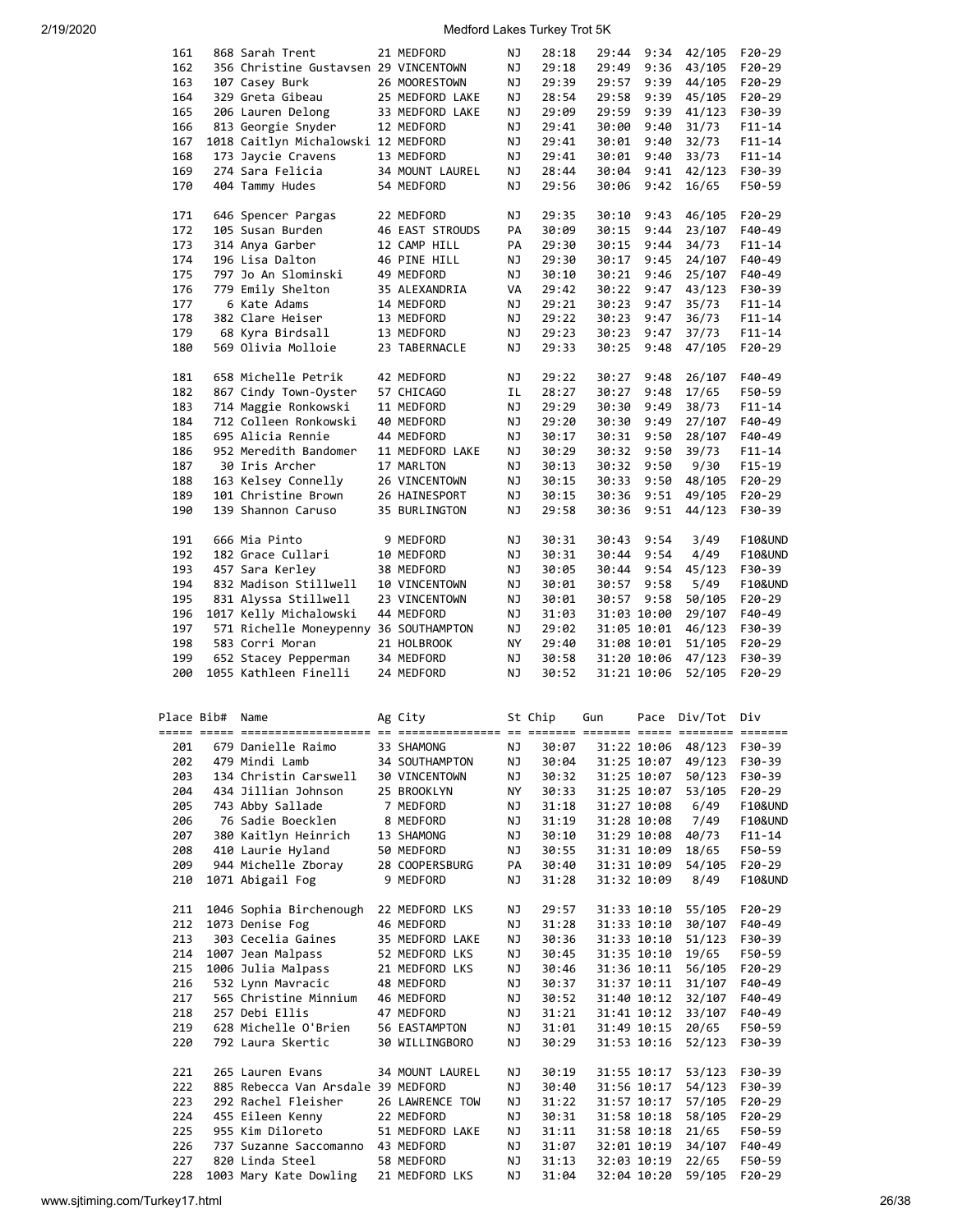| 229<br>230 | 534 Laura Mavracic<br>533 Sarah Mavracic | 17 MEDFORD<br>19 MEDFORD      | ΝJ<br>ΝJ | 31:05<br>31:06 |             | 32:04 10:20<br>32:05 10:20 | 10/30<br>11/30  | $F15-19$<br>$F15-19$ |
|------------|------------------------------------------|-------------------------------|----------|----------------|-------------|----------------------------|-----------------|----------------------|
|            |                                          |                               |          |                |             |                            |                 |                      |
| 231        | 209 Sue Depietro                         | 47 GIBBSBORO                  | ΝJ       | 31:13          |             | 32:07 10:21                | 35/107          | F40-49               |
| 232        | 1045 Robin Birchenough                   | 51 MEDFORD LKS                | ΝJ       | 30:30          |             | 32:07 10:21                | 23/65           | F50-59               |
| 233        | 1047 Olivia Birchenough                  | 25 MEDFORD LKS                | ΝJ       | 30:32          |             | 32:08 10:21                | 60/105          | F20-29               |
| 234        | 880 Donna Uscinowicz                     | 45 SHAMONG                    | ΝJ       | 30:51          |             | 32:09 10:21                | 36/107          | F40-49               |
| 235        | 671 Kate Porter                          | 59 MEDFORD                    | ΝJ       | 31:59          |             | 32:11 10:22                | 24/65           | F50-59               |
| 236        |                                          |                               |          | 30:52          |             |                            | 37/107          | F40-49               |
|            | 940 Stephanie Zack                       | 41 VINCENTOWN                 | ΝJ       |                |             | 32:12 10:22                |                 |                      |
| 237        | 1083 Cecelia Almquist                    | 10 MARLTON                    | ΝJ       | 30:56          |             | 32:16 10:24                | 9/49            | F10&UND              |
| 238        | 643 Megan Oyster                         | 25 WALTHAM                    | MА       | 30:16          |             | 32:17 10:24                | 61/105          | $F20-29$             |
| 239        | 135 Kira Carter                          | 11 MEDFORD                    | ΝJ       | 31:15          |             | 32:17 10:24                | 41/73           | $F11 - 14$           |
| 240        | 715 Kaitlyn Ronkowski                    | 11 MEDFORD                    | ΝJ       | 31:16          |             | 32:17 10:24                | 42/73           | $F11 - 14$           |
|            |                                          |                               |          |                |             |                            |                 |                      |
| 241        | 1082 Danielle Almquist                   | 41 MARLTON                    | ΝJ       | 31:00          | 32:19 10:25 |                            | 38/107          | F40-49               |
| 242        | 50 Melanie Basantis                      | 55 MEDFORD LAKE               | ΝJ       | 31:52          |             | 32:23 10:26                | 25/65           | F50-59               |
|            |                                          |                               |          |                |             |                            |                 |                      |
| 243        | 834 Laura Strang                         | 21 LUMBERTON                  | ΝJ       | 31:27          |             | 32:27 10:27                | 62/105          | $F20-29$             |
| 244        | 353 Ryan Graver                          | 38 MEDFORD                    | ΝJ       | 32:23          |             | 32:33 10:29                | 55/123          | F30-39               |
| 245        | 116 Judy Cahill                          | 52 MEDFORD                    | ΝJ       | 31:48          |             | 32:34 10:29                | 26/65           | F50-59               |
| 246        | 786 Andrea Shilling                      | 30 BLOOMINGTON                | ΙN       | 32:11          |             | 32:37 10:30                | 56/123          | F30-39               |
| 247        | 580 Karen Moore                          | 47 MEDFORD                    | ΝJ       | 32:29          |             | 32:48 10:34                | 39/107          | F40-49               |
| 248        | 208 Carlene Demato                       | 22 MEDFORD                    | ΝJ       | 31:59          |             | 32:50 10:34                | 63/105          | F20-29               |
| 249        | 864 Gretchen Thompson                    | 60 MEDFORD                    | ΝJ       | 32:25          |             | 32:55 10:36                | 2/11            | F60-69               |
|            |                                          | 27 MEDFORD                    |          |                |             |                            |                 |                      |
| 250        | 865 Sarah Thompson                       |                               | ΝJ       | 32:25          |             | 32:55 10:36                | 64/105          | $F20-29$             |
|            |                                          |                               |          |                |             |                            |                 |                      |
|            |                                          |                               |          |                |             |                            |                 |                      |
| Place Bib# | Name                                     | Ag City                       |          | St Chip        | Gun         | Pace                       | Div/Tot         | Div                  |
|            |                                          |                               |          |                |             |                            |                 |                      |
| 251        | 267 Bonnie Fanz                          | 57 WATERFORD WO               | ΝJ       | 32:10          |             | 32:56 10:36                | 27/65           | F50-59               |
| 252        | 248 Lindsay Dunham                       | 34 MOUNT LAUREL               | ΝJ       | 32:11          |             | 32:57 10:37                | 57/123          | F30-39               |
| 253        | 392 Alicia Hess                          |                               | ΝJ       | 32:33          |             |                            | 12/30           | $F15-19$             |
|            |                                          | 16 BROWNS MILLS               |          |                |             | 32:58 10:37                |                 |                      |
| 254        | 336 Katherine Gillern                    | 9 HADDON TOWNS                | ΝJ       | 32:28          |             | 33:00 10:38                | 10/49           | F10&UND              |
| 255        | 197 Theresa Davidson                     | 48 MEDFORD                    | ΝJ       | 31:47          |             | 33:01 10:38                | 40/107          | F40-49               |
| 256        | 585 Haley Morgan                         | 20 MEDFORD LAKE               | ΝJ       | 32:43          |             | 33:03 10:39                | 65/105          | F20-29               |
| 257        | 126 Bethany Carl                         | 39 MARLTON                    | ΝJ       | 31:50          |             | 33:05 10:39                | 58/123          | F30-39               |
| 258        | 511 Karen Maese                          | 42 MARLTON                    | ΝJ       | 31:51          |             | 33:05 10:39                | 41/107          | F40-49               |
| 259        | 769 Kelly Seel                           | 30 MARLTON                    | ΝJ       | 32:44          |             | 33:07 10:40                | 59/123          | F30-39               |
|            | 777 Sierra Shaw                          |                               |          |                |             |                            |                 |                      |
| 260        |                                          | 20 VOORHEES                   | ΝJ       | 32:36          |             | 33:07 10:40                | 66/105          | $F20-29$             |
|            |                                          |                               |          |                |             |                            |                 |                      |
| 261        | 902 Megan Whritenour                     | 26 BROWNS MILLS               | ΝJ       | 32:48          |             | 33:08 10:40                | 67/105          | F20-29               |
| 262        | 441 Caitlin Kalinowski                   | 28 ORLANDO                    | FL       | 32:08          |             | 33:11 10:41                | 68/105          | F20-29               |
| 263        | 603 Ruth Musetto                         | 43 MEDFORD                    | ΝJ       | 31:55          |             | 33:12 10:41                | 42/107          | F40-49               |
| 264        | 372 Ansley Harrolle                      | 8 SAINT CLOUD                 | FL       | 32:40          |             | 33:12 10:41                | 11/49           | F10&UND              |
| 265        | 338 Pattie Gillern                       | 36 MEDFORD                    | ΝJ       | 32:41          |             | 33:12 10:42                | 60/123          | F30-39               |
| 266        | 529 Carley Mason                         | 35 MEDFORD                    | ΝJ       | 32:22          |             | 33:15 10:42                | 61/123          | F30-39               |
| 267        | 286 Renee Fiorelli                       | 42 MEDFORD                    | ΝJ       | 32:22          |             | 33:15 10:42                | 43/107          | F40-49               |
|            |                                          |                               |          |                |             |                            |                 |                      |
| 268        | 1065 Anna Murphy                         | 22 MEDFORD                    | ΝJ       | 32:26          |             | 33:17 10:43                | 69/105          | $F20-29$             |
| 269        | 904 Amy Wilmot                           | 44 MEDFORD LAKE               | ΝJ       | 33:17          | 33:21 10:45 |                            | 44/107          | F40-49               |
| 270        | 1088 Sarah Plashc                        | 51 MEDFORD LKS                | ΝJ       | 32:14          |             | 33:23 10:45                | 28/65           | F50-59               |
|            |                                          |                               |          |                |             |                            |                 |                      |
| 271        | 600 Ashley Murphy                        | 12 MEDFORD                    | ΝJ       | 33:11          |             | 33:28 10:47                | 43/73           | $F11 - 14$           |
| 272        | 518 Pj Marias                            | 38 MEDFORD                    | ΝJ       | 33:19          |             | 33:29 10:47                | 62/123          | F30-39               |
| 273        | 1064 Molly Voss                          | 25 MEDFORD LKS                | ΝJ       | 32:53          |             | 33:33 10:48                | 70/105          | F20-29               |
|            |                                          |                               |          |                |             |                            |                 |                      |
| 274        | 720 Bridget Ross                         | 37 MARLTON                    | ΝJ       | 32:33          |             | 33:34 10:49                | 63/123          | F30-39               |
| 275        | 1087 Heather Ross                        | 50 LONGMONT                   | CO       | 32:26          |             | 33:36 10:49                | 29/65           | F50-59               |
| 276        | 556 Michelle McLean                      | 33 MEDFORD                    | ΝJ       | 32:22          |             | 33:37 10:50                | 64/123          | F30-39               |
| 277        | 967 Carly Delucca                        | 16 HAMMONTON                  | ΝJ       | 33:09          |             | 33:39 10:50                | 13/30           | $F15-19$             |
| 278        | 8 Jennifer Adams                         | 46 MEDFORD                    | ΝJ       | 33:26          |             | 33:40 10:50                | 45/107          | F40-49               |
| 279        | 968 Donna Delucca                        | 46 HAMMONTON                  | ΝJ       | 33:10          |             | 33:40 10:51                | 46/107          | F40-49               |
| 280        | 726 Julianna Ruhf                        | 11 HAMMONTON                  | ΝJ       | 32:33          |             | 33:42 10:51                | 44/73           | $F11 - 14$           |
|            |                                          |                               |          |                |             |                            |                 |                      |
|            |                                          |                               |          |                |             |                            |                 |                      |
| 281        | 348 Brooke Gounaris                      | 9 MEDFORD                     | ΝJ       | 33:09          |             | 33:47 10:53                | 12/49           | F10&UND              |
| 282        | 346 Jill Gounaris                        | 39 MEDFORD                    | ΝJ       | 33:10          |             | 33:47 10:53                | 65/123          | F30-39               |
| 283        | 688 Katherine Rebbecchi 22 CHERRY HILL   |                               | ΝJ       | 33:43          |             | 33:48 10:53                | 71/105          | F20-29               |
| 284        | 335 Jenna Gillern                        | 38 HADDON TOWNS               | ΝJ       | 33:16          |             | 33:49 10:54                | 66/123          | F30-39               |
| 285        | 337 Molly Gillern                        | 6 HADDON TOWNS                | ΝJ       | 33:17          |             | 33:50 10:54                | 13/49           | F10&UND              |
| 286        | 891 Jenny Waychoff                       | 33 PLANT CITY                 | FL.      | 33:00          |             | 33:51 10:54                | 67/123          | F30-39               |
| 287        | 668 Marie Place                          | 37 PLANT CITY                 | FL.      | 33:00          |             | 33:51 10:54                | 68/123          | F30-39               |
|            |                                          |                               |          |                |             |                            |                 |                      |
| 288        | 852 Cindy Tenet                          | 47 MEDFORD                    | ΝJ       | 32:51          |             | 33:52 10:55                | 47/107          | F40-49               |
| 289        | 454 Michele Kennedy                      | 51 TABERNACLE                 | ΝJ       | 33:17          |             | 33:55 10:55                | 30/65           | F50-59               |
| 290        | 838 Kate Tasch                           | 52 TABERNACLE                 | ΝJ       | 33:17          |             | 33:55 10:55                | 31/65           | F50-59               |
|            |                                          |                               |          |                |             |                            |                 |                      |
| 291        | 213 Jamie Devecchis                      | 32 SEWELL                     | ΝJ       | 33:45          |             | 33:56 10:56                | 69/123          | F30-39               |
| 292        | 678 Maggie Pulliam                       | 12 MEDFORD LAKE               | ΝJ       | 32:58          |             | 33:57 10:56                | 45/73           | F11-14               |
| 293        | 568 Melissa Molloie                      | 53 TABERNACLE                 | ΝJ       | 33:12          |             | 34:02 10:58                | 32/65           | F50-59               |
|            |                                          |                               |          |                |             |                            |                 |                      |
|            |                                          |                               |          |                |             |                            |                 |                      |
| 294<br>295 | 466 Erin King<br>506 Ashley MacKiewicz   | 17 MOUNT LAUREL<br>39 MEDFORD | ΝJ<br>ΝJ | 32:31<br>33:38 |             | 34:04 10:58<br>34:06 10:59 | 14/30<br>70/123 | F15-19<br>F30-39     |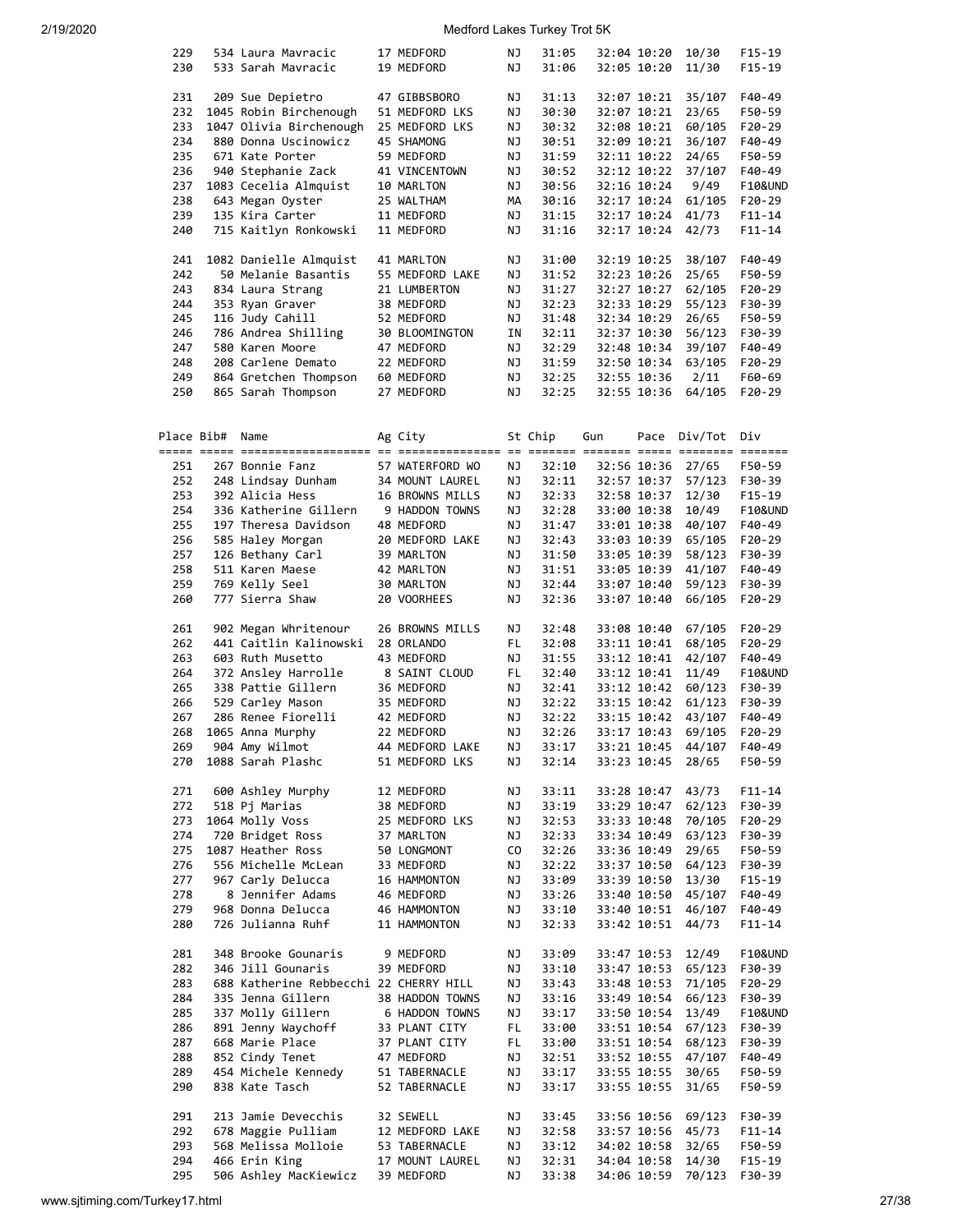| 296 | 54 Madi Bastarache   | 14 MEDFORD      | NJ. | 33:06 | 34:08 11:00 46/73 F11-14  |  |
|-----|----------------------|-----------------|-----|-------|---------------------------|--|
| 297 | 439 Katie Kalinowski | 32 MEDFORD LAKE | NJ. | 33:01 | 34:10 11:00 71/123 F30-39 |  |
| 298 | 525 Sara Martino     | 40 MEDFORD      | NJ. | 33:19 | 34:13 11:01 48/107 F40-49 |  |
| 299 | 53 Jill Bastarache   | 42 MEDFORD      | NJ. | 33:12 | 34:14 11:01 49/107 F40-49 |  |
| 300 | 281 MacY Finch       | 21 MEDFORD      | NJ. | 33:53 | 34:18 11:03 72/105 F20-29 |  |

|            | Place Bib# Name |                                       | Ag City               |    | St Chip | Gun |             | Pace Div/Tot | Div                |
|------------|-----------------|---------------------------------------|-----------------------|----|---------|-----|-------------|--------------|--------------------|
| 301        |                 | 509 Sonja MacWhinney                  | 39 ROEBLING           | ΝJ | 33:42   |     | 34:20 11:03 | 72/123       | F30-39             |
| 302        |                 | 889 Christine Waldron                 | <b>30 CHERRY HILL</b> | ΝJ | 33:19   |     | 34:25 11:05 | 73/123       | F30-39             |
| 303        |                 | 15 Britt Allen                        | 45 MEDFORD            | ΝJ | 32:45   |     | 34:31 11:07 | 50/107       | F40-49             |
| 304        |                 | 310 Ainsley Gamble                    | 11 MEDFORD            | ΝJ | 33:19   |     | 34:34 11:08 | 47/73        | $F11 - 14$         |
| 305        |                 | 465 Erica King                        | 15 MOUNT LAUREL       | ΝJ | 32:42   |     | 34:35 11:08 | 15/30        | $F15-19$           |
| 306        |                 | 474 McKenna Krakowiecki 12 MEDFORD    |                       | 0R | 34:33   |     | 34:36 11:09 | 48/73        | $F11 - 14$         |
| 307        |                 | 767 Alicia Scott                      | 21 MEDFORD            | ΝJ | 34:14   |     | 34:37 11:09 | 73/105       | $F20-29$           |
| 308        |                 | 768 Sandy Scott                       | 52 MEDFORD            | ΝJ | 34:14   |     | 34:37 11:09 | 33/65        | F50-59             |
| 309        |                 | 1009 Melissa Goldstein                | 49 MEDFORD LKS        | ΝJ | 34:13   |     | 34:39 11:09 | 51/107       | F40-49             |
| 310        |                 | 428 Laurie Jensen                     | 29 PHILADELPHIA       | PA | 33:37   |     | 34:41 11:10 | 74/105       | F20-29             |
| 311        |                 | 862 Patsy Thomas                      | 55 CHERRY HILL        | ΝJ | 33:43   |     | 34:42 11:11 | 34/65        | F50-59             |
| 312        |                 | 863 Kelsey Thomas                     | 26 CHERRY HILL        | ΝJ | 33:44   |     | 34:43 11:11 | 75/105       | F20-29             |
| 313        |                 | 959 Jessica O'Neill                   | 28 VINCENTOWN         | ΝJ | 34:06   |     | 34:46 11:12 | 76/105       | F20-29             |
| 314        |                 | 1036 Ann Taylor                       | 50 BROWNS MILLS       | ΝJ | 34:34   |     | 34:47 11:12 | 35/65        | F50-59             |
| 315        |                 | 232 Marina Distefano                  | 29 CANTON             | MА | 34:02   |     | 34:49 11:13 | 77/105       | $F20-29$           |
| 316        |                 | 849 Jackie Teitler                    | 41 OCEAN CITY         | ΝJ | 33:37   |     | 34:50 11:13 | 52/107       | F40-49             |
| 317        |                 | 996 Ava Kornafel                      | 10 MEDFORD LAKE       | ΝJ | 33:57   |     | 34:53 11:14 | 14/49        | F10&UND            |
| 318        |                 | 766 Geraldine Scott                   | 46 VINCENTOWN         | ΝJ | 33:37   |     | 34:58 11:16 | 53/107       | F40-49             |
| 319        |                 | 396 Colleen Higgins                   | 18 MEDFORD            | ΝJ | 34:06   |     | 35:01 11:17 | 16/30        | $F15-19$           |
| 320        |                 | 388 Maureen Hepner                    | 25 MEDFORD            | ΝJ | 33:59   |     | 35:06 11:18 | 78/105       | $F20-29$           |
| 321        |                 | 997 Avery Kornafel                    | 10 MEDFORD LAKE       | ΝJ | 34:11   |     | 35:08 11:19 | 15/49        | F10&UND            |
| 322        |                 | 1002 Maureen Dowling                  | 58 MEDFORD LKS        | ΝJ | 34:15   |     | 35:14 11:21 | 36/65        | F50-59             |
| 323        |                 | 360 Kathy Hanley                      | 51 AUDUBON            | ΝJ | 35:08   |     | 35:21 11:23 | 37/65        | F50-59             |
| 324        |                 | 223 Nicole Digiacomo                  | 42 DELRAN             | ΝJ | 35:01   |     | 35:24 11:24 | 54/107       | F40-49             |
| 325        |                 | 270 Amanda Feeley                     | 42 MEDFORD            | ΝJ | 35:10   |     | 35:25 11:24 | 55/107       | F40-49             |
| 326        |                 | 162 Jillian Connelly                  | 16 VINCENTOWN         | ΝJ | 35:07   |     | 35:26 11:24 | 17/30        | $F15-19$           |
| 327        |                 | 1053 Gina Calvanese                   | 43 MEDFORD LKS        | ΝJ | 34:16   |     | 35:31 11:26 | 56/107       | F40-49             |
| 328        |                 | 639 Emily Orr                         | 35 ARLINGTON          | VA | 34:59   |     | 35:35 11:28 | 74/123       | F30-39             |
| 329        |                 | 815 Elizabeth Spehalski 34 WASHINGTON |                       | DC | 34:14   |     | 35:36 11:28 | 75/123       | F30-39             |
| 330        |                 | 833 Susie Stockwell                   | 34 BOSTON             | МA | 34:14   |     | 35:36 11:28 | 76/123       | F30-39             |
| 331        |                 | 1038 Alexandra Rubano                 | 11 MEDFORD LKS        | ΝJ | 35:08   |     | 35:38 11:28 | 49/73        | $F11 - 14$         |
| 332        |                 | 774 Beth Shafer                       | 37 DORCHESTER         | MА | 34:04   |     | 35:39 11:29 | 77/123       | F30-39             |
| 333        |                 | 965 Alison Viola                      | 29 CHERRY HILL        | ΝJ | 35:22   |     | 35:45 11:31 | 79/105       | $F20-29$           |
| 334        |                 | 545 Chrissy McGovern                  | 36 MEDFORD            | ΝJ | 34:21   |     | 35:49 11:32 | 78/123       | F30-39             |
| 335        |                 | 970 Lisa Bodenheimer                  | 38 PHILA              | PA | 34:44   |     | 35:52 11:33 | 79/123       | F30-39             |
| 335        |                 | 722 Jen Ruegg                         | 39 MEDFORD LKS        | ΝJ | 34:57   |     | 35:53 11:33 | 80/124       | F30-39             |
| 336        |                 | 724 Emilia Ruegg                      | 11 MEDFORD LAKE       | ΝJ | 34:56   |     | 35:53 11:33 | 50/73        | $F11 - 14$         |
| 337        |                 | 452 Breyana Kelly                     | 11 MEDFORD            | ΝJ | 35:45   |     | 35:53 11:33 | 51/73        | $F11 - 14$         |
| 338        |                 | 10 Elizabeth Adler                    | 12 MEDFORD            | ΝJ | 35:49   |     | 35:56 11:34 | 52/73        | $F11 - 14$         |
| 339        |                 | 394 Deanna Higgins                    | 49 MEDFORD            | ΝJ | 35:05   |     | 35:57 11:35 | 57/107       | F40-49             |
| 340        |                 | 760 Karen Schonberg                   | 59 MEDFORD            | ΝJ | 35:07   |     | 35:59 11:35 | 38/65        | F50-59             |
| 341        |                 | 128 Krysten Carmack                   | 32 MEDFORD            | ΝJ | 35:08   |     | 36:00 11:35 | 80/123       | F30-39             |
| 342        |                 | 986 Sarah Dignam                      | 19 MARLTON            | ΝJ | 35:07   |     | 36:01 11:36 | 18/30        | F15-19             |
| 343        |                 | 1039 Christina Rubano                 | 43 MEDFORD LKS        | ΝJ | 35:33   |     | 36:01 11:36 | 58/107       | F40-49             |
| 344        |                 | 656 Ella Perry                        | 8 MEDFORD LAKE        | ΝJ | 34:54   |     | 36:05 11:37 | 16/49        | <b>F10&amp;UND</b> |
| 345        |                 | 691 Calin Reed                        | 15 MEDFORD            | ΝJ | 35:28   |     | 36:07 11:38 | 19/30        | F15-19             |
| 346        |                 | 215 Charleigh Devereaux               | 7 TABERNACLE          | ΝJ | 35:16   |     | 36:11 11:39 | 17/49        | <b>F10&amp;UND</b> |
| 347        |                 | 473 Zorica Kracun                     | 41 CHERRY HILL        | ΝJ | 34:59   |     | 36:12 11:39 | 59/107       | F40-49             |
| 348        |                 | 119 Alyssa Caldini                    | 12 MEDFORD            | ΝJ | 35:19   |     | 36:26 11:44 | 53/73        | F11-14             |
| 349        |                 | 990 Jeanmarie Andrews                 | 52 MEDFORD            | ΝJ | 35:46   |     | 36:28 11:45 | 39/65        | F50-59             |
| 350        |                 | 522 Jessica Markowitz                 | 25 VINCENTOWN         | ΝJ | 35:14   |     | 36:29 11:45 | 80/105       | F20-29             |
|            |                 |                                       |                       |    |         |     |             |              |                    |
| Place Bib# |                 | Name<br>===== ===== ===========       | Ag City               |    | St Chip | Gun | Pace        | Div/Tot      | Div                |
| 351        |                 | 789 Peyton Siciliano                  | 8 MEDFORD LAKE        | ΝJ | 34:40   |     | 36:30 11:45 | 18/49        | F10&UND            |
| 352        |                 | 426 Megan Jedwabny                    | 40 MEDFORD LAKE       | ΝJ | 35:08   |     | 36:35 11:47 | 60/107       | F40-49             |
| 353        |                 | 33 Stacy Arrington                    | 39 MORRISVILLE        | NС | 35:33   |     | 36:35 11:47 | 81/123       | F30-39             |
| 354        |                 | 72 Teresa Bloomberg                   | 44 WESTAMPTON         | ΝJ | 36:26   |     | 36:35 11:47 | 61/107       | F40-49             |
| 355        |                 | 216 Jennifer Devereaux                | 41 TABERNACLE         | ΝJ | 35:42   |     | 36:36 11:47 | 62/107       | F40-49             |
| 356        |                 | 520 Alyssa Markowitz                  | 27 VINCENTOWN         | ΝJ | 35:22   |     | 36:37 11:47 | 81/105       | F20-29             |

357 236 Debbie Donahue 56 SHAMONG NJ 36:08 36:44 11:50 40/65 F50-59<br>358 1042 Francesca Contino 26 SEWELL NJ 35:05 36:45 11:50 82/105 F20-29<br>359 935 Amanda Yannarella 18 BURLINGTON NJ 35:28 36:46 11:50 20/30 F15-19 358 1042 Francesca Contino 26 SEWELL NJ 35:05 36:45 11:50 82/105 F20-29 359 935 Amanda Yannarella 18 BURLINGTON NJ 35:28 36:46 11:50 20/30 F15-19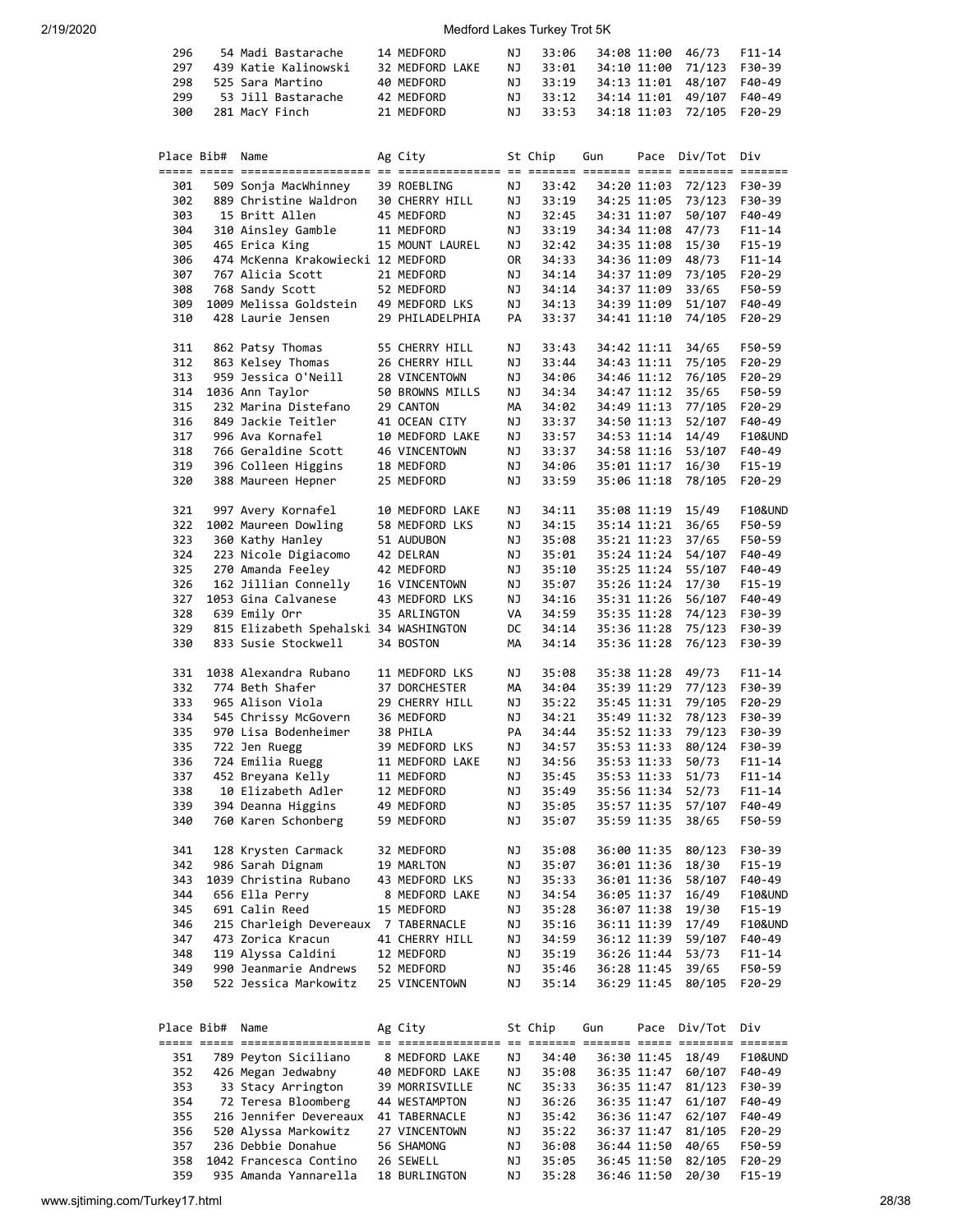| 360        |                 | 860 Renee Thomas                      | 52 SHAMONG                    | ΝJ       | 35:28          |     | 36:46 11:50                | 41/65           | F50-59               |
|------------|-----------------|---------------------------------------|-------------------------------|----------|----------------|-----|----------------------------|-----------------|----------------------|
|            |                 |                                       |                               |          |                |     |                            |                 |                      |
| 361        |                 | 1044 Sarah Burke                      | 20 NATIONAL PK                | ΝJ       | 35:07          |     | 36:46 11:50                | 83/105          | $F20-29$             |
| 362        |                 | 176 Leah Cronce                       | 40 ATCO                       | ΝJ       | 36:09          |     | 36:47 11:51                | 63/107          | F40-49               |
| 363        |                 | 907 Ally Wodaorczyk                   | 18 MOUNT LAUREL               | ΝJ       | 35:23          |     | 36:55 11:53                | 21/30           | $F15-19$             |
| 364        |                 | 909 Gina Wodarczyk                    | 20 MOUNT LAUREL               | ΝJ       | 35:23          |     | 36:55 11:53                | 84/105          | $F20-29$             |
| 365        |                 | 1062 Shawn Voss                       | 59 MEDFORD LKS                | ΝJ       | 36:14          |     | 36:57 11:54                | 42/65           | F50-59               |
| 366        |                 | 888 Kara Wahlgren                     | 38 MEDFORD LAKE               | ΝJ       | 35:00          |     | 36:58 11:54                | 82/123          | F30-39               |
| 367        |                 | 235 Natalie Ditzel                    | 10 MEDFORD                    | ΝJ       | 35:49          |     | 37:03 11:56                | 19/49           | <b>F10&amp;UND</b>   |
|            |                 |                                       |                               |          |                |     |                            |                 |                      |
| 368        |                 | 1019 Christine Tucker                 | 60 MEDFORD LKS                | ΝJ       | 36:26          |     | 37:06 11:57                | 3/11            | F60-69               |
| 369        |                 | 503 Charlotte Luzar                   | 8 TOWSON                      | MD       | 36:43          |     | 37:10 11:58                | 20/49           | <b>F10&amp;UND</b>   |
| 370        |                 | 653 Jess Perry                        | 42 MEDFORD LAKE               | ΝJ       | 36:03          |     | 37:15 12:00                | 64/107          | F40-49               |
| 371        |                 | 592 Sophia Mountain                   | 12 MEDFORD LAKE               | ΝJ       | 36:31          |     | 37:18 12:01                | 54/73           | $F11 - 14$           |
| 372        |                 | 1061 Kathie Wood                      | 12 MEDFORD                    | ΝJ       | 36:53          |     | 37:18 12:01                | 55/73           | $F11 - 14$           |
| 373        |                 | 501 Jennifer Lucania                  | 11 MEDFORD                    | ΝJ       | 36:25          |     | 37:19 12:01                | 56/73           | $F11 - 14$           |
| 374        |                 | 97 Lainy Bromley                      | 11 ATCO                       | ΝJ       | 36:32          |     | 37:19 12:01                | 57/73           | $F11 - 14$           |
|            |                 |                                       |                               |          |                |     |                            |                 |                      |
| 375        |                 | 560 Shannon Merkhofer                 | 37 MEDFORD                    | ΝJ       | 35:44          |     | 37:21 12:02                | 83/123          | F30-39               |
| 376        |                 | 260 Rachel Emig-Tait                  | 28 GIBBSBORO                  | ΝJ       | 35:39          |     | 37:24 12:03                | 85/105          | $F20-29$             |
| 377        |                 | 171 Donna Cox                         | 57 BERLIN                     | ΝJ       | 36:27          |     | 37:25 12:03                | 43/65           | F50-59               |
| 378        |                 | 757 Meghan Schmidlin                  | 11 MEDFORD LAKE               | ΝJ       | 37:08          |     | 37:26 12:03                | 58/73           | $F11 - 14$           |
| 379        |                 | 804 Katie Smith                       | 34 MEDFORD LAKE               | ΝJ       | 37:00          |     | 37:26 12:03                | 84/123          | F30-39               |
| 380        |                 | 846 Karen Tecce                       | 53 MEDFORD                    | ΝJ       | 36:07          |     | 37:28 12:04                | 44/65           | F50-59               |
| 381        |                 |                                       | 8 MEDFORD                     | ΝJ       | 35:56          |     |                            | 21/49           | <b>F10&amp;UND</b>   |
|            |                 | 1057 Kyleigh Grabowski                |                               |          |                |     | 37:45 12:09                |                 |                      |
| 382        |                 | 328 Kelly Gervasi                     | 47 PINE HILL                  | ΝJ       | 37:00          |     | 37:49 12:11                | 65/107          | F40-49               |
| 383        |                 | 795 Riley Skinner                     | 8 MEDFORD LAKE                | ΝJ       | 36:39          |     | 37:50 12:11                | 22/49           | <b>F10&amp;UND</b>   |
| 384        |                 | 143 Jacqueline Chmielin               | MEDFORD                       | ΝJ       | 37:34          |     | 37:52 12:12                |                 |                      |
| 385        |                 | 879 Lisa Umbehauer                    | <b>VINCENTOWN</b>             | ΝJ       | 37:02          |     | 37:53 12:12                |                 |                      |
| 386        |                 | 649 Brittainy Payne                   | 31 PINE HILL                  | ΝJ       | 36:53          |     | 37:53 12:12                | 85/123          | F30-39               |
| 387        |                 | 142 April Chmielinski                 | 52 MEDFORD                    | ΝJ       | 37:42          |     | 38:00 12:14                | 45/65           | F50-59               |
| 388        |                 | 258 Ava Ellis                         |                               |          | 37:37          |     |                            | 59/73           |                      |
|            |                 |                                       | 12 MEDFORD                    | ΝJ       |                |     | 38:02 12:15                |                 | $F11 - 14$           |
| 389        |                 | 184 Stacy Cullari                     | 40 MEDFORD                    | ΝJ       | 37:48          |     | 38:05 12:16                | 66/107          | F40-49               |
| 390        |                 | 397 Emmah Hobin                       | 11 MEDFORD                    | ΝJ       | 37:41          |     | 38:06 12:16                | 60/73           | $F11 - 14$           |
| 391        |                 | 324 Danielle Gehin-Scot 32 VOORHEES   |                               | ΝJ       | 37:22          |     | 38:08 12:17                | 86/123          | F30-39               |
| 392        |                 | 368 Meghan Harris                     | 21 MOUNT LAUREL               | ΝJ       | 36:43          |     | 38:11 12:18                | 86/105          | F20-29               |
| 393        |                 | 927 Kailey Worrell                    | 10 VINCENTOWN                 | ΝJ       | 36:22          |     | 38:12 12:18                | 23/49           | F10&UND              |
| 394        |                 | 785 Lisa Shilling                     | 59 MEDFORD LAKE               | ΝJ       | 37:43          |     | 38:12 12:18                | 46/65           | F50-59               |
|            |                 |                                       |                               |          |                |     |                            |                 |                      |
| 395        |                 | 413 Jessica Ingemi                    | 30 INDIANAPOLIS               | ΙN       | 37:26          |     | 38:14 12:19                | 87/123          | F30-39               |
| 396        |                 | 330 Leanne Gifford                    | 35 LYNCHBURG                  | VA       | 37:34          |     | 38:16 12:19                | 88/123          | F30-39               |
| 397        |                 | 459 Pattie Kiernan                    | 52 MEDFORD                    | ΝJ       | 37:41          |     | 38:17 12:20                | 47/65           | F50-59               |
| 398        |                 | 300 Ginny Francis                     | 54 NEW EGYPT                  | ΝJ       | 38:01          |     | 38:23 12:21                | 48/65           | F50-59               |
| 399        |                 | 100 Denise Brower                     | 50 MANCHESTER T               | ΝJ       | 38:05          |     | 38:25 12:22                | 49/65           | F50-59               |
| 400        |                 |                                       | 61 MEDFORD                    |          | 37:34          |     | 38:26 12:23                | 4/11            | F60-69               |
|            |                 |                                       |                               |          |                |     |                            |                 |                      |
|            |                 | 598 Denise Murphy                     |                               | ΝJ       |                |     |                            |                 |                      |
|            |                 |                                       |                               |          |                |     |                            |                 |                      |
|            | Place Bib# Name |                                       | Ag City                       |          | St Chip        | Gun |                            | Pace Div/Tot    | Div                  |
|            |                 |                                       |                               |          |                |     |                            |                 |                      |
| 401        |                 | 537 Stacy McClintock                  | 42 MEDFORD                    | ΝJ       | 38:01          |     | 38:28 12:23                | 67/107          | F40-49               |
| 402        |                 | 693 Kelly Reed                        | 55 MEDFORD                    | ΝJ       | 37:42          |     | 38:29 12:24                | 50/65           | F50-59               |
| 403        |                 | 60 Carol Beamer                       | 58 VINCENTOWN                 | ΝJ       | 37:22          |     | 38:31 12:24                | 51/65           | F50-59               |
| 404        |                 | 276 Lauren Ferry                      | 53 MEDFORD                    | ΝJ       | 37:23          |     | 38:31 12:24                | 52/65           | F50-59               |
| 405        |                 | 1056 Heather Garvey                   | 47 ARLINGTON                  | VA       | 37:05          |     | 38:32 12:24                | 68/107          | F40-49               |
| 406        |                 | 41 MacKenzie Bailey                   | 9 MEDFORD                     | ΝJ       |                |     | 38:32 12:25                | 24/49           | F10&UND              |
|            |                 |                                       |                               |          | 38:11          |     |                            |                 |                      |
| 407        |                 | 188 Christine Cusack                  | 41 MEDFORD                    | ΝJ       | 36:46          |     | 38:34 12:25                | 69/107          | F40-49               |
| 408        |                 | 189 Caelinn Cusack                    | 7 MEDFORD                     | ΝJ       | 36:47          |     | 38:35 12:25                | 25/49           | F10&UND              |
| 409        |                 | 771 Jennifer Seitz                    | 37 MEDFORD                    | ΝJ       | 37:35          |     | 38:35 12:26                | 89/123          | F30-39               |
| 410        |                 | 974 Bailey Obetz                      | 23 MARLTON                    | ΝJ       | 37:11          |     | 38:42 12:28                | 87/105          | F20-29               |
| 411        |                 | 272 Lauren Feeley                     | 10 MEDFORD                    | ΝJ       | 38:31          |     | 38:43 12:28                | 26/49           | F10&UND              |
| 412        |                 | 40 Katie Bailey                       | 32 MEDFORD                    | ΝJ       | 38:17          |     | 38:45 12:29                | 90/123          | F30-39               |
| 413        |                 | 549 Lisa McKeon                       | 37 MEDFORD                    | ΝJ       | 38:11          |     | 38:52 12:31                | 91/123          | F30-39               |
|            |                 |                                       |                               |          |                |     |                            |                 |                      |
| 414        |                 | 555 Charlotte McKinney                | 9 MEDFORD LAKE                | ΝJ       | 38:25          |     | 38:52 12:31                | 27/49           | F10&UND              |
| 415        |                 | 420 Amy Jakimas                       | 42 MEDFORD                    | ΝJ       | 38:16          |     | 38:54 12:31                | 70/107          | F40-49               |
| 416        |                 | 376 Tara Harty                        | 46 MEDFORD LAKE               | ΝJ       | 38:09          |     | 38:55 12:32                | 71/107          | F40-49               |
| 417        |                 | 553 Jennifer McKinney                 | 42 MEDFORD LAKE               | ΝJ       | 38:35          |     | 39:02 12:34                | 72/107          | F40-49               |
| 418        |                 | 145 Bella Christianson                | 13 MEDFORD                    | ΝJ       | 38:02          |     | 39:03 12:34                | 61/73           | $F11 - 14$           |
| 419        |                 | 99 Theresa Brooks                     | 38 TABERNACLE                 | ΝJ       | 37:31          |     | 39:04 12:35                | 92/123          | F30-39               |
| 420        |                 | 806 Eileen Smith                      | 43 TABERNACLE                 | ΝJ       | 37:32          |     | 39:04 12:35                | 73/107          | F40-49               |
|            |                 |                                       |                               |          |                |     |                            |                 |                      |
| 421        |                 | 977 Andrea St. John                   | 47 ATLANTIC CIT               | ΝJ       | 37:10          |     | 39:09 12:36                | 74/107          | F40-49               |
| 422        |                 | 290 Cheryl Flaherty                   | 46 MEDFORD LAKE               | ΝJ       | 38:43          |     | 39:11 12:37                | 75/107          | F40-49               |
| 423        |                 | 971 Deon Franchetti                   | 42 ATCO                       | ΝJ       | 38:44          |     | 39:14 12:38                | 76/107          | F40-49               |
| 424        |                 | 146 Dawn Christianson                 | 43 MEDFORD                    | ΝJ       | 38:25          |     | 39:26 12:42                | 77/107          | F40-49               |
| 425<br>426 |                 | 400 Melanie Howell<br>402 Abby Howell | 41 MEDFORD<br>14 MEDFORD LAKE | ΝJ<br>ΝJ | 38:45<br>38:45 |     | 39:28 12:42<br>39:28 12:43 | 78/107<br>62/73 | F40-49<br>$F11 - 14$ |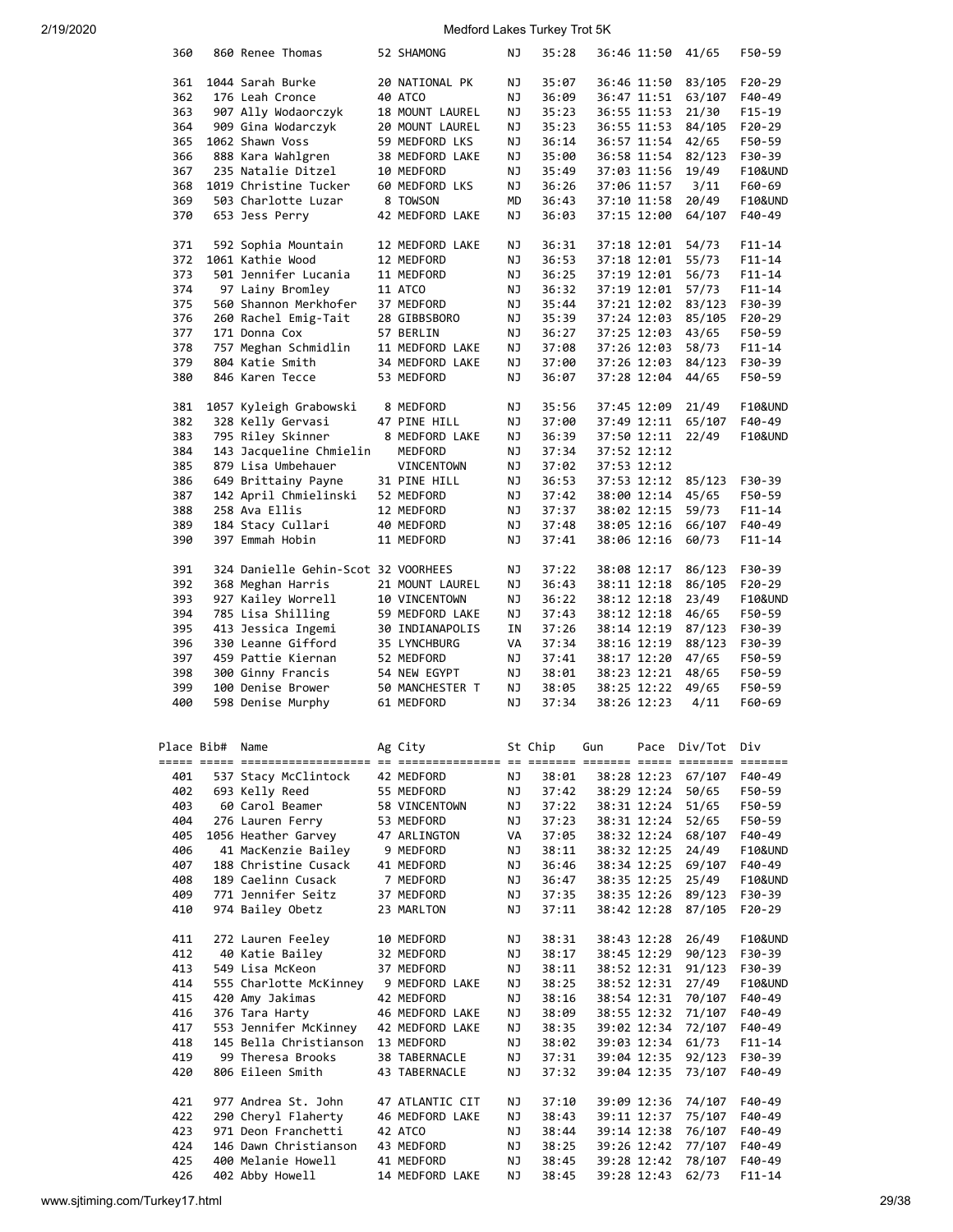|            | 150 Benna Clark                         |                              | ΝJ       | 38:15          |                     | 39:32 12:44                | 28/49               | <b>F10&amp;UND</b> |
|------------|-----------------------------------------|------------------------------|----------|----------------|---------------------|----------------------------|---------------------|--------------------|
| 427        |                                         | 10 MEDFORD                   |          |                |                     |                            |                     |                    |
| 428        | 268 Dana Farengo-Clark 43 MEDFORD       |                              | ΝJ       | 38:16          |                     | 39:32 12:44                | 79/107              | F40-49             |
| 429        | 352 Melissa Gracias                     | 23 MATAWAN                   | ΝJ       | 38:41          |                     | 39:36 12:45                | 88/105              | F20-29             |
| 430        | 513 Meghan Malone                       | 37 MEDFORD                   | ΝJ       | 38:28          |                     | 39:42 12:47                | 93/123              | F30-39             |
|            |                                         |                              |          |                |                     |                            |                     |                    |
| 431        | 626 Nicole Norcross                     | 26 PHILADELPHIA              | PA       | 39:17          |                     | 39:44 12:48                | 89/105              | F20-29             |
|            |                                         |                              |          |                |                     |                            |                     |                    |
| 432        | 35 Kristie Attardi                      | 44 MEDFORD                   | ΝJ       | 38:31          |                     | 39:46 12:48                | 80/107              | F40-49             |
| 433        | 840 Avery Tatum                         | 13 TABERNACLE                | ΝJ       | 38:36          |                     | 39:51 12:50                | 63/73               | $F11 - 14$         |
| 434        | 839 Annemarie Tatum                     | 42 TABERNACLE                | ΝJ       | 38:40          |                     | 39:54 12:51                | 81/107              | F40-49             |
| 435        | 401 Emma Howell                         | 17 MEDFORD LAKE              | ΝJ       | 39:20          |                     | 40:04 12:54                | 22/30               | $F15-19$           |
|            |                                         |                              |          |                |                     |                            |                     |                    |
| 436        | 362 Jennifer Hansen                     | 44 MEDFORD                   | ΝJ       | 39:01          |                     | 40:13 12:57                | 82/107              | F40-49             |
| 437        | 46 Lauren Barnes                        | 9 BURLINGTON                 | ΝJ       | 38:53          |                     | 40:17 12:58                | 29/49               | F10&UND            |
| 438        | 490 Amanda Lindstrom                    | 37 AURORA                    | ΙL       | 38:44          |                     | 40:21 12:59                | 94/123              | F30-39             |
| 439        |                                         | 8 MEDFORD                    |          | 40:01          |                     |                            |                     |                    |
|            | 278 Hannah Filip                        |                              | ΝJ       |                |                     | 40:23 13:00                | 30/49               | <b>F10&amp;UND</b> |
| 440        | 277 Elaine Filip                        | 48 MEDFORD                   | ΝJ       | 40:02          |                     | 40:24 13:00                | 83/107              | F40-49             |
|            |                                         |                              |          |                |                     |                            |                     |                    |
| 441        | 591 Beth Mountain                       | 49 MEDFORD LAKE              | ΝJ       | 39:50          |                     | 40:26 13:01                | 84/107              | F40-49             |
| 442        | 211 Kate Desantis                       | 27 SOUTHAMPTON               | ΝJ       | 40:05          |                     | 40:26 13:01                | 90/105              | $F20-29$           |
|            |                                         |                              |          |                |                     |                            |                     |                    |
| 443        | 451 Liette Kelly                        | 43 MEDFORD                   | ΝJ       | 40:20          |                     | 40:27 13:01                | 85/107              | F40-49             |
| 444        | 45 Patricia Barnes                      | 50 BURLINGTON                | ΝJ       | 39:15          |                     | 40:40 13:06                | 53/65               | F50-59             |
| 445        | 866 Valerie Torres-Kali 61 INDIAN MILLS |                              | ΝJ       | 39:38          |                     | 40:41 13:06                | 5/11                | F60-69             |
|            |                                         |                              |          |                |                     |                            |                     |                    |
| 446        | 701 Marielena Rivera                    | 24 ATCO                      | ΝJ       | 39:38          |                     | 40:42 13:06                | 91/105              | F20-29             |
| 447        | 611 Dawn Neidig                         | 45 MARLTON                   | ΝJ       | 38:51          |                     | 40:43 13:07                | 86/107              | F40-49             |
| 448        | 497 Emily Loughlin                      | 26 MEDFORD                   | ΝJ       | 39:38          |                     | 40:51 13:09                | 92/105              | $F20-29$           |
| 449        | 496 Abigail Loughlin                    | 18 MEDFORD                   | ΝJ       | 39:38          |                     | 40:52 13:09                | 23/30               | $F15-19$           |
|            |                                         |                              |          |                |                     |                            |                     |                    |
| 450        | 729 Kelsey Ruhf                         | 6 HAMMONTON                  | ΝJ       | 39:51          |                     | 41:00 13:12                | 31/49               | <b>F10&amp;UND</b> |
|            |                                         |                              |          |                |                     |                            |                     |                    |
|            |                                         |                              |          |                |                     |                            |                     |                    |
| Place Bib# | Name                                    | Ag City                      |          | St Chip        | Gun                 | Pace                       | Div/Tot             | Div                |
|            |                                         |                              |          |                |                     |                            |                     |                    |
|            |                                         |                              |          |                |                     |                            |                     |                    |
| 451        | 29 Mary Archer                          | 50 MARLTON                   | ΝJ       | 40:15          |                     | 41:04 13:13                | 54/65               | F50-59             |
| 452        | 614 Megan Nessell                       | 41 LUMBERTON                 | ΝJ       | 40:55          |                     | 41:06 13:14                | 87/107              | F40-49             |
|            | 725 Susanne Ruhf                        |                              |          |                |                     |                            |                     |                    |
| 453        |                                         | 38 HAMMONTON                 | ΝJ       | 39:58          |                     | 41:07 13:14                | 95/123              | F30-39             |
| 454        | 564 Christina Miller                    | 32 MEDFORD                   | ΝJ       | 39:14          |                     | 41:11 13:16                | 96/123              | F30-39             |
| 455        | 750 Cora Santiago                       | 8 SHAMONG                    | ΝJ       | 40:23          |                     | 41:12 13:16                | 32/49               | <b>F10&amp;UND</b> |
| 456        | 73 Cassidy Bodine                       | 10 SOUTHAMPTON               | ΝJ       | 39:26          |                     | 41:16 13:17                | 33/49               | F10&UND            |
|            |                                         |                              |          |                |                     |                            |                     |                    |
| 457        | 369 Kelly Harrolle                      | 44 SAINT CLOUD               | FL       | 40:44          |                     | 41:19 13:18                | 88/107              | F40-49             |
| 458        | 702 Lesly Rivera                        | 18 ATCO                      | ΝJ       | 40:15          |                     | 41:19 13:18                | 24/30               | $F15-19$           |
| 459        | 926 Christine Worrell                   | 36 VINCENTOWN                | ΝJ       | 39:42          |                     | 41:33 13:23                | 97/123              | F30-39             |
| 460        | 333 Mary Ann Gillern                    | 71 MEDFORD                   | ΝJ       | 41:05          |                     | 41:36 13:24                | 1/2                 | F70+               |
|            |                                         |                              |          |                |                     |                            |                     |                    |
|            |                                         |                              |          |                |                     |                            |                     |                    |
| 461        | 445 Nicole Karapanagiot 38 WILMINGTON   |                              | DE       | 39:30          |                     | 41:49 13:28                | 98/123              | F30-39             |
| 462        | 563 Marianne Miller                     | 34 SICKLERVILLE              | ΝJ       | 40:13          |                     | 41:53 13:29                | 99/123              | F30-39             |
| 463        | 419 Liz Jackson                         | 35 BLACKWOOD                 | ΝJ       | 40:15          |                     |                            | 41:54 13:29 100/123 | F30-39             |
|            |                                         |                              |          |                |                     |                            |                     |                    |
|            |                                         |                              |          |                |                     |                            |                     |                    |
| 464        | 21 Jill Allmoslecher                    | 34 ALEXANDRIA                | КY       | 40:15          | 41:54 13:29 101/123 |                            |                     | F30-39             |
| 465        | 502 Agnes Luzar                         | 10 TOWSON                    | MD       | 41:11          |                     | 41:56 13:30                | 34/49               | <b>F10&amp;UND</b> |
|            |                                         |                              |          |                |                     |                            |                     |                    |
| 466        | 576 Jackie Montefusco                   | 55 MEDFORD                   | ΝJ       | 40:01          |                     | 42:03 13:33                | 55/65               | F50-59             |
| 467        | 298 Shannon Forte                       | 36 MEDFORD                   | ΝJ       | 41:52          |                     |                            | 42:16 13:37 102/123 | F30-39             |
| 468        | 535 Hannah McCammitt                    | 25 MOUNT HOLLY               | ΝJ       | 40:50          |                     | 42:17 13:37                | 93/105              | F20-29             |
| 469        | 648 Lauren Parks                        | 30 MEDFORD                   | ΝJ       | 40:34          |                     |                            | 42:22 13:39 103/123 | F30-39             |
|            |                                         |                              |          |                |                     |                            |                     |                    |
| 470        | 528 Liv Martino                         | 11 MEDFORD                   | ΝJ       | 41:24          |                     | 42:23 13:39                | 64/73               | $F11 - 14$         |
|            |                                         |                              |          |                |                     |                            |                     |                    |
| 471        | 55 Keke Bastarache                      | 12 MEDFORD                   | ΝJ       | 41:23          |                     | 42:23 13:39                | 65/73               | $F11 - 14$         |
| 472        | 137 Angela Caruso                       | 37 SOUTHAMPTON               | ΝJ       | 41:08          |                     |                            | 42:28 13:41 104/123 | F30-39             |
| 473        |                                         | 26 RAEFORD                   | ΝC       | 42:18          |                     | 42:33 13:42                | 94/105              |                    |
|            | 742 Stacey Saldua                       |                              |          |                |                     |                            |                     | F20-29             |
| 474        | 327 Lauren Gervasi                      | 21 PINE HILL                 | ΝJ       | 42:07          |                     | 42:56 13:50                | 95/105              | F20-29             |
| 475        | 765 Cara Scibilia                       | 8 MEDFORD                    | ΝJ       | 41:34          |                     | 42:57 13:50                | 35/49               | F10&UND            |
| 476        | 359 Mary Hanley                         | 48 FLEMINGTON                | ΝJ       | 42:46          |                     | 42:58 13:50                | 89/107              | F40-49             |
| 477        | 212 Loriann Deslandes                   | 47 PINE HILL                 | ΝJ       |                |                     |                            |                     | F40-49             |
|            |                                         |                              |          | 41:48          |                     | 43:02 13:51                | 90/107              |                    |
| 478        | 684 Kathy Raquet                        | MEDFORD                      | ΝJ       | 42:31          |                     | 43:21 13:58                |                     |                    |
| 479        | 160 Diane Connelly                      | 52 VINCENTOWN                | ΝJ       | 43:07          |                     | 43:26 13:59                | 56/65               | F50-59             |
| 480        | 1010 Mia Goldstein                      | 13 MEDFORD LKS               | ΝJ       | 42:20          |                     | 43:30 14:00                | 66/73               | F11-14             |
|            |                                         |                              |          |                |                     |                            |                     |                    |
|            |                                         |                              |          |                |                     |                            |                     |                    |
| 481        | 1012 Emily Dougherty                    | 14 UNKNOWN                   | יִי      | 42:20          |                     | 43:30 14:00                | 67/73               | F11-14             |
| 482        | 187 Elizabeth Curran                    | 33 MORRISVILLE               | PA       | 42:25          |                     |                            | 43:35 14:02 105/123 | F30-39             |
| 483        | 468 Joanie Klein                        | 48 SOUTHAMPTON               | ΝJ       | 42:27          |                     | 43:47 14:06                | 91/107              | F40-49             |
|            |                                         |                              |          |                |                     |                            |                     |                    |
| 484        | 829 Claudia Stiers                      | 49 MOORESTOWN                | ΝJ       | 42:45          |                     | 43:52 14:08                | 92/107              | F40-49             |
| 485        | 872 Ella Carmen Truitt                  | 10 MEDFORD                   | ΝJ       | 42:36          |                     | 43:58 14:10                | 36/49               | <b>F10&amp;UND</b> |
| 486        | 398 Heather Hooven                      | 40 BORDENTOWN                | ΝJ       | 42:37          |                     | 44:02 14:11                | 93/107              | F40-49             |
| 487        | 601 Kim Murray                          | 47 BORDENTOWN                | ΝJ       | 42:40          |                     | 44:04 14:12                | 94/107              | F40-49             |
|            |                                         |                              |          |                |                     |                            |                     |                    |
| 488        | 158 Emerson Cogan                       | 6 MEDFORD                    | ΝJ       | 42:45          |                     | 44:05 14:12                | 37/49               | F10&UND            |
| 489        | 155 Kelly Cogan                         | 39 MEDFORD                   | ΝJ       | 42:48          |                     |                            | 44:07 14:12 106/123 | F30-39             |
| 490        | 312 Maria Gamble                        | 44 MEDFORD                   | ΝJ       | 43:02          |                     | 44:19 14:16                | 95/107              | F40-49             |
|            |                                         |                              |          |                |                     |                            |                     |                    |
|            |                                         |                              |          |                |                     |                            |                     |                    |
| 491        | 251 Kacie Dunham                        | 22 MEDFORD                   | ΝJ       | 42:54          |                     | 44:25 14:18                | 96/105              | F20-29             |
| 492<br>493 | 1001 Kathy Roberts<br>694 Ava Reganato  | 75 MEDFORD LKS<br>12 MARLTON | ΝJ<br>ΝJ | 44:01<br>44:11 |                     | 44:36 14:22<br>44:40 14:23 | 2/2<br>68/73        | F70+<br>$F11 - 14$ |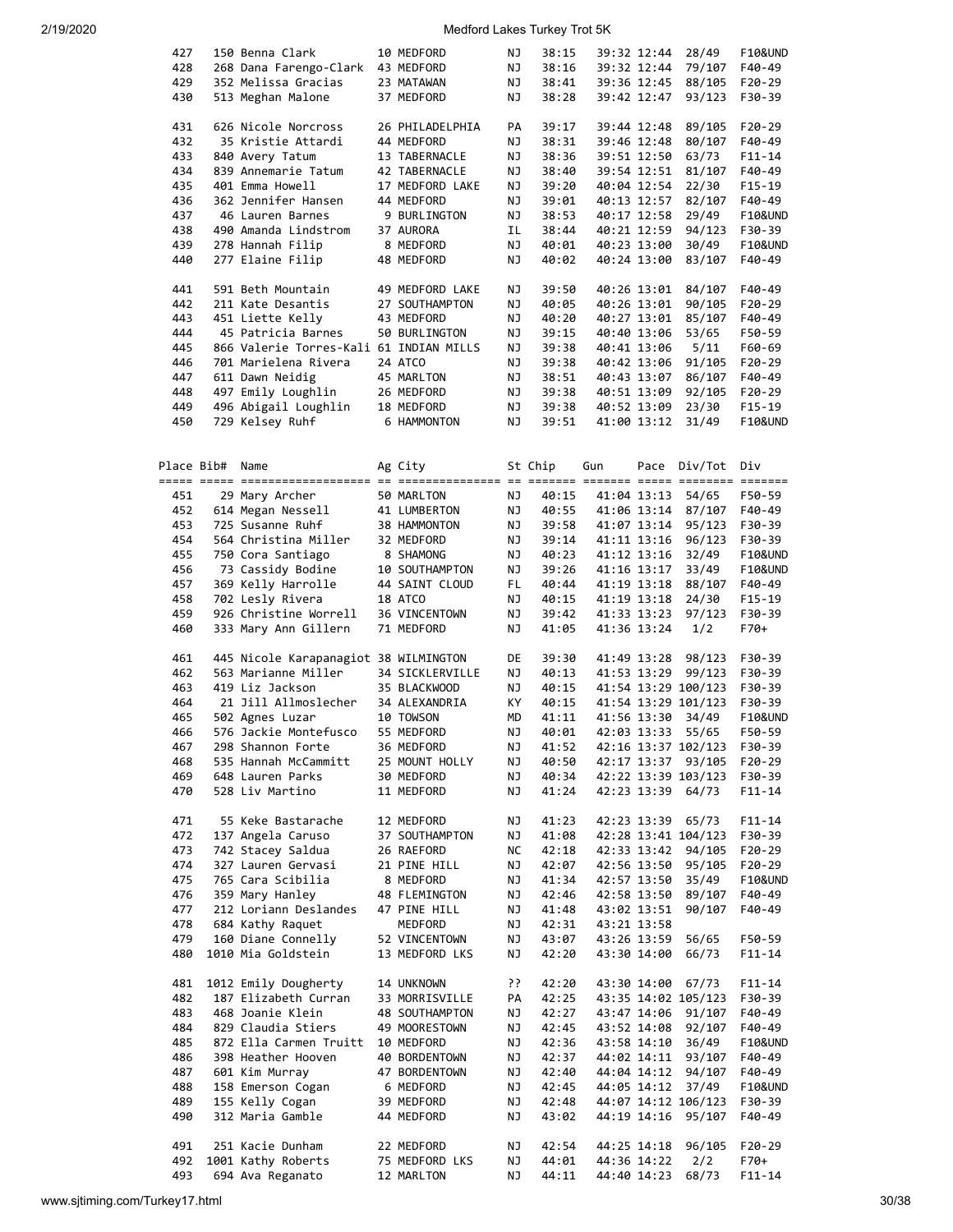| 494        |                 | 332 Michelle Gilbert                      | 46 MARLTON                  | ΝJ       | 44:11          |             | 44:41 14:23 | 96/107                      | F40-49             |
|------------|-----------------|-------------------------------------------|-----------------------------|----------|----------------|-------------|-------------|-----------------------------|--------------------|
| 495        |                 | 438 Missie Jurick                         | 38 MEDFORD LAKE             | ΝJ       | 43:43          |             |             | 44:49 14:26 107/123         | F30-39             |
|            |                 |                                           |                             |          |                |             |             |                             |                    |
| 496        |                 | 870 Rachel Trost                          | 28 MOUNT LAUREL             | ΝJ       | 45:03          |             | 45:03 14:30 | 97/105                      | F20-29             |
| 497        |                 | 928 Christina Wright                      | 30 MEDFORD                  | ΝJ       | 45:03          |             |             | 45:03 14:30 108/123         | F30-39             |
| 498        |                 | 550 Maura McKeon                          | 28 PALMYRA                  | ΝJ       | 44:18          |             | 45:07 14:32 | 98/105                      | $F20-29$           |
| 499        |                 | 28 Paige Andes                            | 7 MEDFORD                   | ΝJ       | 43:26          |             | 45:07 14:32 | 38/49                       | F10&UND            |
| 500        |                 | 27 Renee Andes                            | 41 MEDFORD                  | ΝJ       | 43:28          |             | 45:07 14:32 | 97/107                      | F40-49             |
|            |                 |                                           |                             |          |                |             |             |                             |                    |
|            |                 |                                           |                             |          |                |             |             |                             |                    |
|            |                 |                                           |                             |          |                |             |             |                             |                    |
|            | Place Bib# Name |                                           | Ag City                     |          | St Chip        | Gun         |             | Pace Div/Tot Div            |                    |
|            |                 |                                           |                             |          |                |             |             |                             |                    |
| 501        |                 | 1013 April Williams                       | 44 MEDFORD LKS              | ΝJ       | 44:02          |             | 45:08 14:32 | 98/107                      | F40-49             |
|            |                 |                                           |                             |          |                |             |             |                             |                    |
| 502        |                 | 635 Hadley Offner                         | 10 SHAMONG                  | ΝJ       | 45:09          |             | 46:00 14:49 | 39/49                       | F10&UND            |
| 503        |                 | 461 Alexandra Kiernan                     | 13 MEDFORD                  | ΝJ       | 45:25          |             | 46:00 14:49 | 69/73                       | $F11 - 14$         |
| 504        |                 | 749 Adriana Santiago                      | 11 SHAMONG                  | ΝJ       | 45:13          |             | 46:03 14:50 | 70/73                       | $F11 - 14$         |
| 505        |                 | 947 Kristin Zimmerman                     | 34 MEDFORD                  | ΝJ       | 46:17          |             |             | 46:29 14:58 109/123         | F30-39             |
| 506        |                 | 640 Sonia Osorio                          | 32 ATCO                     | ΝJ       | 45:49          |             |             | 46:52 15:05 110/123         | F30-39             |
|            |                 |                                           |                             |          |                |             |             |                             |                    |
| 507        |                 | 641 Maria Osorio                          | 53 ATCO                     | ΝJ       | 45:52          |             | 46:55 15:06 | 57/65                       | F50-59             |
| 508        |                 | 464 Jennifer King                         | 48 MOUNT LAUREL             | ΝJ       | 45:15          |             | 47:08 15:11 | 99/107                      | F40-49             |
| 509        |                 | 910 Erica Wodarczyk                       | 14 MOUNT LAUREL             | ΝJ       | 45:15          |             | 47:08 15:11 | 71/73                       | $F11 - 14$         |
| 510        |                 | 450 Mekdelawit Kelku                      | 32 SILVER SPRIN             | MD       | 46:52          |             |             | 47:13 15:12 111/123         | F30-39             |
|            |                 |                                           |                             |          |                |             |             |                             |                    |
|            |                 |                                           |                             |          |                |             |             |                             |                    |
| 511        |                 | 634 Abby Offner                           | 35 SHAMONG                  | ΝJ       | 46:26          |             |             | 47:16 15:13 112/123         | F30-39             |
| 512        |                 | 912 Sophia Wolochow                       | 6 MOUNT LAUREL              | ΝJ       | 46:23          |             |             | 47:18 15:14 40/49           | F10&UND            |
| 513        |                 | 913 Victoria Wolochow                     | 37 MOUNT LAUREL             | ΝJ       | 46:24          |             |             | 47:19 15:14 113/123         | F30-39             |
| 514        |                 | 894 LíLE Wessel                           | 7 MEDFORD                   | NJ       | 46:54          |             |             | 47:34 15:19 41/49           | <b>F10&amp;UND</b> |
|            |                 |                                           |                             |          |                |             |             |                             |                    |
| 515        |                 | 245 Lauren Drexel                         | 10 MEDFORD                  | ΝJ       | 46:25          |             |             | 47:35 15:19 42/49           | F10&UND            |
| 516        |                 | 252 Cat Dunham                            | 51 MEDFORD                  | ΝJ       | 46:24          |             | 47:51 15:25 | 58/65                       | F50-59             |
| 517        |                 | 881 Nina Valeriano                        | 14 SOUTHAMPTON              | ΝJ       | 47:50          |             | 47:54 15:25 | 72/73                       | $F11 - 14$         |
| 518        |                 | 736 Hailey Russell                        | 19 VINCENTOWN               | ΝJ       | 47:51          |             | 47:55 15:26 | 25/30                       | $F15-19$           |
|            |                 | 895 Grace Wessel                          | 9 MEDFORD                   |          |                |             |             | 43/49                       |                    |
| 519        |                 |                                           |                             | ΝJ       | 47:25          |             | 48:06 15:29 |                             | F10&UND            |
| 520        |                 | 758 Allison Schmidlin                     | 44 MEDFORD LAKE             | ΝJ       | 47:11          |             |             | 48:16 15:32 100/107         | F40-49             |
|            |                 |                                           |                             |          |                |             |             |                             |                    |
| 521        |                 | 956 Cindy Abert                           | 50 MEDFORD LAKE             | ΝJ       | 47:10          |             | 48:17 15:33 | 59/65                       | F50-59             |
| 522        |                 | 340 Robin Goad                            | 52 MEDFORD                  | ΝJ       | 48:11          |             | 48:33 15:38 | 60/65                       | F50-59             |
|            |                 |                                           |                             |          |                |             |             |                             |                    |
| 523        |                 | 1051 Sienna Calvanese                     | 8 MEDFORD LKS               | ΝJ       | 47:28          |             | 48:44 15:41 | 44/49                       | F10&UND            |
| 524        |                 | 612 Stephanie Neptune                     | 31 BOCA RATON               | FL       | 48:06          |             |             | 48:52 15:44 114/123         | F30-39             |
| 525        |                 | 906 Mary Wisniewski                       | 53 BARRINGTON               | ΝJ       | 48:04          |             |             | 49:22 15:54 61/65           | F50-59             |
| 526        |                 | 170 Stephanie Cooper                      | 38 MEDFORD LAKE             | ΝJ       | 48:58          |             |             | 49:39 15:59 115/123         | F30-39             |
|            |                 |                                           |                             |          |                |             |             |                             |                    |
| 527        |                 | 893 Stacy Wessel                          | 41 MEDFORD                  | ΝJ       | 48:59          |             |             | 49:40 16:00 101/107         | F40-49             |
| 528        |                 | 293 Stacey Flood                          | 37 LUTHERVILLE              | MD       | 51:01          |             |             | 51:30 16:35 116/123         | F30-39             |
| 529        |                 | 673 Paige Portner                         | 25 MEDFORD                  | ΝJ       | 51:37          |             | 51:59 16:44 | 99/105                      | F20-29             |
| 530        |                 | 672 Laurie Portner                        | 55 MEDFORD                  | ΝJ       | 51:37          |             | 51:59 16:44 | 62/65                       | F50-59             |
|            |                 |                                           |                             |          |                |             |             |                             |                    |
|            |                 |                                           |                             |          |                |             |             |                             |                    |
| 531        |                 | 366 Katelyn Harodetsky                    | 26 MEDFORD                  | ΝJ       | 51:37          |             |             | 51:59 16:44 100/105         | F20-29             |
| 532        |                 | 485 Marin Law                             | 10 MEDFORD                  | ΝJ       | 52:27          |             |             | 52:36 16:56 45/49           | F10&UND            |
| 533        |                 | 238 Taylor Donahue                        | 24 SHAMONG                  | ΝJ       | 52:10          |             |             | 52:55 17:02 101/105         | $F20-29$           |
|            |                 |                                           |                             |          |                |             |             |                             |                    |
| 534        |                 | 239 Deona Donahue                         | 32 SHAMONG                  | ΝJ       | 52:18          |             |             | 52:55 17:02 117/123         | F30-39             |
| 535        |                 | 237 Kirsten Donahue                       | 27 SHAMONG                  | ΝJ       | 52:11          |             |             | 52:55 17:02 102/105         | F20-29             |
| 536        |                 | 557 Trista Mead                           | 32 COLUMBUS                 | OH       | 52:00          |             |             | 52:58 17:03 118/123         | F30-39             |
| 537        |                 | 857 Tina Tennar                           | 58 WALDO                    | OH       | 52:01          |             |             | 52:58 17:03 63/65           | F50-59             |
| 538        |                 | 429 Christine Jensen                      | 30 ABSECON                  | ΝJ       | 51:53          |             |             | 53:05 17:05 119/123         | F30-39             |
|            |                 | 699 Maya Richmond                         |                             |          |                |             |             |                             | F40-49             |
| 539        |                 |                                           | 45 MEDFORD                  | ΝJ       | 51:39          |             |             | 53:06 17:06 102/107         |                    |
| 540        |                 | 167 Olivia Coolidge                       | 9 MEDFORD                   | ΝJ       | 51:39          |             |             | 53:06 17:06 46/49           | F10&UND            |
|            |                 |                                           |                             |          |                |             |             |                             |                    |
| 541        |                 | 385 Patricia Heiser                       | 46 MEDFORD                  | ΝJ       | 51:23          |             |             | 53:07 17:06 103/107         | F40-49             |
|            |                 |                                           |                             | ΝJ       |                |             |             | 64/65                       |                    |
| 542        |                 |                                           | 58 MARLTON                  |          |                |             |             |                             | F50-59             |
| 543        |                 | 802 Rosemarie Smith                       |                             |          | 52:10          | 53:11 17:07 |             |                             |                    |
| 544        |                 | 842 Julie Taylor                          | 50 MEDFORD                  | ΝJ       | 52:11          |             | 53:23 17:11 | 65/65                       | F50-59             |
|            |                 | 492 Alisa Locklear-Sanc 25 GREENSBORO     |                             | NС       | 52:17          |             |             | 53:31 17:14 103/105         | F20-29             |
|            |                 | 762 Heather Scibilia                      |                             |          |                |             |             | 53:59 17:23 104/107         |                    |
| 545        |                 |                                           | 41 MEDFORD                  | ΝJ       | 52:15          |             |             |                             | F40-49             |
| 546        |                 | 826 Ava Stielau                           | 15 MED                      | ΝJ       | 54:14          |             | 55:22 17:50 | 26/30                       | F15-19             |
| 547        |                 | 1015 Bria Williams                        | 13 MEDFORD LKS              | ΝJ       | 54:15          |             | 55:22 17:50 | 73/73                       | $F11 - 14$         |
| 548        |                 | 178 Kelly Crosson                         | 42 MARLTON                  | ΝJ       | 54:45          |             |             | 55:26 17:51 105/107         | F40-49             |
| 549        |                 | 180 Maura Crosson                         | 8 MARLTON                   | ΝJ       | 54:45          |             | 55:26 17:51 | 47/49                       | F10&UND            |
|            |                 |                                           |                             |          |                |             |             |                             |                    |
| 550        |                 | 981 Sally Buckalew                        | 64 MEDFORD                  | ΝJ       | 54:56          |             | 56:29 18:11 | 6/11                        | F60-69             |
|            |                 |                                           |                             |          |                |             |             |                             |                    |
|            |                 |                                           |                             |          |                |             |             |                             |                    |
|            | Place Bib# Name |                                           | Ag City                     |          | St Chip        | Gun         |             | Pace Div/Tot                | Div                |
|            |                 |                                           |                             |          |                |             |             |                             |                    |
|            |                 |                                           |                             |          |                |             |             |                             |                    |
| 551        |                 | 979 Debbie Gross                          | 62 MEDFORD                  | ΝJ       | 54:57          |             | 56:29 18:11 | 7/11                        | F60-69             |
| 552        |                 | 519 Alexa Marketta                        | 16 NEW EGYPT                | ΝJ       | 56:21          |             | 56:45 18:16 | 27/30                       | $F15-19$           |
| 553        |                 | 597 Cecilia Murphy                        | 6 MEDFORD                   | ΝJ       | 55:54          |             | 57:03 18:22 | 48/49                       | F10&UND            |
|            |                 |                                           | 40 MEDFORD                  | ΝJ       |                |             |             |                             | F40-49             |
| 554        |                 | 595 Angela Murphy                         |                             |          | 55:54          |             |             | 57:03 18:22 106/107         |                    |
| 555        |                 | 124 Grace Capato                          | 62 MOUNT LAUREL             | ΝJ       | 55:30          |             | 57:16 18:26 | 8/11                        | F60-69             |
| 556<br>557 |                 | 165 Judith Coolidge<br>132 Adriana Carrig | 68 MEDFORD<br>27 VINCENTOWN | ΝJ<br>ΝJ | 56:14<br>57:26 |             | 57:50 18:37 | 9/11<br>57:58 18:40 104/105 | F60-69<br>F20-29   |

558 133 Kristine Carrig 63 VINCENTOWN NJ 57:25 57:58 18:40 10/11 F60-69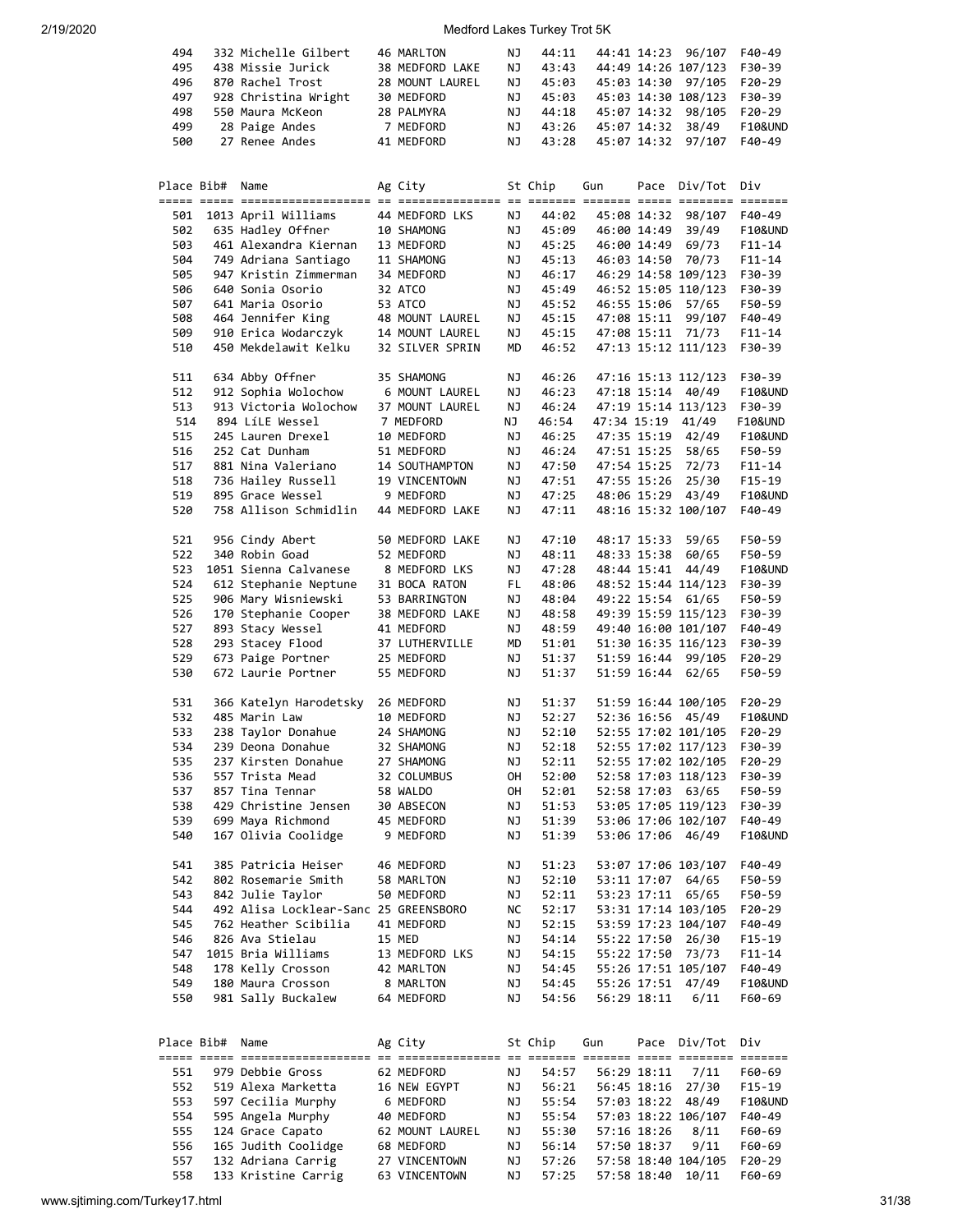| 559 | 193 Monica Czyzyk                      | 37 MEDFORD   | NJ  | 57:28 |                                |             | 58:56 18:59 120/123              | F30-39             |
|-----|----------------------------------------|--------------|-----|-------|--------------------------------|-------------|----------------------------------|--------------------|
| 560 | 873 Nancy Turbett                      | 67 MEDFORD   | ΝJ  | 57:34 |                                | 59:04 19:01 | 11/11                            | F60-69             |
| 561 | 7 Emma Adams                           | 16 MEDFORD   | ΝJ  | 58:03 |                                | 59:12 19:04 | 28/30                            | $F15-19$           |
| 562 | 246 Sarah Drexel                       | 16 MEDFORD   | ΝJ  | 58:04 |                                |             | 59:13 19:04 29/30                | $F15-19$           |
| 563 | 12 Kristine Adler                      | 40 MEDFORD   | ΝJ  | 56:55 |                                |             | 59:16 19:05 107/107              | $F40-49$           |
| 564 | 433 Jacqueline Johnson                 | 28 MARLTON   | ΝJ  | 58:06 |                                |             | 59:46 19:15 105/105              | $F20-29$           |
| 565 | 313 Daniella Garber                    | 15 CAMP HILL | PA  | 59:18 |                                |             | 59:49 19:16 30/30                | $F15-19$           |
| 566 | 114 Caitlin Byrne                      | 32 MEDFORD   | NJ. | 58:18 |                                |             | 59:58 19:18 121/123              | F30-39             |
| 567 | 289 Raegan Fitchett                    | 4 MEDFORD    |     |       | NJ 1:01:16 1:01:53 19:55 49/49 |             |                                  | <b>F10&amp;UND</b> |
| 568 | 287 Amanda Fitchett                    | 35 MEDFORD   |     |       |                                |             | NJ 1:01:17 1:01:53 19:55 122/123 | F30-39             |
| 569 | 20 Brooke Allen-Watson 32 MEDFORD LAKE |              |     |       |                                |             | NJ 1:07:21 1:07:21 21:41 123/123 | F30-39             |



# Male Only Results

|                | Place Bib# | Name                                   | Ag City         |           | St Chip | Gun   |            | Pace Div/Tot | Div         |
|----------------|------------|----------------------------------------|-----------------|-----------|---------|-------|------------|--------------|-------------|
|                |            |                                        |                 |           |         |       |            |              |             |
| 1              |            | 957 Jason Richwall                     | 19 MEDFORD      | ΝJ        | 16:31   |       | 16:32 5:20 |              | MALE Winner |
| $\overline{2}$ |            | 2 Tim Sick                             | 27 CHERRY HILL  | ΝJ        | 17:26   | 17:28 | 5:38       | 1/63         | M20-29      |
| 3              |            | 775 Nicholas Shaw                      | 22 STEVENSON    | MD        | 17:35   |       | 17:36 5:40 | 2/63         | M20-29      |
| 4              |            | 111 Robert Buzby                       | 24 MEDFORD      | ΝJ        | 17:35   |       | 17:36 5:40 | 3/63         | M20-29      |
| 5              |            | 898 Justin Whitney                     | 14 CHERRY HILL  | ΝJ        | 17:54   | 17:55 | 5:46       | 1/48         | $M11 - 14$  |
| 6              |            | 683 Michael Rankin Jr                  | 25 TURNERSVILLE | ΝJ        | 18:03   | 18:05 | 5:50       | 4/63         | M20-29      |
| 7              |            | 387 Michael Henderson                  | 27 MANTUA       | ΝJ        | 18:05   | 18:09 | 5:51       | 5/63         | M20-29      |
| 8              |            | 125 Marco Cardoso                      | 45 SAYREVILLE   | ΝJ        | 18:43   |       | 18:44 6:02 | 1/84         | M40-49      |
| 9              |            | 416 Keith Jackson                      | 49 MARLTON      | ΝJ        | 18:45   | 18:47 | 6:03       | 2/84         | M40-49      |
| 10             |            | 1004 Aidan Dowling                     | 16 MEDFORD LKS  | ΝJ        | 19:16   | 19:17 | 6:13       | 1/34         | M15-19      |
| 11             |            | 730 John Ruona                         | 15 MEDFORD      | ΝJ        | 19:18   | 19:19 | 6:14       | 2/34         | M15-19      |
| 12             |            | 266 Ronnie Fagan                       | 34 TABERNACLE   | ΝJ        | 19:31   | 19:35 | 6:19       | 1/73         | M30-39      |
| 13             |            | 442 William Kaminer                    | 15 MEDFORD      | ΝJ        | 19:39   | 19:41 | 6:20       | 3/34         | M15-19      |
| 14             |            | 244 Kevin Doyle                        | 54 MEDFORD      | ΝJ        | 19:47   | 19:49 | 6:23       | 1/47         | M50-59      |
| 15             |            | 651 Billy Pellegrino                   | 16 MEDFORD LAKE | ΝJ        | 19:49   | 19:50 | 6:23       | 4/34         | M15-19      |
| 16             |            | 1060 Nate Francisco                    | 15 MARLTON      | ΝJ        | 19:58   | 19:59 | 6:26       | 5/34         | M15-19      |
| 17             |            | 835 Daniel Sturtz                      | 43 MARLTON      | ΝJ        | 20:03   | 20:07 | 6:29       | 3/84         | M40-49      |
| 18             |            | 933 Jack Wright                        | 47 MEDFORD      | ΝJ        | 20:04   | 20:09 | 6:29       | 4/84         | M40-49      |
| 19             |            | 231 Nick Dipalo                        | 23 CHERRY HILL  | ΝJ        | 20:09   | 20:13 | 6:31       | 6/63         | M20-29      |
| 20             |            | 78 Michael Judge Bolog 15 MEDFORD LAKE |                 | ΝJ        | 20:01   | 20:20 | 6:33       | 6/34         | M15-19      |
| 21             |            | 254 Mark Elberson                      | 39 MEDFORD      | ΝJ        | 20:21   | 20:25 | 6:35       | 2/73         | M30-39      |
| 22             |            | 103 Daniel Burden                      | 16 EAST STROUDS | PA        | 20:33   | 20:34 | 6:38       | 7/34         | M15-19      |
| 23             |            | 682 Michael Rankin                     | 57 BLACKWOOD    | ΝJ        | 20:33   | 20:35 | 6:38       | 2/47         | M50-59      |
| 24             |            | 843 James Taylor                       | 12 MEDFORD      | ΝJ        | 20:36   | 20:37 | 6:39       | 2/48         | M11-14      |
| 25             |            | 753 Pete Schiefelbein                  | 46 ALEXANDRIA   | VA        | 20:38   | 20:41 | 6:40       | 5/84         | M40-49      |
| 26             |            | 1066 Jacob Delaney                     | 16 MEDFORD      | ΝJ        | 20:40   | 20:41 | 6:40       | 8/34         | M15-19      |
| 27             |            | 122 Aaron Caldwell                     | 17 MEDFORD LAKE | ΝJ        | 20:41   | 20:42 | 6:40       | 9/34         | M15-19      |
| 28             |            | 67 Rj Birdsall                         | 15 MEDFORD      | ΝJ        | 20:46   | 20:49 | 6:42       | 10/34        | M15-19      |
| 29             |            | 1030 Brody Dillich                     | 11 MEDFORD LKS  | ΝJ        | 20:48   | 20:52 | 6:43       | 3/48         | M11-14      |
| 30             |            | 207 Todd Deluca                        | 40 CHERRY HILL  | ΝJ        | 20:52   | 20:55 | 6:44       | 6/84         | M40-49      |
| 31             |            | 90 Scott Bradley                       | 29 CHERRY HILL  | ΝJ        | 20:52   | 20:58 | 6:45       | 7/63         | M20-29      |
| 32             |            | 13 Thomas Ajderian                     | 30 MOUNT LAUREL | ΝJ        | 20:50   | 20:59 | 6:45       | 3/73         | M30-39      |
| 33             |            | 322 Marcus Gaysek                      | 43 MEDFORD LAKE | ΝJ        | 20:50   | 21:03 | 6:47       | 7/84         | M40-49      |
| 34             |            | 493 William Logan                      | 31 BALTIMORE    | MD        | 20:58   | 21:14 | 6:50       | 4/73         | M30-39      |
| 35             |            | 883 Gus Valeriano                      | 19 SOUTHAMPTON  | ΝJ        | 21:11   | 21:15 | 6:51       | 11/34        | M15-19      |
| 36             |            | 610 William Neher                      | 14 MEDFORD      | ΝJ        | 21:14   | 21:16 | 6:51       | 4/48         | M11-14      |
| 37             |            | 662 Wallace Pickard Iv 14 INDIAN MILLS |                 | ΝJ        | 21:15   | 21:17 | 6:51       | 5/48         | M11-14      |
| 38             |            | 1085 Vince White                       | 22 MEDFORD LKS  | ΝJ        | 21:21   | 21:21 | 6:53       | 8/63         | M20-29      |
| 39             |            | 355 Matthew Gulcher                    | 30 WILMINGTON   | DE        | 21:08   | 21:22 | 6:53       | 5/73         | M30-39      |
| 40             |            | 39 Matthew Bailey                      | 36 MEDFORD      | ΝJ        | 21:26   | 21:32 | 6:56       | 6/73         | M30-39      |
| 41             |            | 115 Michael Byrne                      | 31 MEDFORD      | ΝJ        | 21:13   |       | 21:33 6:57 | 7/73         | M30-39      |
| 42             |            | 430 Joseph Jesiolowski 34 HADDONFIELD  |                 | <b>NJ</b> | 21:32   | 21:38 | 6:58       | 8/73         | M30-39      |
| 43             |            | 681 Sean Rankin                        | 15 MEDFORD      | ΝJ        | 21:37   | 21:40 | 6:59       | 12/34        | M15-19      |
| 44             |            | 61 Jake Becker                         | 16 MEDFORD LAKE | ΝJ        | 21:44   | 21:47 | 7:01       | 13/34        | M15-19      |
| 45             |            | 931 Nick Wright                        | 19 AUDUBON      | ΝJ        | 21:36   | 21:48 | 7:01       | 14/34        | M15-19      |
| 46             |            | 590 John Morton                        | 23 MANCHESTER T | ΝJ        | 21:59   | 22:01 | 7:05       | 9/63         | M20-29      |
| 47             |            | 499 Hunter Louie                       | 17 MOUNT LAUREL | ΝJ        | 22:01   | 22:05 | 7:07       | 15/34        | M15-19      |
| 48             |            | 754 Paul Schiefelbein                  | 16 ALEXANDRIA   | VA        | 21:59   | 22:08 | 7:08       | 16/34        | M15-19      |
| 49             |            | 431 Kevin Johns                        | 43 MARLTON      | ΝJ        | 21:57   | 22:14 | 7:10       | 8/84         | M40-49      |
| 50             |            | 210 Brendan Derzinski                  | 24 WASHINGTON   | DC        | 21:59   | 22:14 | 7:10       | 10/63        | M20-29      |
|                |            |                                        |                 |           |         |       |            |              |             |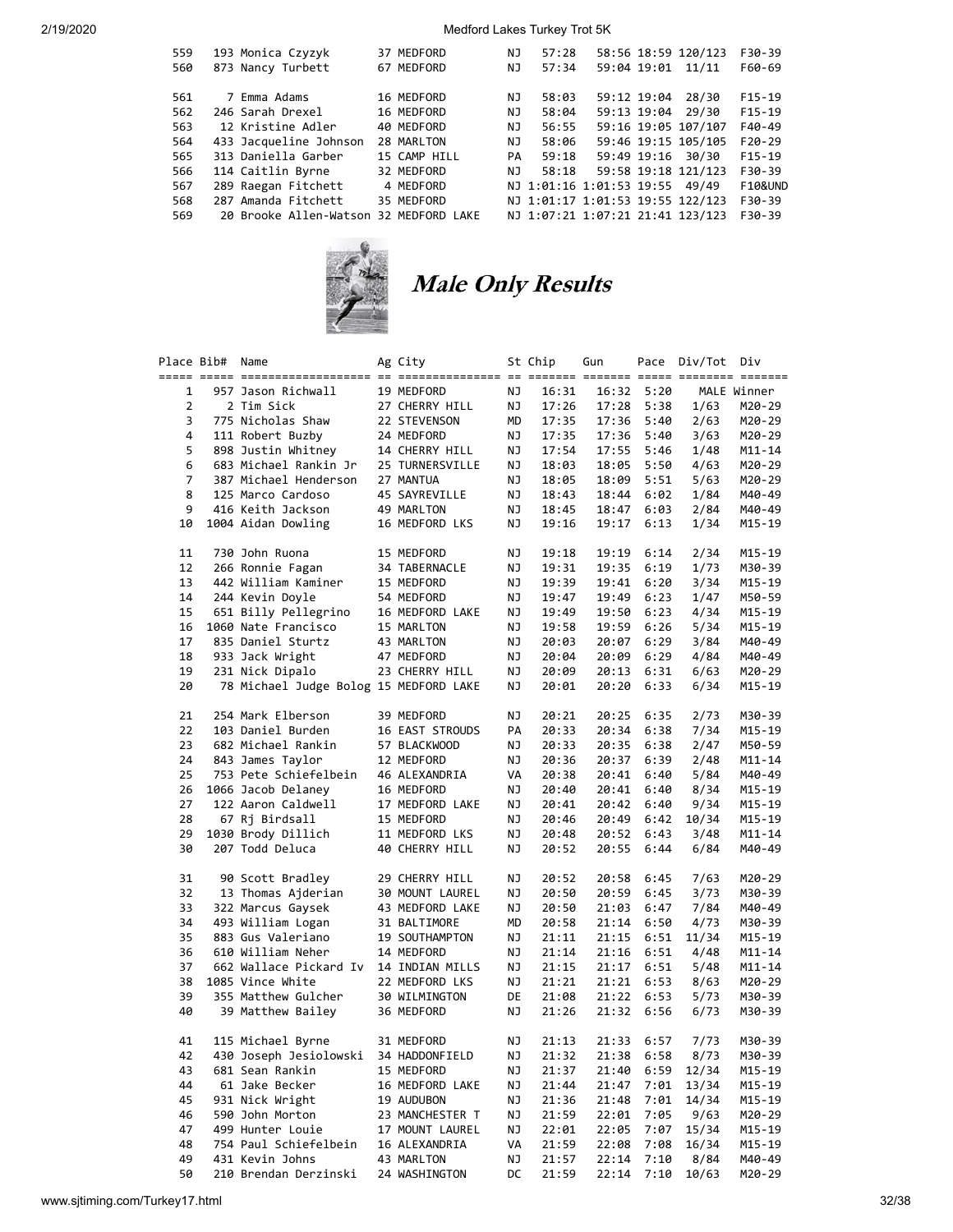| Place Bib# | Name                                | Ag City         |    | St Chip | Gun   |      | Pace Div/Tot | Div        |
|------------|-------------------------------------|-----------------|----|---------|-------|------|--------------|------------|
|            |                                     |                 |    |         |       |      |              |            |
| 51         | 828 Cale Stielau                    | 10 MEDFORD LAKE | ΝJ | 22:02   | 22:14 | 7:10 | 1/55         | M10&UND    |
| 52         | 685 Luke Rath                       | 10 VINCENTOWN   | ΝJ | 22:12   | 22:15 | 7:10 | 2/55         | M10&UND    |
| 53         | 1059 Kent Young                     | 14 MEDFORD LKS  | ΝJ | 22:32   | 22:33 | 7:16 | 6/48         | M11-14     |
| 54         | 925 Jonah Worrell                   | 16 SHAMONG      | ΝJ | 22:39   | 22:42 | 7:19 | 17/34        | M15-19     |
| 55         | 66 Erik Bergenholtz                 | 48 MEDFORD      | ΝJ | 22:42   | 22:45 | 7:20 | 9/84         | M40-49     |
|            |                                     |                 |    |         |       |      |              |            |
| 56         | 480 Ryan Lange                      | 20 MEDFORD      | ΝJ | 22:25   | 22:45 | 7:20 | 11/63        | M20-29     |
| 57         | 351 Cooper Grabowski                | 14 MEDFORD      | ΝJ | 22:49   | 22:52 | 7:22 | 7/48         | $M11 - 14$ |
| 58         | 711 Zech Rogers                     | 28 MARLTON      | ΝJ | 22:50   | 22:57 | 7:24 | 12/63        | M20-29     |
| 59         | 494 Teodoro Lopez                   | 43 HAMMONTON    | ΝJ | 23:02   | 23:03 | 7:26 | 10/84        | M40-49     |
| 60         | 34 Chris Arrington                  | 39 MORRISVILLE  | NС | 22:58   | 23:05 | 7:26 | 9/73         | M30-39     |
|            |                                     |                 |    |         |       |      |              |            |
| 61         | 59 Luke Baughman                    | 11 MEDFORD      | ΝJ | 23:11   | 23:15 | 7:29 | 8/48         | M11-14     |
| 62         | 605 Jeff Musillo                    | 32 BROOKLYN     | ΝY | 23:15   | 23:25 | 7:33 | 10/73        | M30-39     |
| 63         | 796 Andrew Skocypec                 | 24 NESHANIC STA | ΝJ | 23:21   | 23:29 | 7:34 | 13/63        | M20-29     |
| 64         | 305 Nate Gallagher                  | 9 MEDFORD       | ΝJ | 23:26   | 23:29 | 7:34 | 3/55         | M10&UND    |
| 65         | 578 Steve Montgomery                | 62 MOUNT LAUREL | ΝJ | 23:24   | 23:35 | 7:36 | 1/15         | M60-69     |
| 66         | 964 Michael Keene                   | 22 MEDFORD      | ΝJ | 23:31   | 23:36 | 7:36 | 14/63        | M20-29     |
| 67         | 227 Peter Dignam                    | 12 DAVIDSONVILL | MD | 23:35   | 23:41 | 7:38 | 9/48         | M11-14     |
| 68         | 623 Peter Nistad                    | 8 MEDFORD       | ΝJ | 23:40   | 23:43 | 7:38 | 4/55         | M10&UND    |
| 69         | 96 Tommy Bromley                    | 13 ATCO         | ΝJ | 23:44   | 23:47 | 7:40 | 10/48        | M11-14     |
| 70         | 118 Jack Cahill                     | 18 MEDFORD      | ΝJ | 23:04   | 23:48 | 7:40 | 18/34        | M15-19     |
|            |                                     |                 |    |         |       |      |              |            |
| 71         | 481 Benjie Lanier                   | 40 HOLLYWOOD    | SC | 23:45   | 23:52 | 7:41 | 11/84        | M40-49     |
| 72         | 403 Justin Hubbard                  | 38 LUMBERTON    | ΝJ | 23:48   | 23:52 | 7:41 | 11/73        | M30-39     |
| 73         | 615 Craig Neuber                    | 42 MEDFORD      | ΝJ | 23:51   | 23:55 | 7:42 | 12/84        | M40-49     |
| 74         | 687 Thomas Rebbecchi                | 23 HARTFORD     | СT | 23:54   | 23:58 | 7:43 | 15/63        | M20-29     |
| 75         | 483 Christopher Lapierr 26 STAMFORD |                 | СT | 23:31   | 23:59 | 7:44 | 16/63        | M20-29     |
| 76         | 515 Michael Manaresi                | 65 MEDFORD      | ΝJ | 23:51   | 24:03 | 7:45 | 2/15         | M60-69     |
| 77         |                                     |                 | ΝJ |         |       | 7:45 |              |            |
|            | 594 Ken Mundy                       | 54 JACKSON      |    | 24:00   | 24:04 |      | 3/47         | M50-59     |
| 78         | 930 Tim Wright                      | 51 AUDUBON      | ΝJ | 23:55   | 24:07 | 7:46 | 4/47         | M50-59     |
| 79         | 914 Eric Wonderlin                  | 43 BLACKWOOD    | ΝJ | 23:52   | 24:11 | 7:47 | 13/84        | M40-49     |
| 80         | 541 Scott McElhone                  | 36 HADDONFIELD  | ΝJ | 24:05   | 24:15 | 7:49 | 12/73        | M30-39     |
| 81         | 1014 Danny Williams                 | 11 MEDFORD LKS  | ΝJ | 24:00   | 24:16 | 7:49 | 11/48        | $M11 - 14$ |
| 82         | 638 Ron Ornowski                    | 55 MARLTON      | ΝJ | 24:00   | 24:19 | 7:50 | 5/47         | M50-59     |
| 83         | 325 Eddie George                    | 9 DELRAN        | ΝJ | 24:12   | 24:19 | 7:50 | 5/55         | M10&UND    |
| 84         | 230 John Dipalo                     | 53 CHERRY HILL  | ΝJ | 23:39   | 24:21 | 7:51 | 6/47         | M50-59     |
|            |                                     |                 |    |         |       |      |              |            |
| 85         | 71 Matthew Bloomberg                | 45 WESTAMPTON   | ΝJ | 24:15   | 24:24 | 7:52 | 14/84        | M40-49     |
| 86         | 958 Mark Sheerin                    | 53 BORDENTOWN   | ΝJ | 24:26   | 24:30 | 7:53 | 7/47         | M50-59     |
| 87         | 542 Bob McEntee                     | 36 MEDFORD LAKE | ΝJ | 24:06   | 24:34 | 7:55 | 13/73        | M30-39     |
| 88         | 302 Kyle Franks                     | 25 PHILADELPHIA | PA | 24:27   | 24:35 | 7:55 | 17/63        | M20-29     |
| 89         | 226 Moses Dignam                    | 11 DAVIDSONVILL | MD | 24:30   | 24:36 | 7:56 | 12/48        | M11-14     |
| 90         | 391 Bill Hess                       | 56 BROWNS MILLS | ΝJ | 24:14   | 24:38 | 7:56 | 8/47         | M50-59     |
| 91         | 1072 Alec Fog                       | 12 MEDFORD      | ΝJ | 24:36   | 24:39 | 7:57 | 13/48        | M11-14     |
| 92         | 1074 Edward Fog                     | 48 MEDFORD      | NJ | 24:39   | 24:45 | 7:58 | 15/84        | M40-49     |
| 93         | 17 Cooper Allen                     | 9 MEDFORD       |    | 24:31   |       | 7:59 | 6/55         | M10&UND    |
| 94         |                                     |                 | ΝJ |         | 24:47 |      |              |            |
|            | 87 John Bowman                      | 65 MARLTON      | ΝJ | 24:24   | 24:47 | 7:59 | 3/15         | M60-69     |
| 95         | 16 Benjamin Allen                   | 43 MEDFORD      | ΝJ | 24:34   | 24:49 | 7:59 | 16/84        | M40-49     |
| 96         | 661 Grayson Pickard                 | 10 INDIAN MILLS | ΝJ | 24:56   | 24:59 | 8:03 | 7/55         | M10&UND    |
| 97         | 984 Stephen Arfuso                  | 20 MEDFORD      | ΝJ | 24:05   | 25:00 | 8:03 | 18/63        | M20-29     |
| 98         | 343 Paul Gonzales                   | 14 CLYDE        | ΝC | 23:58   | 25:05 | 8:05 | 14/48        | M11-14     |
| 99         | 482 Andrew Lapierre                 | 31 PHILADELPHIA | PA | 24:41   | 25:11 | 8:07 | 14/73        | M30-39     |
| 100        | 622 Jay Nistad                      | 40 MEDFORD      | ΝJ | 25:09   | 25:12 | 8:07 | 17/84        | M40-49     |
|            |                                     |                 |    |         |       |      |              |            |

| Place Bib# | Name                    | Ag City         |     | St Chip | Gun   | Pace | Div/Tot | Div        |
|------------|-------------------------|-----------------|-----|---------|-------|------|---------|------------|
|            |                         |                 |     |         |       |      |         |            |
| 101        | 247 Andrew Duffy        | 11 MEDFORD      | NJ  | 25:16   | 25:19 | 8:09 | 15/48   | $M11 - 14$ |
| 102        | 1078 Robert Zmirich     | 59 MT LAUREL    | ΝJ  | 25:06   | 25:21 | 8:10 | 9/47    | M50-59     |
| 103        | 120 Kevin Caldini       | 14 MEDFORD      | NJ  | 25:16   | 25:23 | 8:10 | 16/48   | $M11 - 14$ |
| 104        | 463 Chris Kinal         | 38 MEDFORD      | NJ  | 25:16   | 25:24 | 8:11 | 15/73   | M30-39     |
| 105        | 161 Hugh Connelly       | 52 VINCENTOWN   | NJ  | 25:06   | 25:26 | 8:11 | 10/47   | M50-59     |
| 106        | 123 Peter Callo         | 30 MEDFORD      | NJ  | 24:18   | 25:30 | 8:13 | 16/73   | M30-39     |
| 107        | 1035 Benjamin Taylor    | 20 BROWNS MILLS | ΝJ  | 25:24   | 25:36 | 8:15 | 19/63   | M20-29     |
| 108        | 222 Mike Digenova       | 19 MEDFORD      | NJ  | 23:46   | 25:37 | 8:15 | 19/34   | M15-19     |
| 109        | 381 Chris Heiser        | 46 MEDFORD      | NJ  | 23:54   | 25:38 | 8:15 | 18/84   | M40-49     |
| 110        | 923 Greg Woodward       | 27 MEDFORD LAKE | NJ  | 25:29   | 25:44 | 8:17 | 20/63   | M20-29     |
|            |                         |                 |     |         |       |      |         |            |
| 111        | 566 Mason Minnium       | 14 MEDFORD      | NJ. | 24:56   | 25:45 | 8:18 | 17/48   | $M11 - 14$ |
| 112        | 948 Christopher Zimmerm | 37 MEDFORD      | ΝJ  | 25:38   | 25:47 | 8:18 | 17/73   | M30-39     |
| 113        | 1005 Brendan Dowling    | 19 MEDFORD LKS  | NJ  | 24:53   | 25:49 | 8:19 | 20/34   | M15-19     |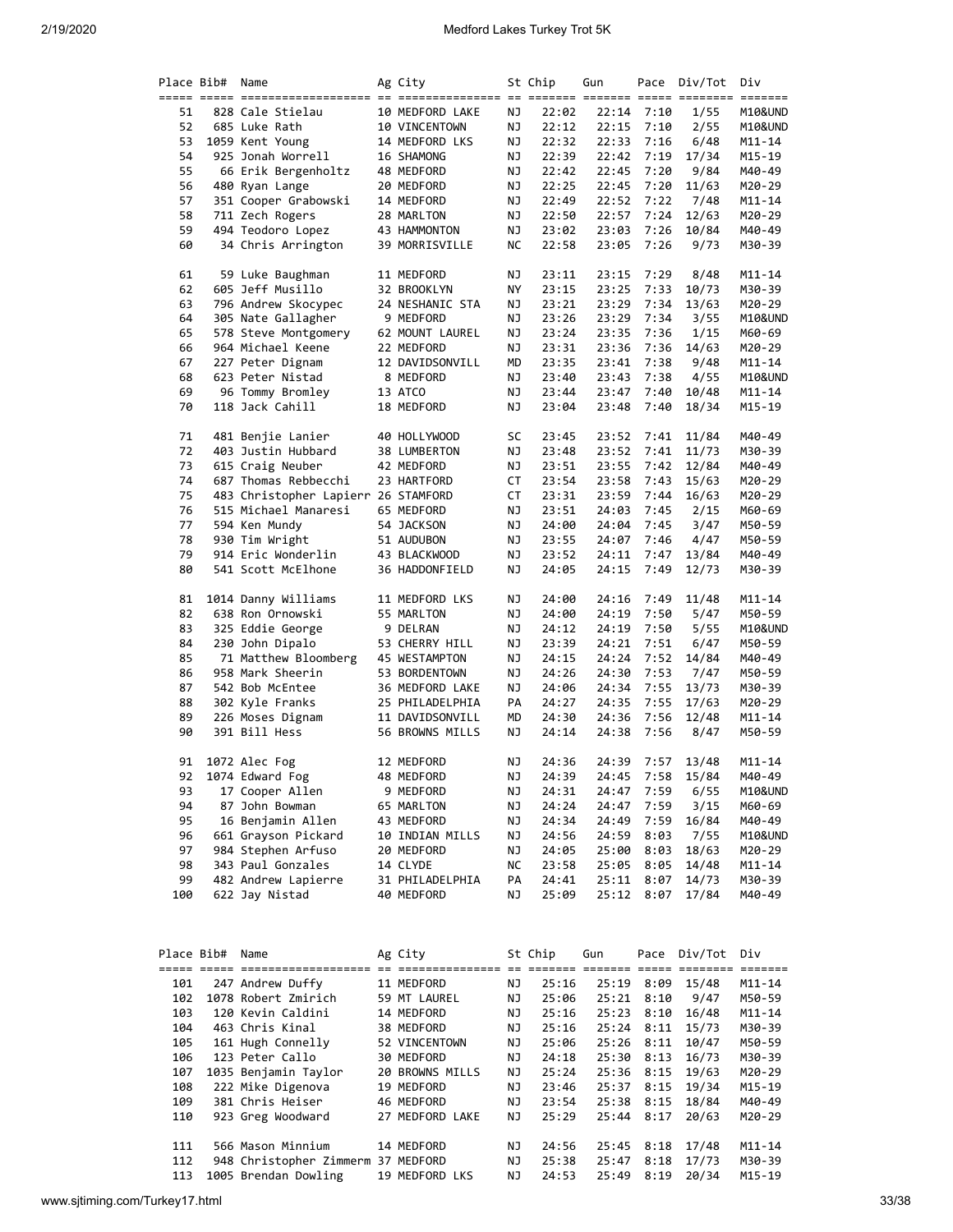| 114        | 988 Shane Gallagher                  | 15 MARLTON      | ΝJ | 25:43   | 25:49 | 8:19       | 21/34   | M15-19     |
|------------|--------------------------------------|-----------------|----|---------|-------|------------|---------|------------|
| 115        | 350 Michael Gownley                  | 46 SOUTHAMPTON  | ΝJ | 25:04   | 25:53 | 8:20       | 19/84   | M40-49     |
| 116        | 670 Bradley Popler                   |                 | ΝJ | 25:21   | 25:54 |            | 18/48   |            |
|            |                                      | 13 MARLTON      |    |         |       | 8:20       |         | M11-14     |
| 117        | 98 Logan Bromley                     | 9 ATCO          | ΝJ | 25:42   | 25:57 | 8:21       | 8/55    | M10&UND    |
| 118        | 390 Sean Herman                      | 32 SAN FRANCISC | СA | 25:25   | 25:57 | 8:22       | 18/73   | M30-39     |
| 119        | 19 Tj Allen                          | 38 COLUMBUS     | OH | 25:49   | 25:58 | 8:22       | 19/73   | M30-39     |
|            |                                      |                 |    |         |       |            |         |            |
| 120        | 567 Josh Miraglia                    | 16 MEDFORD      | ΝJ | 25:47   | 26:01 | 8:23       | 22/34   | M15-19     |
|            |                                      |                 |    |         |       |            |         |            |
| 121        | 263 Matthew Evans                    | 12 TRENTON      | ΝJ | 25:52   | 26:04 | 8:24       | 19/48   | M11-14     |
|            |                                      |                 |    |         |       |            |         |            |
| 122        | 345 Dana Gounaris                    | 37 MEDFORD      | ΝJ | 25:27   | 26:06 | 8:24       | 20/73   | M30-39     |
| 123        | 279 Martin Finch                     | 25 MOUNT LAUREL | ΝJ | 25:49   | 26:14 | 8:27       | 21/63   | M20-29     |
| 124        | 219 James Diblasi                    | 11 MEDFORD      | ΝJ | 25:38   | 26:16 | 8:28       | 20/48   | M11-14     |
|            |                                      |                 |    |         |       |            |         |            |
| 125        | 218 Nicholas Diblasi                 | 39 MEDFORD      | ΝJ | 25:38   | 26:17 | 8:28       | 21/73   | M30-39     |
| 126        | 95 Chris Bromley                     | 38 ATCO         | ΝJ | 26:16   | 26:18 | 8:28       | 22/73   | M30-39     |
| 127        | 354 Shepherd Graver                  | 8 MEDFORD       | ΝJ | 26:14   | 26:18 | 8:28       | 9/55    | M10&UND    |
|            |                                      |                 |    |         |       |            |         |            |
| 128        | 104 Craig Burden                     | 47 EAST STROUDS | PA | 26:15   | 26:22 | 8:29       | 20/84   | M40-49     |
| 129        | 512 Brendan Magistro                 | 23 FOREST HILL  | МD | 25:56   | 26:32 | 8:33       | 22/63   | M20-29     |
| 130        | 191 Brett Cybulski                   | 29 MEDFORD      | ΝJ | 25:01   | 26:39 | 8:35       | 23/63   | M20-29     |
|            |                                      |                 |    |         |       |            |         |            |
|            |                                      |                 |    |         |       |            |         |            |
| 131        | 130 Bill Carrig                      | 27 VINCENTOWN   | ΝJ | 26:08   | 26:41 | 8:36       | 24/63   | M20-29     |
| 132        | 131 Kacey Carrig                     | 25 VINCENTOWN   | ΝJ | 26:11   | 26:42 | 8:36       | 25/63   | M20-29     |
|            |                                      |                 |    |         |       |            |         |            |
| 133        | 280 Bernard Finch                    | 54 MEDFORD      | ΝJ | 26:18   | 26:43 | 8:36       | 11/47   | M50-59     |
| 134        | 1031 Zane Dillich                    | 9 MEDFORD LKS   | ΝJ | 26:01   | 26:44 | 8:37       | 10/55   | M10&UND    |
| 135        | 361 Dylan Hansen                     | 15 MEDFORD      | ΝJ | 26:43   | 26:44 | 8:37       | 23/34   | M15-19     |
|            |                                      |                 |    |         |       |            |         |            |
| 136        | 472 Jacob Kosowski                   | 16 LUMBERTON    | ΝJ | 26:19   | 26:45 | 8:37       | 24/34   | M15-19     |
| 137        | 751 Max Sarver                       | 27 VINCENTOWN   | ΝJ | 26:31   | 26:47 | 8:37       | 26/63   | M20-29     |
| 138        | 383 Matthew Heiser                   | 15 MEDFORD      | ΝJ | 25:05   | 26:48 | 8:38       | 25/34   | M15-19     |
|            |                                      |                 |    |         |       |            |         |            |
| 139        | 884 Joseph Valeriano                 | 47 SOUTHAMPTON  | ΝJ | 26:45   | 26:50 | 8:38       | 21/84   | M40-49     |
| 140        | 326 Jeremy George                    | 7 DELRAN        | ΝJ | 26:46   | 26:53 | 8:39       | 11/55   | M10&UND    |
|            |                                      |                 |    |         |       |            |         |            |
|            |                                      |                 |    |         |       |            |         |            |
| 141        | 375 Aaron Harty                      | 46 MEDFORD LAKE | ΝJ | 26:13   | 26:55 | 8:40       | 22/84   | M40-49     |
| 142        | 657 Brett Peterson                   | 13 MEDFORD      | ΝJ | 26:29   | 26:55 | 8:40       | 21/48   | $M11 - 14$ |
| 143        | 11 Matthew Adler                     | 14 MEDFORD      | ΝJ | 26:36   | 26:58 | 8:41       | 22/48   | M11-14     |
|            |                                      |                 |    |         |       |            |         |            |
| 144        | 709 Kevin Rodier                     | 26 HADDONFIELD  | ΝJ | 25:42   | 26:58 | 8:41       | 27/63   | M20-29     |
| 145        | 477 Shannon Kuo                      | 24 BALTIMORE    | МD | 25:51   | 26:58 | 8:41       | 28/63   | M20-29     |
| 146        | 284 Babe Finelli                     | 9 MEDFORD       | ΝJ | 26:39   | 27:01 | 8:42       | 12/55   | M10&UND    |
|            |                                      |                 |    |         |       |            |         |            |
| 147        | 540 Jonathan McDonnell               | 45 PALMYRA      | ΝJ | 26:50   | 27:08 | 8:44       | 23/84   | M40-49     |
|            |                                      |                 |    |         |       |            |         |            |
| 148        | 738 Sam Saccomanno                   | 11 MEDFORD      | ΝJ | 26:17   | 27:09 | 8:45       | 23/48   | $M11 - 14$ |
|            |                                      |                 |    |         |       |            |         |            |
| 149        | 204 Ben Dellmyer                     | 16 MEDFORD      | ΝJ | 27:01   | 27:17 | 8:47       | 26/34   | M15-19     |
| 150        | 581 Jason Moore                      | 18 MEDFORD      | ΝJ | 27:00   | 27:17 | 8:47       | 27/34   | M15-19     |
|            |                                      |                 |    |         |       |            |         |            |
|            |                                      |                 |    |         |       |            |         |            |
|            |                                      |                 |    |         |       |            |         |            |
| Place Bib# | Name                                 | Ag City         |    | St Chip | Gun   | Pace       | Div/Tot | Div        |
|            |                                      |                 |    |         |       |            |         |            |
| 151        |                                      | 14 MEDFORD      | ΝJ | 27:02   | 27:18 | 8:48       | 24/48   | M11-14     |
|            | 205 Ryan Dellmyer                    |                 |    |         |       |            |         |            |
| 152        | 908 John Wodarczyk                   | 48 MOUNT LAUREL | ΝJ | 25:28   | 27:21 | 8:49       | 24/84   | M40-49     |
| 153        | 1049 Carter Skeel                    | 24 W CHESTER    | PA | 27:12   |       | 27:33 8:52 | 29/63   | M20-29     |
|            |                                      |                 |    | 26:37   |       |            |         | M15-19     |
| 154        | 848 Cole Tecce                       | 19 MEDFORD LAKE | ΝJ |         | 27:35 | 8:53       | 28/34   |            |
| 155        | 845 Eric Tecce                       | 20 MEDFORD      | ΝJ | 26:37   | 27:35 | 8:53       | 30/63   | M20-29     |
| 156        | 106 James Burden                     | 18 EAST STROUDS | PA | 27:29   | 27:35 | 8:53       | 29/34   | M15-19     |
|            |                                      | 11 MEDFORD      |    |         |       |            |         |            |
| 157        | 407 Rj Hunnewell                     |                 | ΝJ | 27:23   | 27:42 | 8:55       | 25/48   | M11-14     |
| 158        | 716 John Rosania                     | 51 MEDFORD      | ΝJ | 27:01   | 27:50 | 8:58       | 12/47   | M50-59     |
| 159        | 425 Christopher Jardine 23 LUMBERTON |                 | ΝJ | 27:35   | 27:51 | 8:58       | 31/63   | M20-29     |
| 160        | 409 Joseph Huster                    | 58 WATERFORD WO | ΝJ | 27:47   | 27:53 | 8:59       | 13/47   | M50-59     |
|            |                                      |                 |    |         |       |            |         |            |
|            |                                      |                 |    |         |       |            |         |            |
| 161        | 233 Sean Distefano                   | 30 CANTON       | МA | 27:06   | 27:53 | 8:59       | 23/73   | M30-39     |
| 162        | 393 Billy Hess                       | 17 BROWNS MILLS | ΝJ | 27:30   | 27:54 | 8:59       | 30/34   | M15-19     |
|            |                                      |                 |    |         |       |            |         |            |
| 163        | 63 Brian Benzel                      | 32 BALTIMORE    | МD | 27:25   | 27:56 | 9:00       | 24/73   | M30-39     |
| 164        | 411 Bill Hyland                      | 52 MEDFORD      | ΝJ | 27:23   | 27:57 | 9:00       | 14/47   | M50-59     |
| 165        | 633 Eric Offner                      | 44 SHAMONG      | ΝJ | 27:18   | 27:58 | 9:00       | 25/84   | M40-49     |
|            |                                      |                 |    |         |       |            |         |            |
| 166        | 620 Jeff Nichols                     | 34 PHILADELPHIA | PA | 27:24   | 27:58 | 9:00       | 25/73   | M30-39     |
| 167        | 630 Edward O'Brien                   | 47 MIDDLE ISLAN | NΥ | 26:39   | 27:59 | 9:01       | 26/84   | M40-49     |
| 168        | 900 Tyler Whitney                    | 8 CHERRY HILL   | ΝJ | 27:48   | 28:00 | 9:01       | 13/55   | M10&UND    |
|            | 220 Andrew Diblasi                   |                 | ΝJ |         | 28:11 | 9:05       | 14/55   | M10&UND    |
| 169        |                                      | 8 MEDFORD       |    | 27:30   |       |            |         |            |
| 170        | 811 Jared Snapp                      | 43 STOW         | МA | 27:58   | 28:11 | 9:05       | 27/84   | M40-49     |
|            |                                      |                 |    |         |       |            |         |            |
|            |                                      |                 |    |         |       |            |         |            |
| 171        | 989 Ryan Gallagher                   | 19 MARLTON      | ΝJ | 28:07   | 28:13 | 9:05       | 31/34   | M15-19     |
| 172        | 117 Rusty Cahill                     | 53 MEDFORD      | ΝJ | 27:33   | 28:14 | 9:06       | 15/47   | M50-59     |
| 173        | 655 Harper Perry                     | 11 MEDFORD LAKE | ΝJ | 28:04   | 28:18 | 9:07       | 26/48   | M11-14     |
| 174        | 358 Brent Hammond                    | 22 LUMBERTON    | ΝJ |         |       | 9:07       | 32/63   |            |
|            |                                      |                 |    | 28:03   | 28:19 |            |         | M20-29     |
| 175        | 985 Kyle Sanford                     | 35 WESTAMPTON   | ΝJ | 26:34   | 28:22 | 9:08       | 26/73   | M30-39     |
| 176        | 887 Paul Viggiano                    | 61 HADDON HEIGH | ΝJ | 27:20   | 28:24 | 9:09       | 4/15    | M60-69     |
| 177        |                                      | 32 BROOKLYN     | NΥ |         |       |            |         |            |
|            | 798 Nicholas Smeraski                |                 |    | 27:55   | 28:27 | 9:10       | 27/73   | M30-39     |
| 178        | 878 William Ulmer                    | 39 LYNN         | МA | 28:10   | 28:29 | 9:10       | 28/73   | M30-39     |
| 179        | 259 Robert Ellis                     | 74 MEDFORD      | ΝJ | 28:23   | 28:34 | 9:12       | 1/5     | M70+       |
| 180        | 256 Logan Ellershaw                  | 10 MEDFORD      | ΝJ | 27:54   | 28:38 | 9:13       | 15/55   | M10&UND    |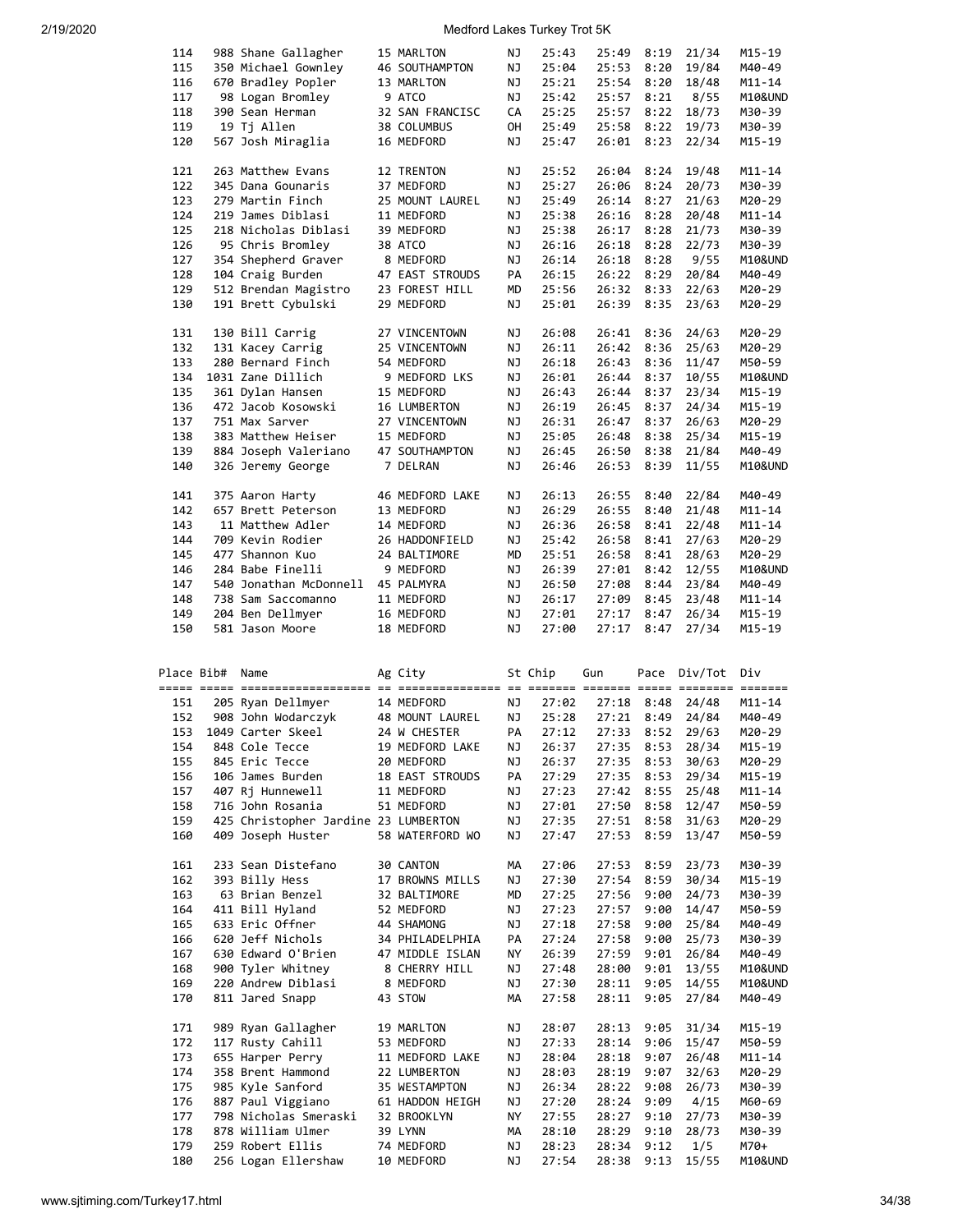| 181 |            | 999 Scott Schaefer                   |      | 35 WESTAMPTON   | ΝJ  | 27:44   | 28:39 | 9:14        | 29/73        | M30-39           |
|-----|------------|--------------------------------------|------|-----------------|-----|---------|-------|-------------|--------------|------------------|
|     |            | 508 Ronald MacOmber                  |      |                 |     | 27:21   |       |             |              |                  |
| 182 |            |                                      |      | 34 JACKSONVILLE | FL. |         | 28:42 | 9:15        | 30/73        | M30-39           |
| 183 |            | 918 Silas Wood                       |      | 21 LUMBERTON    | ΝJ  | 27:46   | 28:46 | 9:16        | 33/63        | M20-29           |
| 184 |            | 1041 Derek Diperna                   |      | 42 MEDFORD LKS  | ΝJ  | 28:04   | 28:48 | 9:17        | 28/84        | M40-49           |
| 185 |            | 49 John Basantis                     |      | 59 MEDFORD LAKE | ΝJ  | 28:19   | 28:50 | 9:17        | 16/47        | M50-59           |
| 186 |            | 596 Michael Murphy                   |      | 42 MEDFORD      | ΝJ  | 27:45   | 28:53 | 9:18        | 29/84        | M40-49           |
| 187 |            | 495 Kevin Loughlin                   |      | 55 MEDFORD      | ΝJ  | 27:46   | 29:01 | 9:21        | 17/47        | M50-59           |
|     |            |                                      |      |                 |     |         |       |             |              |                  |
| 188 |            | 80 Pj Boncek                         |      | 35 PLYMOUTH     | MА  | 28:04   | 29:07 | 9:22        | 31/73        | M30-39           |
| 189 |            | 847 Brendon Tecce                    |      | 22 MEDFORD      | ΝJ  | 28:39   | 29:12 | 9:24        | 34/63        | M20-29           |
| 190 |            | 844 A.J. Tecce                       |      | 14 MEDFORD LAKE | ΝJ  | 26:45   | 29:13 | 9:24        | 27/48        | $M11 - 14$       |
|     |            |                                      |      |                 |     |         |       |             |              |                  |
| 191 |            | 444 Jesse Kao                        |      | 22 SAINT LOUIS  | МO  | 28:10   | 29:16 | 9:25        | 35/63        | M20-29           |
| 192 |            | 905 Donald Wilmot                    |      | 43 MEDFORD LAKE | ΝJ  | 29:12   | 29:17 | 9:26        | 30/84        | M40-49           |
| 193 |            | 827 Owen Stielau                     | 12 M |                 | ΝJ  | 28:21   | 29:21 | 9:27        | 28/48        | $M11 - 14$       |
| 194 |            |                                      |      | 10 MEDFORD LAKE |     |         | 29:22 |             |              | M10&UND          |
|     |            | 554 Jack McKinney                    |      |                 | ΝJ  | 28:55   |       | 9:27        | 16/55        |                  |
| 195 |            | 552 Brian McKinney                   |      | 43 MEDFORD LAKE | ΝJ  | 28:56   | 29:22 | 9:27        | 31/84        | M40-49           |
| 196 |            | 1026 Manny Estevez                   |      | 38 MEDFORD LKS  | ΝJ  | 29:00   | 29:26 | 9:29        | 32/73        | M30-39           |
| 197 |            | 1033 Lucas Estevez                   |      | 10 MEDFORD LKS  | ΝJ  | 29:01   | 29:27 | 9:29        | 17/55        | M10&UND          |
| 198 |            | 629 Michael O'Brien                  |      | 28 MOUNT LAUREL | ΝJ  | 28:54   | 29:30 | 9:30        | 36/63        | M20-29           |
| 199 |            | 357 Gavin Hambrose                   |      | 22 MEDFORD      | ΝJ  | 28:58   | 29:32 | 9:31        | 37/63        | M20-29           |
| 200 |            | 911 Jordan Wolochow                  |      | 38 MOUNT LAUREL | ΝJ  | 28:37   | 29:34 | 9:31        | 33/73        | M30-39           |
|     |            |                                      |      |                 |     |         |       |             |              |                  |
|     |            |                                      |      |                 |     |         |       |             |              |                  |
|     |            |                                      |      |                 |     |         |       |             |              |                  |
|     | Place Bib# | Name                                 |      | Ag City         |     | St Chip | Gun   |             | Pace Div/Tot | Div              |
|     |            |                                      |      |                 |     |         |       |             |              |                  |
| 201 |            | 816 Andrew Steel                     |      | 46 MEDFORD LAKE | ΝJ  | 29:10   | 29:37 | 9:32        | 32/84        | M40-49           |
| 202 |            | 782 Ed Sherrier                      |      | 61 MEDFORD      | ΝJ  | 28:59   | 29:42 | 9:34        | 5/15         | M60-69           |
| 203 |            | 264 Craig Evans                      |      | 35 MOUNT LAUREL | ΝJ  | 27:53   | 29:45 | 9:35        | 34/73        | M30-39           |
| 204 |            | 916 Drew Wonderlin                   |      | 12 BLACKWOOD    | ΝJ  | 28:54   | 29:48 | 9:36        | 29/48        | $M11 - 14$       |
|     |            | 317 Jonathan Gardiner                |      |                 | ΝJ  | 29:19   |       | 9:36        | 33/84        |                  |
| 205 |            |                                      |      | 44 MOUNT LAUREL |     |         | 29:49 |             |              | M40-49           |
| 206 |            | 599 Tom Murphy                       |      | 54 MEDFORD      | ΝJ  | 29:04   | 29:52 | 9:37        | 18/47        | M50-59           |
| 207 |            | 713 Brayden Ronkowski                |      | 13 MEDFORD      | ΝJ  | 28:43   | 29:52 | 9:37        | 30/48        | $M11 - 14$       |
| 208 |            | 271 John Feeley                      |      | 45 MEDFORD      | ΝJ  | 29:39   | 29:55 | 9:38        | 34/84        | M40-49           |
| 209 |            | 136 Lucas Carter                     |      | 14 MEDFORD      | ΝJ  | 28:46   | 29:56 | 9:38        | 31/48        | $M11 - 14$       |
| 210 |            | 794 Devin Skinner                    |      | 10 MEDFORD LAKE | ΝJ  | 29:01   | 29:56 | 9:38        | 18/55        | M10&UND          |
|     |            |                                      |      |                 |     |         |       |             |              |                  |
| 211 |            | 1027 Brad Polhemus                   |      |                 | ΝJ  |         |       |             | 38/63        |                  |
|     |            |                                      |      | 21 MEDFORD LKS  |     | 29:50   | 29:57 | 9:39        |              | M20-29           |
| 212 |            | 349 Ryan Gounaris                    |      | 7 MEDFORD       | ΝJ  | 29:23   | 30:00 | 9:40        | 19/55        | M10&UND          |
| 213 |            | 384 Cole Heiser                      |      | 11 MEDFORD      | ΝJ  | 29:05   | 30:06 | 9:42        | 32/48        | M11-14           |
| 214 |            | 728 Stephen Ruhf                     |      | 9 HAMMONTON     | ΝJ  | 29:02   | 30:08 | 9:42        | 20/55        | M10&UND          |
| 215 |            | 707 Craig Roberts                    | 46   |                 | ΝJ  | 29:35   | 30:09 | 9:42        | 35/84        | M40-49           |
| 216 |            | 224 Michael Dignam                   |      | 52 DAVIDSONVILL | MD  | 28:46   | 30:09 | 9:43        | 19/47        | M50-59           |
| 217 |            | 645 Gene Pargas                      |      | 56 MEDFORD      | ΝJ  | 29:36   | 30:12 | 9:43        | 20/47        | M50-59           |
| 218 |            | 443 Eric Kao                         |      |                 |     |         |       | 9:44        | 39/63        | M20-29           |
|     |            |                                      |      | 26 SAN FRANCISC | СA  | 29:06   | 30:12 |             |              |                  |
| 219 |            | 315 Josiah Garber                    |      | 10 CAMP HILL    | PA  | 29:31   | 30:15 | 9:44        | 21/55        | M10&UND          |
| 220 |            | 727 Steve Ruhf                       |      | 38 HAMMONTON    | ΝJ  | 29:09   | 30:18 | 9:46        | 35/73        | M30-39           |
|     |            |                                      |      |                 |     |         |       |             |              |                  |
| 221 |            | 154 Jackson Cogan                    |      | 9 MEDFORD       | ΝJ  | 29:08   | 30:20 | 9:46        | 22/55        | M10&UND          |
| 222 |            | 458 Jim Kerley                       |      | 41 MEDFORD      | ΝJ  | 29:43   | 30:22 | 9:47        | 36/84        | M40-49           |
| 223 |            | 56 Robert Baugh                      |      | 30 BELLMAWR     | ΝJ  | 29:21   | 30:27 | 9:48        | 36/73        | M30-39           |
| 224 |            | 642 Bryan Oyster                     |      | 54 CHICAGO      | IL  | 28:27   | 30:27 | 9:49        | 21/47        | M50-59           |
|     |            |                                      |      |                 |     |         |       |             |              |                  |
| 225 |            | 179 Caden Crosson                    |      | 11 MARLTON      | ΝJ  | 29:52   | 30:29 | 9:49        | 33/48        | M11-14           |
| 226 |            | 917 Owen Wonderlin                   |      | 12 BLACKWOOD    | ΝJ  | 29:38   | 30:32 | 9:50        | 34/48        | M11-14           |
| 227 |            | 321 Frank Gatti                      |      | 39 MARLTON      | ΝJ  | 29:59   | 30:32 | 9:50        | 37/73        | M30-39           |
| 228 |            | 654 Chris Perry                      |      | 43 MEDFORD LAKE | ΝJ  | 29:18   | 30:33 | 9:50        | 37/84        | M40-49           |
| 229 |            | 437 Mike Jurick                      |      | 39 MEDFORD LAKE | ΝJ  | 29:29   | 30:34 | 9:51        | 38/73        | M30-39           |
| 230 |            | 152 Maurice Claybrook                |      | 55 MEDFORD      | ΝJ  | 30:27   | 30:37 | 9:52        | 22/47        | M50-59           |
|     |            |                                      |      |                 |     |         |       |             |              |                  |
|     |            |                                      |      |                 |     |         |       |             |              |                  |
| 231 |            | 523 Paul Marmino                     |      | 36 MEDFORD      | ΝJ  | 30:25   | 30:39 | 9:52        | 39/73        | M30-39           |
| 232 |            | 113 Thomas Byrne                     |      | 12 MEDFORD      | ΝJ  | 30:34   | 30:41 | 9:53        | 35/48        | M11-14           |
| 233 |            | 608 Orion Myers-Ramirez 10 LYNCHBURG |      |                 | VA  | 30:36   | 30:50 | 9:56        | 23/55        | M10&UND          |
| 234 |            | 606 Brian Myers                      |      | 42 LYNCHBURG    | VA  | 30:37   | 30:51 | 9:56        | 38/84        | M40-49           |
| 235 |            | 781 Willie Shelton                   |      | 63 CASCADE      | CO. | 30:12   | 30:52 | 9:56        | 6/15         | M60-69           |
| 236 |            | 689 Vincent Rebbecchi                |      | 20 CHERRY HILL  | ΝJ  | 30:49   | 30:53 | 9:57        | 40/63        | M20-29           |
| 237 |            | 169 William Cooney                   |      | 43 COLUMBUS     | ΝJ  | 29:38   | 30:53 | 9:57        | 39/84        | M40-49           |
|     |            |                                      |      |                 |     |         |       |             |              |                  |
| 238 |            | 168 Scott Cooney                     |      | 40 MEDFORD LAKE | ΝJ  | 29:38   | 30:54 | 9:57        | 40/84        | M40-49           |
| 239 |            | 199 Jack Davis                       |      | 8 SHAMONG       | ΝJ  | 30:09   | 30:55 | 9:57        | 24/55        | M10&UND          |
| 240 |            | 1037 James Gilmartin                 |      | 09 MEDFORD LKS  | ΝJ  | 30:21   |       | 31:11 10:03 | 25/55        | M10&UND          |
|     |            |                                      |      |                 |     |         |       |             |              |                  |
| 241 |            | 692 Owen Reed                        |      | 13 MEDFORD      | ΝJ  | 31:05   |       | 31:16 10:04 | 36/48        | $M11 - 14$       |
| 242 |            |                                      |      | 46 MEDFORD      | ΝJ  | 31:01   |       | 31:16 10:04 | 41/84        | M40-49           |
|     |            |                                      |      |                 |     |         |       |             |              |                  |
|     |            | 696 Jason Rennie                     |      |                 |     |         |       |             |              |                  |
| 243 |            | 285 Daniel Finelli                   |      | 7 MEDFORD       | ΝJ  | 30:56   |       | 31:18 10:05 | 26/55        | M10&UND          |
| 244 |            | 972 Louis Randazzi                   |      | 59 MEDFORD      | ΝJ  | 30:54   |       | 31:18 10:05 | 23/47        | M50-59           |
| 245 |            | 316 Timothy Garber                   |      | 8 CAMP HILL     | PA  | 30:39   |       | 31:23 10:07 | 27/55        | M10&UND          |
| 246 |            | 5 Christopher Adams                  |      | 11 MEDFORD      | ΝJ  | 31:11   |       | 31:24 10:07 | 37/48        | M11-14           |
| 247 |            | 9 Peter Adams                        |      | 47 MEDFORD      | ΝJ  | 31:15   |       | 31:27 10:08 | 42/84        | M40-49<br>M40-49 |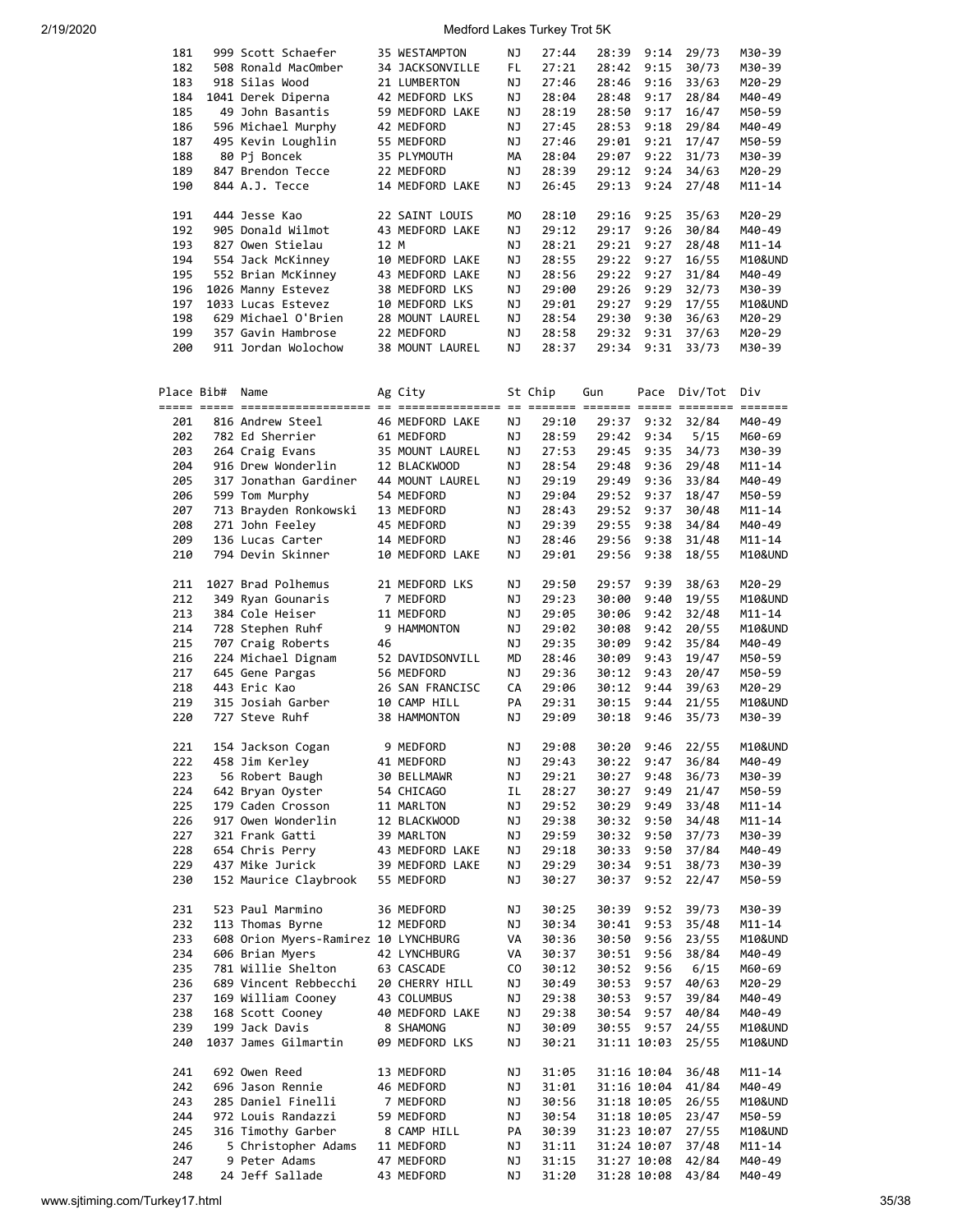| 249        |            | 75 Brian Boecklen       | 43 MEDFORD      | ΝJ        | 31:21   |     | 31:28 10:08     | 44/84        | M40-49     |
|------------|------------|-------------------------|-----------------|-----------|---------|-----|-----------------|--------------|------------|
| 250        |            | 1028 Shaun Polhemus     | 25 FT WORTH     | <b>TX</b> | 31:20   |     | 31:30 10:09     | 41/63        | M20-29     |
|            |            |                         |                 |           |         |     |                 |              |            |
|            | Place Bib# | Name                    | Ag City         |           | St Chip | Gun |                 | Pace Div/Tot | Div        |
|            |            |                         |                 |           |         |     |                 |              |            |
| 251        |            | 378 Bruce Heinrich      | 44 SHAMONG      | ΝJ        | 30:12   |     | 31:30 10:09     | 45/84        | M40-49     |
| 252        |            | 294 Ben Flood           | 37 LUTHERVILLE  | MD        | 31:01   |     | 31:31 10:09     | 40/73        | M30-39     |
| 253        |            | 945 David Zboray        | 28 COOPERSBURG  | PA        | 30:38   |     | 31:32 10:09     | 42/63        | M20-29     |
| 254        |            | 667 Andrew Piotrowski   | 37 MARLTON      | ΝJ        | 30:47   |     | 31:34 10:10     | 41/73        | M30-39     |
| 255        |            | 108 Joseph Burke        | 37 WILLINGBORO  | ΝJ        | 30:14   |     | 31:38 10:11     | 42/73        | M30-39     |
| 256        |            | 861 Jeff Thomas         | 39 MEDFORD      | ΝJ        | 31:20   |     | 31:41 10:12     | 43/73        | M30-39     |
| 257        |            | 202 Rick Delcampo       | 60 MARLTON      | ΝJ        | 29:55   |     | 31:46 10:14     | 7/15         | M60-69     |
| 258        |            | 203 Ryan Delcampo       | 34 MARLTON      | ΝJ        | 29:55   |     | 31:46 10:14     | 44/73        | M30-39     |
| 259        |            | 527 Edward Martino      | 41 MEDFORD      | ΝJ        | 30:56   |     | 31:50 10:15     | 46/84        | M40-49     |
| 260        |            | 440 Ryan Kalinowski     | 32 MEDFORD LAKE | ΝJ        | 30:41   |     | 31:51 10:16     | 45/73        | M30-39     |
|            |            |                         |                 |           |         |     |                 |              |            |
| 261        |            | 228 James Dignam        | 56 MOUNT LAUREL | ΝJ        | 30:59   |     | 31:54 10:16     | 24/47        | M50-59     |
| 262        |            | 937 Jack Young          | 11 MEDFORD      | ΝJ        | 30:49   |     | 31:56 10:17     | 38/48        | $M11 - 14$ |
| 263        |            | 659 Dan Pfeffer         | 54 SHAMONG      | ΝJ        | 31:15   |     | 32:00 10:18     | 25/47        | M50-59     |
| 264        |            | 936 Brian Young         | 39 MEDFORD      | ΝJ        | 30:54   |     | 32:02 10:19     | 46/73        | M30-39     |
| 265        |            | 1054 Mark Finelli       | 38 MEDFORD      | ΝJ        | 31:25   |     | 32:10 10:22     | 47/73        | M30-39     |
| 266        |            | 89 Jake Bradfield       | 13 MEDFORD      | ΝJ        | 31:13   |     | 32:16 10:23     | 39/48        | M11-14     |
| 267        |            | 186 Brian Cummiskey     | 42 WILLIAMSTOWN | ΝJ        | 31:04   |     | $32:16$ $10:23$ | 47/84        | M40-49     |
| 268        |            | 676 Russ Pritchard      | 54 SICKLERVILLE | ΝJ        | 31:04   |     | 32:16 10:24     | 26/47        | M50-59     |
| 269        |            |                         |                 | MА        | 30:16   |     | 32:17 10:24     |              | M20-29     |
|            |            | 577 Anthony Montefusco  | 26 WALTHAM      |           |         |     |                 | 43/63        |            |
| 270        |            | 1086 Eric White         | 42 LAKEWOOD     | CO.       | 31:10   |     | 32:20 10:25     | 48/84        | M40-49     |
|            |            |                         |                 |           |         |     |                 |              |            |
| 271        |            | 1000 Thomas Shover      | 62 LUMBERTON    | ΝJ        | 31:28   |     | 32:26 10:27     | 8/15         | M60-69     |
| 272        |            | 1043 Dennis Burke       | 32 NATIONAL PK  | ΝJ        | 31:14   |     | 32:32 10:29     | 48/73        | M30-39     |
| 273        |            | 618 Jude Newsome        | 9 MEDFORD LAKE  | ΝJ        | 31:49   |     | 32:33 10:29     | 28/55        | M10&UND    |
| 274        |            | 1021 Tom Shuff          | MEDFORD LKS     | ΝJ        | 31:46   |     | 32:34 10:29     |              |            |
| 275        |            | 261 Ron Enfield         | 72 CHERRY HILL  | ΝJ        | 31:43   |     | 32:41 10:32     | 2/5          | M70+       |
| 276        |            | 892 Justin Waychoff     | 33 PLANT CITY   | FL        | 31:56   |     | 32:49 10:34     | 49/73        | M30-39     |
| 277        |            | 617 Jake Newsome        | 10 MEDFORD LAKE | ΝJ        | 32:24   |     | 33:07 10:40     | 29/55        | M10&UND    |
| 278        |            | 776 Mark Shaw           | 46 VOORHEES     | ΝJ        | 32:37   |     | 33:07 10:40     | 49/84        | M40-49     |
| 279        |            | 408 Steve Hunter        | 43 MEDFORD      | ΝJ        | 31:53   |     | 33:10 10:41     | 50/84        | M40-49     |
| 280        |            | 901 Robert Whritenour   | 59 BROWNS MILLS | ΝJ        | 32:51   |     | 33:11 10:41     | 27/47        | M50-59     |
|            |            |                         |                 |           |         |     |                 |              |            |
| 281        |            | 82 Frank Bongrazio      | 27 ORLANDO      | FL        | 32:09   |     | 33:11 10:41     | 44/63        | M20-29     |
| 282        |            | 921 Jeffrey Woodward    | 57 MEDFORD LAKE | ΝJ        | 32:58   |     | 33:14 10:42     | 28/47        | M50-59     |
| 283        |            | 273 Brogan Feeley       | 6 MEDFORD       | ΝJ        | 33:13   |     |                 |              | M10&UND    |
|            |            |                         |                 |           |         |     | 33:26 10:46     | 30/55        |            |
| 284        |            | 663 John Pinto          | 48 MEDFORD      | ΝJ        | 33:14   |     | 33:26 10:46     | 51/84        | M40-49     |
| 285        |            | 561 Ryan Merkhofer      | 36 MEDFORD      | ΝJ        | 32:09   |     | 33:37 10:50     | 50/73        | M30-39     |
| 286        |            | 339 Anthony Giordano    | 26 MEDFORD      | ΝJ        | 32:34   |     | 33:41 10:51     | 45/63        | M20-29     |
| 287        |            | 462 Dan Kiernan         | 50 MEDFORD      | ΝJ        | 33:12   |     | 33:46 10:53     | 29/47        | M50-59     |
| 288        |            | 855 Andrew Tenet        | 11 MEDFORD      | ΝJ        | 32:52   |     | 33:54 10:55     | 40/48        | M11-14     |
| 289        |            | 616 Bill Newsome        | 43 MEDFORD LAKE | ΝJ        | 33:17   |     | 33:59 10:57     | 52/84        | M40-49     |
| 290        |            | 677 Glenn Pulliam       | 51 MEDFORD LAKE | ΝJ        | 33:03   |     | 34:01 10:57     | 30/47        | M50-59     |
|            |            |                         |                 |           |         |     |                 |              |            |
| 291        |            | 505 Jacob MacKiewicz    | 7 MEDFORD       | ΝJ        | 33:37   |     | 34:06 10:59     | 31/55        | M10&UND    |
| 292        |            | 526 Edward Martino      | 8 MEDFORD       | ΝJ        | 33:17   |     | 34:13 11:01     | 32/55        | M10&UND    |
| 293        |            | 18 Beckett Allen        | 4 MEDFORD       | ΝJ        | 32:45   |     | 34:31 11:07     | 33/55        | M10&UND    |
| 294        |            | 309 Ed Gamble           | 45 MEDFORD      | ΝJ        | 33:17   |     | 34:34 11:08     | 53/84        | M40-49     |
| 295        |            | 446 Jonathan Kazmierczy | ARLINGTON       | VA        | 34:03   |     | 34:40 11:10     |              |            |
| 296        |            | 1008 Doug Wagner        | 47 MEDFORD LKS  | ΝJ        | 34:13   |     | 34:40 11:10     | 54/84        | M40-49     |
| 297        |            | 961 Tom O'Neill         | 58 VINCENTOWN   | ΝJ        | 34:07   |     | 34:46 11:12     | 31/47        | M50-59     |
| 298        |            | 960 Dillon Deluca       | 29 VINCENTOWN   | ΝJ        | 34:08   |     | 34:47 11:12     | 46/63        | M20-29     |
| 299        |            | 1076 Adam Reynolds      | 10 MEDFORD LKS  | ΝJ        | 34:31   |     | 34:48 11:12     | 34/55        | M10&UND    |
| 300        |            | 1075 Gavin Reynolds     | 14 MEDFORD LKS  | ΝJ        | 34:39   |     | 34:54 11:14     | 41/48        | M11-14     |
|            |            |                         |                 |           |         |     |                 |              |            |
|            |            |                         |                 |           |         |     |                 |              |            |
|            |            |                         |                 |           |         |     |                 |              |            |
| Place Bib# |            | Name                    | Ag City         |           | St Chip | Gun | Pace            | Div/Tot      | Div        |
|            |            |                         |                 |           |         |     |                 |              |            |
| 301        |            | 399 Jim Hooven          | 46 BORDENTOWN   | ΝJ        | 33:32   |     | 34:57 11:15     | 55/84        | M40-49     |
| 302        |            | 334 Jr Gillern          | 39 HADDON TOWNS | ΝJ        | 34:25   |     | 34:59 11:16     | 51/73        | M30-39     |
| 303        |            | 395 William Higgins     | 49 MEDFORD      | ΝJ        | 34:10   |     | 35:05 11:18     | 56/84        | M40-49     |
| 304        |            | 436 Gregory Jones       | 37 WASHINGTON   | DC        | 34:50   |     | 35:05 11:18     | 52/73        | M30-39     |
| 305        |            | 995 Ron Kornafel        | 44 MEDFORD LAKE | ΝJ        | 34:14   |     | 35:11 11:20     | 57/84        | M40-49     |
| 306        |            | 801 Zac Smith           | 25 SHREWSBURY   | MА        | 34:08   |     | 35:12 11:20     | 47/63        | M20-29     |
| 307        |            | 546 Mason McGovern      | 7 MEDFORD       | ΝJ        | 33:55   |     | 35:20 11:23     | 35/55        | M10&UND    |
| 308        |            | 700 Ian Rittersdorf     | 32 WASHINGTON   | DC        | 34:02   |     | 35:25 11:24     | 53/73        | M30-39     |
| 309        |            | 200 Ryan Delaney        | 35 BOSTON       | MА        | 34:03   |     | 35:26 11:25     | 54/73        | M30-39     |
| 310        |            | 943 David Zastavny      | 59 VINCENTOWN   | ΝJ        | 35:05   |     | 35:28 11:25     | 32/47        | M50-59     |
|            |            |                         |                 |           |         |     |                 |              |            |
| 311        |            | 38 Shantanu Bagchi      | 34 WILMINGTON   | DE        | 33:12   |     | 35:30 11:26     | 55/73        | M30-39     |
|            |            |                         |                 |           |         |     | 35:41 11:29     |              |            |
| 312        |            | 1069 Nathan Kavanagh    | 12 MEDFORD      | ΝJ        | 35:33   |     |                 | 42/48        | $M11 - 14$ |
| 313        |            | 1070 Brion Kavanagh     | 43 MEDFORD      | ΝJ        | 35:34   |     | 35:41 11:29     | 58/84        | M40-49     |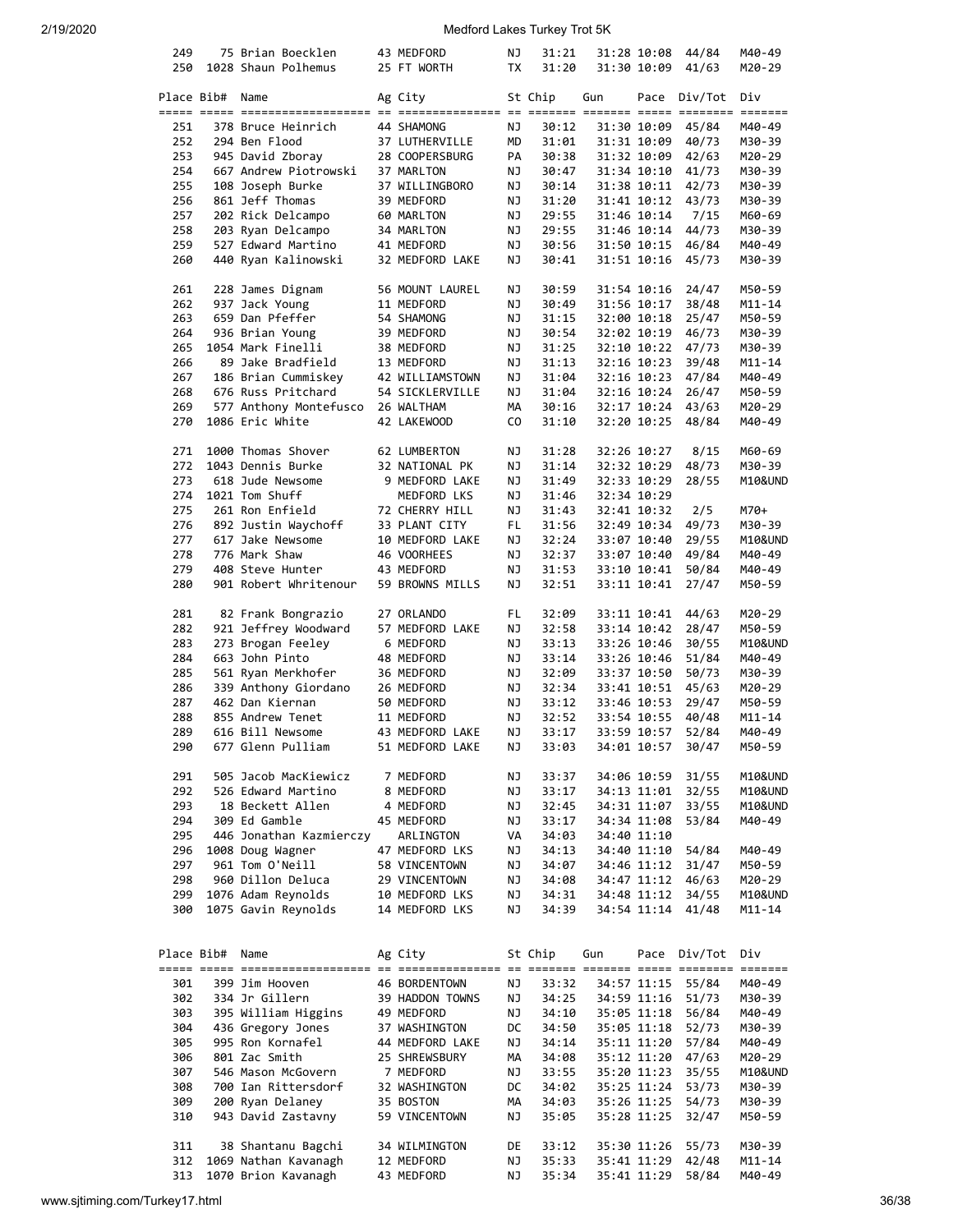| 314        |            | 723 Ian Ruegg                            | 39 MEDFORD LAKE         | ΝJ       | 34:45          |             | 35:42 11:30                | 56/73             | M30-39            |
|------------|------------|------------------------------------------|-------------------------|----------|----------------|-------------|----------------------------|-------------------|-------------------|
| 315        |            | 966 James Viola                          | 31 CHERRY HILL          | ΝJ       | 35:23          |             | 35:45 11:31                | 57/73             | M30-39            |
|            |            |                                          |                         |          |                |             |                            |                   |                   |
| 316        |            | 74 William Bodine                        | 15 SOUTHAMPTON          | ΝJ       | 33:50          |             | 35:46 11:31                | 32/34             | M15-19            |
| 317        |            | 544 Mitch McGovern                       | 38 MEDFORD              | ΝJ       | 34:22          |             | 35:49 11:32                | 58/73             | M30-39            |
| 318        |            | 190 Tj Cusack                            | 10 MEDFORD              | ΝJ       | 34:16          |             | 36:04 11:37                | 36/55             | M10&UND           |
|            |            |                                          |                         |          |                |             |                            |                   |                   |
| 319        |            | 690 Fran Reed                            | 44 MEDFORD              | ΝJ       | 35:30          |             | 36:08 11:38                | 59/84             | M40-49            |
| 320        |            | 214 Mark Devereaux                       | 43 TABERNACLE           | ΝJ       | 35:16          |             | 36:12 11:39                | 60/84             | M40-49            |
|            |            |                                          |                         |          |                |             |                            |                   |                   |
|            |            |                                          |                         |          |                |             |                            |                   |                   |
| 321        |            | 447 Stephen Kazunas                      | 50 MEDFORD              | ΝJ       | 35:16          |             | 36:23 11:43                | 33/47             | M50-59            |
| 322        |            | 448 Christopher Kazunas 13 MEDFORD       |                         | ΝJ       | 35:16          |             | 36:24 11:43                | 43/48             | M11-14            |
| 323        |            | 262 Matthew Ercolani                     | 27 MEDFORD              | ΝJ       | 35:37          |             | 36:29 11:45                | 48/63             | M20-29            |
|            |            |                                          |                         |          |                |             |                            |                   |                   |
| 324        |            | 788 Chris Siciliano                      | 39 MEDFORD LAKE         | ΝJ       | 34:40          |             | 36:30 11:45                | 59/73             | M30-39            |
| 325        |            | 521 Carl Markowitz                       | 55 VINCENTOWN           | ΝJ       | 35:17          |             | 36:30 11:45                | 34/47             | M50-59            |
| 326        |            | 121 Andre Caldini                        | 46 MEDFORD              | ΝJ       | 35:34          |             | 36:41 11:49                | 61/84             | M40-49            |
|            |            |                                          |                         |          |                |             |                            |                   |                   |
| 327        |            | 1025 Jack Sallade                        | 5 MEDFORD LKS           | ΝJ       | 36:34          |             | 36:43 11:49                | 37/55             | M10&UND           |
| 328        |            | 177 Anthony Cronce                       | 8 ATCO                  | ΝJ       | 36:05          |             | 36:43 11:49                | 38/55             | M10&UND           |
| 329        |            |                                          | 31 BOCA RATON           | FL.      | 35:59          |             | 36:46 11:50                | 60/73             | M30-39            |
|            |            | 613 Tito Neptune                         |                         |          |                |             |                            |                   |                   |
| 330        |            | 946 Alex Zhu                             | 25 VINCENTOWN           | ΝJ       | 35:34          |             | 36:48 11:51                | 49/63             | M20-29            |
|            |            |                                          |                         |          |                |             |                            |                   |                   |
| 331        |            | 1063 Eric Voss                           | 58 MEDFORD LKS          | ΝJ       | 36:15          |             | 36:57 11:54                | 35/47             | M50-59            |
|            |            |                                          |                         |          |                |             |                            |                   |                   |
| 332        |            | 234 Michael Ditzel                       | 36 MEDFORD              | ΝJ       | 35:50          |             | 37:03 11:56                | 61/73             | M30-39            |
| 333        |            | 4 Trevor Adamiak                         | 11 SOUTHAMPTON          | ΝJ       | 35:44          |             | 37:04 11:56                | 44/48             | M11-14            |
| 334        |            | 1084 Adam Cummins                        | 35 MEDFORD LKS          | ΝJ       | 35:48          |             | 37:15 12:00                | 62/73             | M30-39            |
|            |            |                                          |                         |          |                |             |                            |                   |                   |
| 335        |            | 924 Tim Worrell                          | 51 VINCENTOWN           | ΝJ       | 37:11          |             | 37:16 12:00                | 36/47             | M50-59            |
| 336        |            | 500 Christopher Lucania 40 MEDFORD LAKE  |                         | ΝJ       | 36:25          |             | 37:19 12:01                | 62/84             | M40-49            |
|            |            | 837 Sean Tait                            |                         |          |                |             |                            | 50/63             |                   |
| 337        |            |                                          | 29 GIBBSBORO            | ΝJ       | 35:40          |             | 37:22 12:02                |                   | M20-29            |
| 338        |            | 803 Timothy Smith                        | 20 MARLTON              | ΝJ       | 36:59          |             | 37:42 12:08                | 51/63             | M20-29            |
| 339        |            | 1058 Rick Grabowski                      | 43 MEDFORD              | ΝJ       | 35:56          |             | 37:45 12:09                | 63/84             | M40-49            |
|            |            |                                          |                         |          |                |             |                            |                   |                   |
| 340        |            | 181 Stephen Crosson                      | 44 MARLTON              | ΝJ       | 37:13          |             | 37:50 12:11                | 64/84             | M40-49            |
|            |            |                                          |                         |          |                |             |                            |                   |                   |
| 341        |            | 589 Desean Morrow                        | 22 HOLBROOK             | ΝY       | 36:31          |             | 37:59 12:14                | 52/63             | M20-29            |
|            |            |                                          |                         |          |                |             |                            |                   |                   |
| 342        |            | 144 Stephen Chmielinski                  | MEDFORD                 | ΝJ       | 37:42          |             | 38:00 12:14                |                   |                   |
| 343        |            | 810 Paul Smith, Sr                       | 57 MARLTON              | ΝJ       | 37:04          |             | 38:06 12:16                | 37/47             | M50-59            |
| 344        |            | 536 Christopher McCammi 26 MOUNT HOLLY   |                         | ΝJ       | 36:43          |             | 38:11 12:18                | 53/63             | M20-29            |
|            |            |                                          |                         |          |                |             |                            |                   |                   |
| 345        |            | 331 Erik Gifford                         | 6 LYNCHBURG             | VA       | 37:33          |             | 38:16 12:19                | 39/55             | M10&UND           |
| 346        |            | 453 Brock Kempf                          | 6 MEDFORD LAKE          | ΝJ       | 36:58          |             | 38:23 12:22                | 40/55             | M10&UND           |
| 347        |            | 793 Frank Skinner                        | 42 MEDFORD LAKE         | ΝJ       | 36:55          |             | 38:26 12:22                | 65/84             | M40-49            |
|            |            |                                          |                         |          |                |             |                            |                   |                   |
| 348        |            |                                          |                         |          |                |             |                            | 41/55             | M10&UND           |
|            |            | 588 Braeden Morganti                     | 9 MEDFORD LAKE          | ΝJ       | 38:00          | 38:28 12:23 |                            |                   |                   |
| 349        |            | 770 Logan Seitz                          | 7 MEDFORD               | ΝJ       | 37:35          |             | 38:36 12:26                | 42/55             | M10&UND           |
|            |            |                                          |                         |          |                |             |                            |                   |                   |
| 350        |            | 973 Brennan Obetz                        | 28 MARLTON              | ΝJ       | 37:10          |             | 38:41 12:27                | 54/63             | M20-29            |
|            |            |                                          |                         |          |                |             |                            |                   |                   |
|            |            |                                          |                         |          |                |             |                            |                   |                   |
|            | Place Bib# | Name                                     | Ag City                 |          | St Chip        | Gun         |                            | Pace Div/Tot      | Div               |
|            |            |                                          |                         |          |                |             |                            |                   |                   |
|            |            |                                          |                         |          |                |             |                            |                   |                   |
| 351        |            | 790 George Sideris                       | 70 MARLTON              | ΝJ       | 38:17          |             | 38:42 12:28                | 3/5               | M70+              |
| 352        |            | 978 Nick Torraca                         | 45 ATLANTIC CIT         | ΝJ       | 36:58          |             |                            | 38:58 12:33 66/84 | M40-49            |
|            |            |                                          |                         |          |                |             |                            |                   |                   |
| 353        |            | 976 Carmelo Torraca                      | 47 ATLANTIC CIT         | ΝJ       | 37:11          |             | 39:10 12:37                | 67/84             | M40-49            |
| 354        |            | 88 Rich Bradfield                        | 48 MEDFORD              | ΝJ       | 38:13          |             | 39:17 12:39                | 68/84             | M40-49            |
| 355        |            | 587 Chris Morgan                         | 47 MEDFORD LAKE         | ΝJ       | 39:01          |             | 39:22 12:41                | 69/84             | M40-49            |
|            |            |                                          |                         |          |                |             |                            |                   |                   |
| 356        |            | 764 Alexander Scibilia                   | 10 MEDFORD              | ΝJ       | 38:08          |             | 39:29 12:43                | 43/55             | M10&UND           |
| 357        |            | 370 Matthew Harrolle                     | 44 SAINT CLOUD          | FL.      | 38:57          |             | 39:30 12:43                | 70/84             | M40-49            |
| 358        |            | 371 Logan Harrolle                       | 10 SAINT CLOUD          | FL       | 38:57          |             | 39:31 12:43                | 44/55             | M10&UND           |
|            |            |                                          |                         |          |                |             |                            |                   |                   |
| 359        |            | 62 Gregg Benjamin Jr                     | 25 MOUNT HOLLY          | ΝJ       | 38:41          |             | 39:36 12:45                | 55/63             | M20-29            |
| 360        |            | 421 Paul Jakimas                         | 39 MEDFORD              | ΝJ       | 39:05          |             | 39:42 12:47                | 63/73             | M30-39            |
|            |            |                                          |                         |          |                |             |                            |                   |                   |
| 361        |            | 379 Tyler Heinrich                       | 10 SHAMONG              | ΝJ       | 39:40          |             | 39:43 12:47                | 45/55             | M10&UND           |
|            |            |                                          |                         |          |                |             |                            |                   |                   |
| 362        |            | 869 Jonathan Triantos                    | 27 PHILADELPHIA         | PA       | 39:17          |             | 39:44 12:48                | 56/63             | M20-29            |
| 363        |            | 514 Mark Malone                          | 60 VINCENTOWN           | ΝJ       | 38:31          |             | 39:45 12:48                | 9/15              | M60-69            |
| 364        |            | 149 Scott Clark                          | 44 MEDFORD              | ΝJ       | 38:29          |             | 39:45 12:48                | 71/84             | M40-49            |
|            |            |                                          |                         |          |                |             |                            |                   |                   |
| 365        |            | 363 Wayne Hansen                         | 51 MEDFORD              | ΝJ       | 38:41          |             | 39:53 12:50                | 38/47             | M50-59            |
| 366        |            | 364 Ethan Hansen                         | 9 MEDFORD               | ΝJ       | 38:40          |             | 39:53 12:50                | 46/55             | M10&UND           |
| 367        |            | 593 Julian Mountain                      | 10 MEDFORD LAKE         | ΝJ       | 39:51          |             | 40:25 13:01                | 47/55             | M10&UND           |
|            |            |                                          |                         |          |                |             |                            |                   |                   |
| 368        |            | 25 Al Anderer                            | 75 MEDFORD              | ΝJ       | 40:16          |             | 40:32 13:03                | 4/5               | M70+              |
| 369        |            | 551 Chet McKinney                        | 55 BROWNS MILLS         | ΝJ       | 39:14          |             | 40:39 13:06                | 39/47             | M50-59            |
| 370        |            | 32 David Armento                         | 33 MEDFORD              | ΝJ       | 39:16          |             | 40:44 13:07                | 64/73             | M30-39            |
|            |            |                                          |                         |          |                |             |                            |                   |                   |
|            |            |                                          |                         |          |                |             |                            |                   |                   |
| 371        |            | 748 Rob Santiago                         | 39 SHAMONG              | ΝJ       | 40:31          |             | 41:12 13:16                | 65/73             | M30-39            |
| 372        |            | 185 Samuel Cullari                       | 47 MEDFORD              | ΝJ       | 41:05          |             | 41:21 13:19                | 72/84             | M40-49            |
|            |            |                                          |                         |          |                |             |                            |                   |                   |
| 373        |            | 183 Maxwell Cullari                      | 7 MEDFORD               | ΝJ       | 41:05          |             | 41:21 13:19                | 48/55             | M10&UND           |
| 374        |            | 572 Brett Moneypenny                     | 35 SOUTHAMPTON          | ΝJ       | 39:43          |             | 41:46 13:27                | 66/73             | M30-39            |
| 375        |            | 79 Paul B Bolognone                      | 21 MEDFORD LAKE         | ΝJ       | 41:32          |             | 41:52 13:29                | 57/63             | M20-29            |
|            |            |                                          |                         |          |                |             |                            |                   |                   |
| 376        |            | 138 Alex Caruso                          | 13 SOUTHAMPTON          | ΝJ       | 40:54          |             | 42:13 13:36                | 45/48             | M11-14            |
| 377        |            | 174 Seamus Crean                         | 7 VINCENTOWN            | ΝJ       | 40:34          |             | 42:20 13:38                | 49/55             | M10&UND           |
| 378        |            | 175 Bill Crean                           | 40 VINCENTOWN           | ΝJ       | 42:21          |             | 42:21 13:38                | 73/84             | M40-49            |
|            |            |                                          |                         |          |                |             |                            |                   |                   |
| 379<br>380 |            | 647 Daniel Parks<br>735 Jackson Ruscetta | 32 MEDFORD<br>6 MEDFORD | ΝJ<br>ΝJ | 40:35<br>42:15 |             | 42:23 13:39<br>42:47 13:46 | 67/73<br>50/55    | M30-39<br>M10&UND |